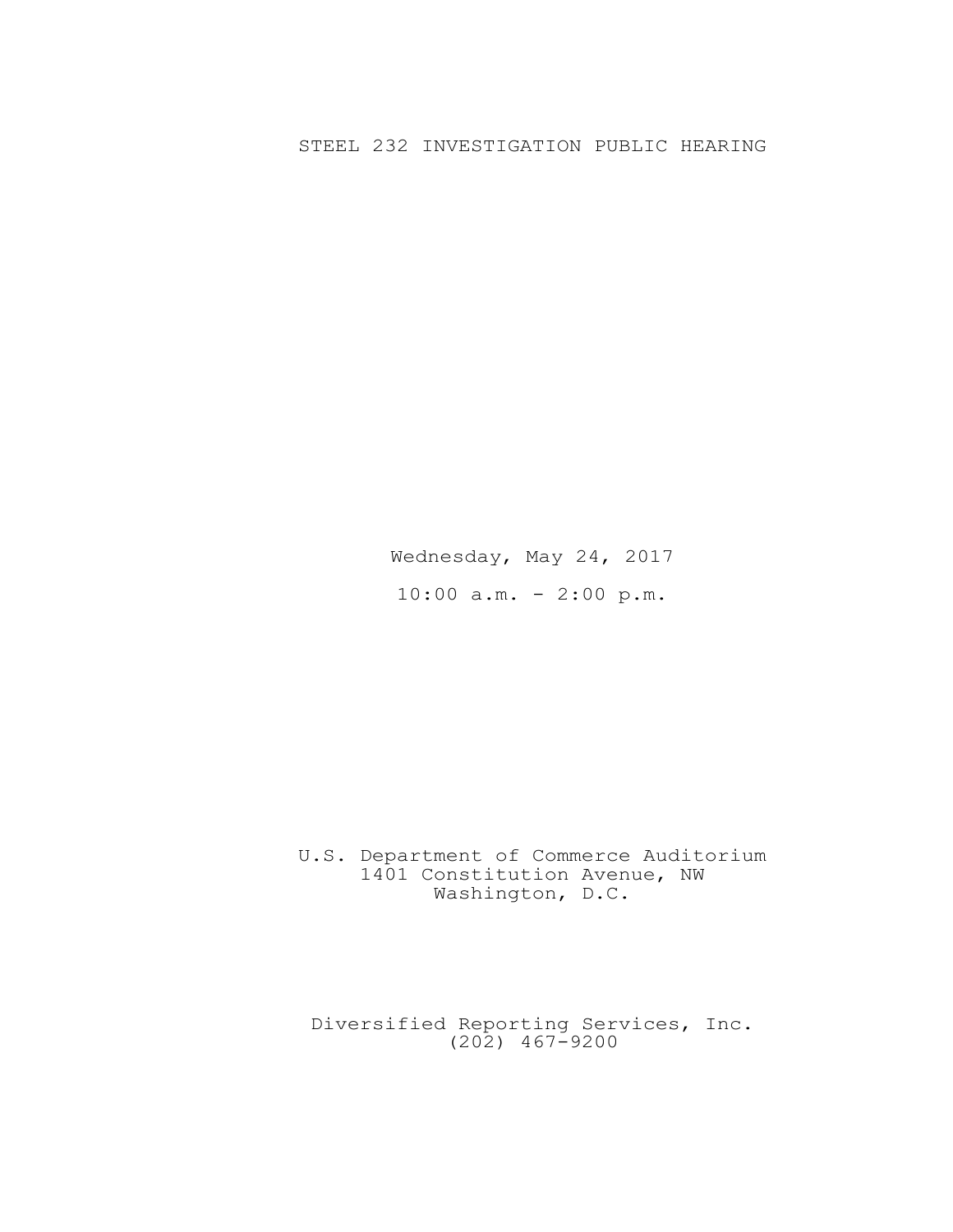## PARTICIPANTS:

Secretary Wilbur Ross, U.S. Department of Commerce Daniel O. Hill, Acting Undersecretary, Bureau of Industry and Security Matthew Borman, Acting Assistant Secretary for Export Administration, Bureau of Industry and Security Peter Klason, Bureau of Industry and Security Erika Maynard, Bureau of Industry and Security Julie Al-Saadawi, International Trade Administration Elizabeth Clark, International Trade Administration Elizabeth Sangine, U.S. Geological Survey Nicholas S.J. Karvonides, U.S. Department of Defense Eric Mata Eugene Cottilli, U.S. Department of Commerce PANELISTS: U.S. Congresswoman Marcy Kaptur (Ohio) Yu Gu, First Secretary, People's Republic of China, Ministry of Commerce Alexander Zhmykhov, Deputy Head of Economic Section, Trade Representation of the Russian Federation in the USA Karl Tachelet, Direct of International Affairs, EUROFER Vitalii Tarasiuk, Minister-Counsellor, Embassy of Ukraine David Rintoul, President, U.S. Steel Tubular Products, United States Steel Corporation John Ferriola, CEO/President, Nucor Corporation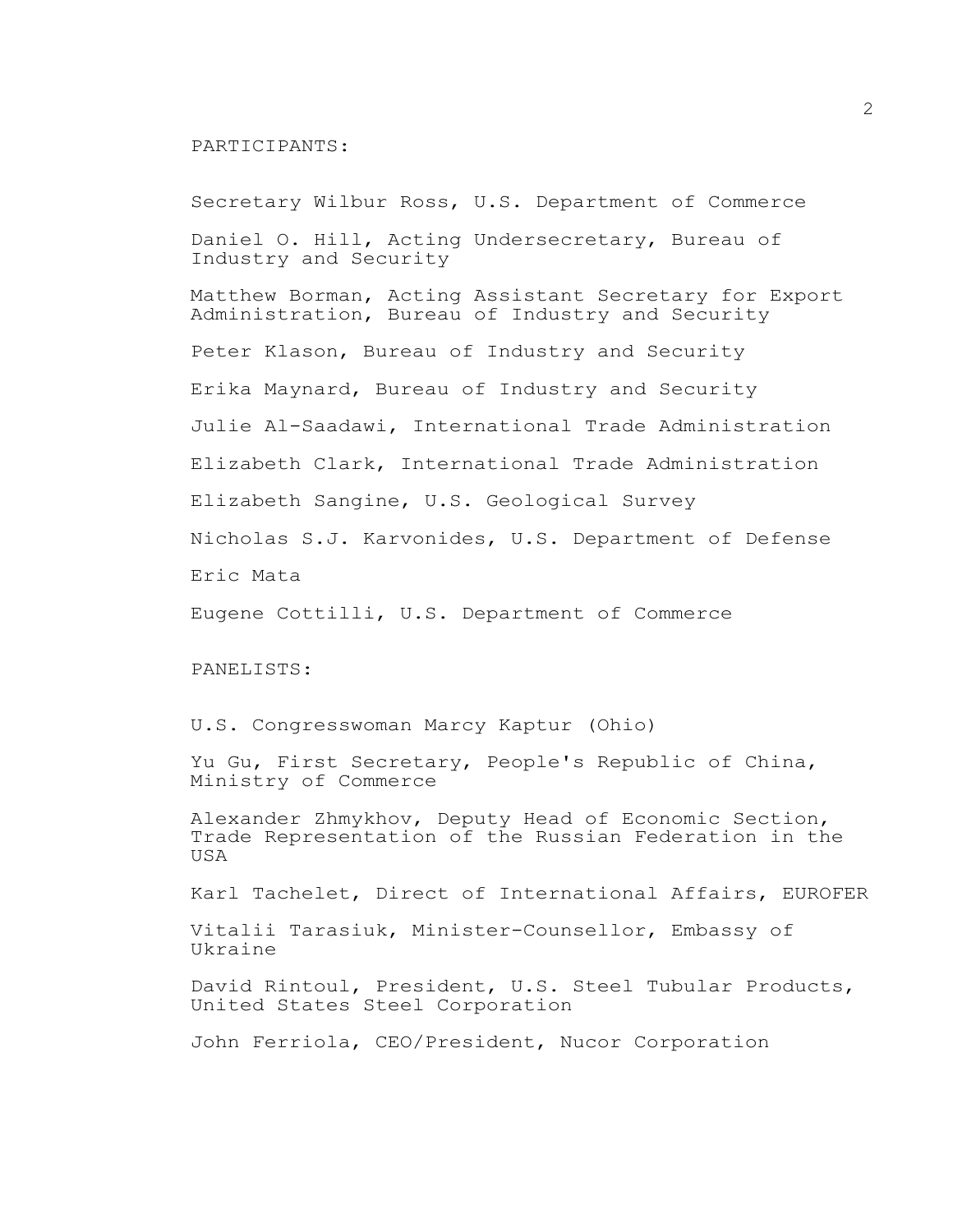Roger Newport, CEO, AK Steel Corporation

John Brett, CEO/President, ArcelorMittal USA

Barbara Smith, COO/President, Commercial Metals Company Thomas Gibson, CEO/President, American Iron and Steel Institute

Ward Timken, CEO/President, Timken Steel Corporation

Barry Zekelman, CEO/Chairman, Zekelman Industries

Dennis M. Oates, Chairman, Specialty Steel Industry of North America

Terrence Hartford, Vice President, ATI Defense

Lourenco Goncalves, CEO/President, Cliffs Natural Resources

John Adams, President, Guardian Six LLC

John Phelps Stupp, CEO/President, Stupp Bros., Inc.

Ryan Chadwick, Vice President/General Counsel, Ipsco Tubulars, Inc.

Tim Johns, Vice President of Manufacturing, Nippon Steel and Sumikin Cold Heading Wire Indiana

Byeong Bae Lee, President, Hyundai Steel America

Gary Horlick, International Trade Counsel, American Institute for International Steel

Robert Budway, President, Can Manufacturers Institute

Tracey Norberg, Senior VP and General Counsel, Rubber Manufacturers Association

Suzi Agar, President, Air Distribution Institute

John Cross, Steelscape, LLC

Jim Tennant, CEO, Ohio Coatings Company

Leo Gerard, International President, United Steelworkers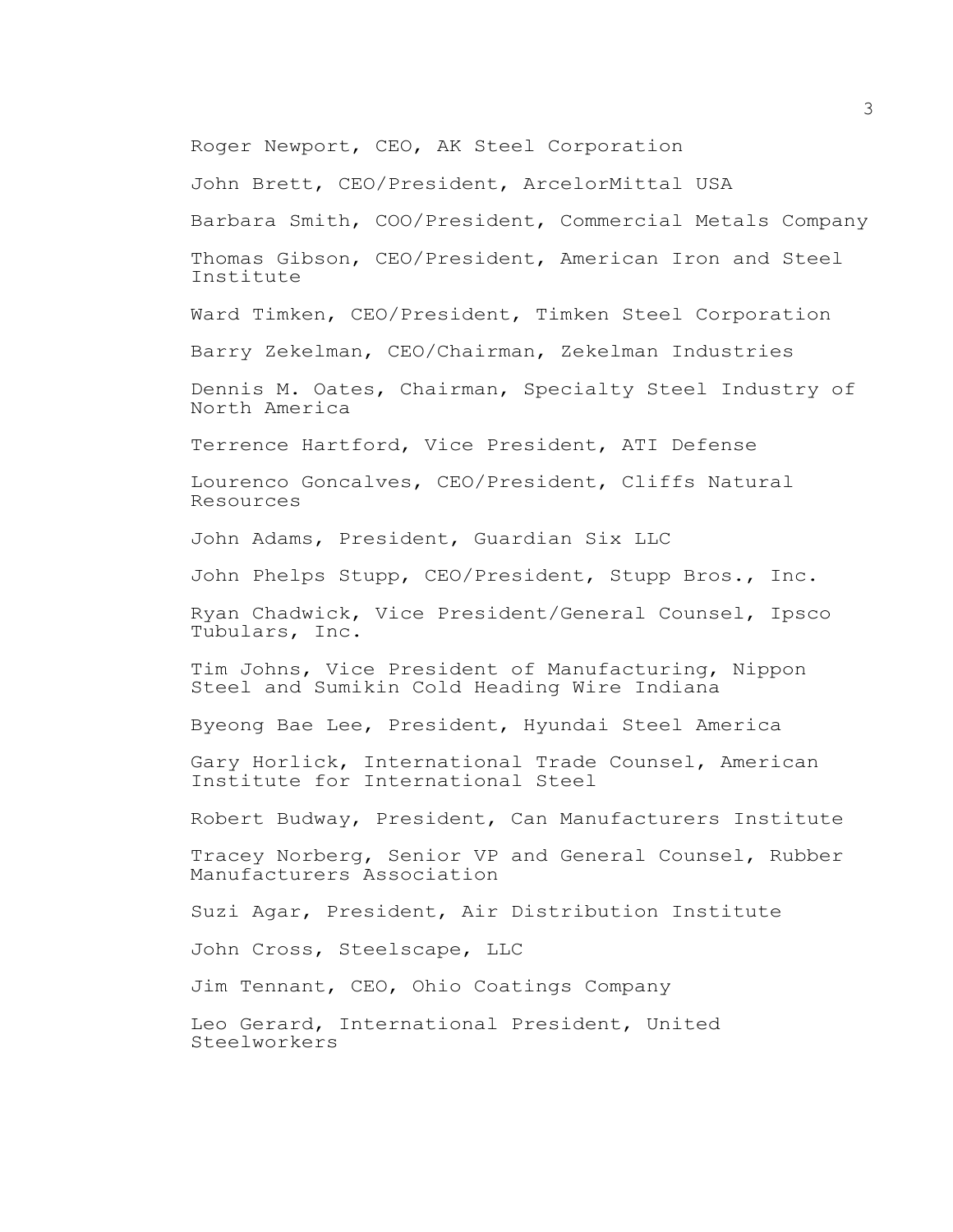David Zalesne, Vice Chairman, American Institute of Steel Construction (AISC) and President, Owen Steel Company

Philip Bell, President, Steel Manufacturers Association

Bill Geary, Chairman, Cold Finished Steel Bar Institute and President, Nelson Steel Company

Edward Vore, Chairman, Committee on Pipe and Tube Imports and CEO of ArcelorMittal Tubular Products North America

Raymond Monroe, Executive Vice President, Steel Founders' Society of America

Mark Millet, President/CEO, Steel Dynamics

Alexander Maass, President, Maass Flange Corporation and Coalition of American Flange Producers

Robert Landry, Vice President/Chief Commercial Officer, Port of New Orleans

Joel Johnson, CEO, Borusan Mannesmann Pipe USA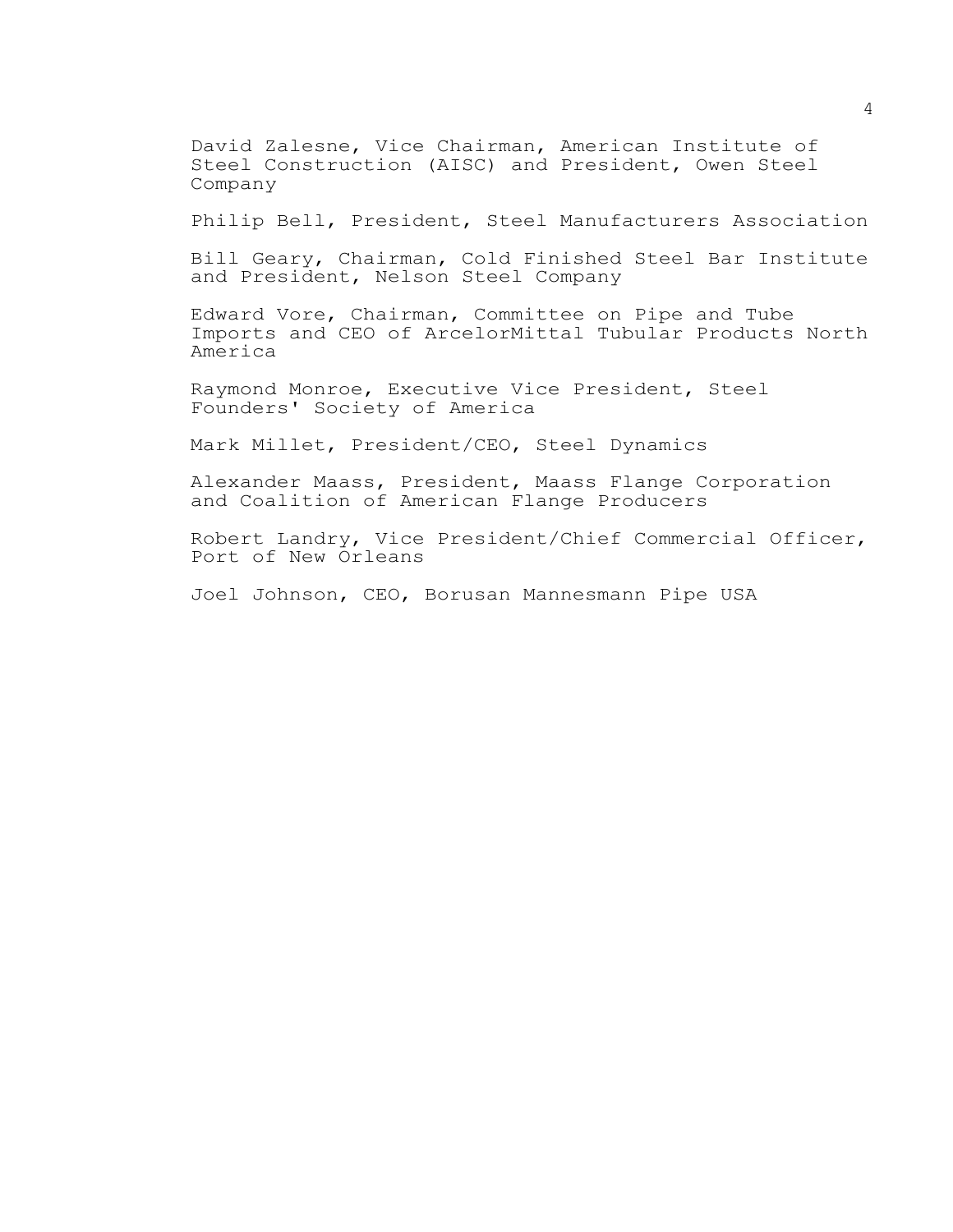P R O C E E D I N G S MR. HILL: So for those of you who may not know me, my name is Dan Hill. I'm the Acting Undersecretary for the Bureau of Industry and Security and I want to welcome you to our public hearing on 232 Investigation on Steel.

 Joining us today is a panel of experts from across the government and I'd like to introduce them first. On my immediate left closest to me and then working our way down the table is Matt Borman, our Acting Assistant Secretary for Export Administration; Peter Klason, who's with our Office of Chief Counsel; Ericka Maynard, who is the person who has put all of this together and deserves our thanks for doing a great job. Thank you.

 Next to her is Julie Al-Saadawi with the ITA. Julie is our steel expert. Next to her is Liz Clark, an economist from ITA. Both of them having been advising them -- advising us on a regular basis as we proceed with the investigation. And then we have Beth Sangine from the U.S. Geological Survey, Nicholas Karvonides from Department of Defense, and then Eric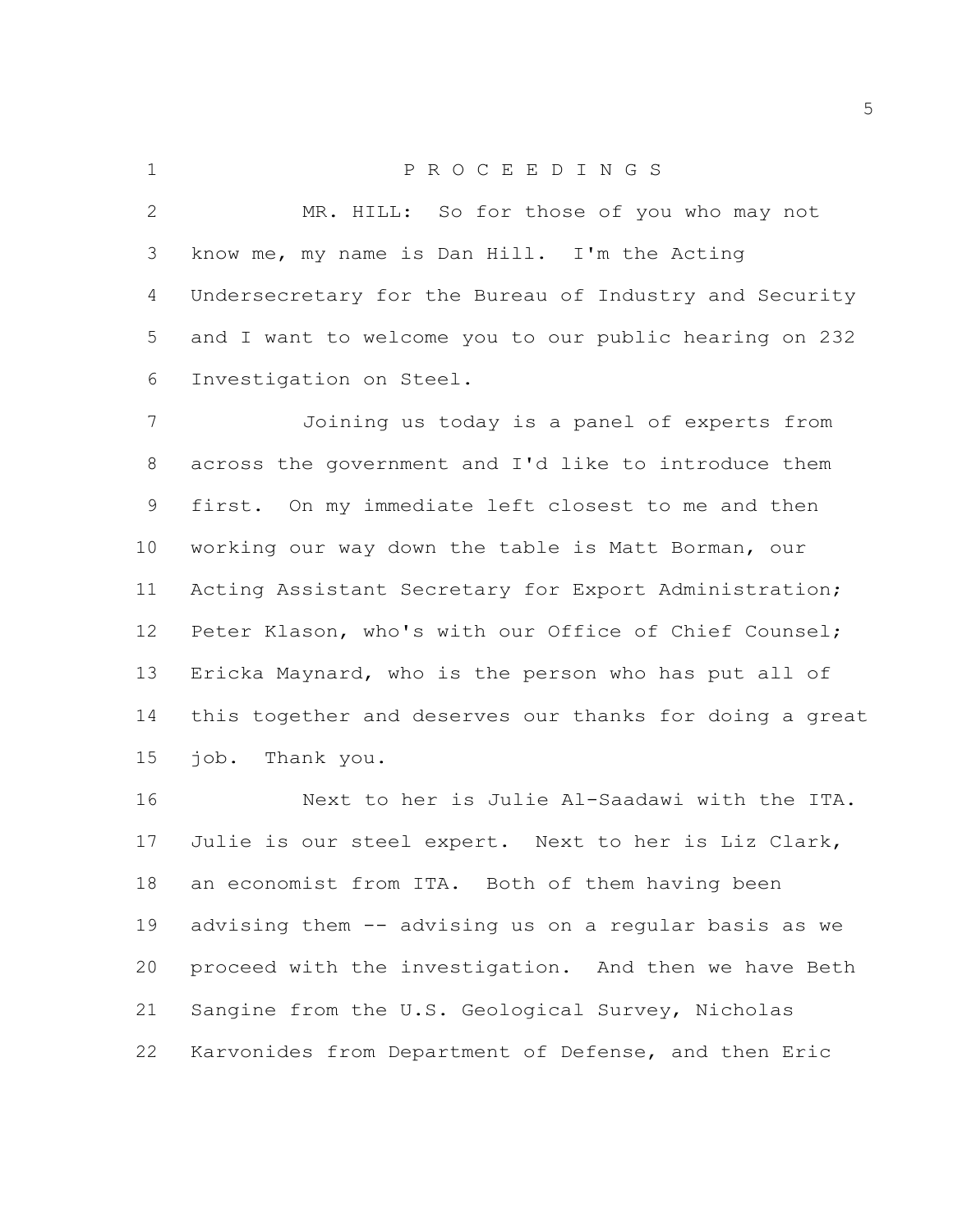Mata from the Defense Logistics -- Department of Defense, Defense Logistics Agency.

 I'd welcome everybody to today's public hearing. It is now my pleasure and honor to introduce our Secretary of Commerce.

 Secretary Ross is a true friend of the Bureau of Industry and Security. He has been tasked by the President of the United States to be the voice of business in the Trump Administration. Daily he ensures that U.S. entrepreneurs and businesses have the tools they need to create jobs, economic opportunity, and they have a voice now in Washington in our Secretary. Secretary Ross is a former chairman and chief strategy officer of WL Ross & Company and has over 55 years of investment banking and private equity experience. Mr. Ross has restructured over \$400 billion of assets and has been chairman or lead director of more than 100 companies operating in more than 20 different countries. We are very privileged to have him leading the Department of Commerce during this

Please join me in a warm welcome for the

very important economic times.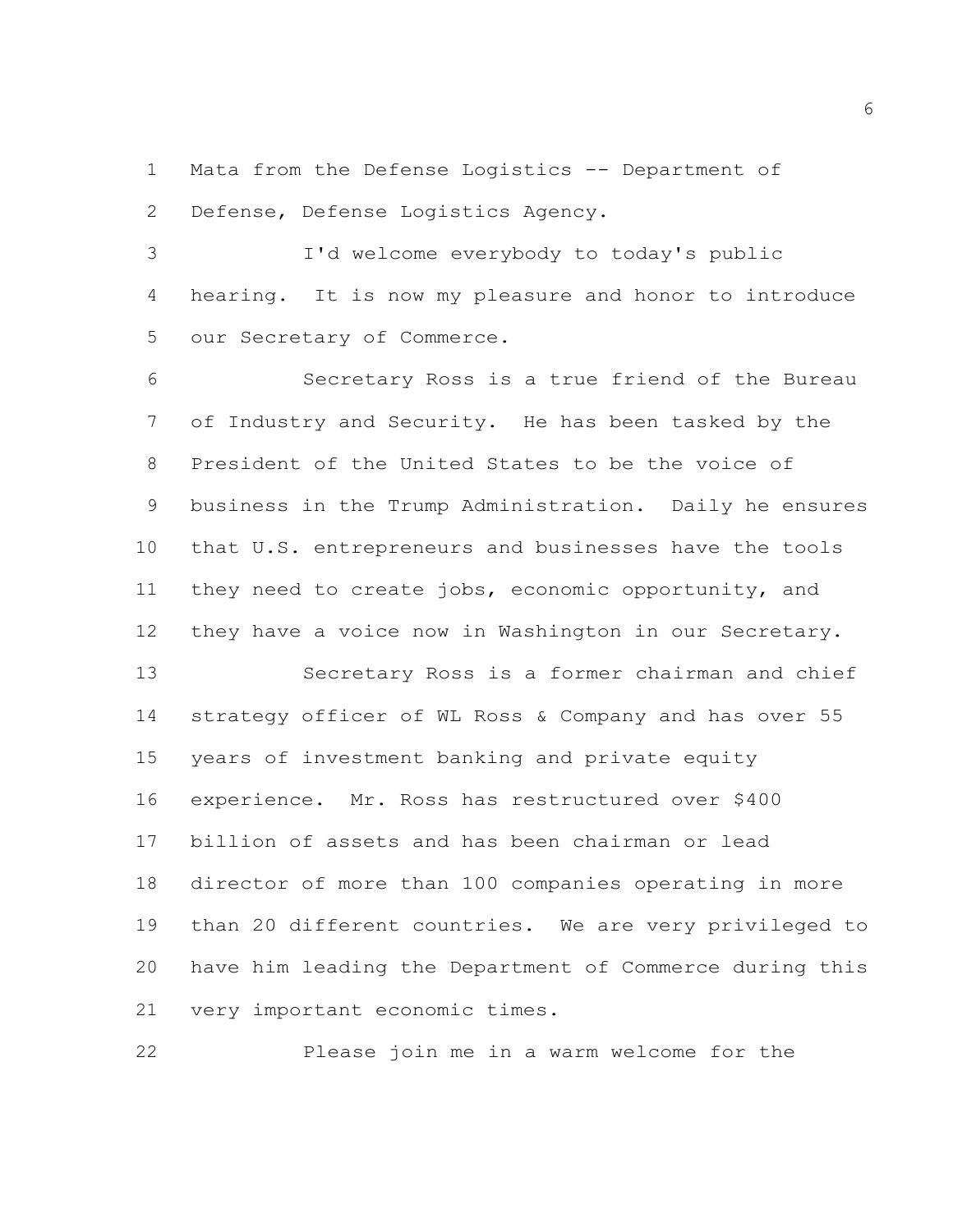Secretary of Commerce, Secretary Wilbur Ross.

(Applause.)

 MR. ROSS: Good morning. To start, I'd like to highlight a few members of our team who were instrumental in putting together today's proceedings: Acting Undersecretary Daniel Hill, Assistant Secretary Matthew Borman, Mr. Brad Botwin, and Ms. Julie Al-Saadawi.

 Just a few weeks ago, the Department of Commerce initiated a national security investigation of steel imports authorized under Section 232 of the Trade Promotion -- Trade Expansion Act of 1962. President Trump then issued a memorandum directing the Department to conduct the investigation expeditiously. This begins with an evaluation of the current state of the U.S. steel industry, as well as current imports of steel products and raw materials.

 The purpose of the investigation is to determine if the steel being imported into this country impairs our national economic and military security. If we determine that steel imports are indeed a threat to our security, the Department will recommend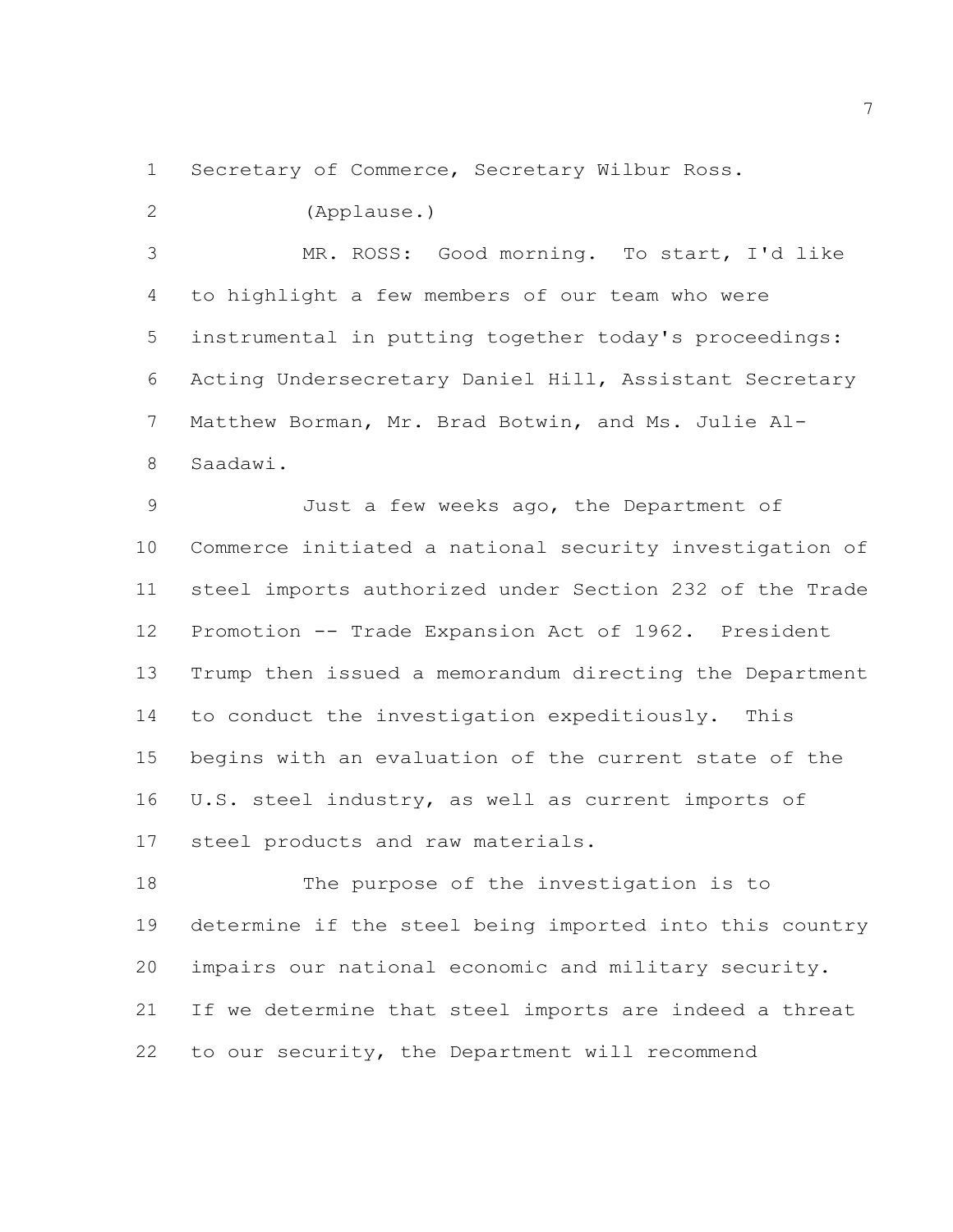responsible action to the President. Today we will hear remarks of several American steel producers, as well as numerous industry experts familiar with steel trade and manufacturing. We hope the public will provide us both with factual input, as well as suggestions for potential remedies.

 Key questions need to be answered. Most importantly, does the problem rise to the level of crisis sufficient to warrant action beyond existing countervailing duty, anti-dumping cases? If the President does decide to take action, should it cover all steel from everywhere? What do we do in terms of the 20 plus percent of steel imports from our NAFTA partners? Should all products be covered? Is some sort of tariff rate quota appropriate or a more broadly based tariff? Are there products or countries that should be excluded? Is there some innovative solution? If we go the tariff route, should it be broadly applied or a tariff schedule for groups of products?

 I look forward to getting your inputs as we collect more information.

Each panelist will be given five minutes to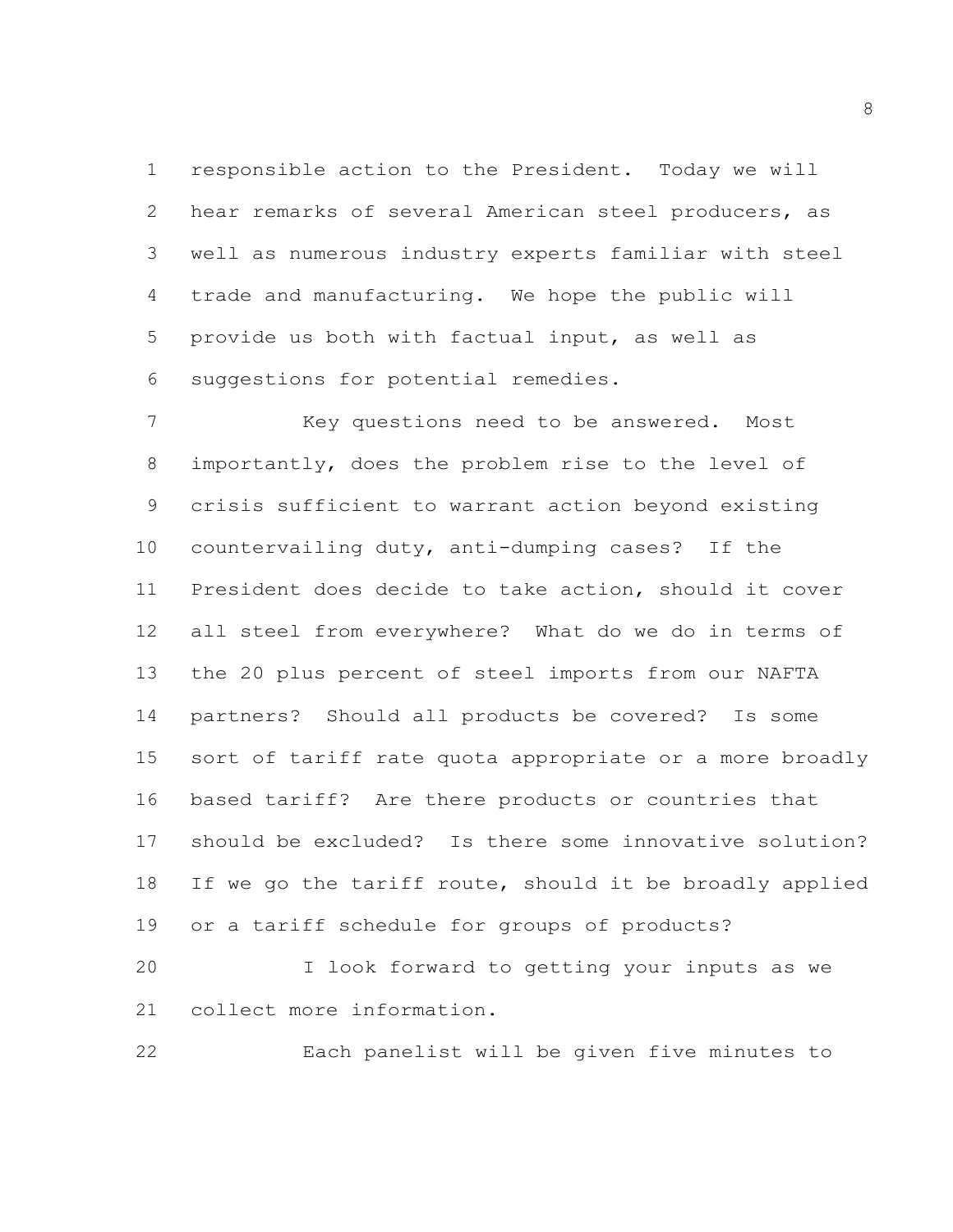speak. Then members of the United States Government panel will ask questions related to the written and oral submissions. We are streaming the hearing online and also will provide a transcript for later review. We have a lot of panelists today, I think 37 all together, and so with that, let's get down to business. Thank you. (Applause.) 11 MR. COTTILLI: Thank you, Mr. Secretary. And, of course, once again we'd like to welcome all of you to today's public hearing on the Bureau of Industry and Security Section 232 national security investigation into the effect of steel imports on U.S. national security. The Federal Register Notice was published on April 26, 2017 and that set today as the date for those who wish to testify on this matter. As the Secretary indicated, 37 speakers will present testimony today. If there is anyone who has not submitted comments for the public record and would like to do so, we will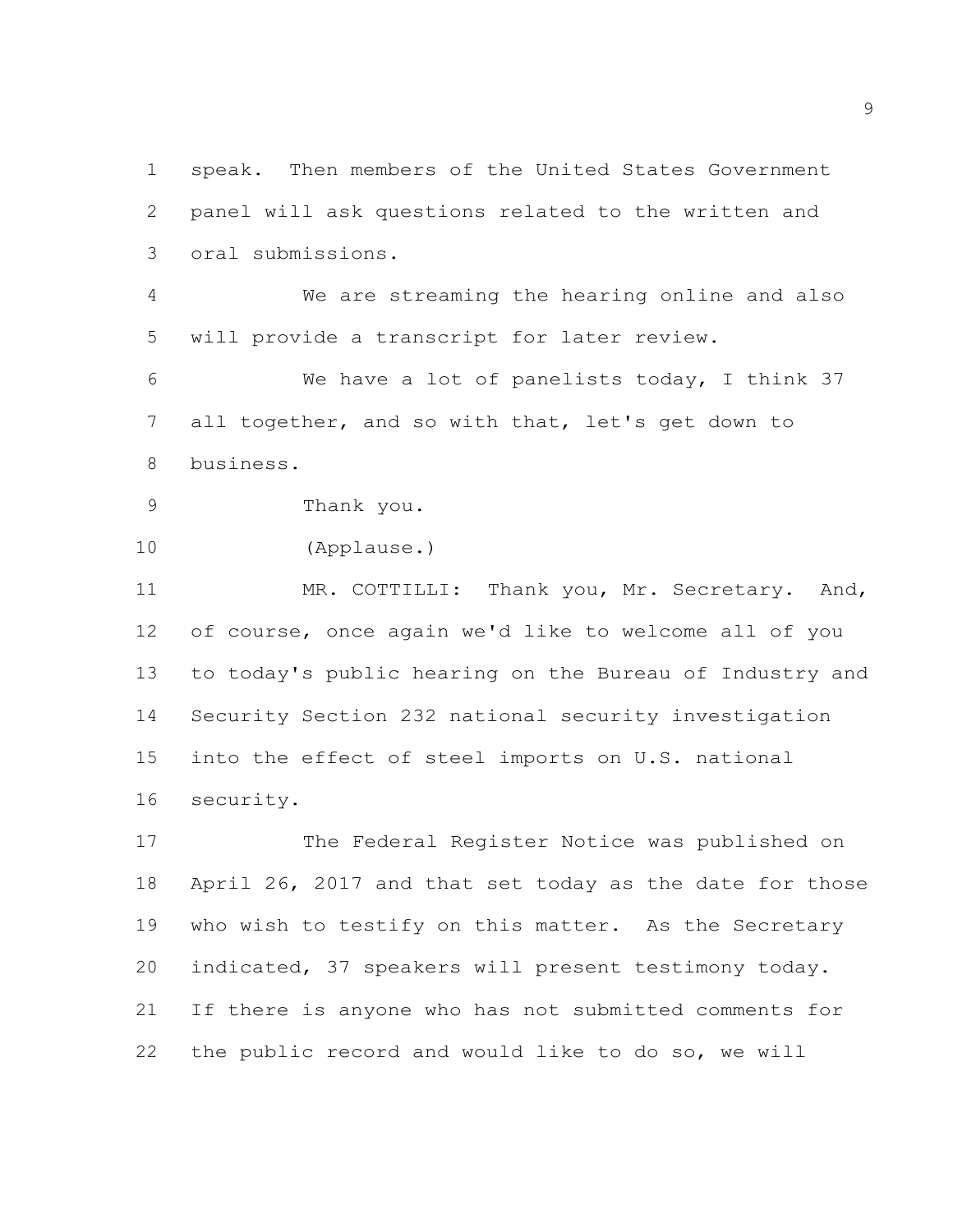accept those comments through May 31st, which is one week from today.

 Just to quickly review the ground rules for 4 today's hearing, the panel -- those of you who have been selected to testify will be called to the podium when it's your turn. The order of speakers is listed in the agenda that was provided when you checked in and we'll be calling up the speakers in order. The speakers will be asked to limit their testimony to five minutes. A timekeeper is on hand and that person will give you a reminder when you're nearing the end of your time.

 Please do not go past your allotted five minutes as we hope to allow equal time for all who are here to testify today. No outside equipment is allowed during your testimony.

 These proceedings, also as the Secretary indicated, are being recorded and the transcript is going to be posted on the Department of Commerce website. The panel asks that when you do come up to the podium, please identify yourself and the organization that you represent prior to the beginning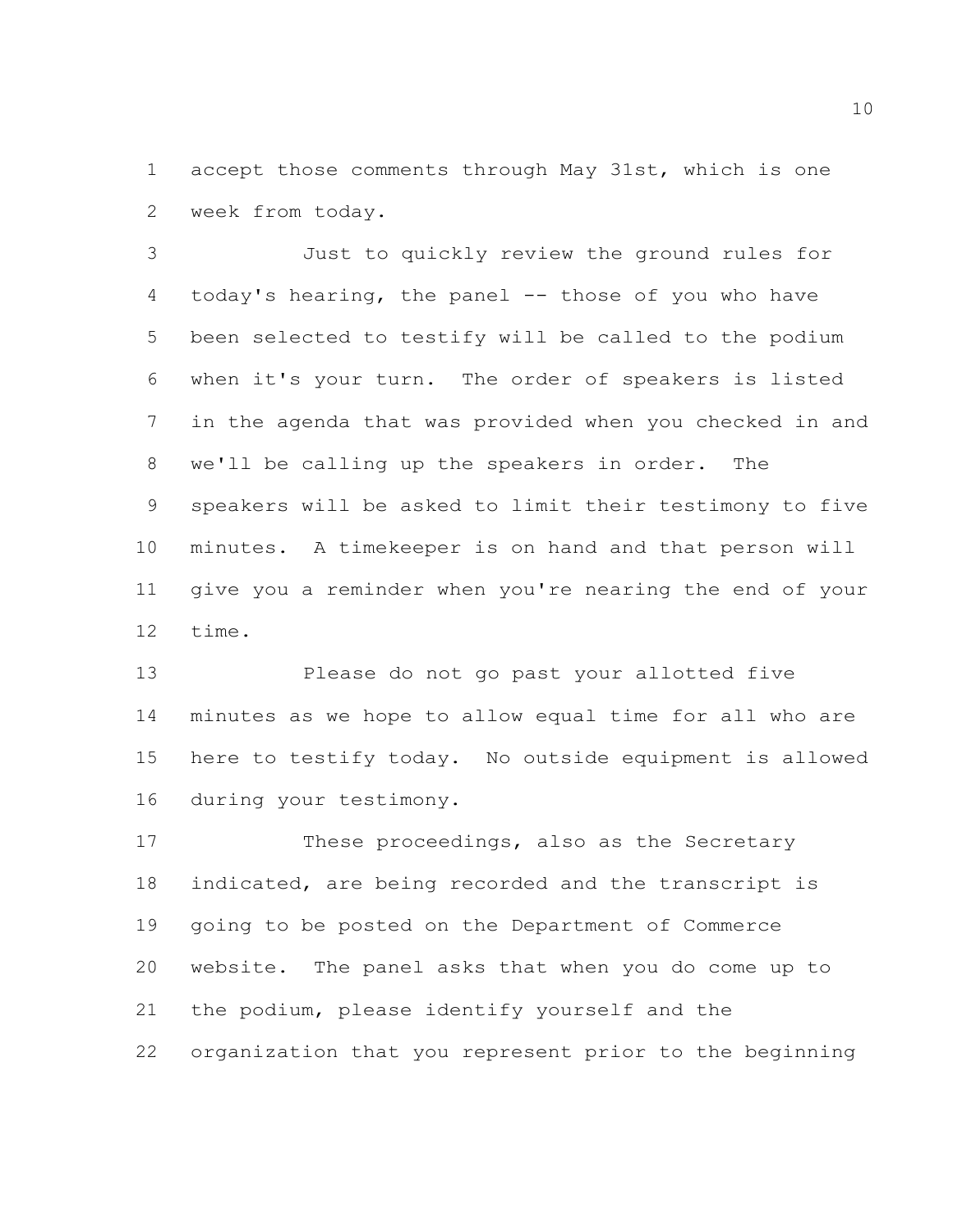of your statement.

 We will not be taking any questions from those testifying or from the audience during the hearing; however, we may seek clarification on specific points you've raised. We now begin with our first speaker, Congresswoman Marcy Kaptur from the state of Ohio. MS. KAPTUR: Good morning. Please let me express my appreciation to President Trump and his able Secretary of Commerce, Wilbur Ross, for initiating this hearing. I'm honored to appear before your distinguished panel and say to those in the audience that I appreciate being placed here at the start because we have votes up on The Hill today. My remarks issue a clarion call vital to our nation's defense industrial base. Please help us save the remaining modernized U.S. steel manufacturing and let us begin in communities like Lorain, Ohio. America today faces a national steel crisis. Rising, unprecedented global overproduction coupled with unfair dumping threaten the viability of our United States' steel industry like few times before. Moreover,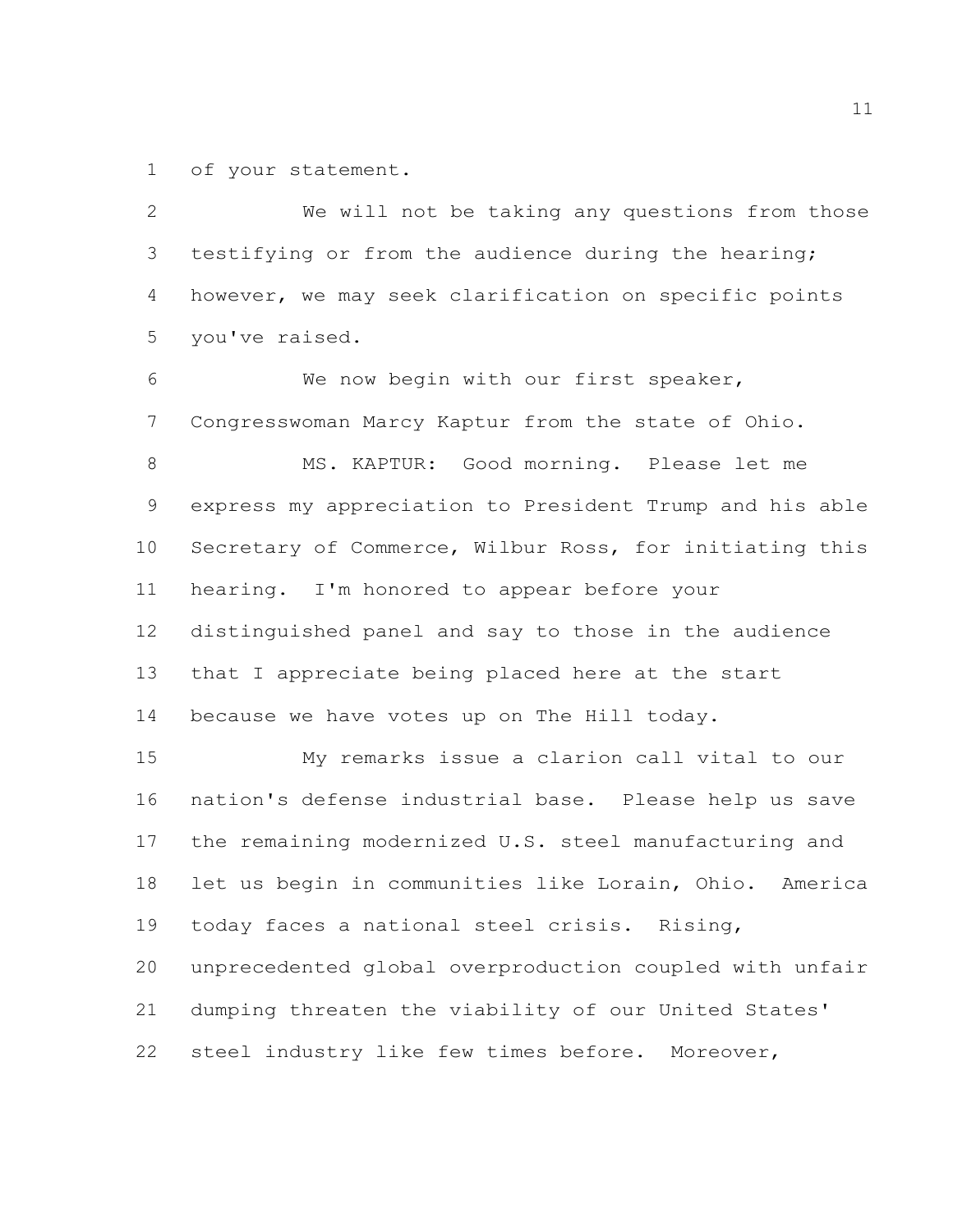declining domestic prices exacerbated by currency manipulation and the uneven impact of the VAT tax relished by our competitors bear down further on a beleaguered industry.

 Our steel communities cannot wait for long. American steel needs action now.

 I will place some additional articles in the record, including one from the American Iron and Steel Institute, Kevin Dempsey, General Counsel, and I will give my recommendations, and then in the remaining time attempt to summarize.

 My recommendations are first that the panel stop foreign dumping of steel on our market beginning with tubular piping. Number two, to preserve our modernized capacity so our nation can maintain our strategic industrial and defense bases; third, to develop bridge financing using the full executive power of the Administration to secure first a modernized U.S. steel production platform and capacity, along with economic development and trade adjustment assistance to communities and workers harmed by that continuing dumping and figure ways to neutralize the impact, the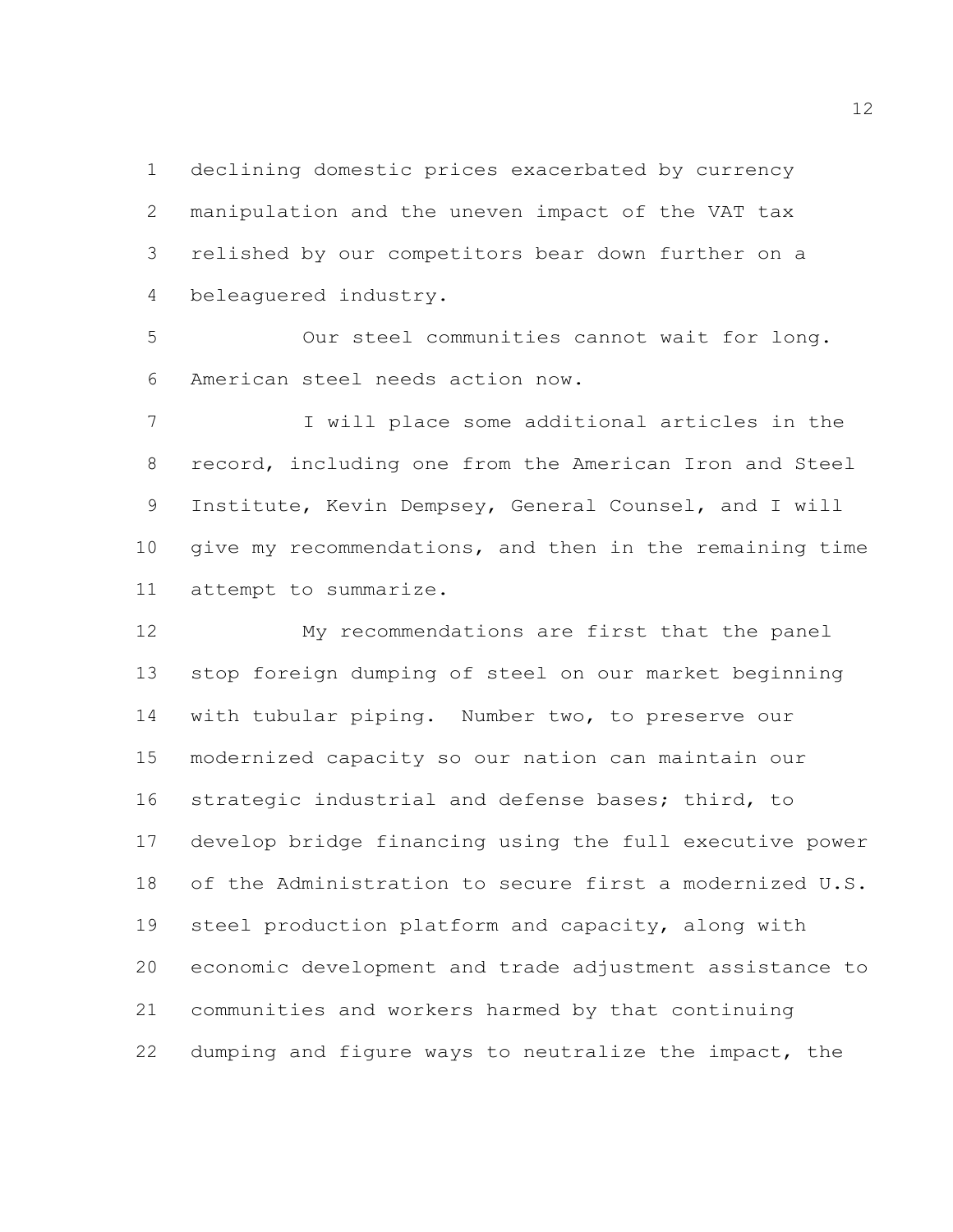negative impact, of the VAT tax; finally, to prescribe immediate retaliatory means to halt circumvention by China, South Korea, Russia, India, Vietnam, and any state-directed economy that continues to harm production in our country.

 According to Cleveland State University, Ohio alone saw a raw steel production drop by 49 percent since 2000. This occurred despite hundreds of millions of dollars of investment and modernization in our state and who actually bears this burden of washout? It is the U.S. companies caught in a terribly unfair global playing field and thousands of working families in districts such as the one I represent all across America's heartland, not just Ohio, but Indiana, Michigan, Wisconsin, Pennsylvania, to name a few.

 For years, many of us who have fought mightily against unfair trade deals have seen our hardworking neighbors brought to their knees. For years we've been promised federal intervention to end predatory trade practices, to stabilize local economies and achieve open global markets. Much is at stake for America and for Americans who have dedicated their lives to achieve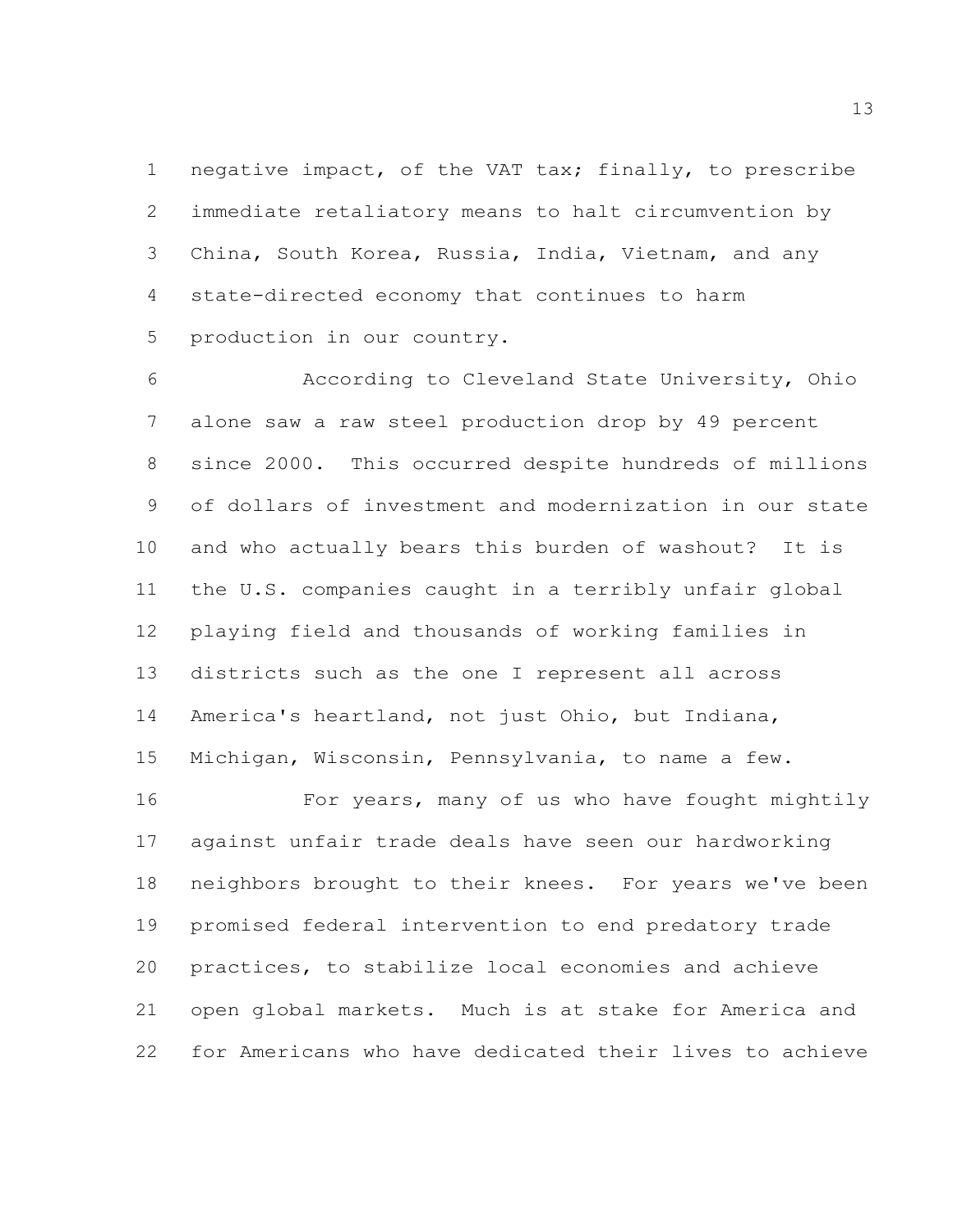a competitive and highly efficient industry critical to our future.

 Last month, I wrote the Administration along with Ohio Senators Rob Portman and Sherrod Brown on behalf of the more than 700 newly idled U.S. steelworkers and their families in Lorain, Ohio. They were just notified that in less than two weeks, they will permanently lose their jobs. This represents a 9 dagger through the heart of Lorain, Ohio.

 Lorain is a town that once employed 12,000 hardworking men and women in the steel industry, and despite over \$200 million invested in Lorain's steel modernization by the industry with wage, health, and pension benefits sacrifices by workers, hundreds more of the remaining steel jobs have been disappearing in the last two years. It feels as though the life of a vibrant community is being drained out as imports flood into our marketplace, even coming through import portals like the Port of Cleveland right next door. We cannot slow walk to a national response that cedes the future to a rigged predatory set of practices by other nations that win market shares by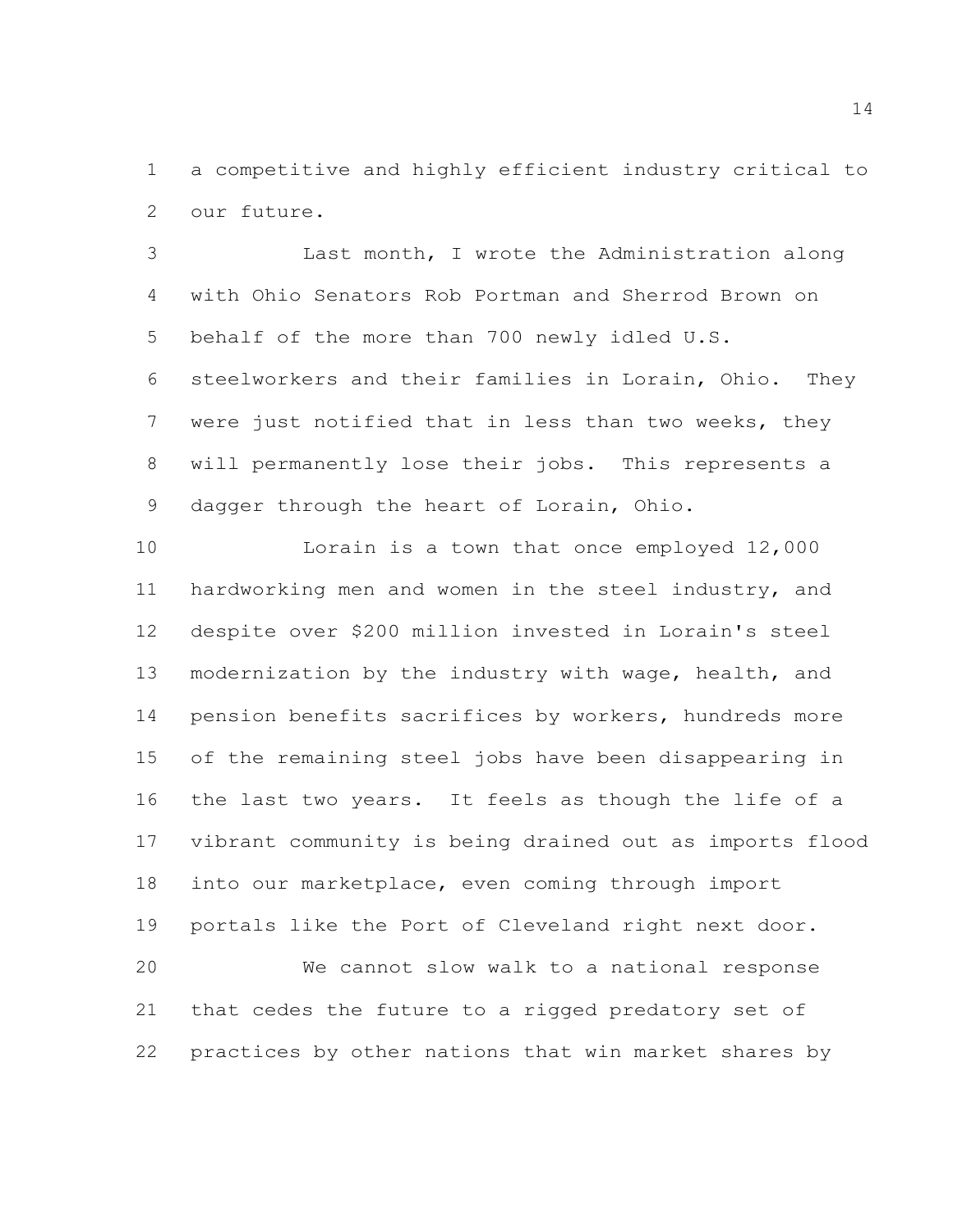violating the rules. Through no fault of their own, workers lose their livelihoods to unfettered dumping on our market and that steady drip of victims lay across our communities, drowned by steel from South Korea, China, Russia, India, and Vietnam.

 For many decades, Lorain was one of America's premier steel towns. It deserves to be so. It is my understanding that U.S. workers now can produce a ton of finished steel in under one man hour, a pace that makes their operations the most efficient in the world. So if that is true, why has America's steel been battered by the continued jobs washout?

 According to a 2016 report from Duke University, China alone produces 2,300 million metric tons of steel despite the fact that only 1,500 million metric tons are necessary to meet global demand. That is an 800 million metric ton overage globally just from that country. Are the rest of the world's free market steel producing nations to be buried under heaps of Chinese dumped steel by an economy that is state run? 21 The U.S. Trade Representative's Office said in 2015 that China's capacity alone exceeded the combined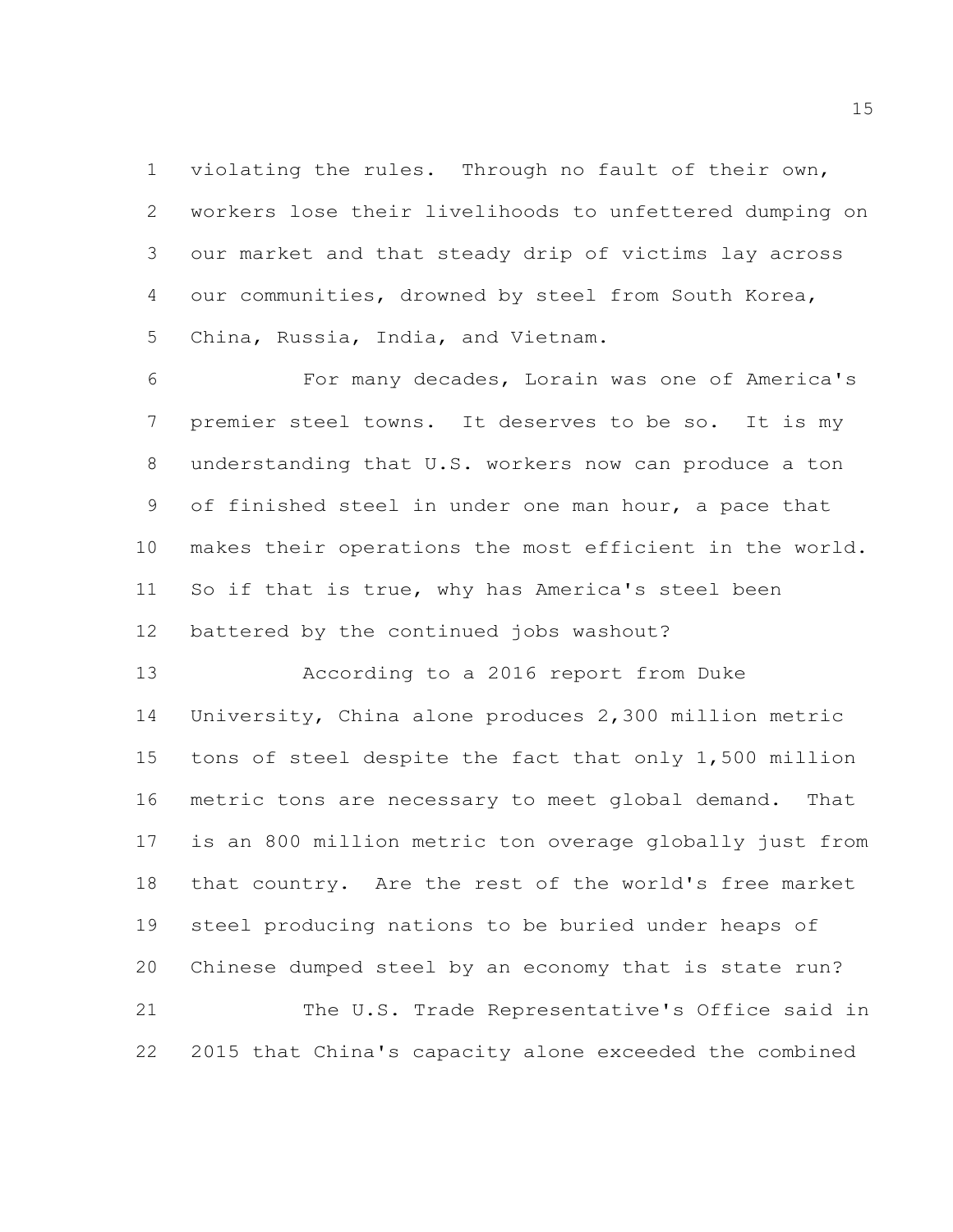capacity of the United States, the European Union, Japan, and Russia. Further, the U.S. racked up a trade deficit of \$2.2 billion with Korea alone in 2016, not including subsidized energy tariffs by state-owned Korean Electric Power Corporation.

 Additionally, tubular steel imports, the same type of steel made in Lorain, rose by 86 percent from 2016 to 2017. So there seems to be demand, but continuing unfair practices render the global steel market unviable according to economists at Duke and this adversely affects companies and workers in places like Lorain.

13 I will place on the record the story of Thomas Kelling, a fine American, one of the thousands of steelworkers to lose their jobs due to unfair trade practices. He's worked hard. He's been able to raise his family. His three children, one of whom is looking at college, has instead taken a job to help support the family now.

 After 22 years at the mill and facing yet another layoff, Mr. Kelling is forced to start over and fight for his job and his family while he pursues every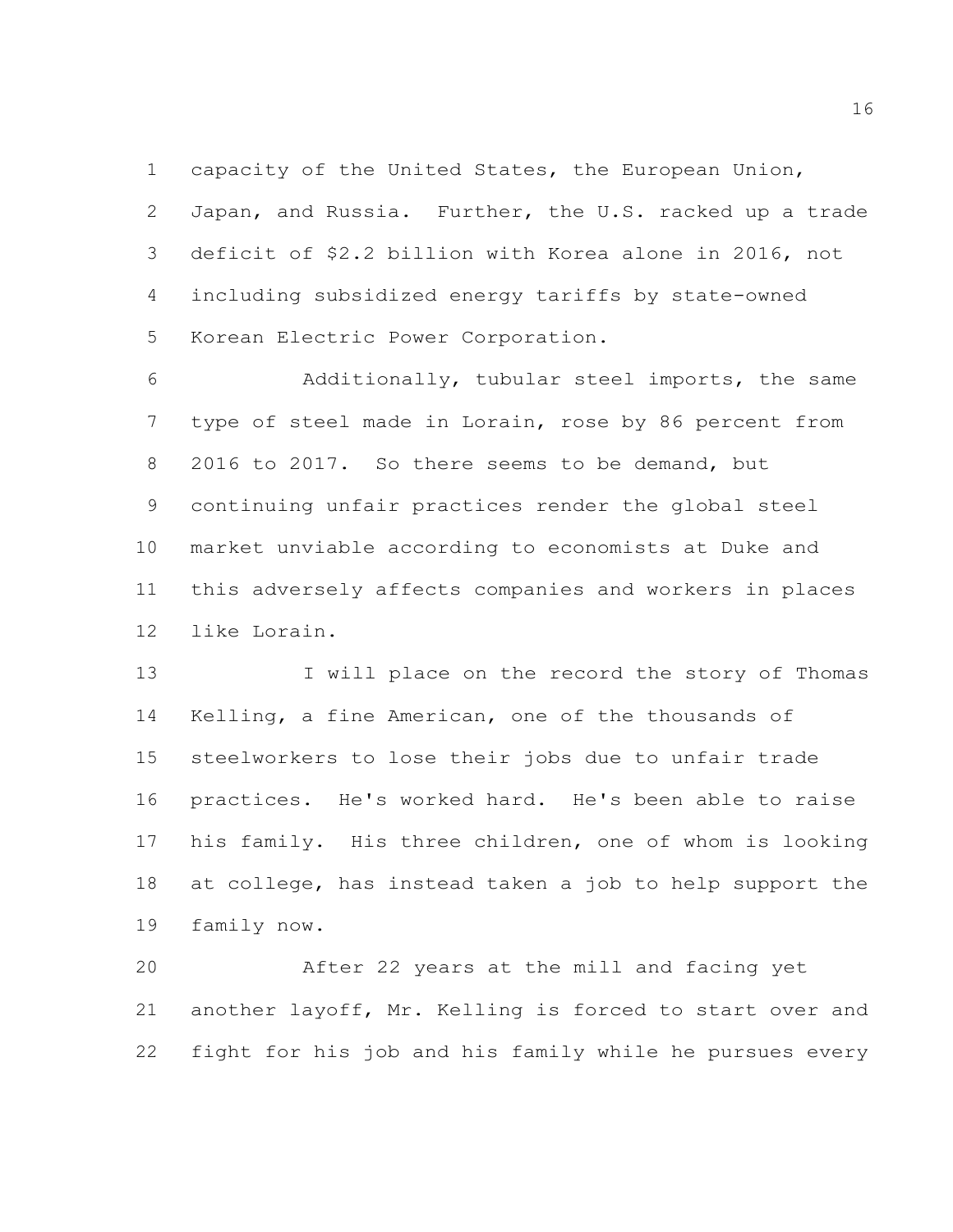opportunity available. Believe me, the programs of the federal government do not easily help him adjust to a new future if there is to be one.

 Sadly, his story is not unique. More than 14,500 American workers have lost their jobs in the last two years in this industry as a result of our inability to quickly address their plight and the plight of this industry. Indeed, entire communities suffer as families struggle, small businesses lose customers, and local governments lose revenue.

 It is my understanding that according to Section 232, the Department of Commerce has 270 days to complete an investigation. I urge this Administration and this panel to expedite this artificial schedule and work as quickly as possible to link to those workers and those firms in communities such as I represent so they do not face such a difficult future.

 I can guarantee you the lives of Americans are at risk and Ohio steelworkers and businesses simply do not have 270 days. The time for action is now.

21 I appreciate the opportunity to appear before you today, and Secretary Ross, thank you for expediting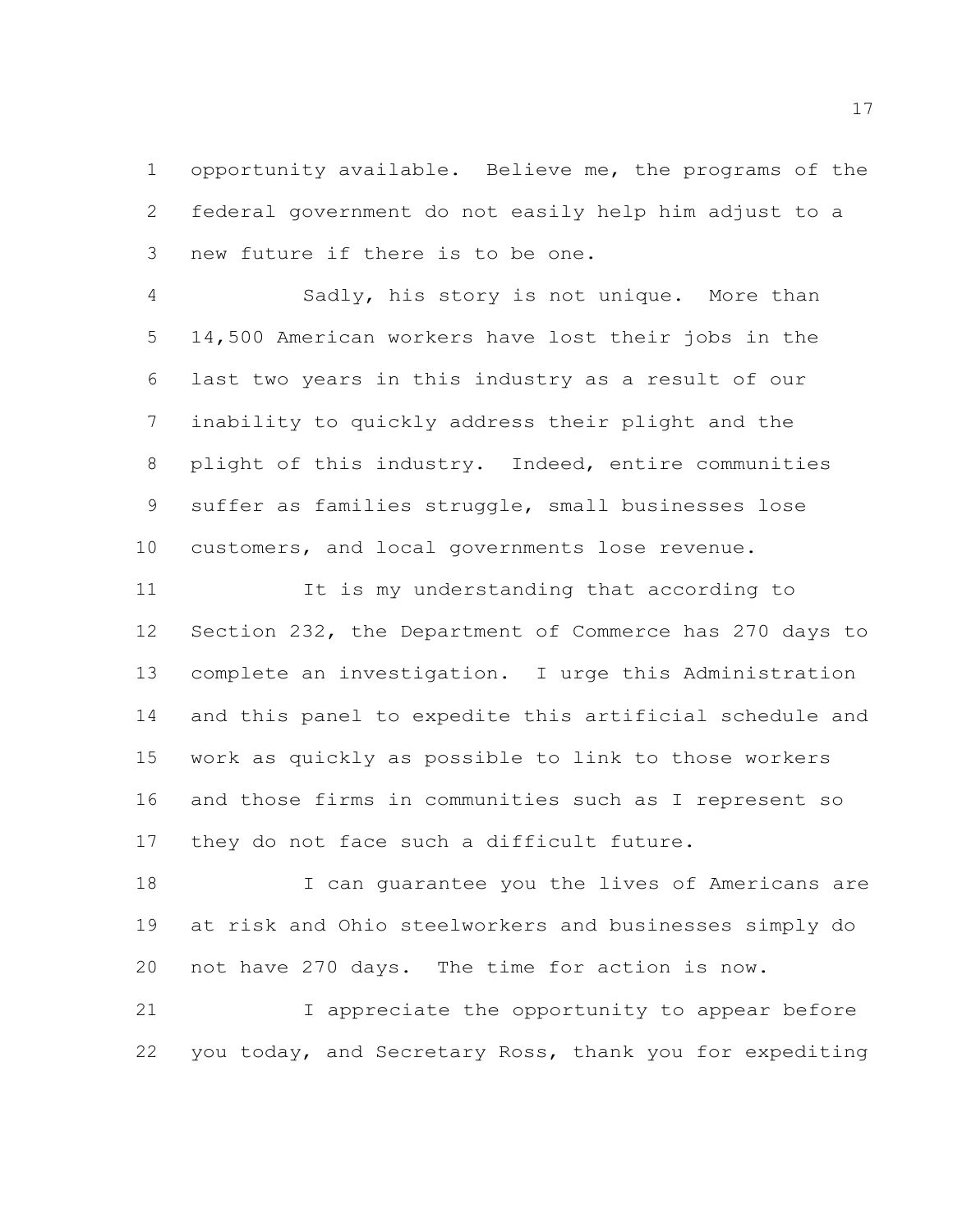this hearing.

 MR. ROSS: Thank you, Congresswoman. I'd like to assure you we have no intention of taking 270 days. Our hope would be to complete the report by the end of June. MS. KAPTUR: Thank you. Thank you all very much. 8 MR. COTTILLI: Thank you, Congresswoman. I 9 think we're ready for the next speaker -- MS. KAPTUR: Thank you. 11 MR. COTTILLI: -- Representative from the Embassy of China. Thank you. Questions? No further questions. Thank you again. MR. GU: Thank you, Mr. Chair. Good morning, everyone. My name is Yu Gu and I'm from the Chinese Embassy. I welcome the opportunity to present the position of the Ministry of Commerce of China in this investigation and the effects, if any, of steel imports of the national security of the United States. The Ministry of Commerce believes there is no evidence that steel imports threaten to impair U.S.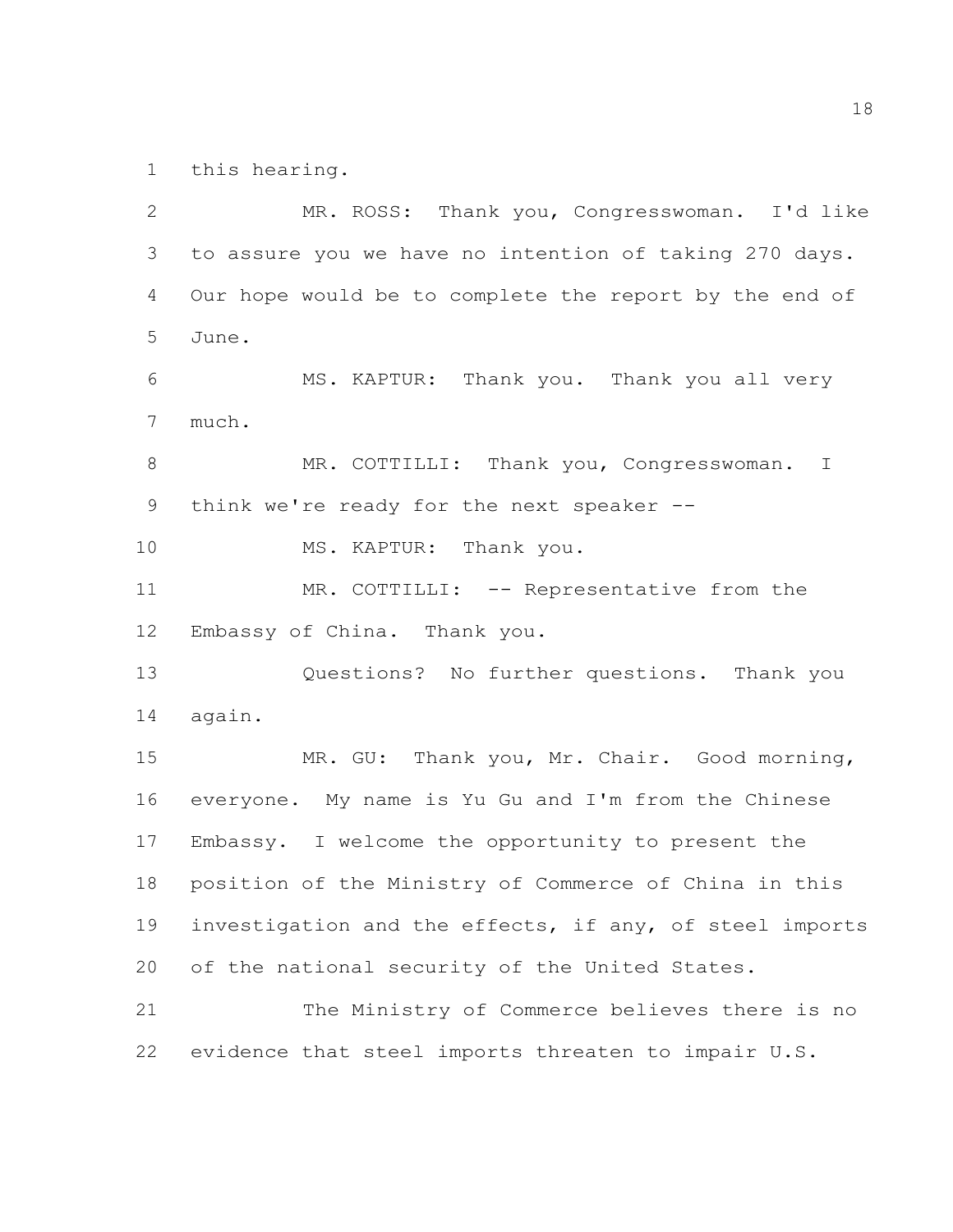national security. United States defense and the national security requirements are plainly not dependent on imports of foreign made steel. Simply put, United States national defense and other critical sectors need for steel can be and are readily satisfied by U.S. domestic production.

 First, your agency, as well as the U.S. Department of Defense, have previously determined that U.S. national defense requirements for finished steel are very low. Recent statistics of the American Iron and Steel Institute show that just 3 percent of the total U.S. domestic steel shipments go to national defense and Homeland Security. Clearly, current and projected U.S. national defense demand for steel can be readily satisfied by domestic production.

 Moreover, the U.S. Department of Defense has long established domestic procurement requirements that apply to all steel used in critical national security systems. Annual reports of U.S. domestic steel producers show that they cover the steel supply for national defense and national security applications and the capacity and the shipments of steel of this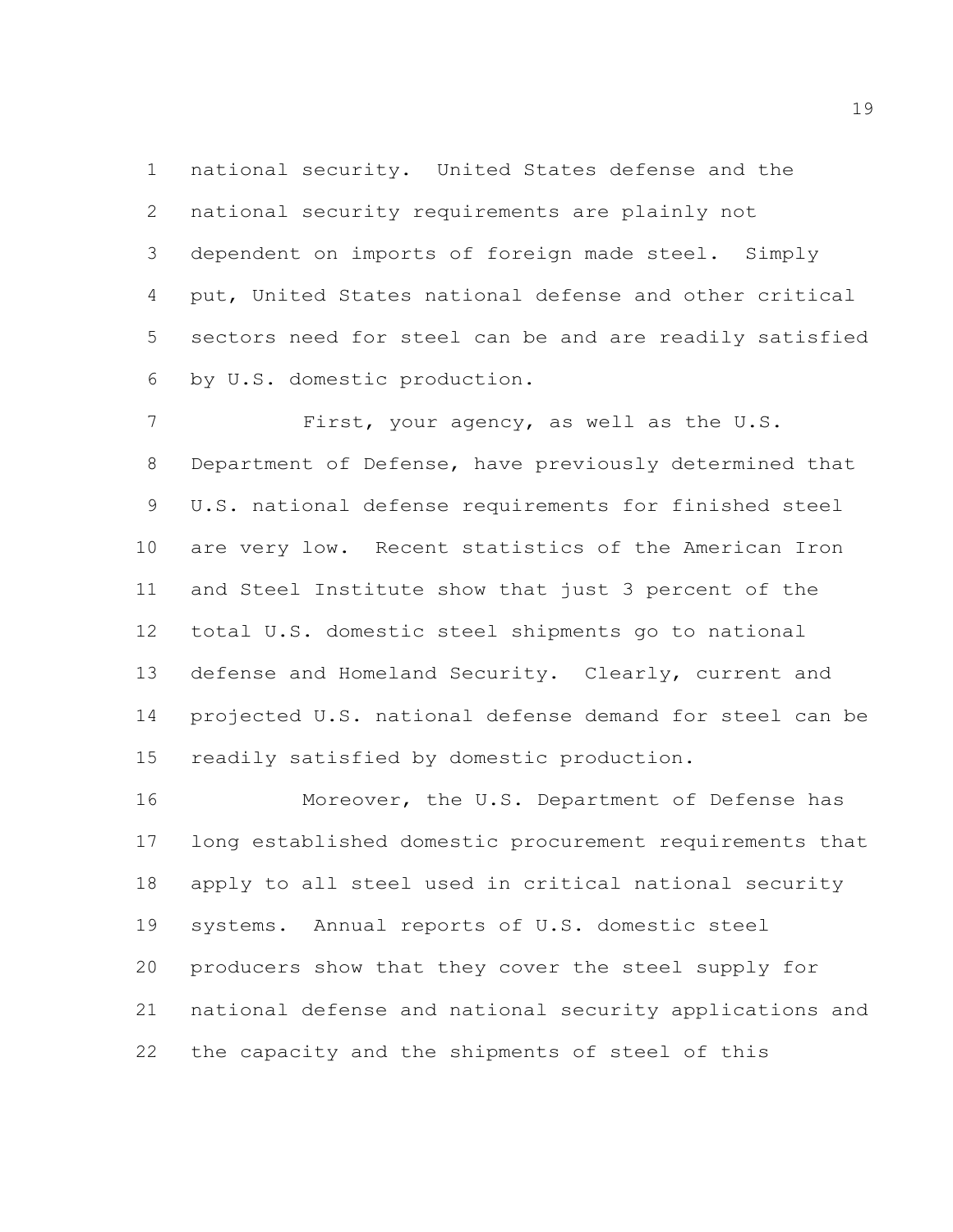companies are -- exceed U.S. national defense and the security requirements. Thus, steel produced domestically in the United States remains in abundant supply relative to U.S. national defense requirements. Second, the United States imports steel from a diverse array of more than 100 countries and territories. The portion of imports from each individual country is relatively low compared to total importers. Canada, for example, the largest source of imported steel, accounts for only 17 percent of steel imports and of the vast majority of U.S. steel imports nearly 70 percent are from close U.S. allies.

 Furthermore, U.S. relies on imported steel is declining. Your Commerce Department found that steel imports have declined by more than 27 percent since 2014.

 Third, the U.S. steel industry is healthy and has the capacity to produce the steel needed to satisfy the country's national security requirements. In particular, U.S. producers have state-of-the-art technology to produce high end, high value steel products. The top domestic U.S. steel producers are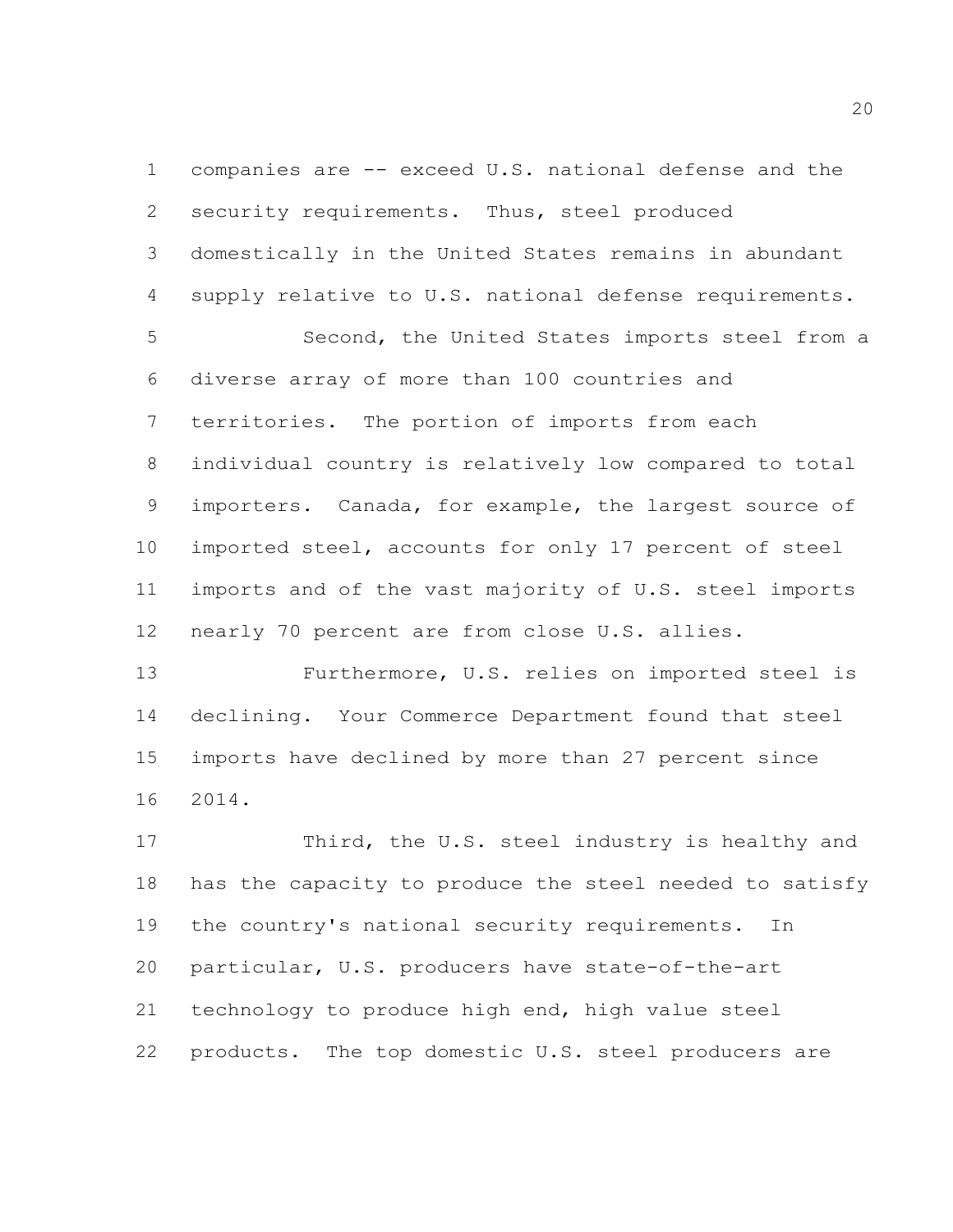actively making significant new investments both domestically and abroad. That increase the efficiency of their domestic output and enhance their global strength and competitiveness. Furthermore, given current capacity utilization rates around 70 percent of the U.S. steel industry has significant expansion potential to continue providing ample supply for national security needs.

 The U.S. Government already provides domestic producers with adequate trade protections. Over the last 40 years, the U.S. initiated more than 200 trade remedy investigations on imported steel products from over 25 countries. These orders provide the U.S. industry with full protection from imports of steel, as well as generate revenue for the U.S. Treasury due to high rates of duties.

 First, the volume of imports of steel from China have significantly declined in recent periods and represent a very minimal portion of the U.S. steel imports. Steel imports from China, which are primarily low-end products sold to distributors and the processing centers are down 66.4 percent since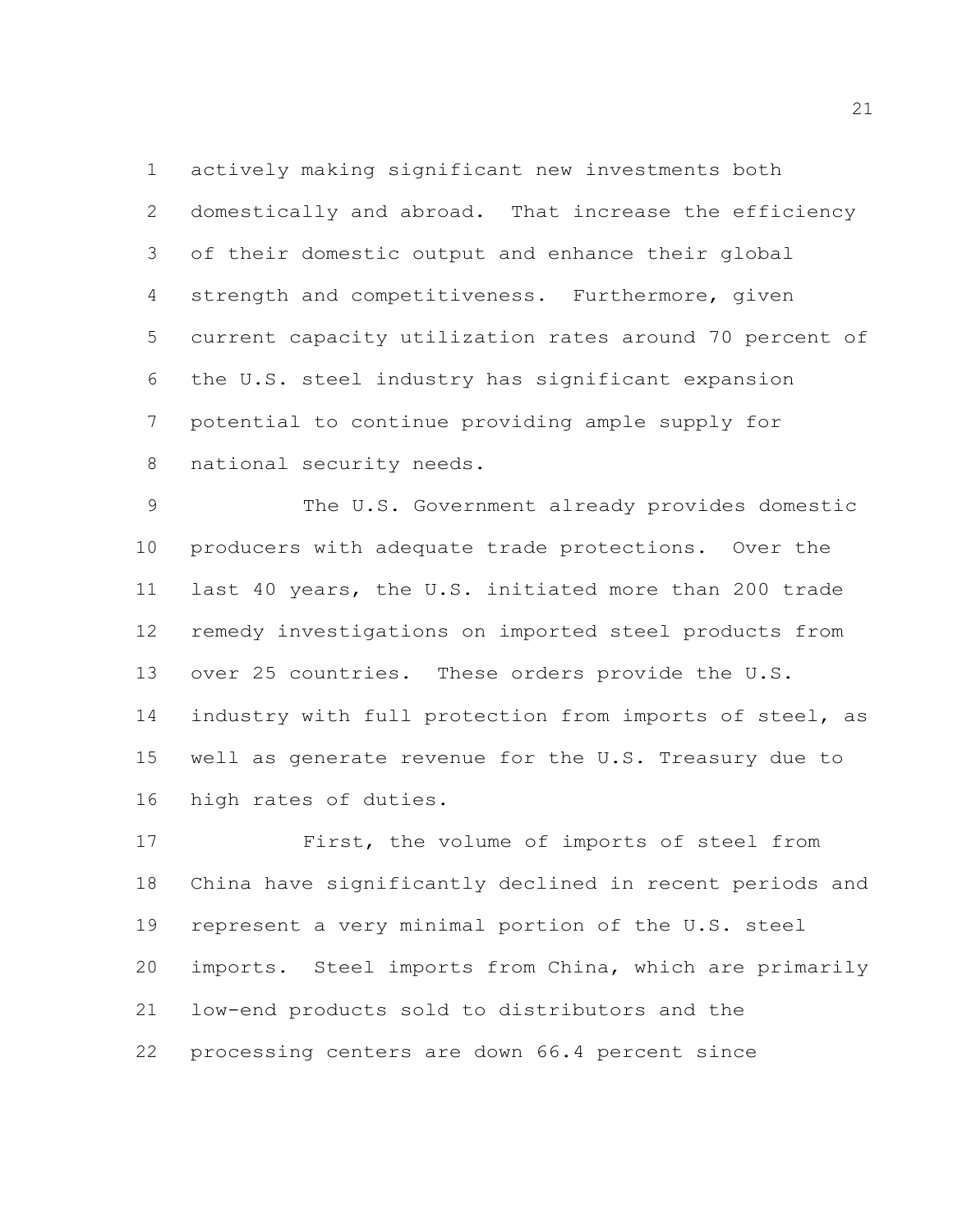September 2015.

 Chinese steel imports plainly do not impact  $3 \text{ U.S. } -$  MR. COTTILLI: Sir, time. MR. YU: -- national security. MR. COTTILLI: Time, please. Thank you. 7 MR. YU: Thank you. MR. BORMAN: Our next speaker, come to the podium, please. MR. ZHMYKHOV: Good morning. My name is Alexander Zhmykhov with the Trade Representation of Russia in the USA. Thank you for the opportunity to speak today on behalf of the Ministry of Economic Development of the Russian Federation. Currently, exports of a broad range of steel products from Russia into the United States are subject to substantial limitations imposed by an agreement suspending the anti-dumping investigation on cut-to- length carbon steel plate and by anti-dumping duties against hot-rolled, flat-rolled carbon-quality steel. These two remedies have had the effect of disciplining imports of steel products from Russia to such an extent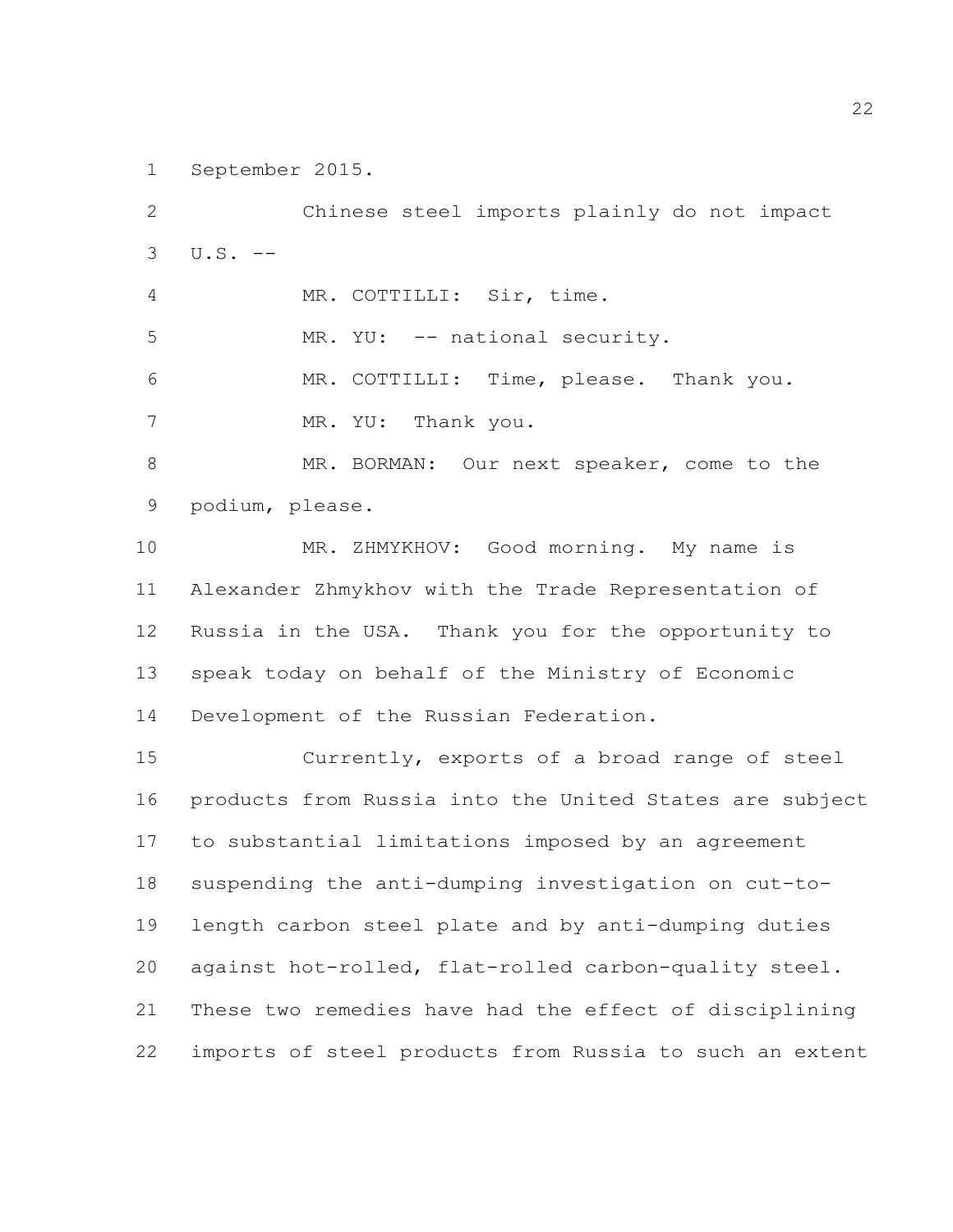that the Russian imports must be excluded from any remedy recommendation in the current investigation. A contrary result would unfairly subject imports of the Russian steel to duplicative and severe limitations.

 Regarding cut-to-length carbon steel plates, in accordance with the Plate Suspension Agreement that was put in effect in 2003, each signatory Russian producer and exporter agrees not to sell its merchandise subject to this agreement to any unaffiliated purchaser in the U.S. at prices that are less than normal values of the merchandise as determined by the Department on the basis of information submitted to the Department.

 There is only one Russian producer who provides necessary information to the Department and has the possibility to sell subject goods to the USA. The quantities of shipments of the product from Russia to the United States plummeted by more than 25 times from 252,000 tons in 1996 to 10,000 tons in 2016. The Department issues the normal values which exclude the risk of unfair trade practices by Russian import.

The U.S. market of hot-rolled coils and sheets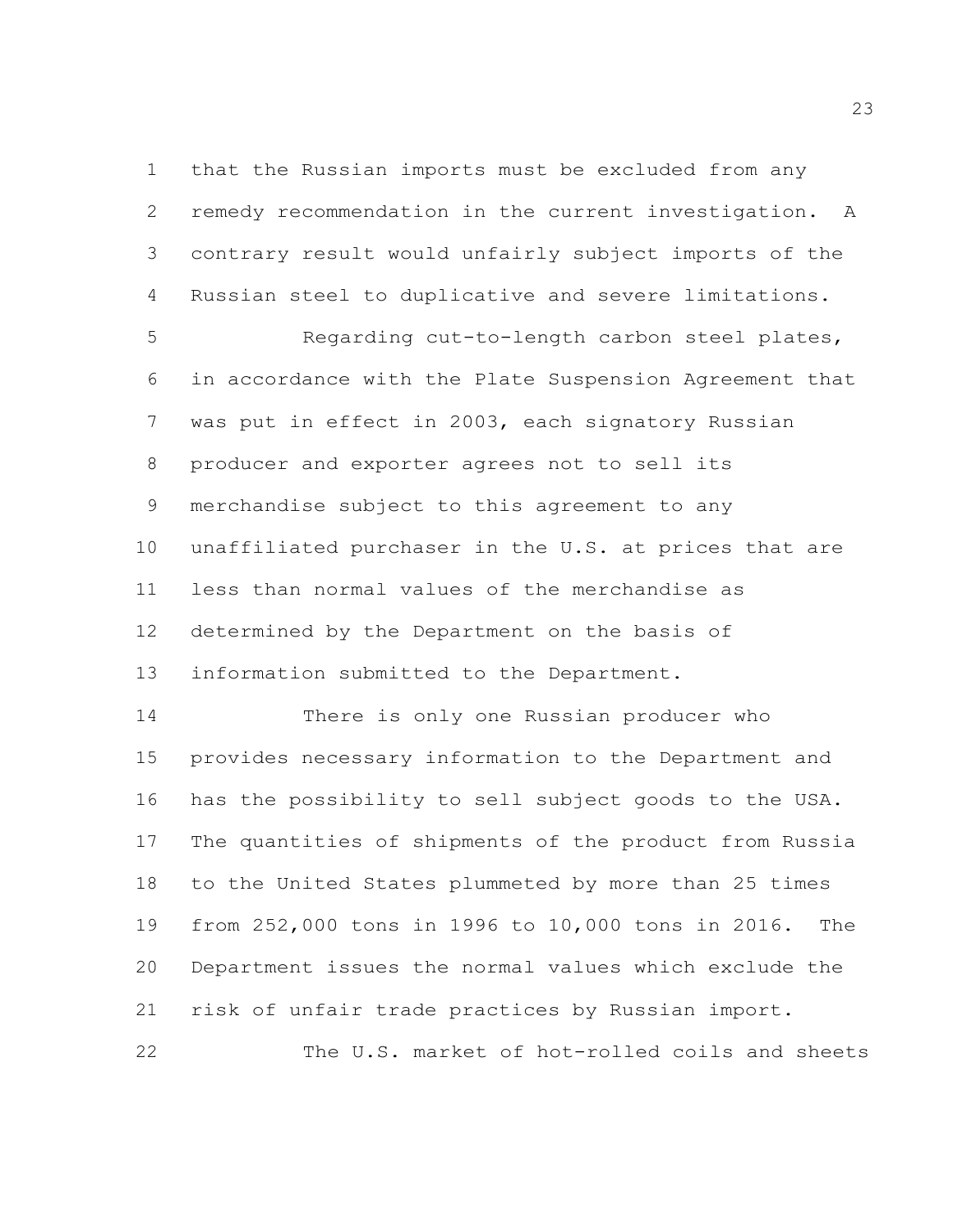has been closed for the Russian exporters due to the prohibitive level of anti-dumping duties of up to 184.56 percent since the end of 2014. Prior to that, there was the suspension agreement in force. Russian producers treated the agreement with duly respect, although it was designed for non-market economy country in 1999.

 Also, in September 2016, less than three quarters ago, the Department finished their anti- dumping and countervailing investigations against certain cold-rolled steel flat products with no measures for the Russian originated products due to a negligible amount of import, proving that import of these goods from Russia didn't cause any injury to the U.S. industry.

 In light of the array of limitations that already exist and have already severely reduced the volume of imports of Russian flat-rolled carbon steel products into the United States, we urge the Department to use great caution in course of the current investigation in order to ensure that the Russian merchandise is not subject to excessive, redundant, and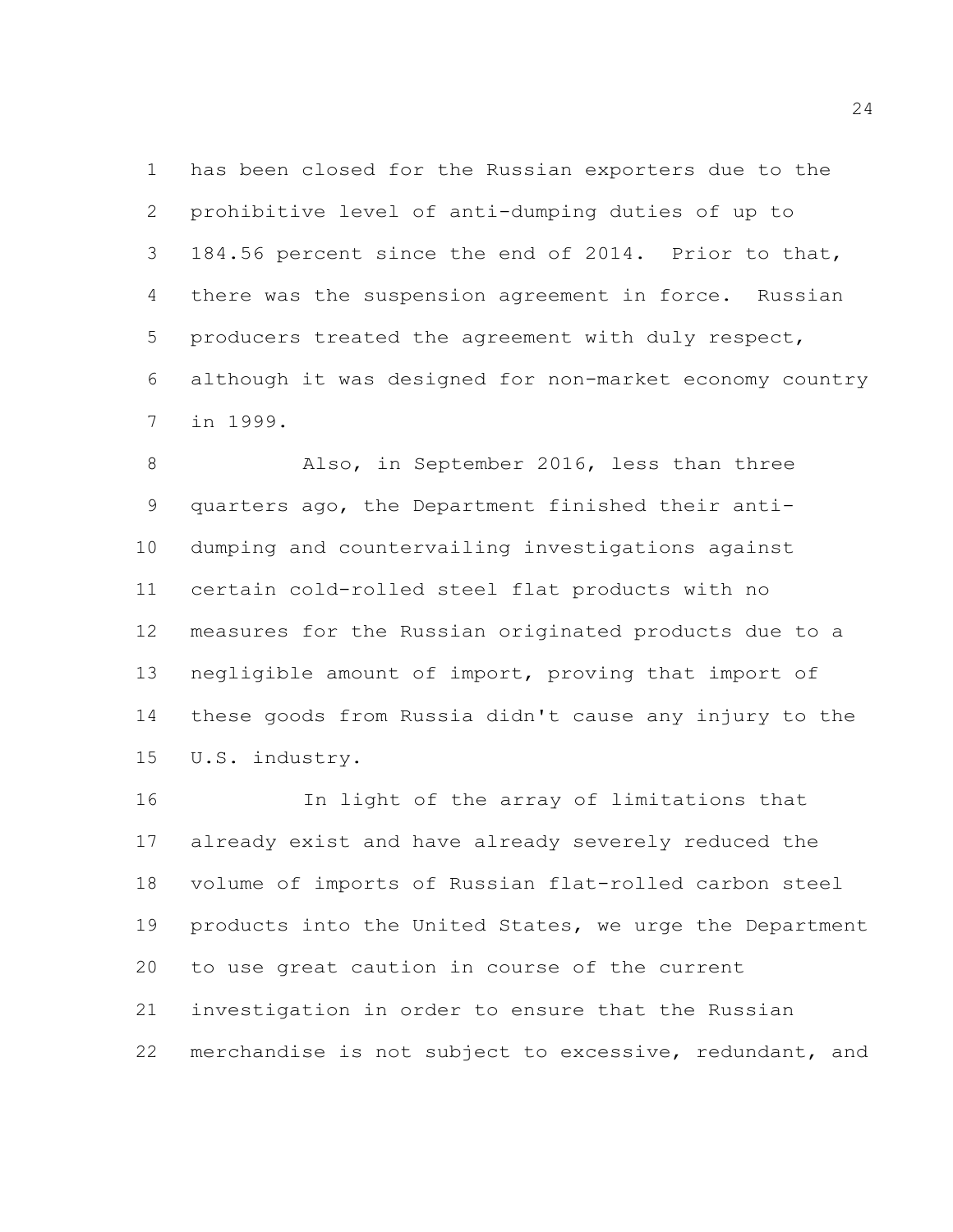conflicting restrictions.

 The statute directs the President to provide relief only to the extent the cumulative impact of such action doesn't exceed the amount necessary to prevent or remedy the serious injury. In the current case, however, the Russian imports have already been so drastically limited by the measures in force that further limitations would be excessive in terms of the amount necessary to prevent or remedy the injury found 10 by the Department. It would be unfair, therefore, for the Department to recommend a remedy to the President that is not necessary to fulfill the statutory standard for the imposition of relief.

**For the reasons outlined above, we**  respectfully reiterate that there is no need for the imposition of additional import restraints on the Russian steel products. Additional remedies under Section 232 would unfairly impose redundant and potentially conflicting remedies on imports from Russia. We respectfully ask the Department to abstain from recommending any additional remedies on imports of steel from Russia.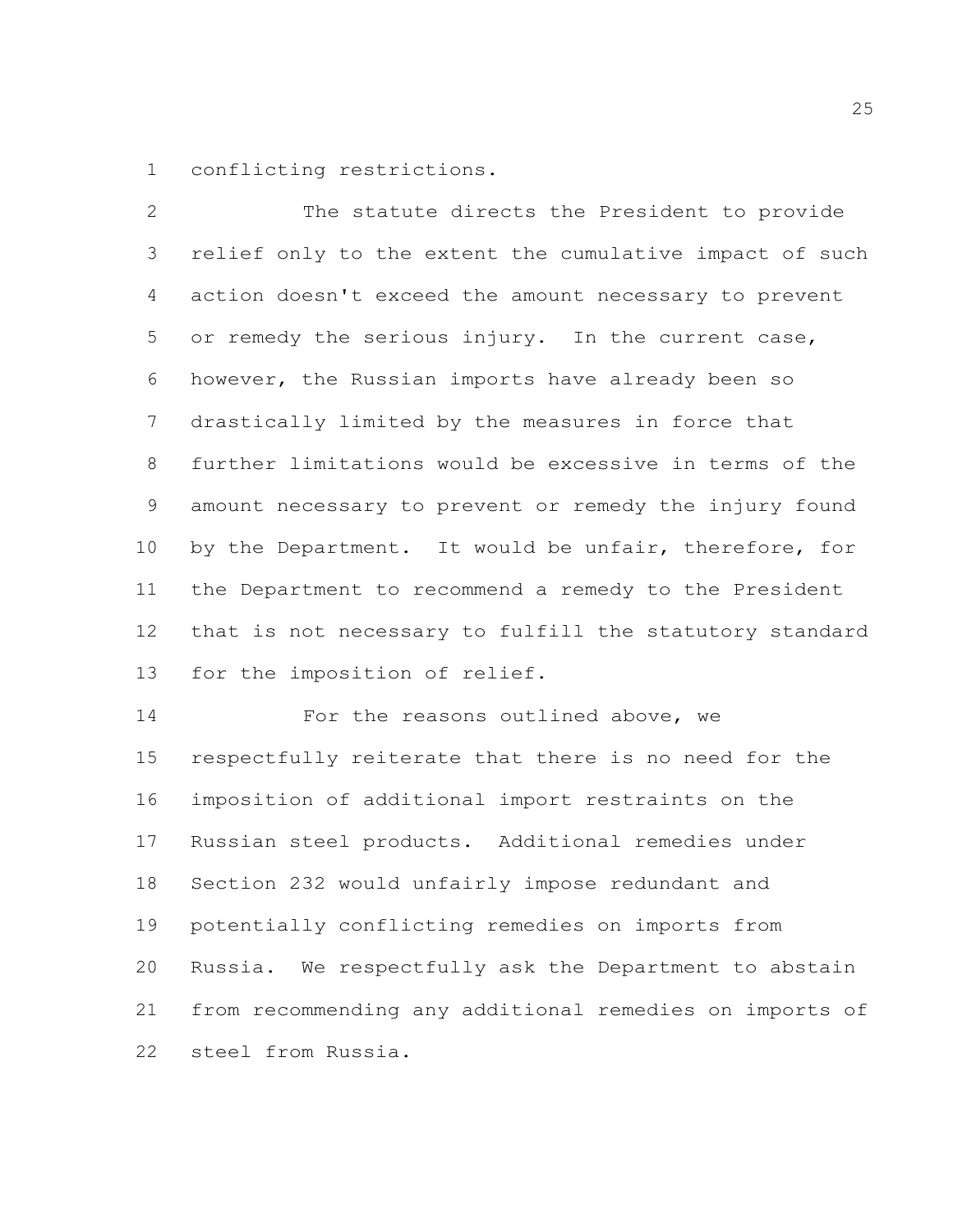Thank you.

 MR. BORMAN: Thank you. Let me see if the Secretary or the panelists have any questions. No, I don't think we have any. Okay. So no questions. Thank you.

 If we could have our next speaker come up, please.

8 MR. TACHELET: Secretary of Commerce, Mr. Ross, member of the panel, thank you for inviting me to participate. My name is Karl Tachelet. I am Director of International Affairs for EUROFER. Within EUROFER, I'm responsible for EU trade actions covering imports, as well as third-market excess. The EU not only import around 25 million tons of finished steel, excluding tubes, it also exports more than 20 million tons.

 EUROFER companies are long-standing, reliable suppliers of steel to the United States. Many of have steel plants in the United States. The EU Government, as well as industry, share the same concerns of global steel overcapacity, excess steel production, and unfair trading practices. EUROFER has been working with the European Commission to tackle unfair, injurious import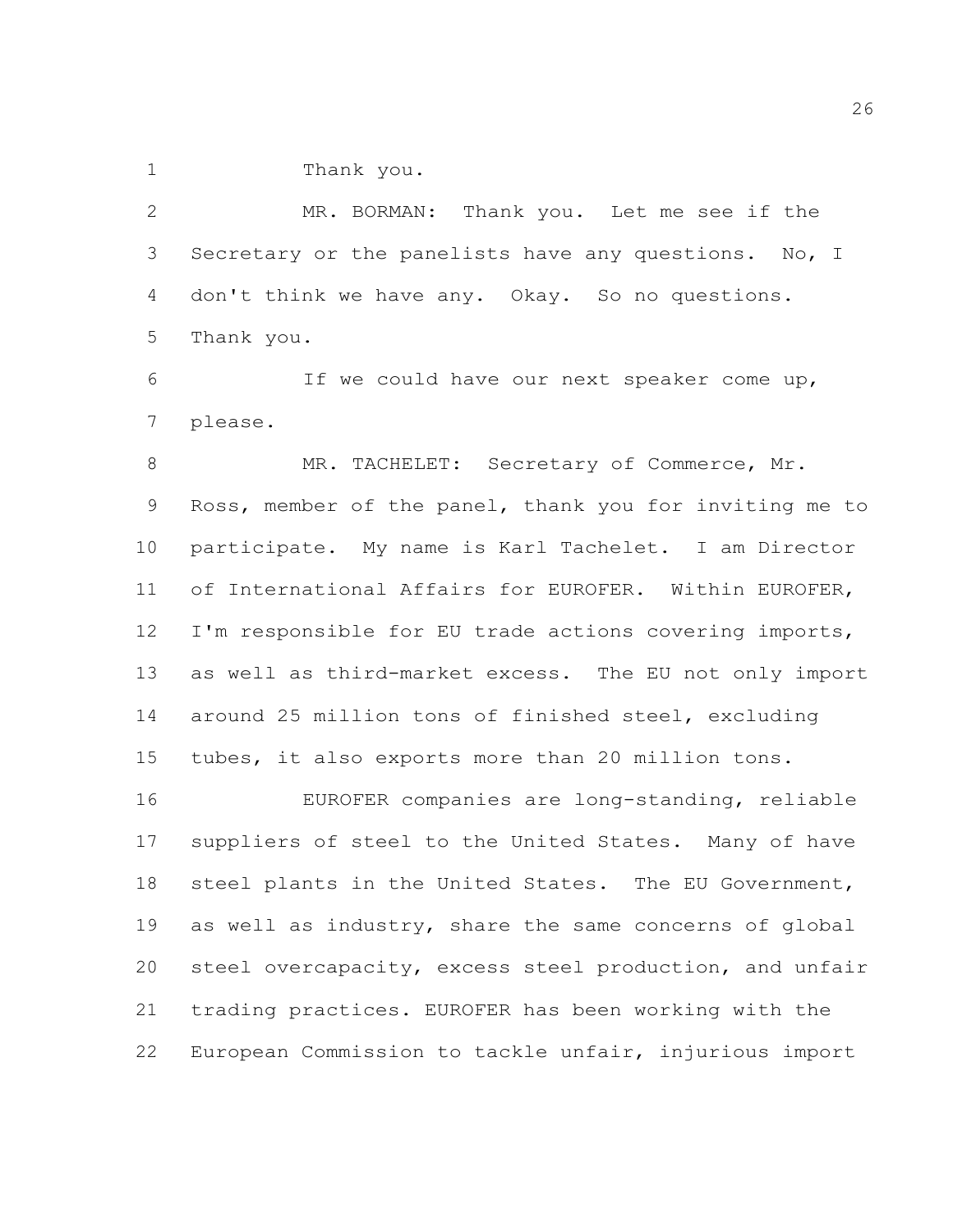surges using our trade defense instruments. If applied without inhibition, EU trade defense sections aren't effectively supporting our industry.

 We have not considered measures of the sort that you are considering in this investigation, but more work is need to address the root causes discussed in fora like OECD and the G-20 Steel Excess Capacity forum. Concrete action must be taken collectively by the EU, U.S., and other like-minded governments to secure balance in global and regional markets. We do not believe that restrictive, unilateral action based on national security will allow for lasting solutions we all need. However, as the U.S. pursues its investigation, EUROFER believes the analysis of national security must be narrowly tailored to focus on direct threats to national security.

 First, the analysis should focus on specific steel products needed for specific uses directly tied to national security, in particular defense application. What do tin mill products used to cans for food and beverages have to do with national security? How real is the risk that one day the U.S.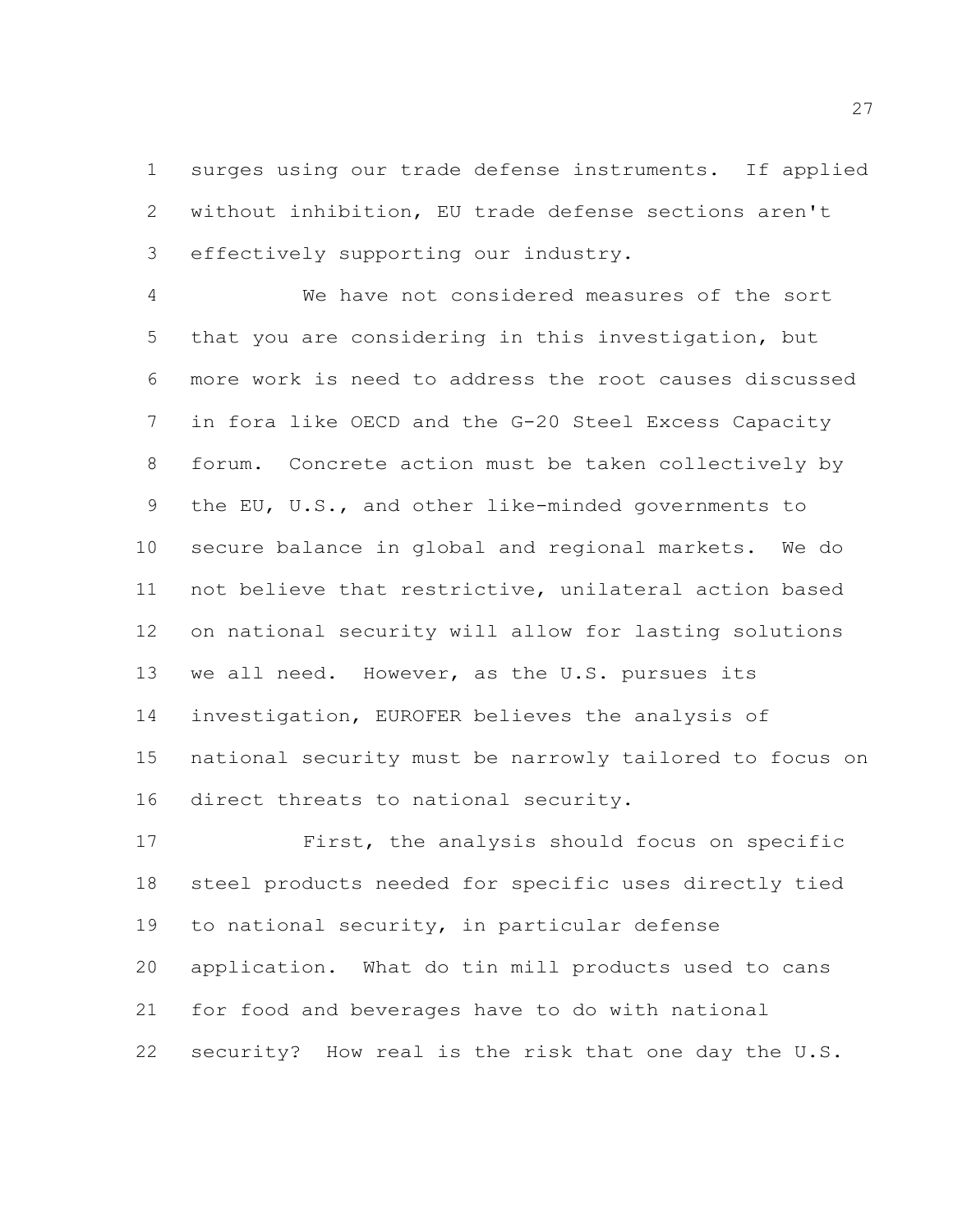will not be able to produce enough rebar or sections for construction and infrastructure given its massive scrap availability? In this regard, we know that many of the subsectors identified by the Department of Homeland Security as critical infrastructure applications have little or no relevance to national security needs.

 Second, if a clear, direct national security link exists, the investigation should determine whether U.S. producers have sufficient capacity to meet the needs of the Defense Department and critical infrastructure applications.

 Third, the investigation should consider factors showing that import adjustment is not needed. In particular, the consideration whether adequate complementary imports are available from U.S. allies, like the EU. If so, action should not be taken to adjust imports. Furthermore, any import adjustment should differentiate based on the threat posed to U.S. national security by specific foreign steel suppliers. Not all foreign sources of steel are the same with respect to national security.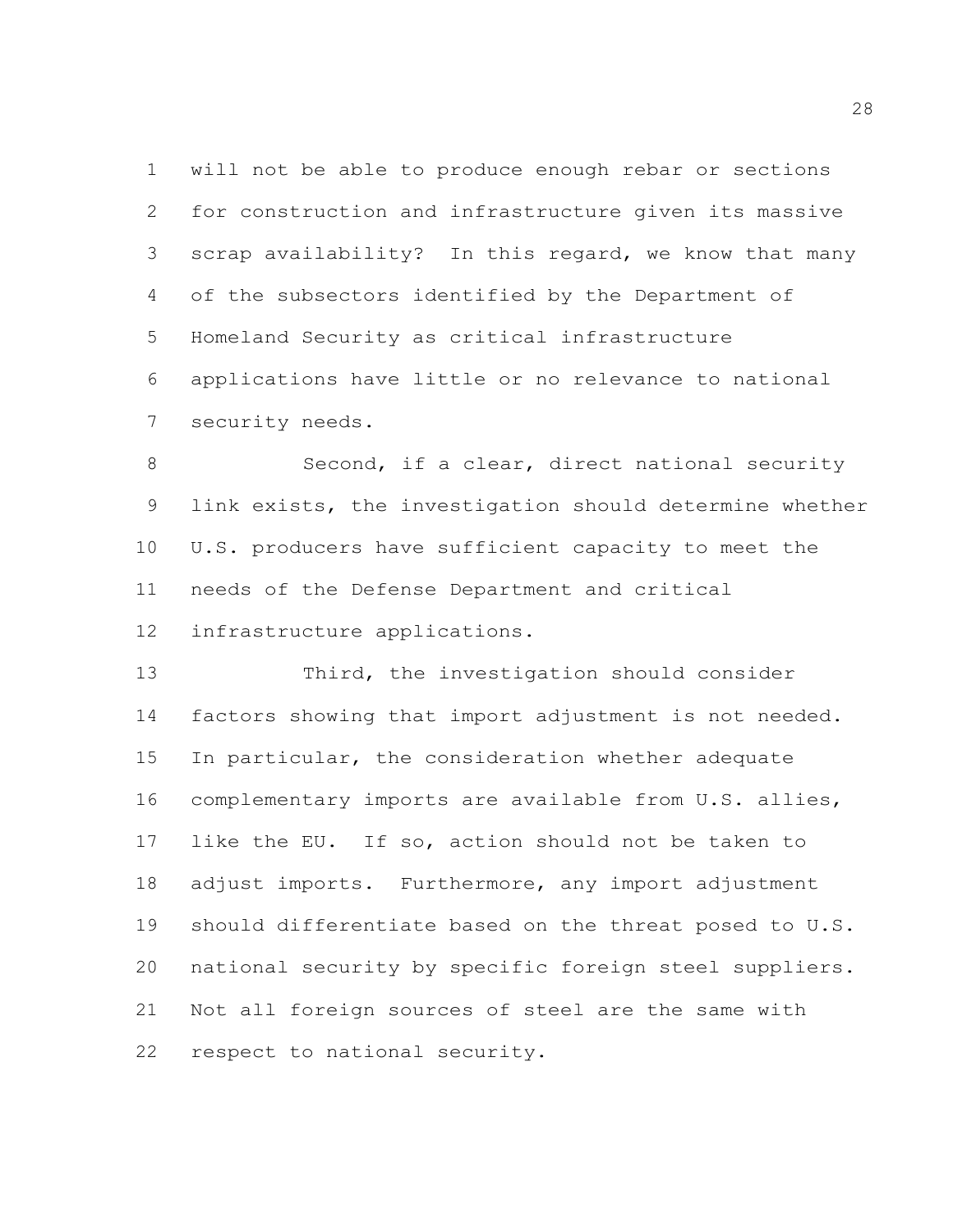EUROFER companies are longstanding, reliable suppliers of high-quality steels that are needed to maintain U.S. national security and many have invested in U.S. plants to make steel products employing American workers. If the Bureau would not have adequate information or sufficient information at hand to perform this analysis, it could issue questionnaires to users, U.S. producers and foreign producers of steel.

 A lack of information on consumption of specific steels and U.S. producers' capacity to make them is not a reason not to perform a meaningful analysis. ITC regularly issues questionnaires and trade remedy investigations. EUROFER is available to contribute to such framework, including data, to ensure that the investigation produces a focused analysis.

Thank you.

18 MR. BORMAN: Thank you. Any questions from the panel? Thank you.

 We're ready for our next speaker. Thank you. MR. TARASIUK: Hello. I would like to thank Department of Commerce and Secretary Ross for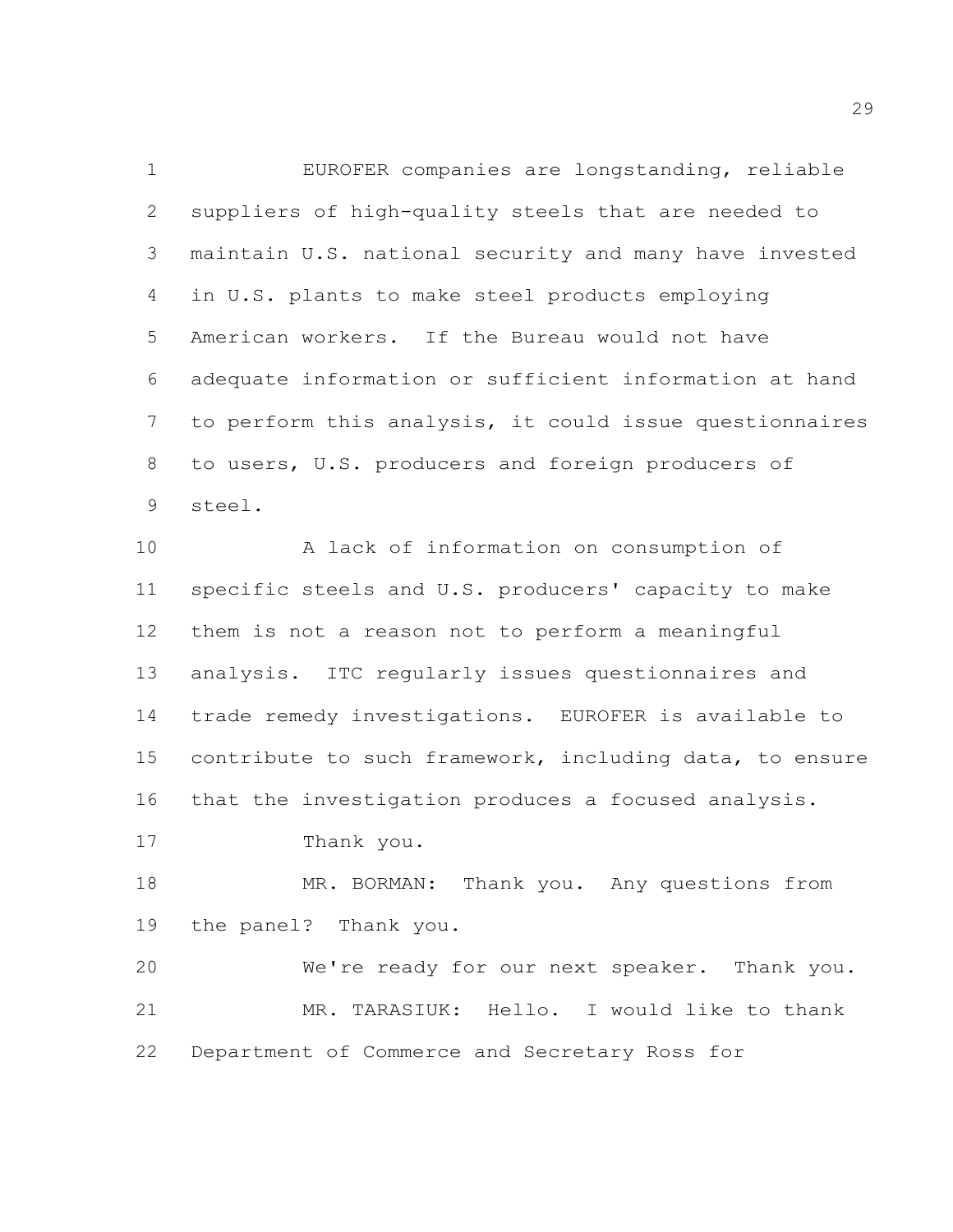permitting me to speak at this very important hearing. My name is Vitalii Tarasiuk on behalf of the Economic and Trade Office of the Embassy of Ukraine to the United States. I'm here on behalf of the government of Ukraine to share our views concerning this matter.

 Ukraine and the United States are in good relations on matters of national security and the economy. Imports of steel are a normal feature of the trades relations between our countries. Such imports from Ukraine do not in any way threaten to undermine the national security of the United States. To the contrary, trading steel provides mutual benefits to both countries. So we respectfully ask the United States not to impose under measures under Section 232 against imports from steel from Ukraine.

 The United States and Ukraine have maintained a close diplomatic and security relationship since Ukraine gained its independence in 1991. Ukraine has closely cooperated with the United States on nuclear nonproliferation issues, including giving up its nuclear weapons. The U.S. Department of Defense has assisted Ukraine in its defense and security reform,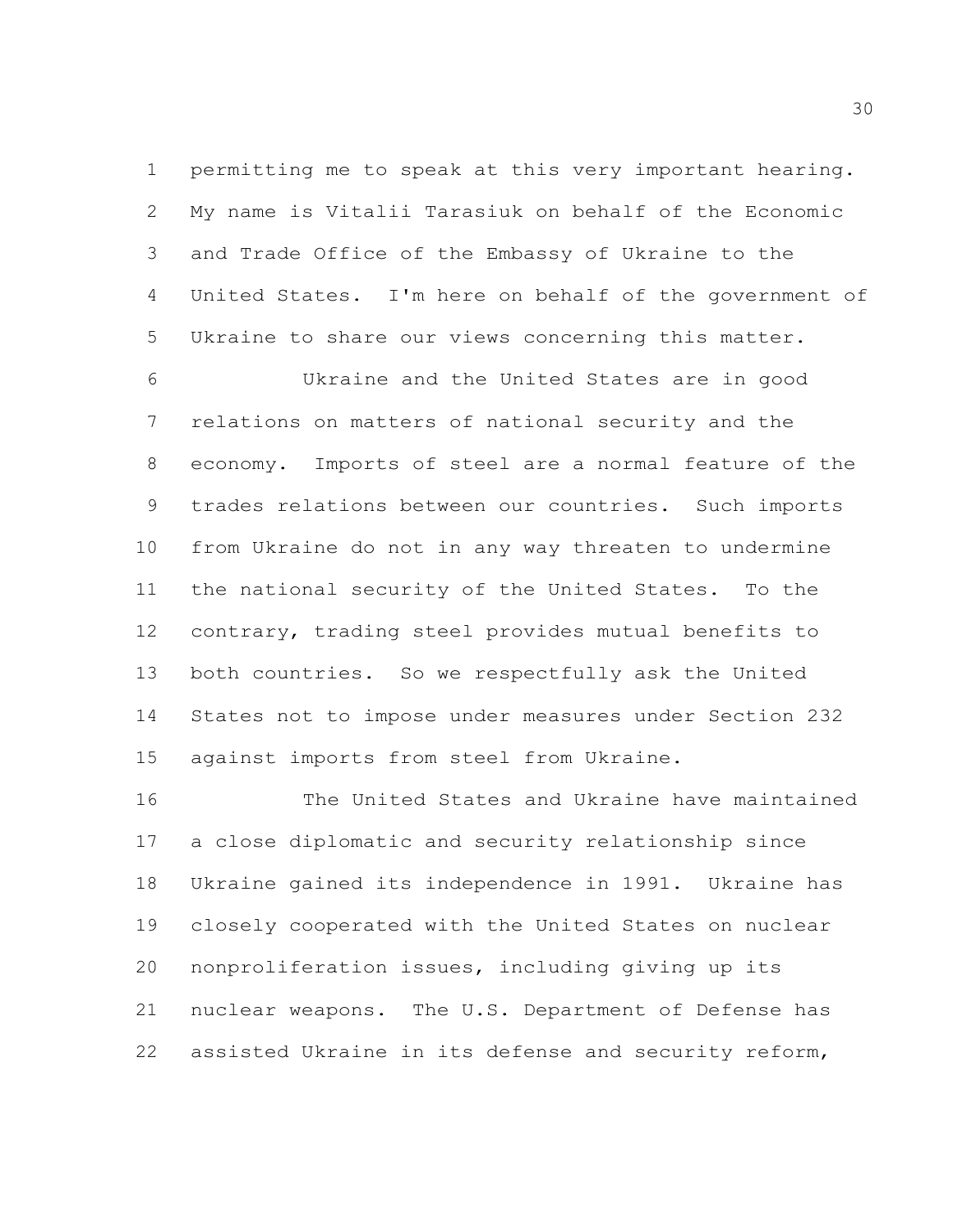including related to defense planning, policy,

strategy, and financing.

 Ukrainian military officers attend U.S. military schools to receive vital training, instruction, and professional development. Ukraine has contributed a large number of troops to Iraq to support United States' efforts there. From 2003 to 2005, Ukraine had the fourth largest number of foreign troops in Iraq after the United States, United Kingdom, and Poland. As a result of the illegal occupation of the Autonomous Republic of Crimea and the city of Sevastopol by the Russian Federation and its further military invasion in certain areas of the Donetsk and Luhansk regions, since 2014, slightly over 7 percent of the territory of the Ukraine temporarily remains out of control of the government of Ukraine. Under the circumstances, maintaining a close cooperation in the diplomatic and security fields is clearly in the mutual interest of both of our countries.

 The United States is not a major export market for Ukrainian steel. Ukraine steel producers are principally focused on regional markets in Eastern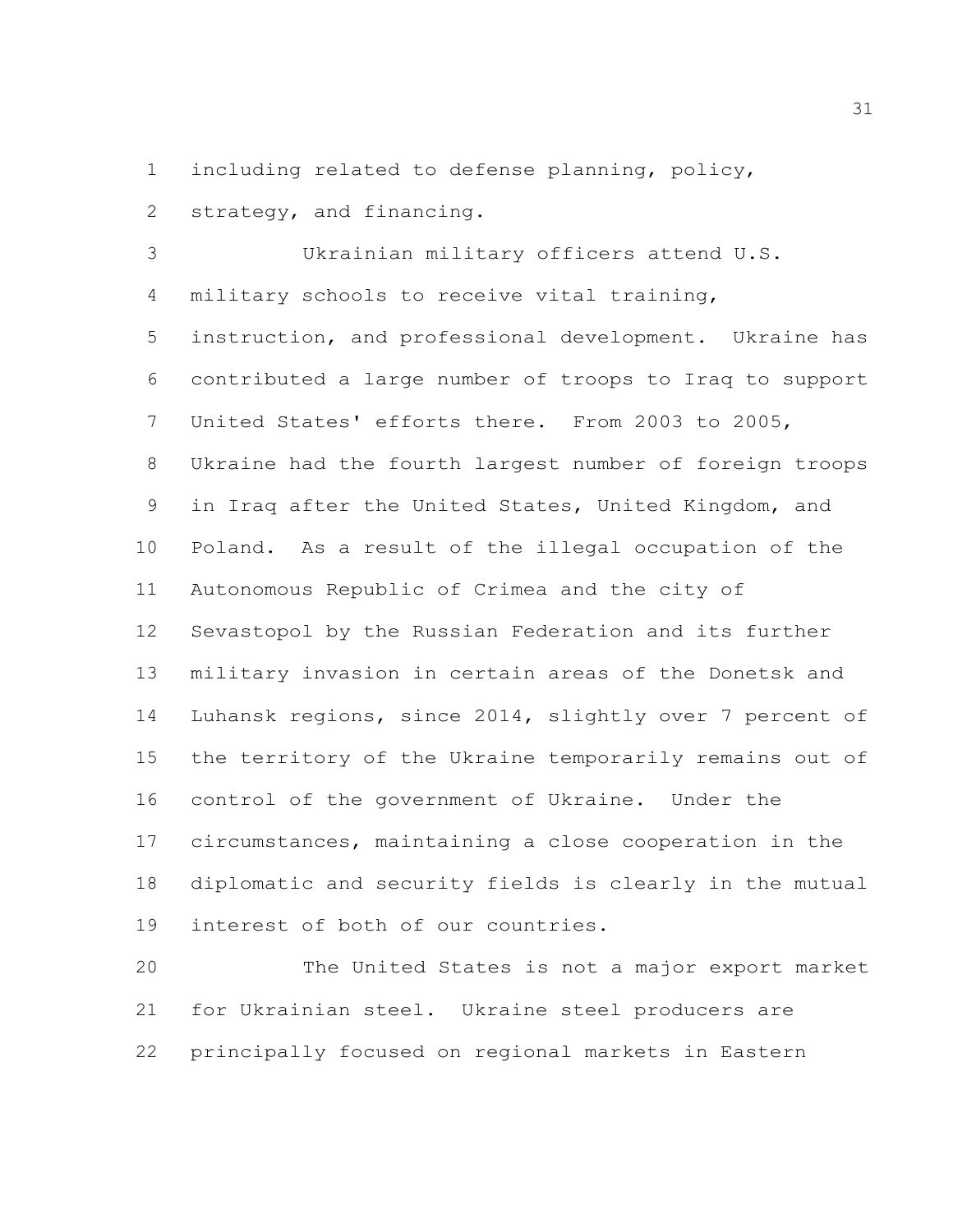Europe, the Middle East, and North Africa. Exports of steel to the United States barely ranked 19th of all export destinations in 2016.

 As a result of the illegal expropriation of Ukrainian companies' assets and property by the Russian forces in certain areas of the Donetsk and Luhansk regions of Ukraine in March 2017, a large part of Ukraine's steel industry was put in uncertain position. Ukraine's steel industry is under attack, both

 physically and economically, by foreign-backed separatists in the Eastern portion of Ukraine. In March, a large segment of Ukraine's steel industry in the Donetsk region was seized by the separatists. This has put the Ukrainian steel industry in a very uncertain position.

 The viability and success of Ukraine's steel industry is crucial to economic and political stability of Ukraine. It is also vital to the bilateral U.S.- Ukraine security relationship, which bolsters U.S. strategic interest in the region. 21 The U.S. Government, in 2001, completed a

similar Section 232 investigation concerning imports of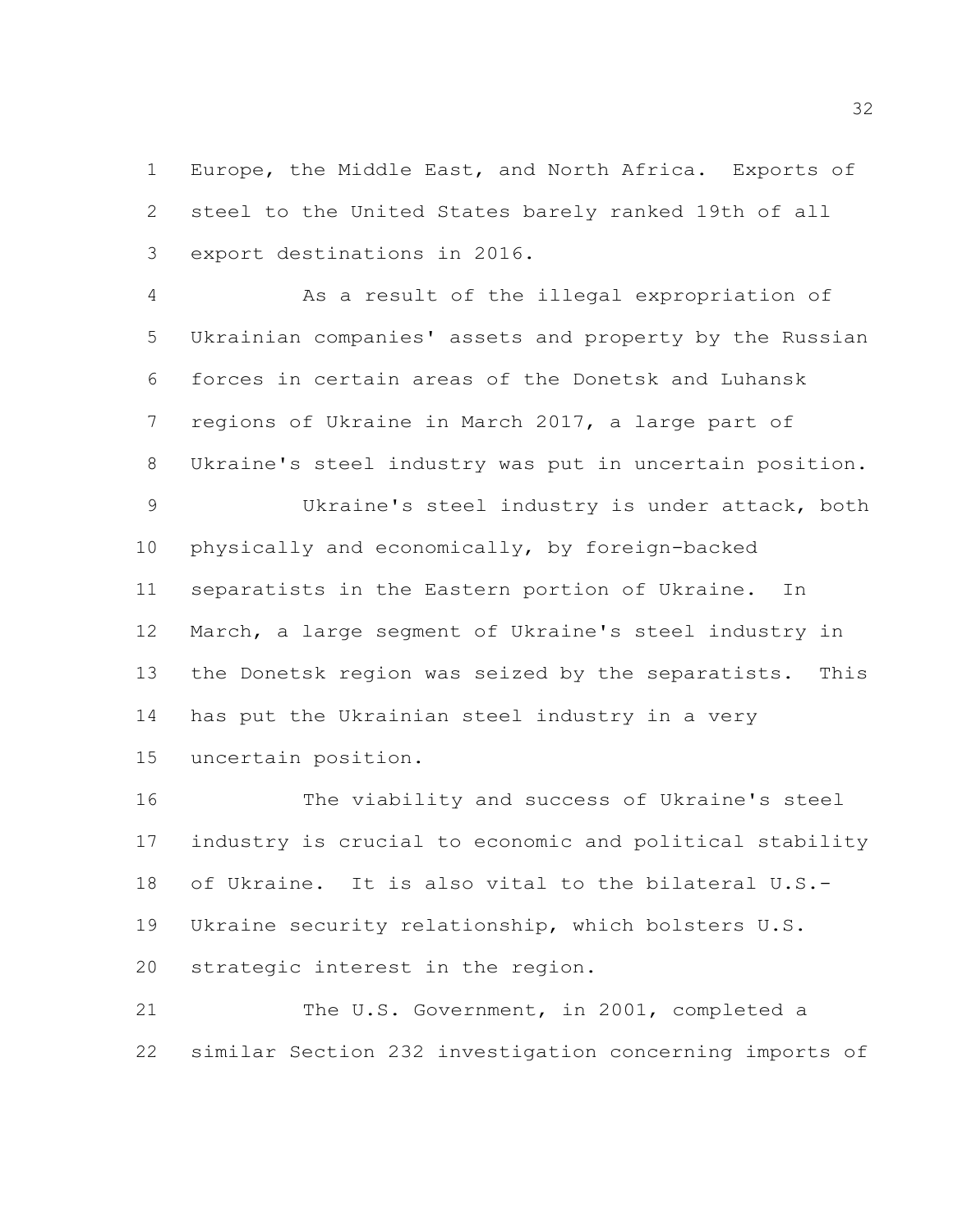iron ore and semi-finished steel. The Department of Commerce concluded in that case that there is neither evidence showing that the United States is dependent on imports of iron ore or semi-finished steel, nor evidence showing that such imports threaten the ability of domestic producers to satisfy national security requirements.

 Applying the same methodologies, we are confident that the evidence obtained in this case will likewise show that the steel imports do not threaten U.S. national security. Taking into account that the United States and Ukraine are members of the WTO, we would like to emphasize that any possible measures should be in line with the obligations under the WTO.

 We'll look forward to continued cooperation with the United States Government in securing peace, protecting international law, and stabilizing the Ukraine economy. We do hope to continue to develop and open a mutually beneficial trade and investment relationship with the United States.

 Thank you for the opportunity to testify here today.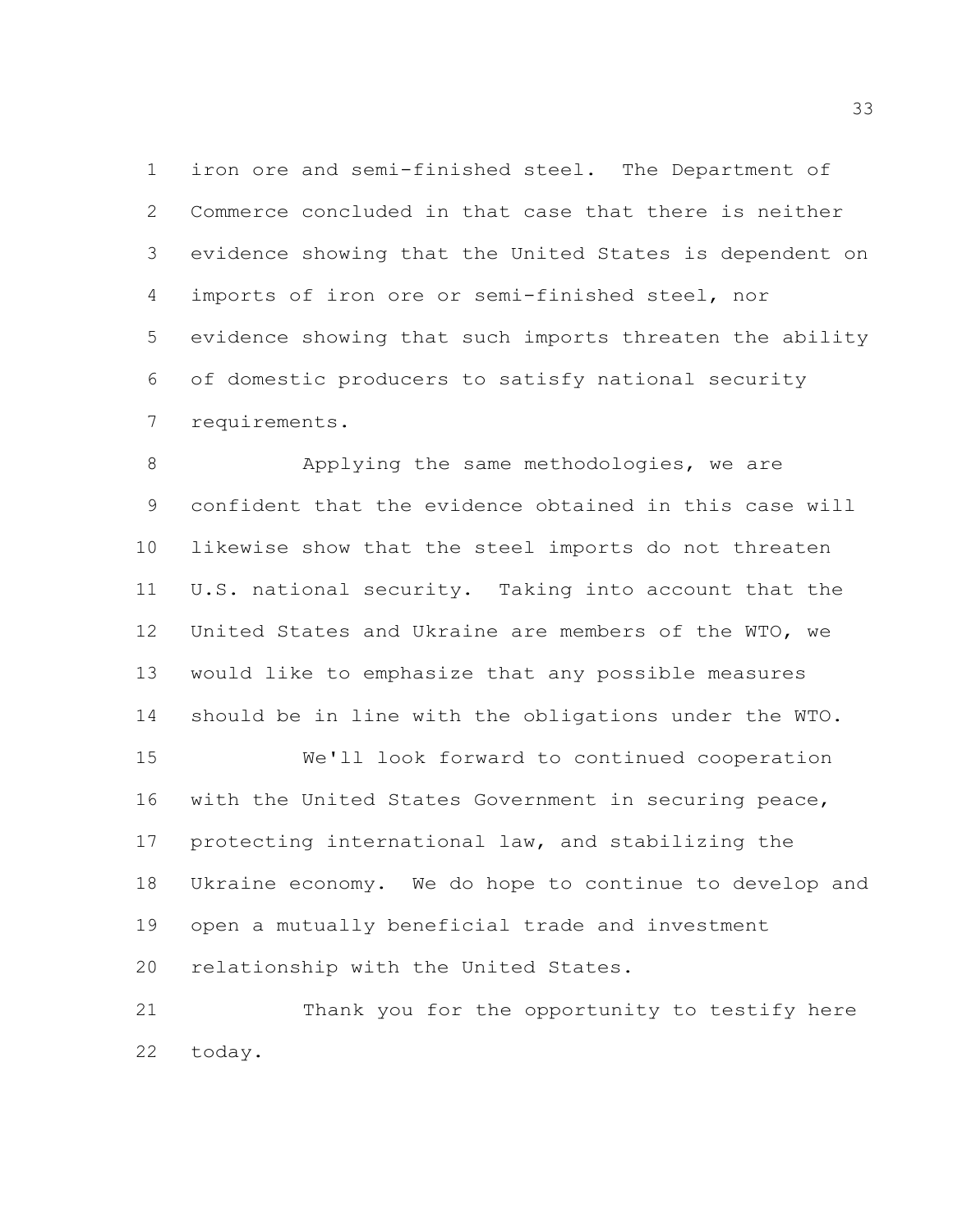MR. BORMAN: Thank you. We're ready for our next speaker. Thank you very much.

 MR. RINTOUL: Good morning, Secretary Ross and distinguished panel members. My name is David Rintoul. I'm the president of United States Steel Corporation, Tubular Business Segment. Thank you for the opportunity to elaborate on the national security consequences that significantly exacerbate the harm we suffer when the U.S. fails to act against steel products imported in violation of U.S. law.

11 I'm a proud 10-year veteran of U.S. Steel and a nearly 40-year veteran of the steel industry. It is no small matter that I speak about today. I hope you will agree that, in fact, it's quite a big deal not only for one of our nation's foundational companies, but for the United States as a whole.

17 For more than a century, the iconic United States Steel Corporation, born during America's industrial ascendency, represented the unique ingenuity, competitiveness, and boundless aspirations of our country. As one of the leading pioneers of the American Century, U.S. Steel literally helped to lay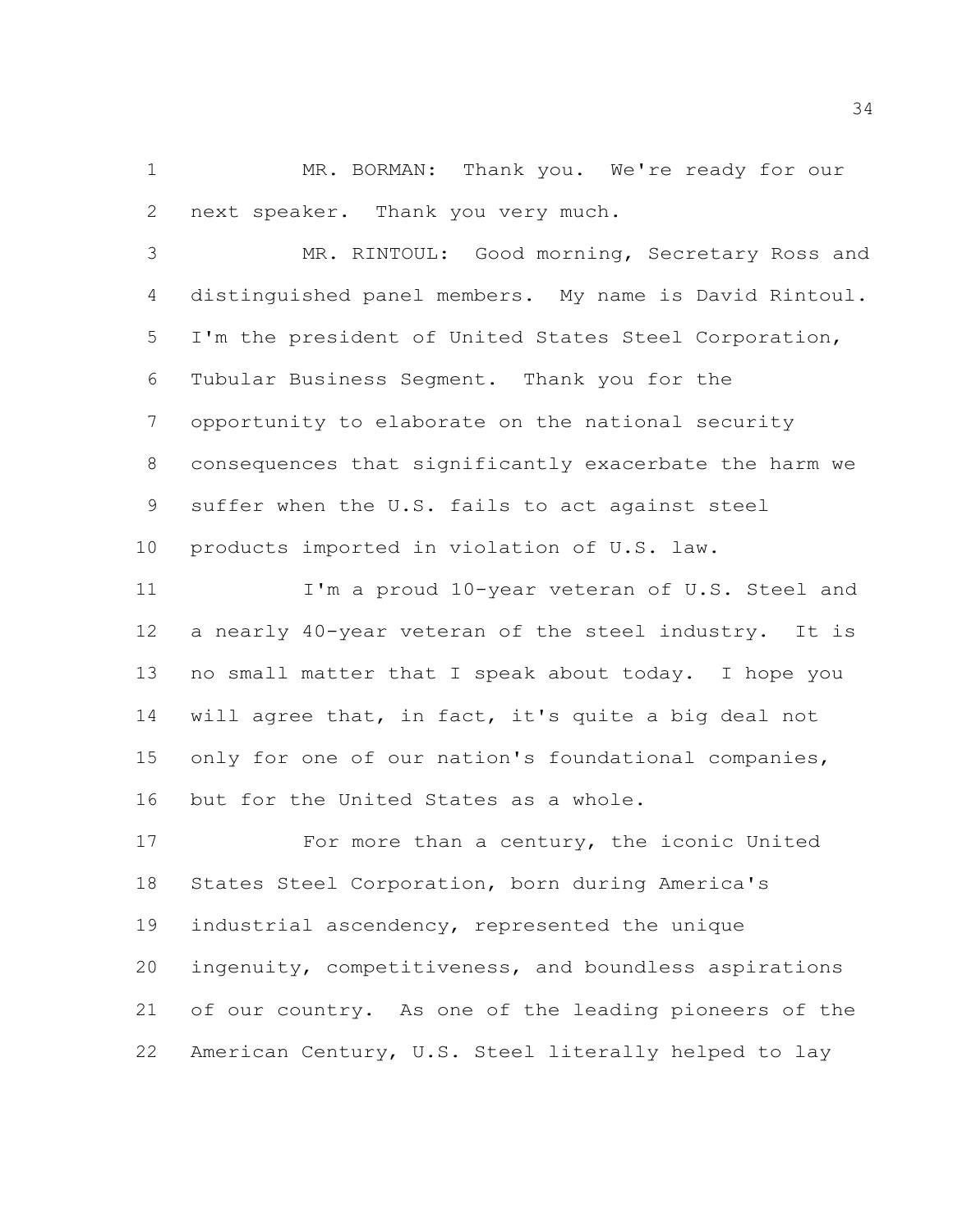the foundation of our great cities, build the tools and transportation infrastructure that unified the continent, and heeded the call to arms, when as a nation at war, we stood against the forces of those who would forever change our way of life.

 One aspect of our defense infrastructure that is dangerously threadbare involves our country's reliance on imported steel products known as oil country tubular goods, otherwise known as OCTG. A family of products that makes it possible for energy companies to explore for, retrieve, and bring to market oil and gas that America needs to guard its security through a reliable and dependable supply of

domestically produced energy.

 Today, imports make up approximately 50 percent of the OCTG market. Driven by Chinese manufacturers over the last several years, and now overtaken by plants in South Korea, foreign suppliers have made it their mission to steal this market from U.S. companies, well aware of the danger such a loss of domestic capacity would pose to America's national security. So you might ask how did we get it here and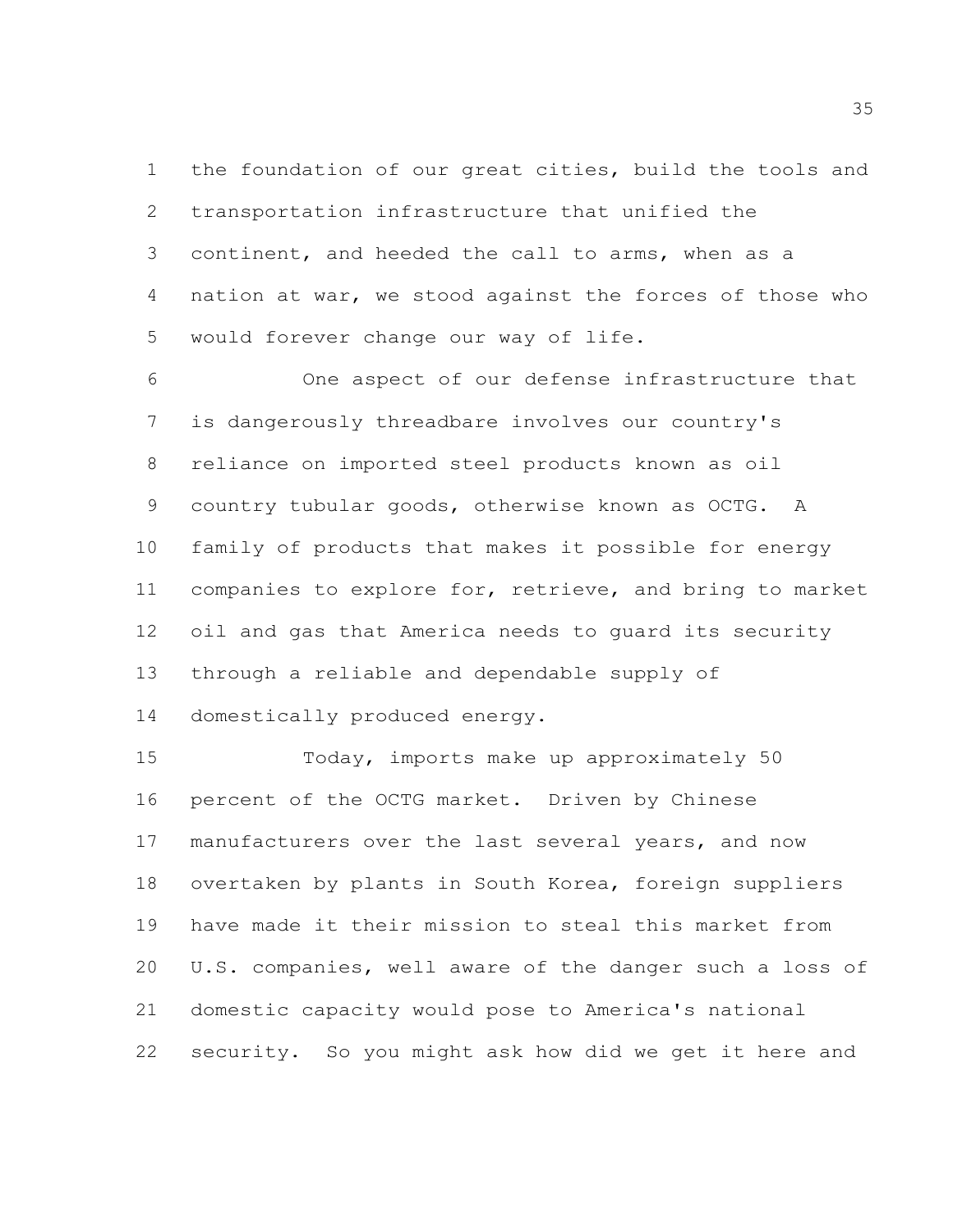how bad is it. Sadly, the answer is threefold.

 First, the government of South Korea, China, and elsewhere have deemed dominance in this market a matter of their national security. To accomplish this goal, they've plainly subsidized their domestic industries, providing as much regulatory and other support as needed, and worked steadily to undermine U.S. efforts. And, for the record, the domestic market 9 in China is essentially -- and just -- sorry, in South Korea, is essentially is nonexistent and in China, it's minimal, at best.

12 Second, the results of this behavior by countries in large -- in counties in large swaths across America has been predictable and painful in human terms and has left us with a long-term deficit when it comes to this key manufacturing capability. In the tubular business at U.S. Steel alone, this unfair competition has resulted in the closure of 50 percent of our mills since 2014 and forced us to lay off way too many of our friends and colleagues as a result of this and the harm is agonizingly real.

In 2014, we had more than 3,000 people working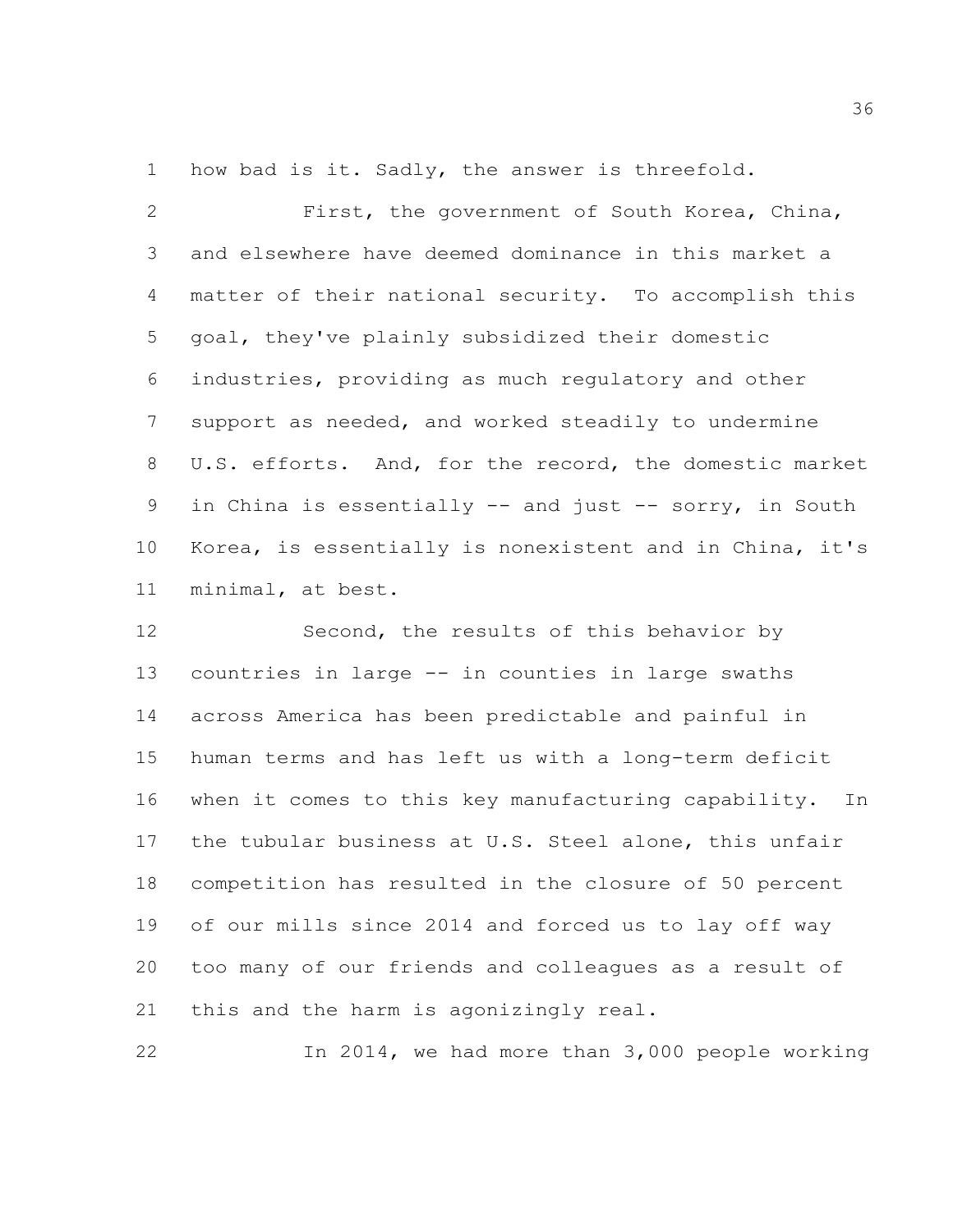as part of our team focused on tubular products and production. At its low point 6 months ago, that number had dwindled to 950, a reduction of over two-thirds. Even today, as the energy market has begun a modest turnaround, we've only been able to engage a total of 1,300 people in our business.

 In the last two years alone, U.S. Steel's tubular business has suffered severe financial losses. Adding to this pain is the fact that during these losses and while they occurred, imports from South Korea, Mexico, and Russia continued to crush our -- cross our borders, including those from some of our competitors who claim to be American, but closed all of their American plants and brought pipe in from foreign sources.

 Which brings me to point number three. As a nation, we need to understand that the traditional remedies used in trade related matters from increased import duties to more rigorous enforcement simply weather in the face of the audacity of these foreign companies and their government sponsors. While these foreign companies and governments operate under the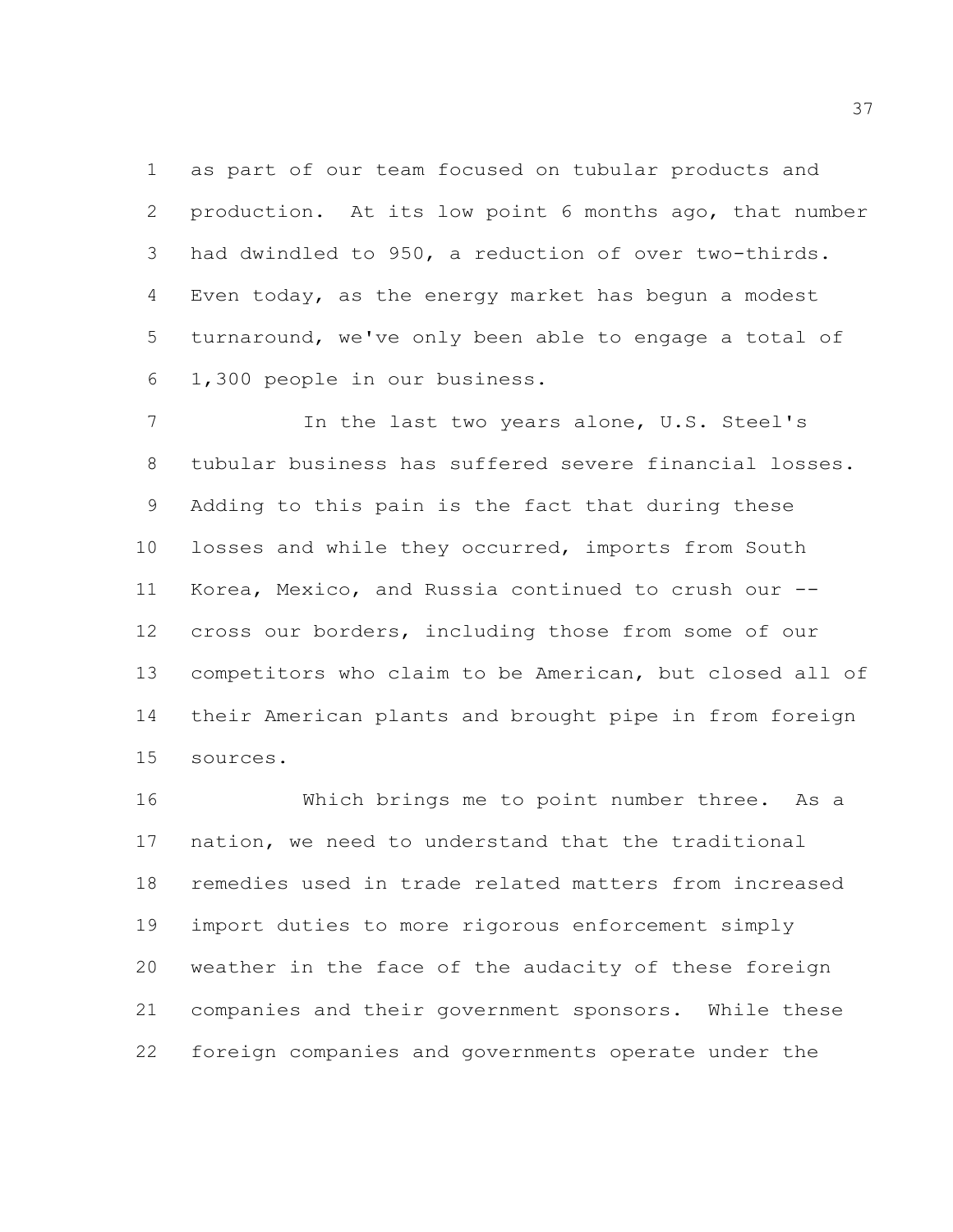guise of competition and fairness, their actions are driven by a no holds barred ruthless focus on winning control over the markets that Americans need to defend the nation near and long-term threats.

 Putting a stop to this foreign government enabled encroachment into America's critical energy independence infrastructure is no less a matter the nation's security than building new generations of ships and aircrafts and strengthening our cyber 10 defenses. They are all crucial. Simply put, if we as a nation are hostage to the other parts of the world for the development of key pieces of our energy sector, then we can never lay claim to true energy independence, which puts us at tremendous risk. MR. BORMAN: Mr. Rintoul, if you could wrap up your remarks, please. It's -- we're at five minutes. 17 MR. RINTOUL: I'm sorry. MR. BORMAN: If you could wrap up your remarks, thank you. MR. RINTOUL: I've got two more sentences. American companies have always strived when the playing

field is level and rules are clear. Honest competition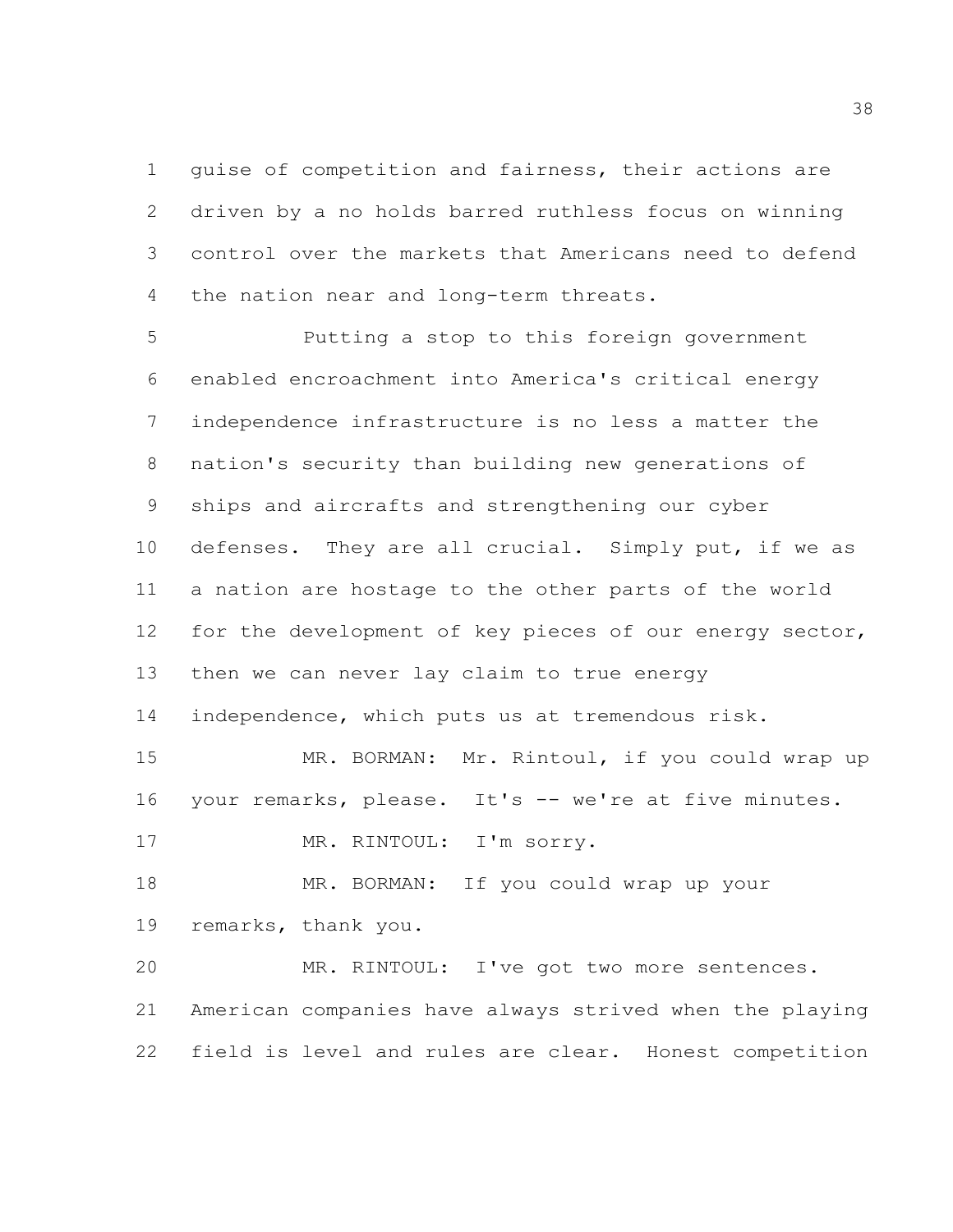is at the heart of our democracy and we look forward to a time in the near future when that norm once again governs the marketplace. We must let truth, justice, and the American way prevail.

Thank you.

 MR. BORMAN: Thank you, sir. I think we're ready for our next speaker.

 And for all of you who have remarks that are longer than you've submitted than you have time to get in five minutes, those will all be in the record.

11 MR. RINTOUL: Thank you.

12 MR. BORMAN: Thank you.

 MR. FERRIOLA: Good morning. I'm John Ferriola, Chairman, CEO, and President of Nucor Corporation. On behalf of Nucor and our more than 24,000 teammates, I would like to thank you for the opportunity to appear before you today.

 We welcome this investigation and addressing the unprecedented crisis facing the U.S. steel industry caused primarily by the massive global overcapacity and historic import levels. This crisis must be resolved if we are to continue supplying steel for U.S. national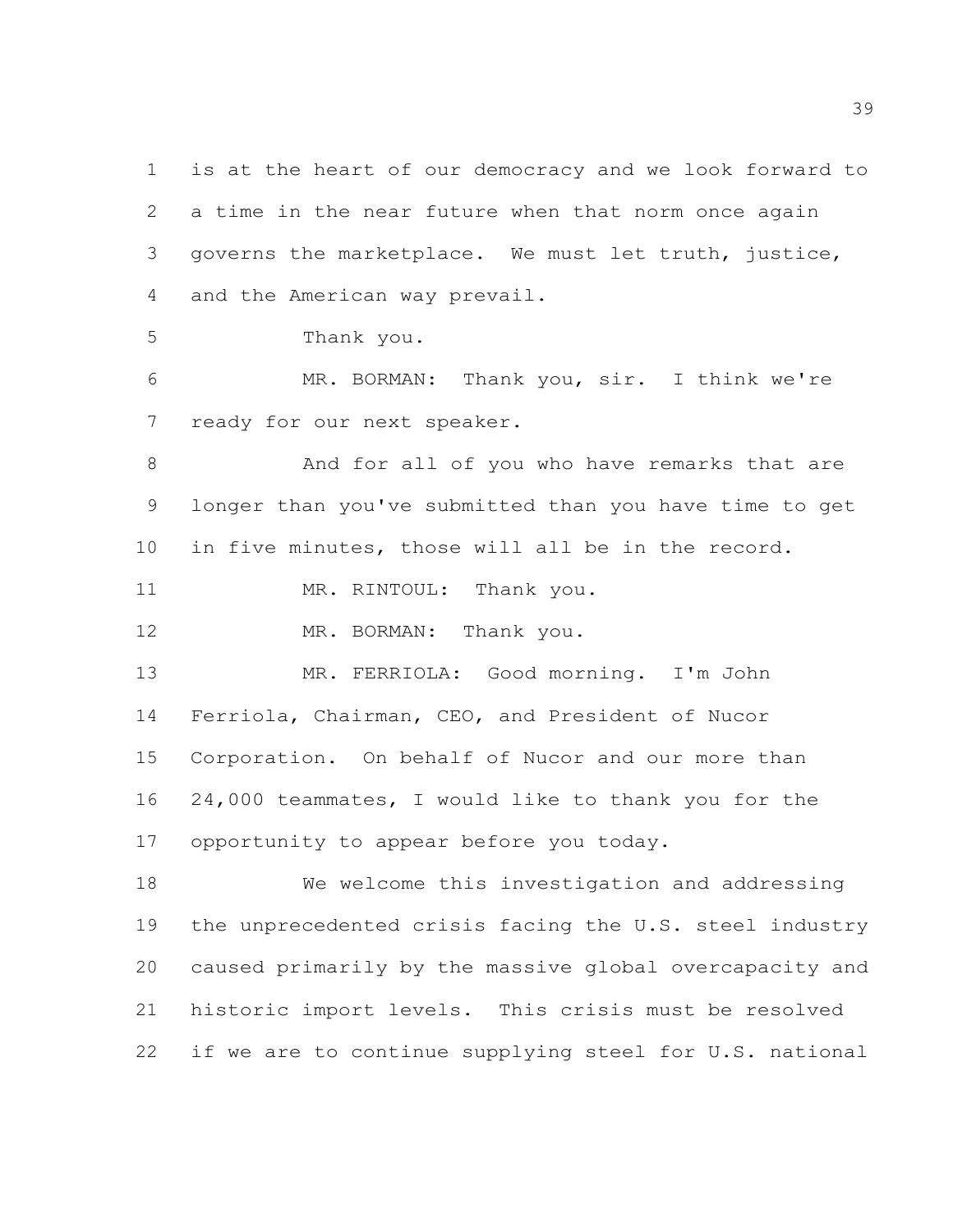defense and critical infrastructure applications.

 As the largest steel producer and recycler in the United States, Nucor is proud to supply our armed forces with a wide variety of mission critical steel products to keep our soldiers and our nation safe. For example, Nucor bar products are used in Humvee suspensions and track forgings for the Abrams Tank and Bradley Fighting Vehicle. Our structural steel goes into the Patriot missile system and are armored plate protects soldiers and sailors in armored vehicles, aircraft carriers, and destroyers.

 In addition, Nucor steel supports the critical transportation and energy infrastructure that is vital to our entire economy.

15 We agree with President Trump that -- and I'm quoting -- "core industries such as steel are critical elements of our manufacturing and defense industrial bases." That is why Nucor has invested significantly to become a reliable supplier of these products.

 Playing a role in our nation's defense requires a long-term financial commitment. For example, Nucor is one of only two steel companies in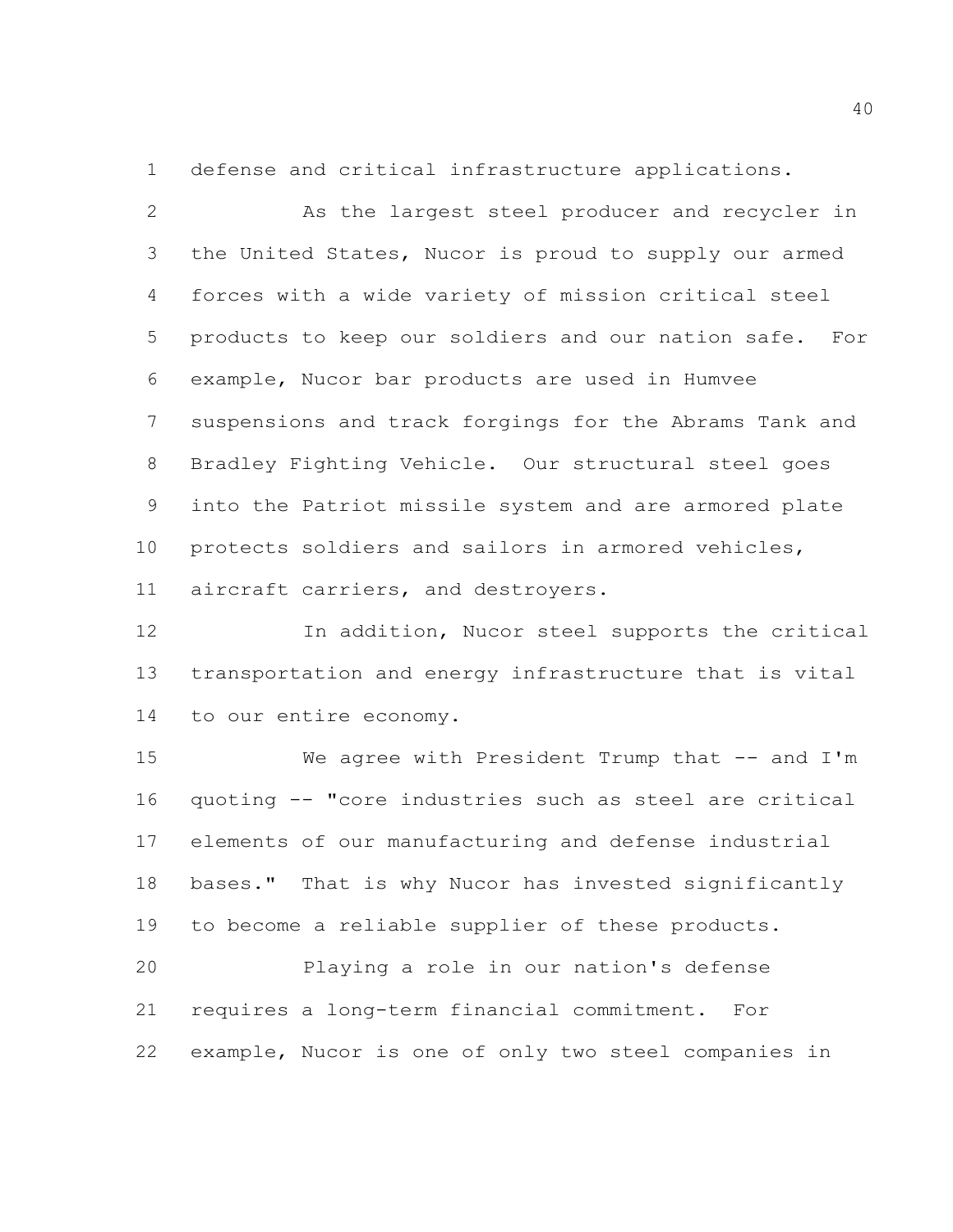the United States certified to produce Navy grade armor plate for aircraft carriers, destroyers, and submarines. Entering this market required purchasing specialized equipment, hiring knowledgeable personnel, developing advanced chemistries and processes, and undertaking rigorous testing and certification procedures to meet the Navy's requirements.

 This is the type of continual investment that is necessary to satisfy the rapidly evolving needs of 10 our armed forces. Unfortunately, global overcapacity and unfairly traded imports threaten our ability to invest. Production overcapacity in the steel industry has reached crisis levels. There is more than 700 million metric tons of global steel overcapacity, more than half of which is located in China alone. In fact, China's state-supported steel industry now exports more steel than is produced by all three NAFTA countries combined.

 China is at the heart of this crisis, but governments in countries like Korea, Brazil, Russia, and Turkey also do their part to drive excess steel capacity. These governments continue to flood the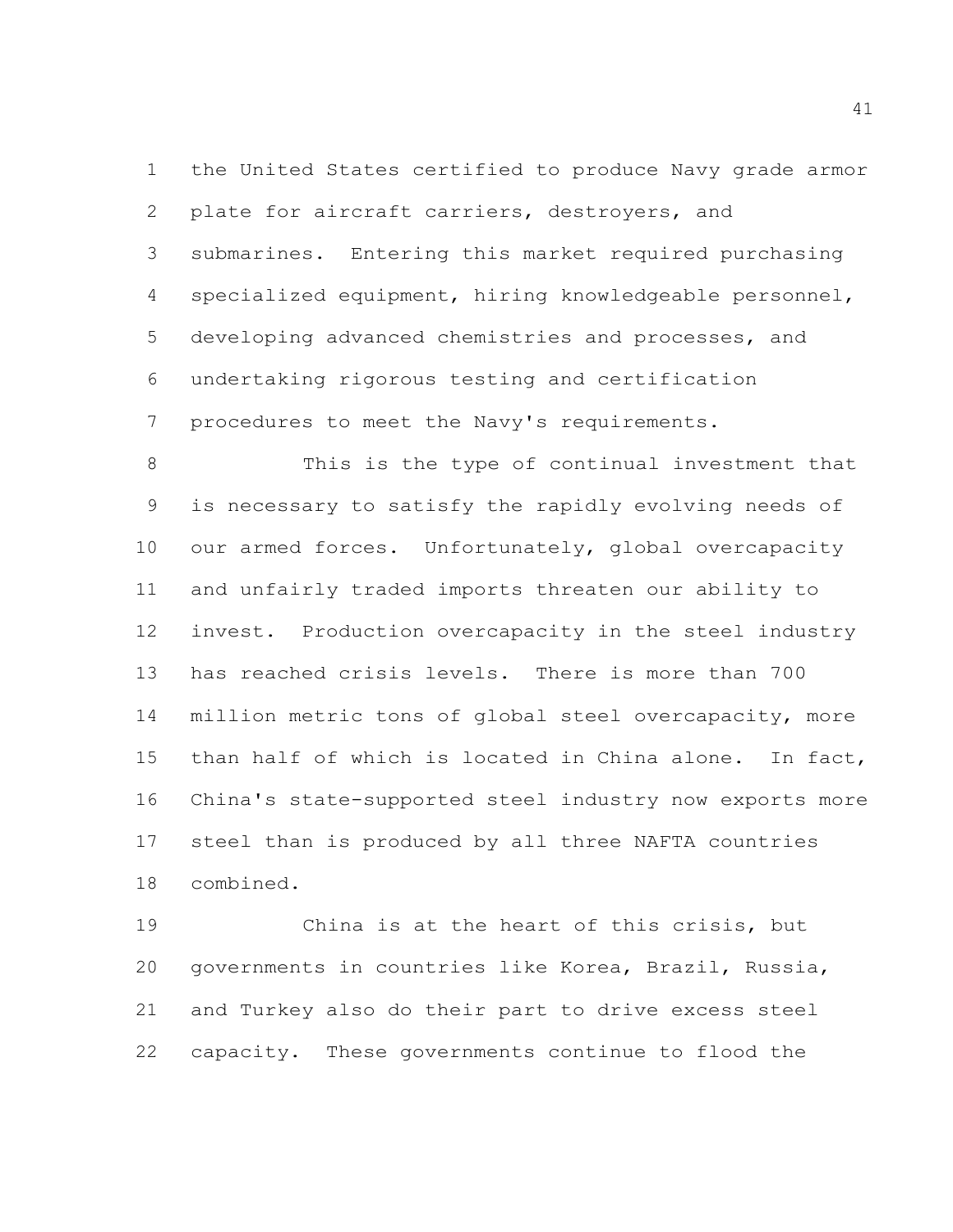world with artificially cheap steel and much of it finds its way to the United States where markets are open and the government doesn't keep mills running for political reasons.

 A sustained surge of low-priced imports has eroded the U.S. steel industry. Over the last decade, shipments have fallen by approximately 20 percent and nearly 20,000 workers have lost their jobs. In 2015, the industry operated at a \$1.7 billion net loss, and despite improving demand in 2016, American mills only operated at around 70 percent of capacity.

12 U.S. steelmakers can barely maintain what they have, let alone continue to invest in developing new products. This threatens the industry's ability to supply the advanced steel products that our military relies on. Steel is used in national defense applications, maybe a relative small share of our overall sales, but these products are made at the same facilities and by the same workers who make other products.

 A commercially healthy industry is vital to ensure that a stable supply of products for national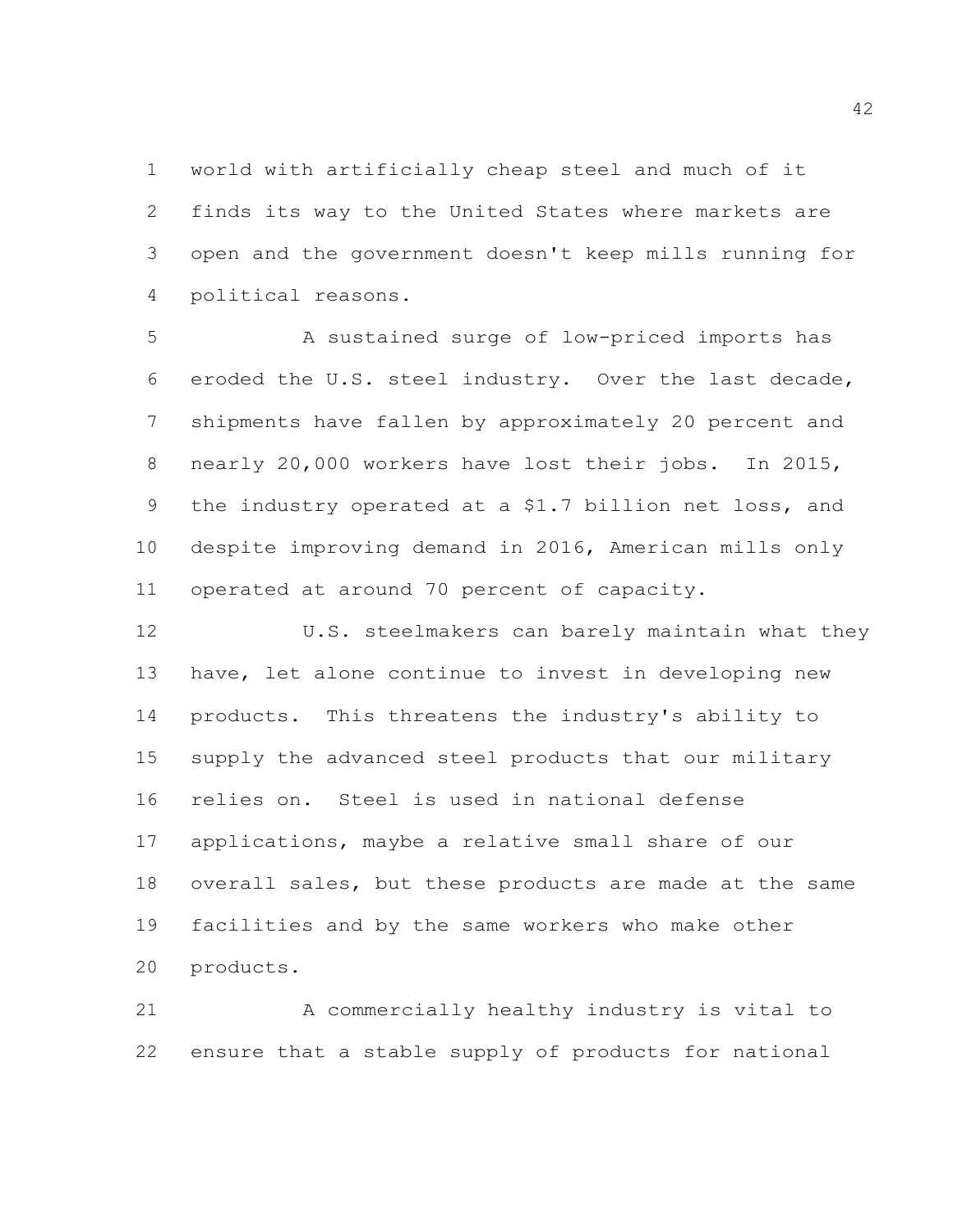security and critical infrastructure applications.

 This includes the entire production chain beginning at the melting stage and continuing through the finishing and fabrication.

 In a time of national crisis, the U.S. cannot afford to rely on imported steel slabs from foreign suppliers like China and Russia. National security begins with primary steelmaking. Broad based action is the only way to target all imports and all address the root cause of the current crisis, chronic overcapacity in countries that do not operate on a market basis.

 In closing, we urge to find that steel imports threaten our national security and to take broad action that will ensure the long-term viability of our

nation's steel industry.

16 Thank you for your time.

 MR. BORMAN: Thank you. I do have a question for you. Could you speak a little bit to the relationship between the capacity of the mills and the investment that's generated by the various companies? MR. FERRIOLA: Yes. You know, when you talk about the utilization rates that are lower today,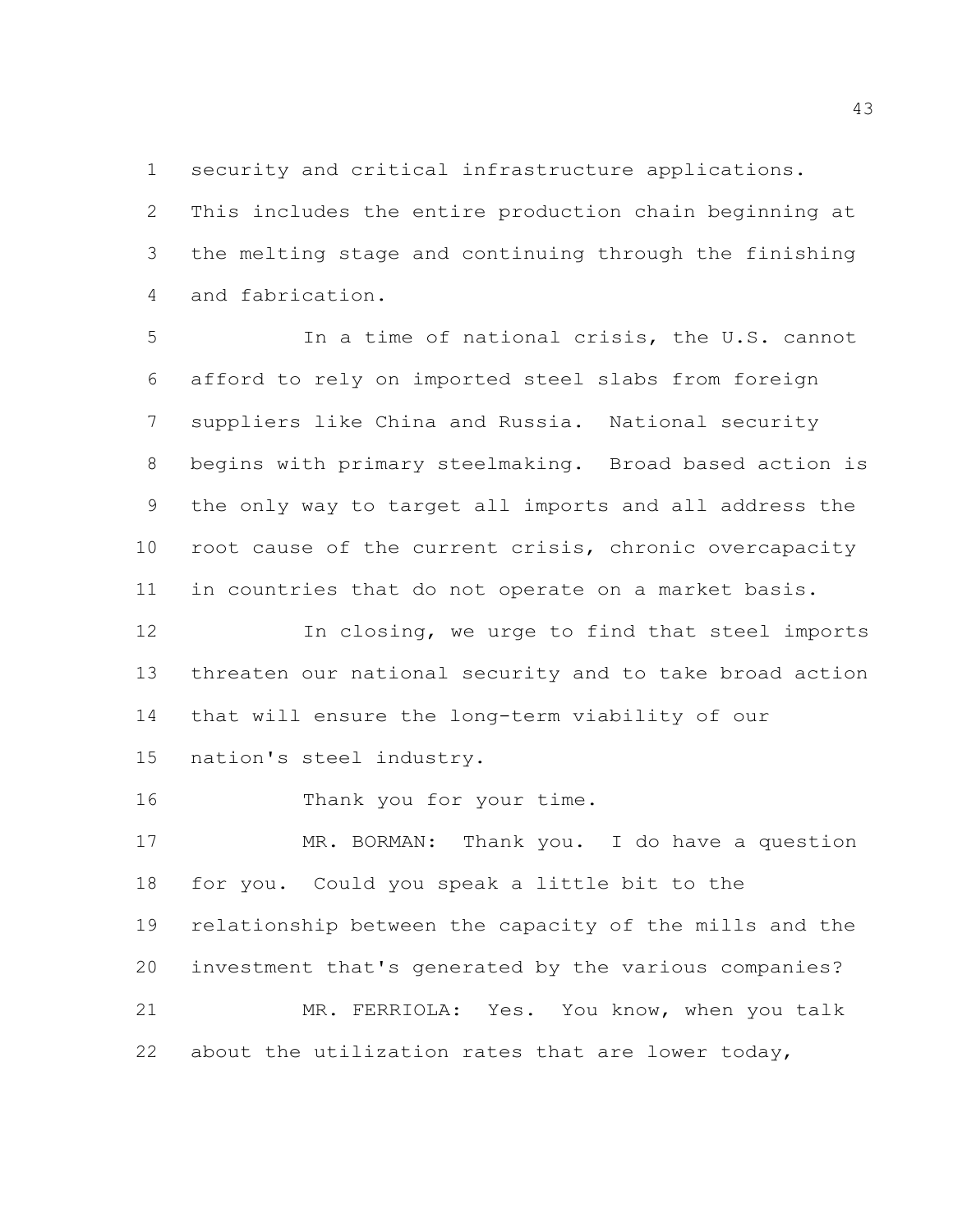there's a direct correlation between utilization and profitability or ability to cover our fixed costs of our operations is impacted when we have -- when we operate at such a low capacity utilization. When we're not making money, it's very difficult to continue to invest in new machines and invest in our teammates in order to help them be ready when we have a need for national defense.

MR. BORMAN: Good. Thank you.

 We're ready for our next speaker. Thank you. 11 MR. NEWPORT: Thank you, Secretary Ross. My name is Roger Newport and I am the CEO of AK Steel Corporation. I want to thank you for the opportunity to testify on behalf of AK Steel and our 8,500 U.S. based employees.

 AK Steel welcomes the Department of Commerce's Section 232 investigation of the serious threat posed by imported steel to our national security. For decades, the steel industry has battled global overcapacity and the oversupply of U.S. imports, many of them dumped and subsidized. Just since the beginning of 2015, over 14,000 steelworkers have been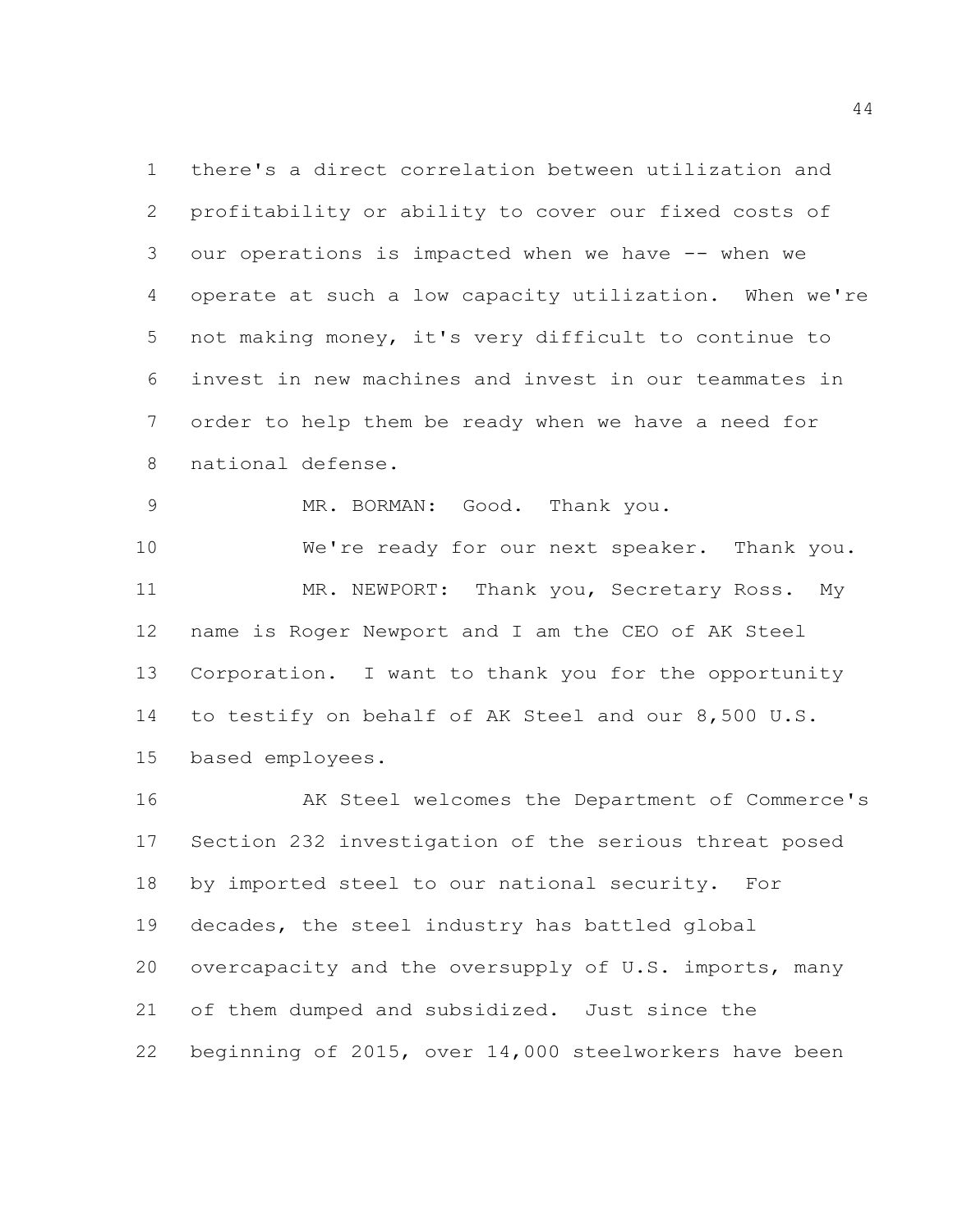laid off and numerous production facilities have been idled, including AK Steel's blast furnace and steelmaking operations in Ashland, Kentucky.

 Unfortunately, unfairly traded imports remain a severe threat to the long-term viability of the domestic steel industry. AK Steel is the only company in the United States that produces a combination of flat-rolled carbon steel, stainless steel, and electrical steel products. While I can certainly speak to the adverse impact of imports on each of these types of steel, I would like to focus my remarks on electrical steel.

 AK Steel is the sole domestic producer of grain-oriented electrical steel, or GOES, which is used in cores and core assemblies for the production of electrical transformers. Transformers are a key component of our nation's electricity grid from the large transformers that transmit power across the entire grid to the smaller transformers that deliver power to our homes and businesses.

 AK Steel is also the sole domestic producer of high-end non-oriented electrical steel, OR NOES,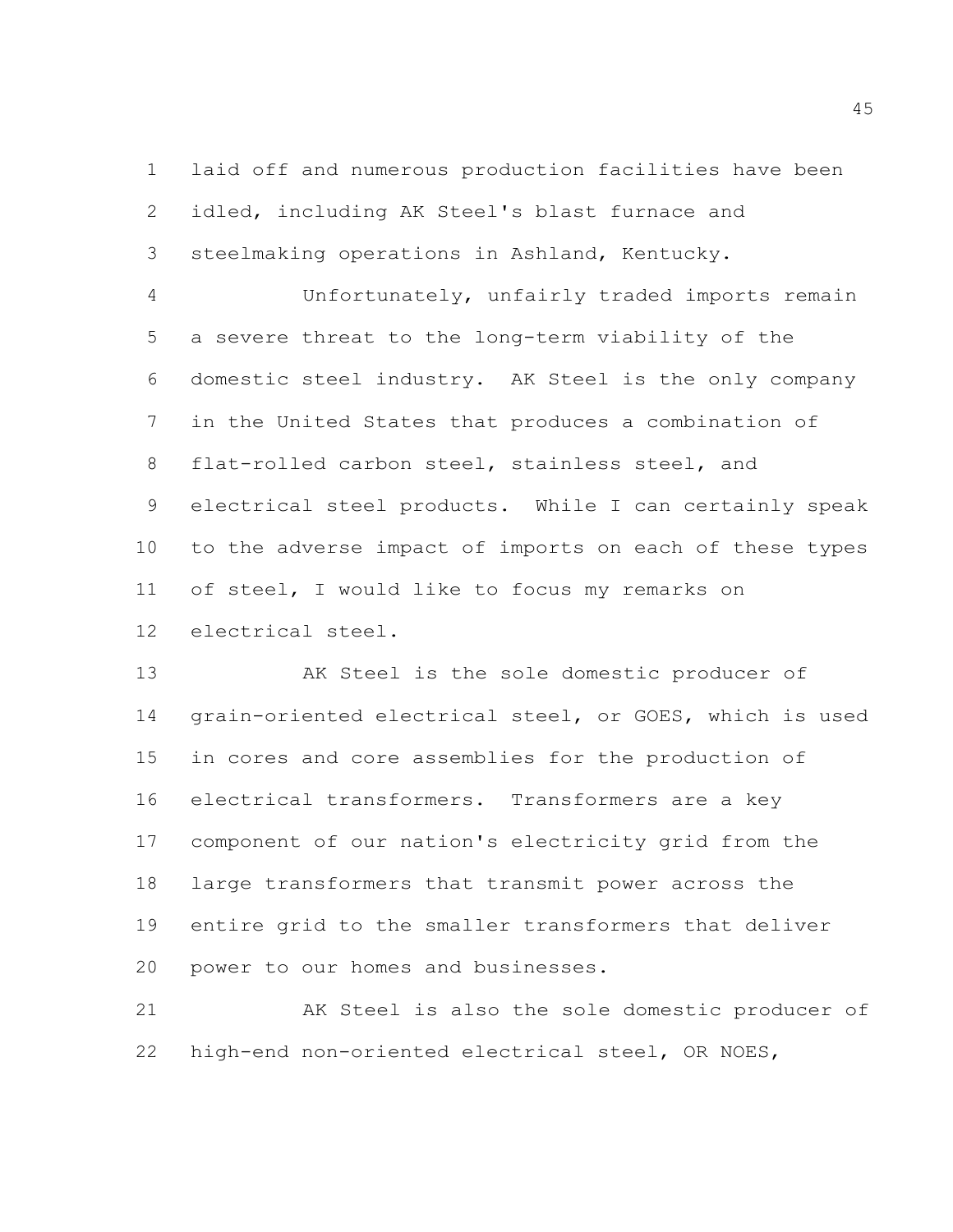products. NOES is also critical for electrical grid as it forms the heart of massive generators that actually create electrical energy. About 2,000 highly skilled workers melt and finish electrical steel products at our Butler, Pennsylvania and Zanesville, Ohio facilities, and we also conduct extensive electrical steel research and development at our new, state-of- the-art research and innovation center in Middletown, Ohio.

 While we strongly believe that electrical steel plays a crucial role in our national security, so do many others. Pursuant to policy directives issued by both President Obama and President George W. Bush, the Department of Energy has identified electricity transmission systems as infrastructure that is critical to our national security and it requires urgent attention.

 The government has identified equipment failure in aging infrastructure in the U.S. as threats to our national security. Because virtually all household and businesses rely on electricity, the security and long-term viability of the U.S. electrical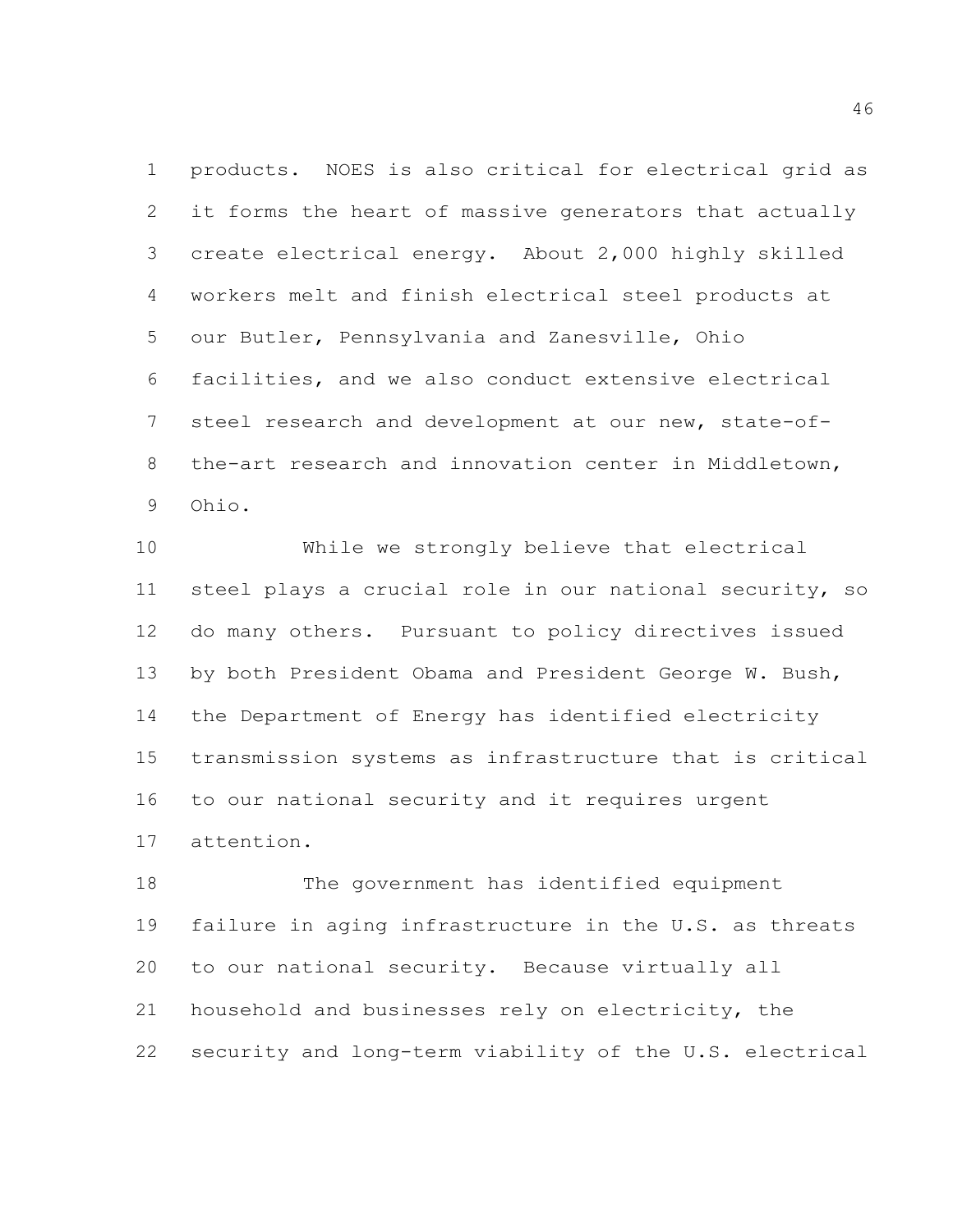infrastructure is a critical national imperative. A secure reliable supply of electrical steel is necessary to maintain the electrical grid. Major blackouts, such as the one in San Francisco last month that shut down the financial center of the city, demonstrate that the lack of reliable electrical grid infrastructure is a major threat to our national economy.

 Major blackouts may occur as a result of grid obsolescence, severe weather events like Hurricane Katrina or Superstorm Sandy or cyber terrorist or other attacks on the electrical grid infrastructure. A secured domestic source of electrical steel is more important than ever before and AK Steel has sufficient production capacity to meet current and future estimated demand within the U.S. and we can quickly react to national emergencies as we did following Hurricane Katrina.

 Due to competition from dumped and subsidized imports, the only other U.S. producer of GOES, Allegheny Technologies, shuttered a plant and discontinued GOES production in 2016. High-end electrical steel is a very difficult product to make as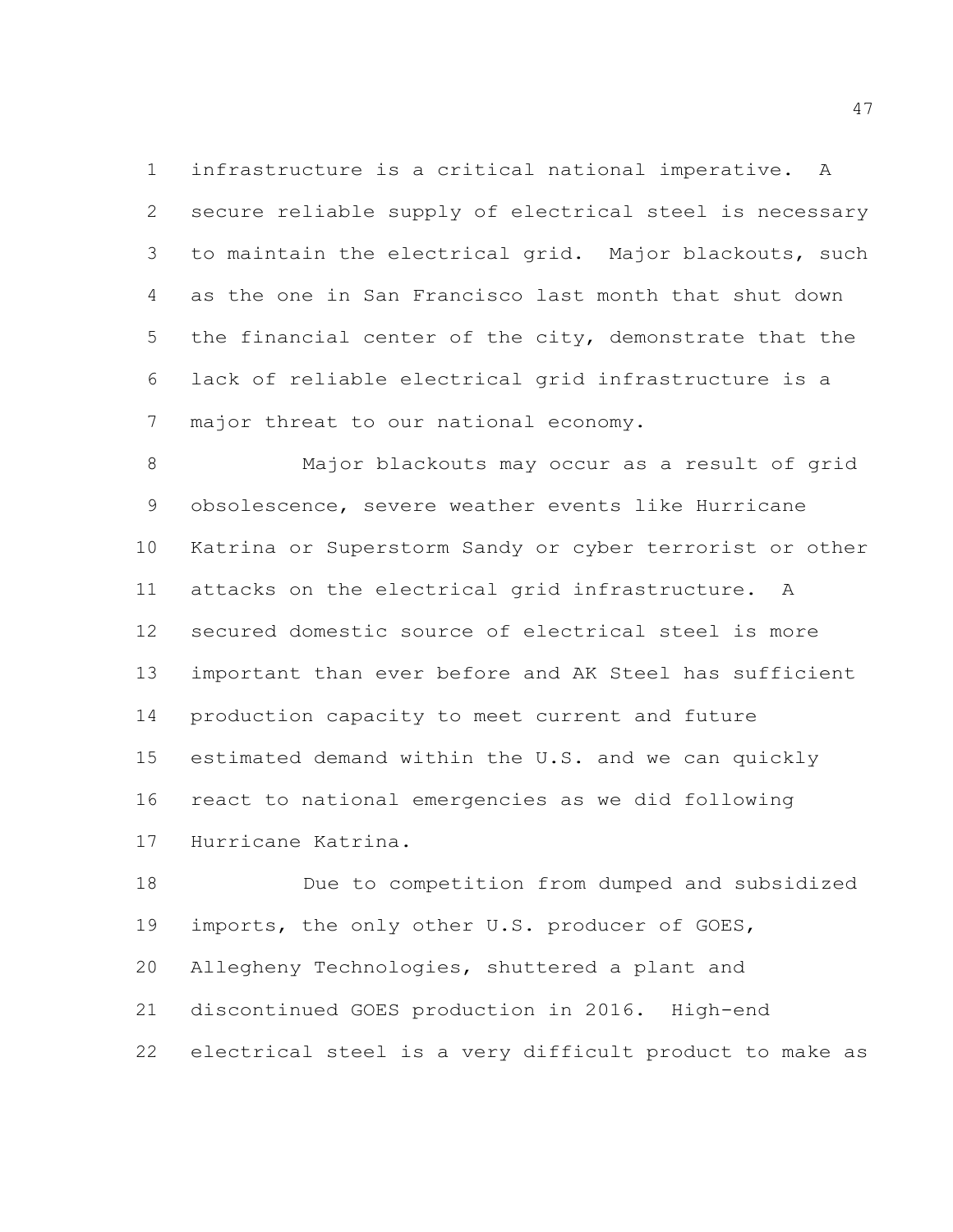it requires a significant amount of dedicated capital equipment and a sophisticated, well-trained workforce. Therefore, if AK Steel were to exit the market, there would be no operational electrical steel manufacturing equipment in the United States and specialized labor and related expertise in operations would be lost and many of AK Steel's talented operators and researchers would simply relocate to other businesses or

industries, foreign countries or become unemployed.

 AK Steel strongly supports presidential action to stem the surge of imported electrical steel. We are very concerned that importers will simply sidestep the relief that covers steel by using foreign electrical steel to build cores and transformers outside the United States, then simply import those cores and transformers into the country. Therefore, to effectively address the vital national security interests of the United States and protect the domestic electrical grid for the long run, the Department of Commerce must include imported cores and transformers in any relief that covers imports of electrical steel. Without addressing this supply chain issue,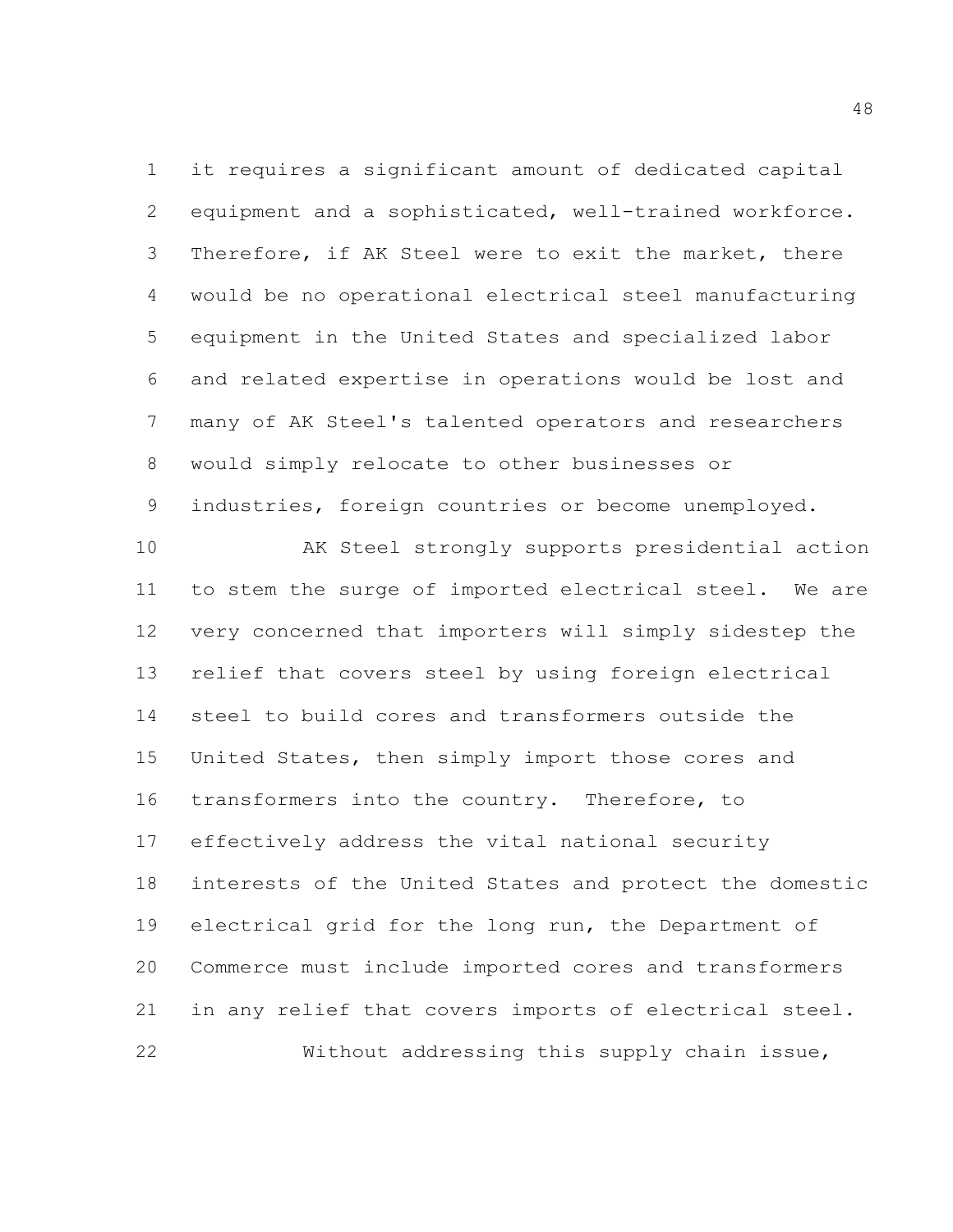any remedy of electrical steel will easily be circumvented. Keeping imports of electrical steel cores and transformers at a reasonable level would balance the interest of protecting our national security with allowing a reasonable level of imports to meet the ongoing needs of buyers of these materials. Complete reliance on imports for these critical products would ultimately lead to dependency on foreign sources for the materials needed to maintain and modernize the electrical grid.

11 Thank you for the opportunity to testify. 12 MR. BORMAN: Thank you. We're ready for our next speaker.

 MR. BRETT: Good morning. I'm John Brett, President and CEO of ArcelorMittal USA. Thank you for holding this hearing on the impact of steel imports on national security.

 Our country's defense and industrial base depends on a strong and sustainable domestic steel industry to supply our military and critical infrastructure needs. Our company has a long and rich history of supporting our nation's defense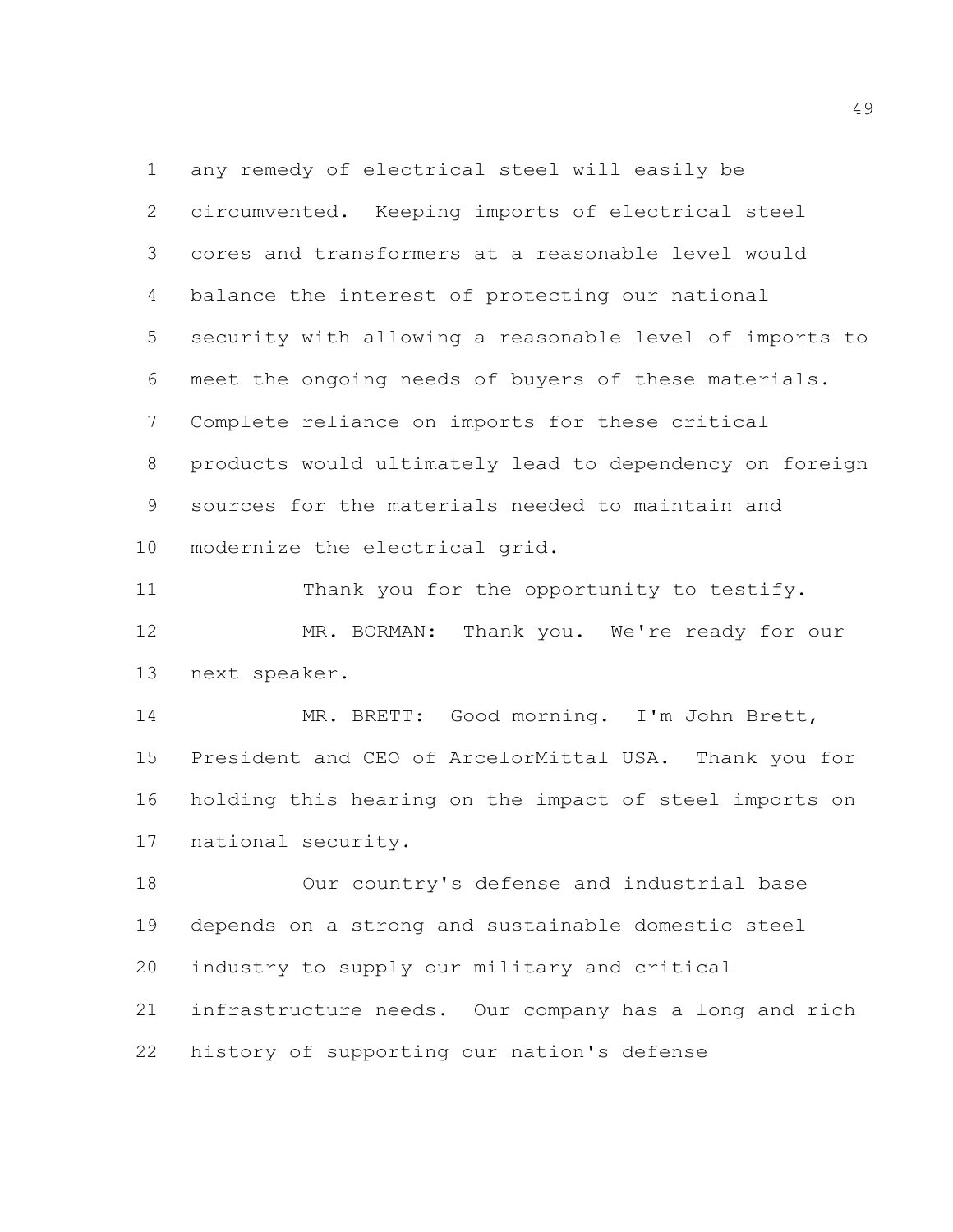capabilities. We are also a major supplier to the U.S. energy industry.

 Today I'd like to speak to the relationship between supplying our military customers and our broader commercial business, our efforts to meet the demands of our energy customers, and our view of the challenges facing U.S. and global steel producers.

 Serving the needs of our nation's military has been a long time priority of ArcelorMittal USA and our predecessor companies. Today this tradition continues as we support our nation's men and women in uniform as the largest supplier of armored steel plate for military applications on land and at sea. Our armored plate products find applications in fighting vehicles used by the Army and the Marine Corps. We also supply steel to Navy aircraft carriers, submarines,

destroyers, and other ships.

 Preserving the domestic steelmaking and finishing capacity to provide a highly specialized steel for defense purposes is, without a doubt, a national security issue. However, the steel tonnage directly used for defense applications is small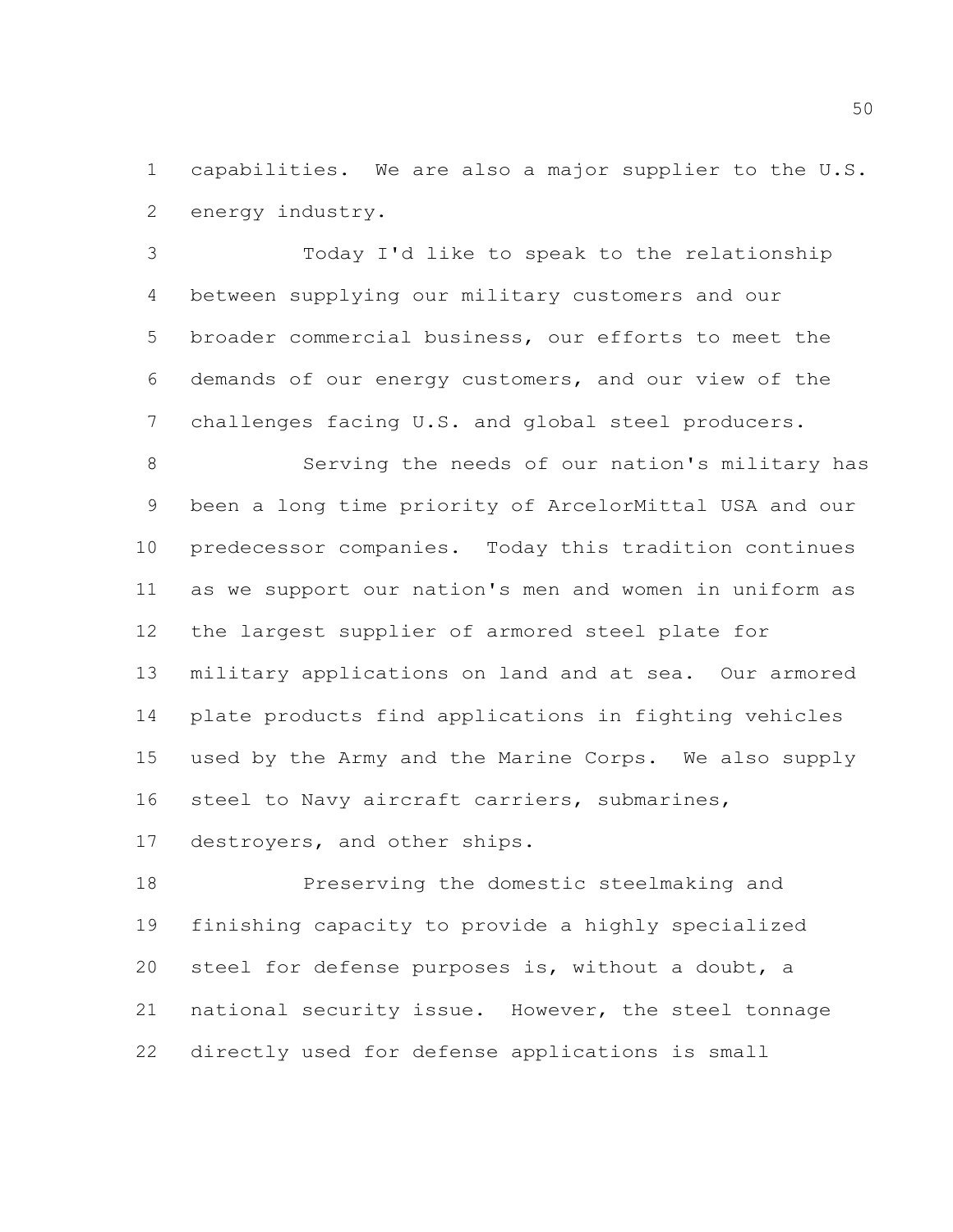compared to that of the broader commercial market. As large a supplier as we are to the U.S. military, our sales for defense applications represent only 1 percent of our total production.

 Defense-related sales of steel alone are not the determining factor in whether a steel mill is sustainable. Instead, the commercial viability of the steel operation is imperative for retention of that operation's ability to serve the defense needs of the nation. As you know, ArcelorMittal USA has joined with other U.S. producers to bring several trade remedy cases in response a flood of unfairly traded imports from China and other countries. Our operations, which produce steel for military applications, were not immune from the negative impact of these imports.

 We petitioned this Department and the ITC for relief from unfairly traded imports of cut-to-length plates from 12 countries after imports increased by over 100 percent. The ITC found that, as a result, the U.S. plate industry's operating income had dropped 75 percent. Our steel plate sales dropped by a third. By 2015, our plate operations were running at only 55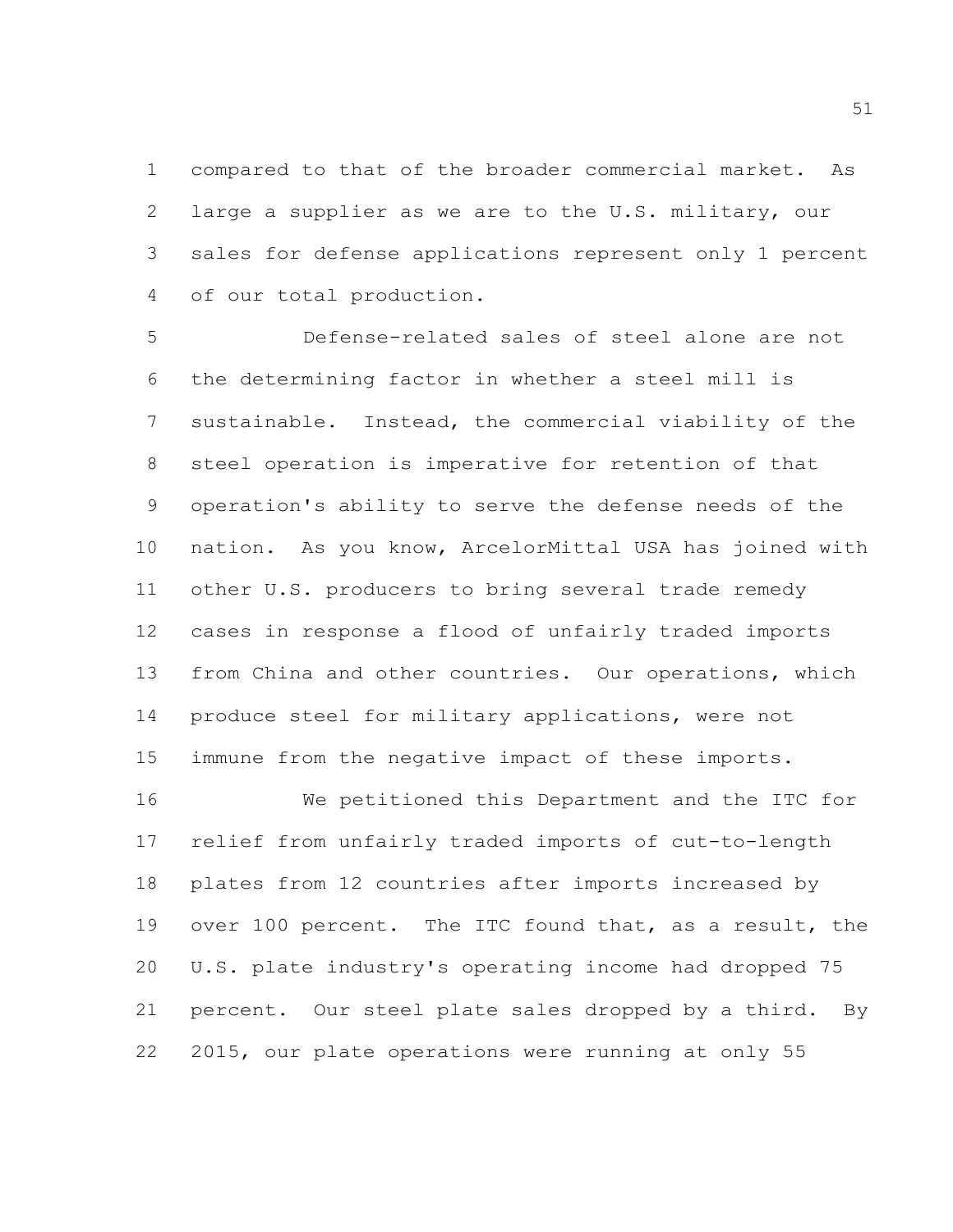percent of their capacity and prices fell to the lowest levels in more than 10 years.

 When we're forced to price at levels that do not cover our costs, then we are also not generating the capital required to reinvestment in our operations, and if we cannot reinvest, we cannot remain on the cutting edge of new technology for the future. In other words, the impact of the imports is felt throughout our entire business, commercial and military.

 Staying on the cutting edge of new technology is equally important for our energy customers since we produce a full range of steel grades for the energy transmission and distribution markets. We've been a leader in developing the API X-70 steel grades essential for U.S. pipeline projects. We have invested significantly in the production of both plate and hot- rolled steel for our U.S. line pipe customers. Our ability to serve these markets is threatened when competition from unfairly traded imports threatens a sustainable business.

In addition to the plate case, it has been a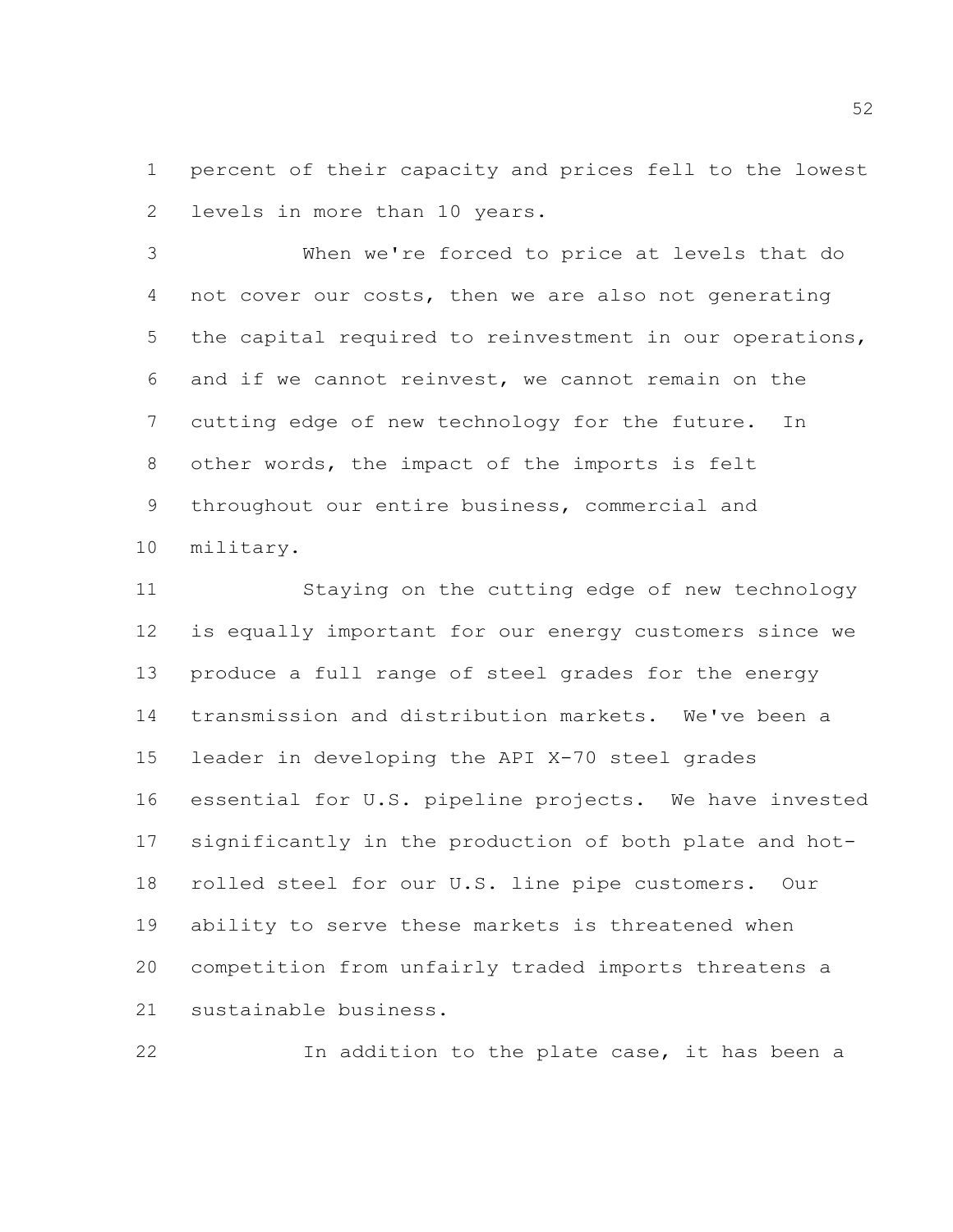similar story on hot-rolled, cold-rolled, and

 corrosion-resistant steel. U.S. imports of these products increased 69 percent between 2013 and 2014. The impact on our business was devastating.

 Mr. Secretary, we appreciate the attention this Administration has devoted to the state of the steel industry. It was my honor to stand in the Oval Office when the President announced this investigation. Nonetheless, the United States must address the problem of global excess steelmaking capacity or every other action you or we take won't matter.

 Chinese government policies have driven their steel production to over 800 million metric tons last year. In 2016, China exported 108 million metric tons. These exports have direct negative effects on U.S. producers. They also have an indirect impact by displacing steel in other countries whose producers then ship to the U.S. market or enter the U.S. as downstream products made from cheap Chinese steel.

 While China's the main culprit, we face challenges from countries as diverse as Korea, Russia, Turkey, and others. The result, we sell less steel, we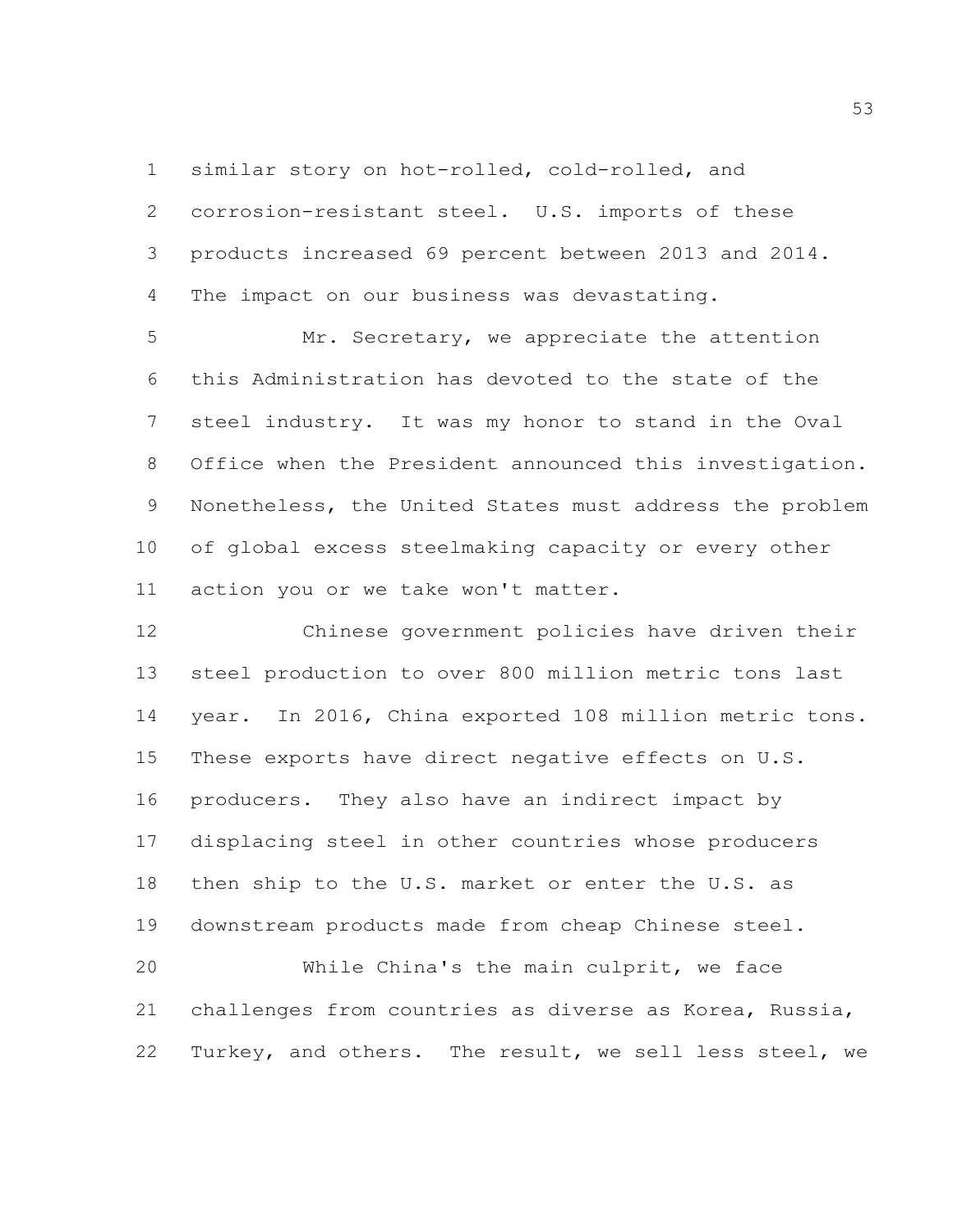receive less money for the steel we do sell, and employ fewer workers. Over the long term, this situation is not sustainable.

 We welcome this investigation because we need solutions to unfair trade practices. As you consider additional actions, please remember that we also need to find a solution to the excess steel capacity that is impacting global markets. An objective of any action should include increasing pressure on China to change the policies that led to the creation of non-economic steel capacity and discourage other governments from adopting similar policies.

Thank you.

 MR. BORMAN: Thank you. I think we're ready for our next speaker. Thank you so much.

MR. BRETT: Thank you.

 MS. SMITH: Good morning. My name is Barbara Smith. I'm the President and Chief Operating Officer of Commercial Metals Company, a steel producer headquartered in Irving, Texas. I appreciate the opportunity to appear before you to discuss why high levels of imported steel threaten the national security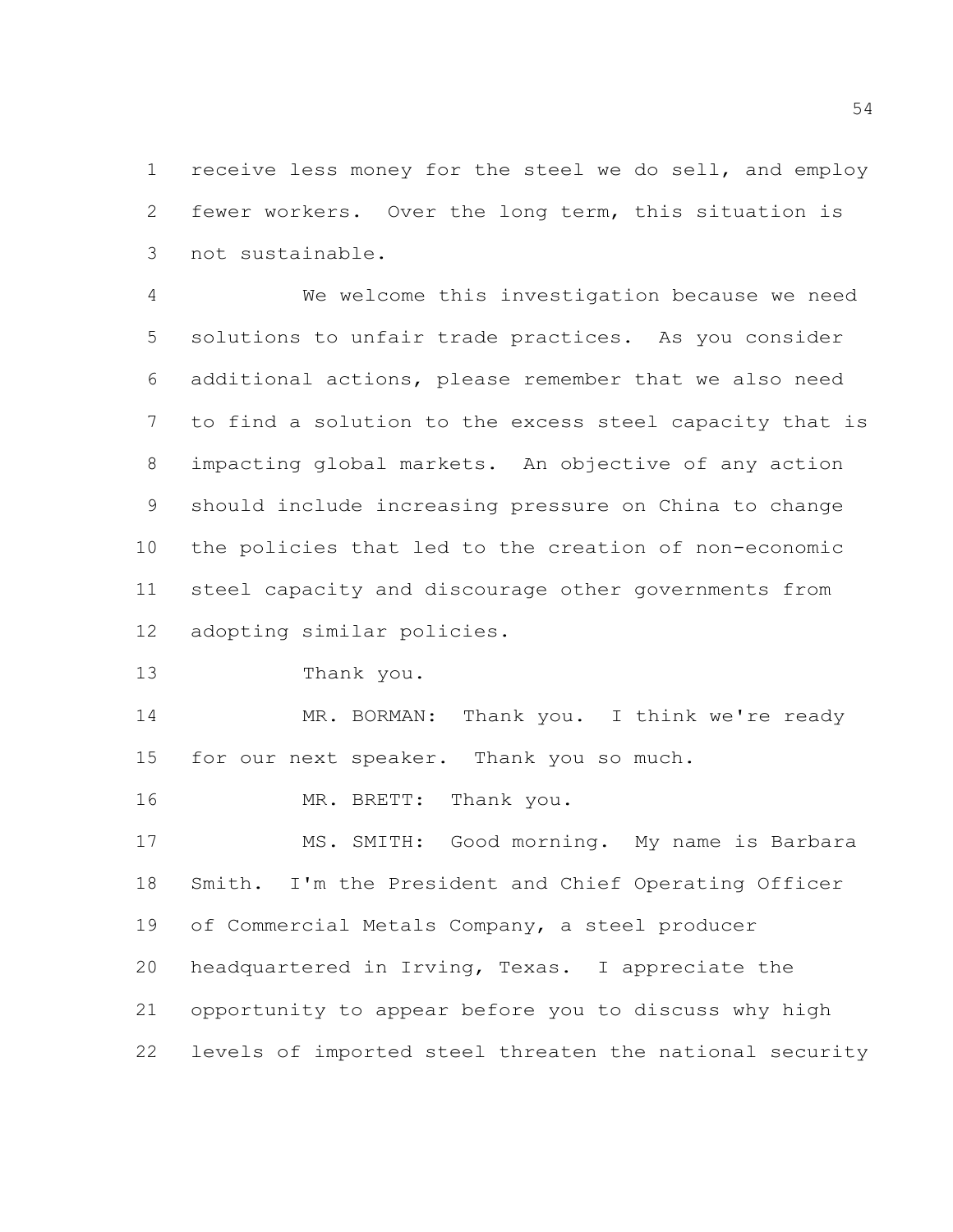of the United States.

 CMC is one of the world's most technologically advanced and efficient steel producers. We have pioneered the micro mill technology which enables us to produce rebar more efficiently and at the lowest possible cost. The American steel industry as a whole is as modern and competitive as any in the world. We can provide the United States with nearly all the steel products a modern industrial economy needs; however, steel imports are seriously damaging our ability to produce steel products in the United -- the United States requires for national defense, critical infrastructure, and our general economic strength. Steel is essential to the national security of the United States. The products CMC makes that is most obviously vital to our national security is advanced armor plate. CMC makes armor plate that is used in a variety of applications, including tanks, mine

 resistant ambush protected vehicles, and other military vehicles. The lives of our soldiers literally depend on this product. Among other projects for the Defense Department, CMC was proud to supply the rebar used to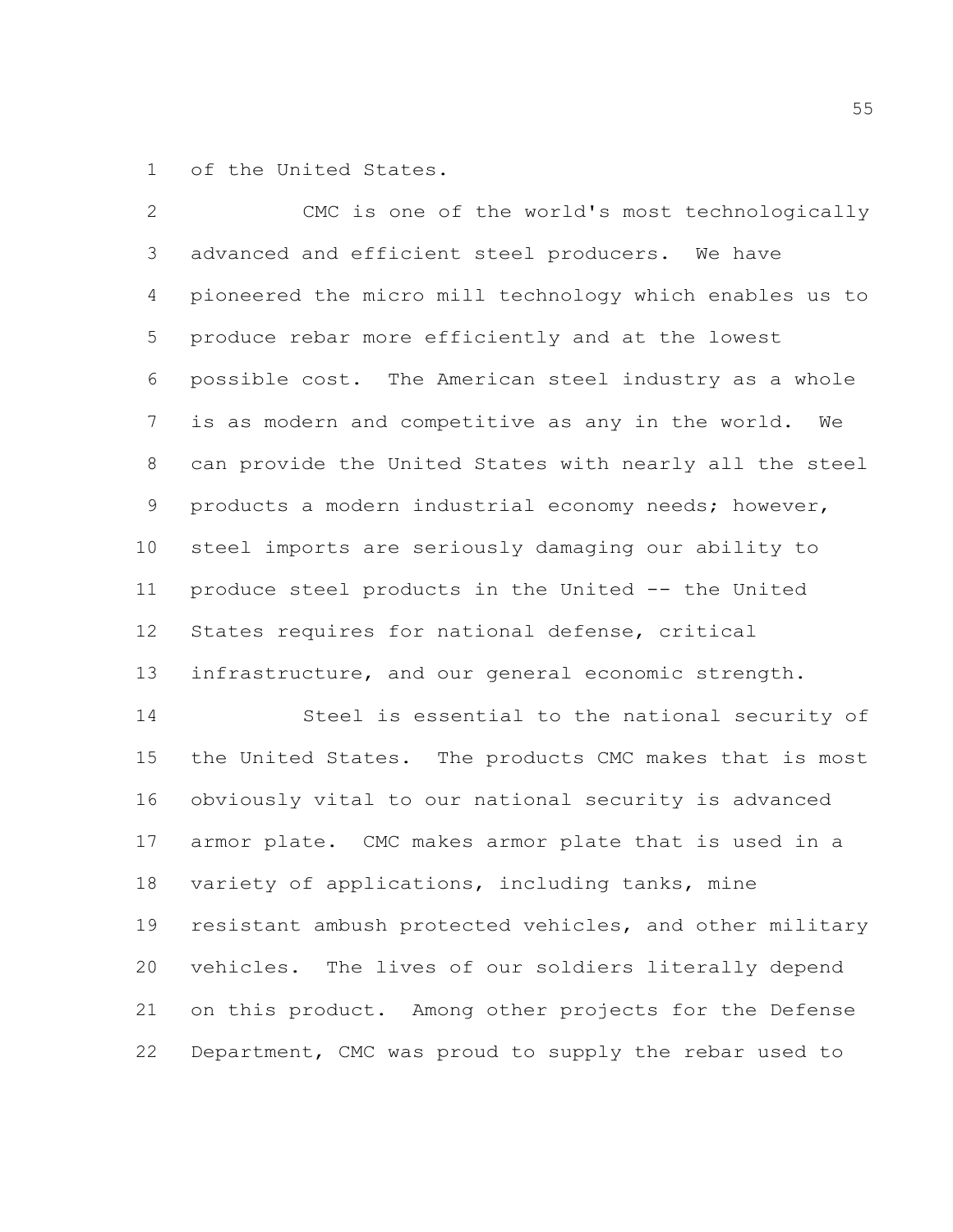repair the Pentagon after the 9/11 terrorist attacks. In addition to armor plate for military, CMC produces a variety of specialized bar, rounds, angles, and shapes that are used by the transportation, energy, construction, and mining sectors. These are critical infrastructure sectors that are vital to our national security. However, CMC's most critical role in the national security is as a major producer of rebar, a product critical -- of critical importance to this nation's infrastructure.

 National security depends on economic security. Economic security depends upon a broad- based, vibrant and self-sufficient economy. Our economy depends on a world-class system of infrastructure connecting and supporting all economic activity here at home and abroad.

 Rebar is an essential product for national security as this product is used to support every aspect of our critical infrastructure. This includes the roads, bridges, airports, power transmission lines, and all the other critical facilities that we use every day. God forbid that we are attacked on our own soil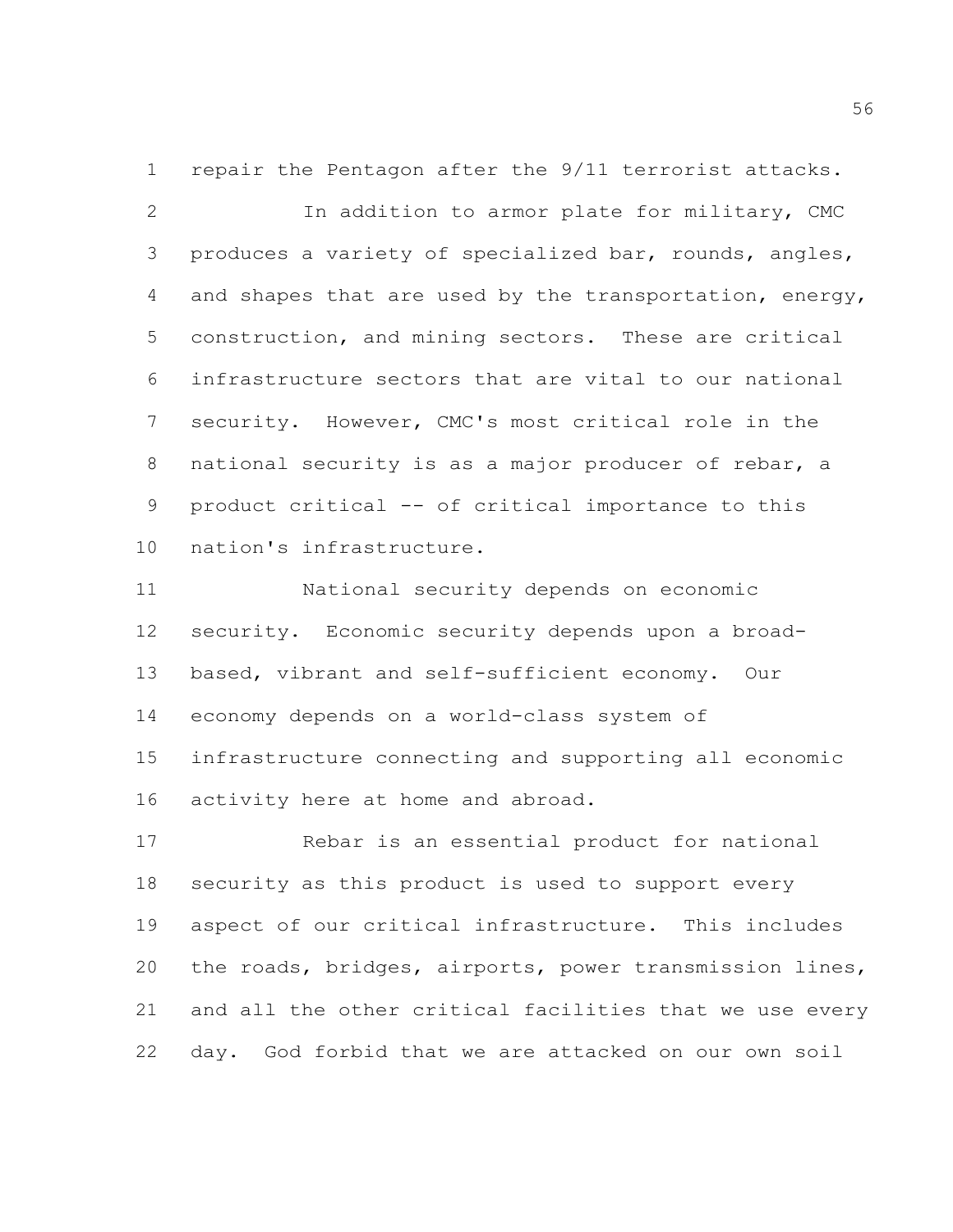without the capability to produce the necessary products like rebar to restore our country.

 Unfortunately, many of the world's major producers, including Turkey, China, Taiwan, Japan, and Mexico, make far more rebar than they need for the sole purpose of export to other countries. These exporters have taken full advantage of the open U.S. market as rebar imports have increased by nearly 50 percent from 2014 to 2016. Growing imports have had a significant effect on CMC's profitability, employment, and our ability to innovate and invest.

 In response to the flood of imports over the past several years, CMC was forced to close 30 U.S. locations since 2008 and to reduce our workforce by 4,000 jobs. Imports have also adversely affected our ability to make new investments. CMC invested millions in our technologically advanced micro mill in Mesa, Arizona and in the building of the most modern rebar mill in the world in Durant, Oklahoma. We were planning to commission a whole series of micro mills, which would have created thousands of high-paying jobs across the United States. Unfortunately, competition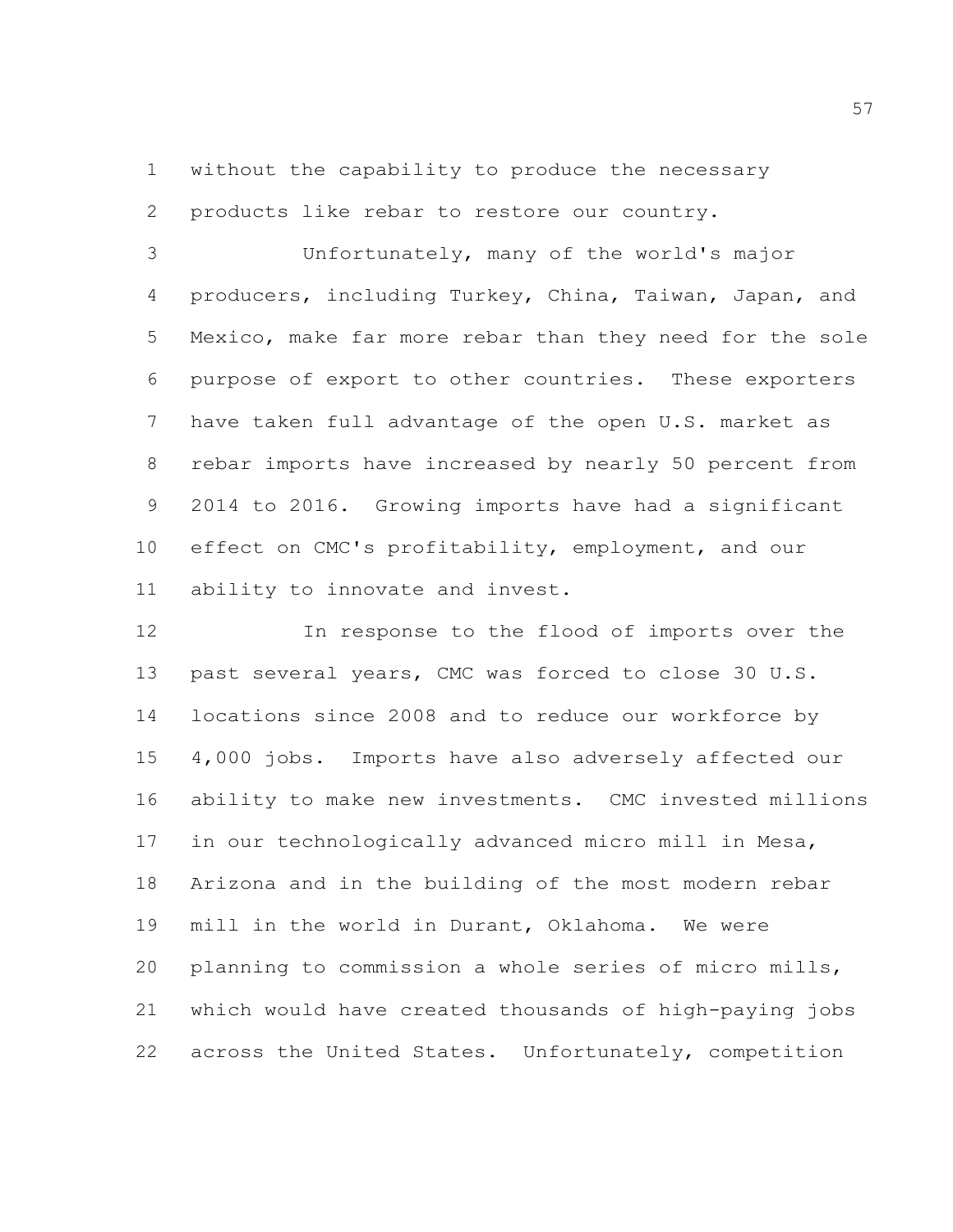from imports has been so fierce that we had to put our expansion plans on hold. The situation has gotten so bad that the returns on a number of our investments aren't even covering our cost of capital.

 Allowing our steel industry to shrink further will endanger our national security. If CMC cannot continue to invest, it won't be able to produce the armor plate we need for Army vehicles and other military applications, the specialized plate and bar products required for the transportation, energy, construction, and mining sectors or the rebar needed for every kind of infrastructure application.

 This story is being repeated throughout our industry. I'm afraid that the United States is nearing the point where we will be depending on other countries for the steel products essential to our national security. This is a very dangerous proposition.

 I urge you to conclude that steel imports threaten the national security of the United States and to recommend that the President take prompt and comprehensive action to address this crisis.

Thank you very much.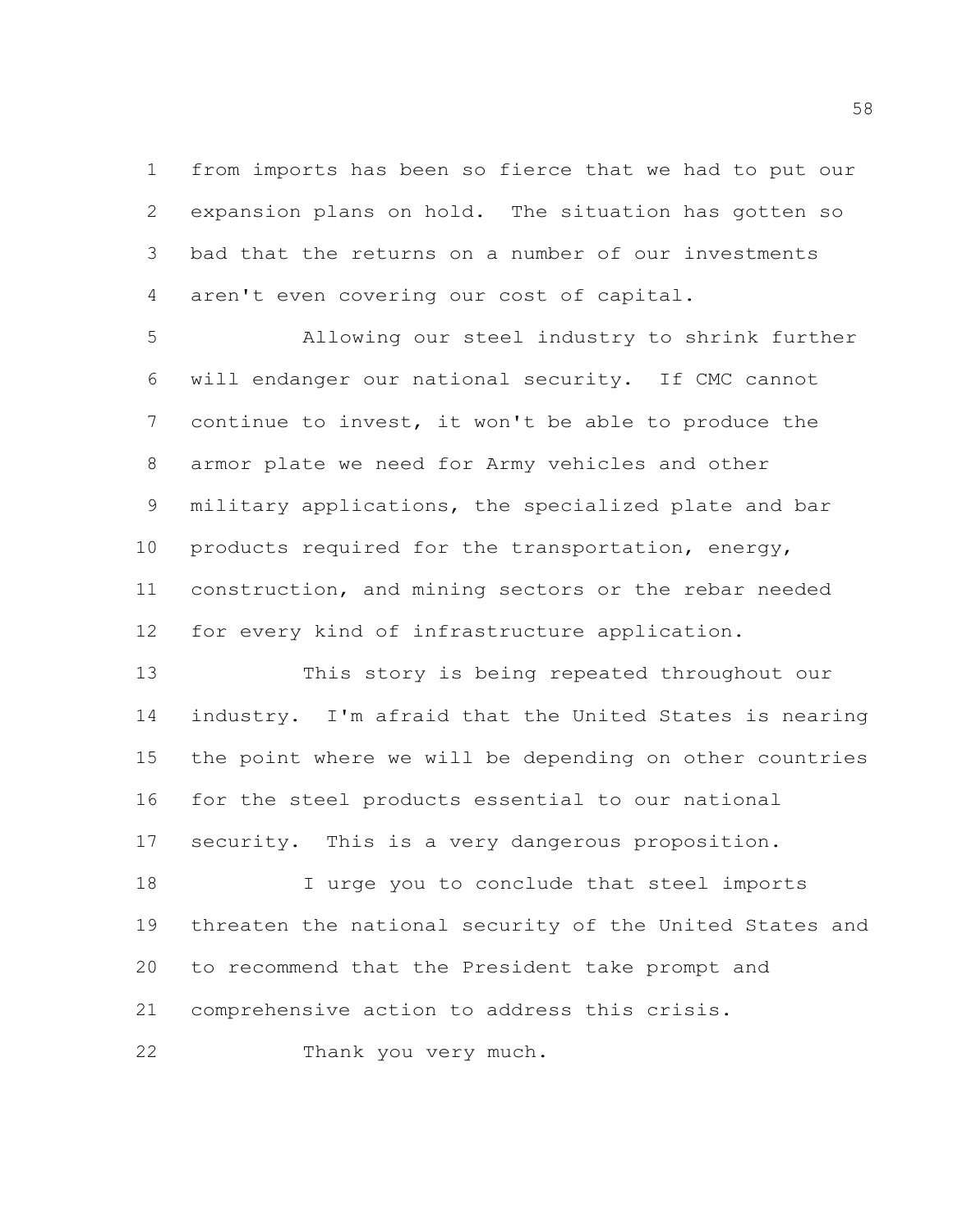MR. BORMAN: Thank you for your testimony. Mr. Gibson is the next speaker. Thank you. MR. GIBSON: Good morning, Secretary Ross, and to the panel, I'm Tom Gibson. I'm the President and CEO of the American Iron and Steel Institute and I appreciate the opportunity to testify today. A strong and viable domestic steel industry is critical to America's national defense, national economic security, and homeland security. Virtually every military platform is dependent on U.S. produced steels and specialty metals and applications range from aircraft carriers to nuclear submarines to Patriot and Stinger missiles, armor plate for tanks, and specialty steels for every aircraft that's in production today. These critical applications require consistent, high quality domestic supply sources, but, respectfully, based on -- you know, we heard some other things this morning, national security is more than weapon systems. Steel's importance to national security must also be looked at in a broader context, to include our nation's critical infrastructure. Our

military and our broader economy depend on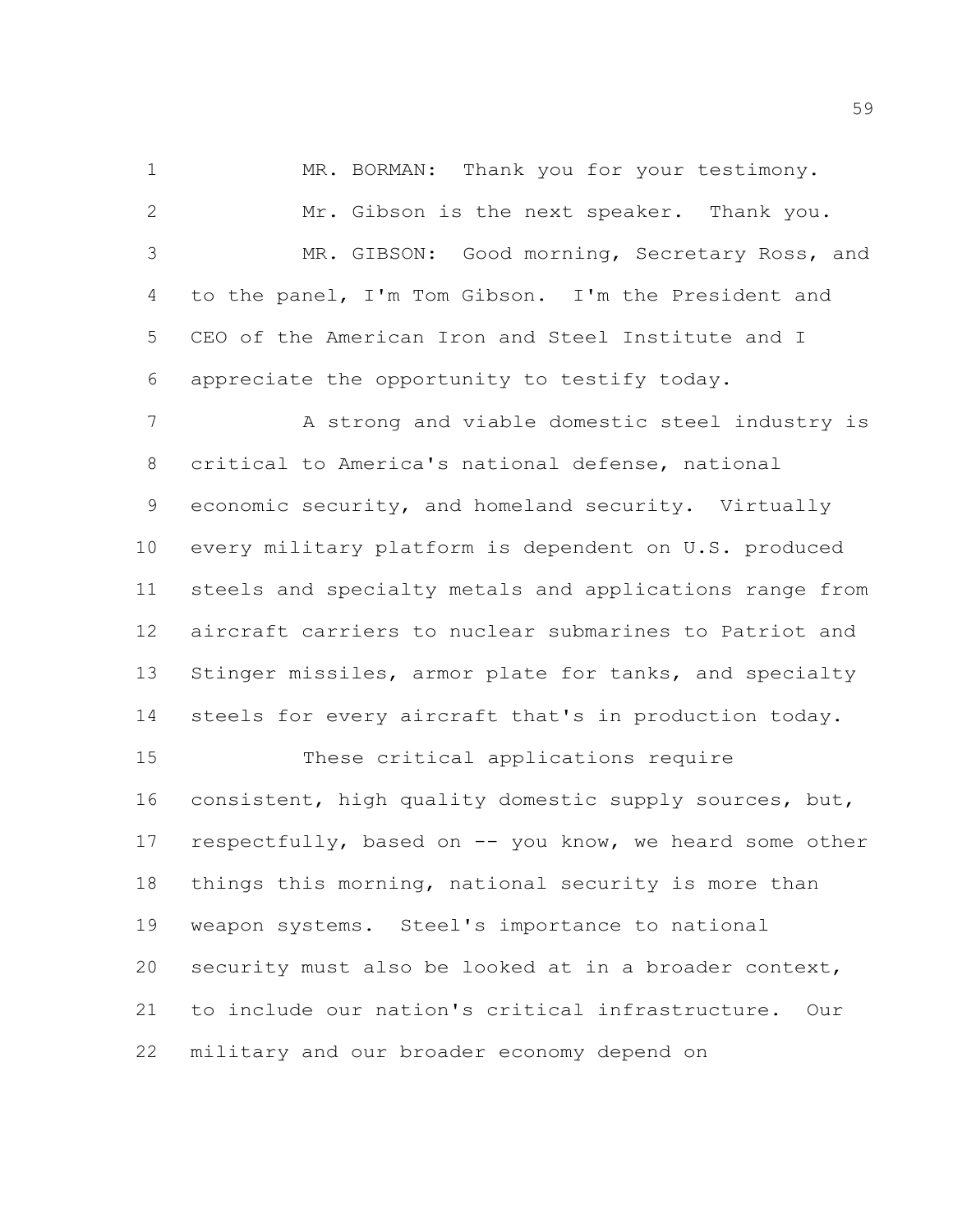transportation infrastructure likes roads, bridges, railroads, transit systems, and airports, all of which are built with steel products such as rebar, plate, sheet, and fabricated structural members.

 Public health and safety require reliable and efficient water and sewage systems that are built of steel components, including tubular goods, tanks, and culverts.

 In addition, steel is critical to our energy security. Our nation depends on a reliable domestic energy source and on domestic steel products that are necessary to develop and transport the energy. Oil country tubular goods are essential to oil and gas production and steel line pipe is needed to move these energy supplies to market.

16 As we've heard, electrical power generation is another critical national security need served by steel. Grain-oriented electrical steels are a principal raw material for power distribution and distribution transformers, which are critical to the grid. Non-oriented electrical steels are an important raw material for use in critical infrastructure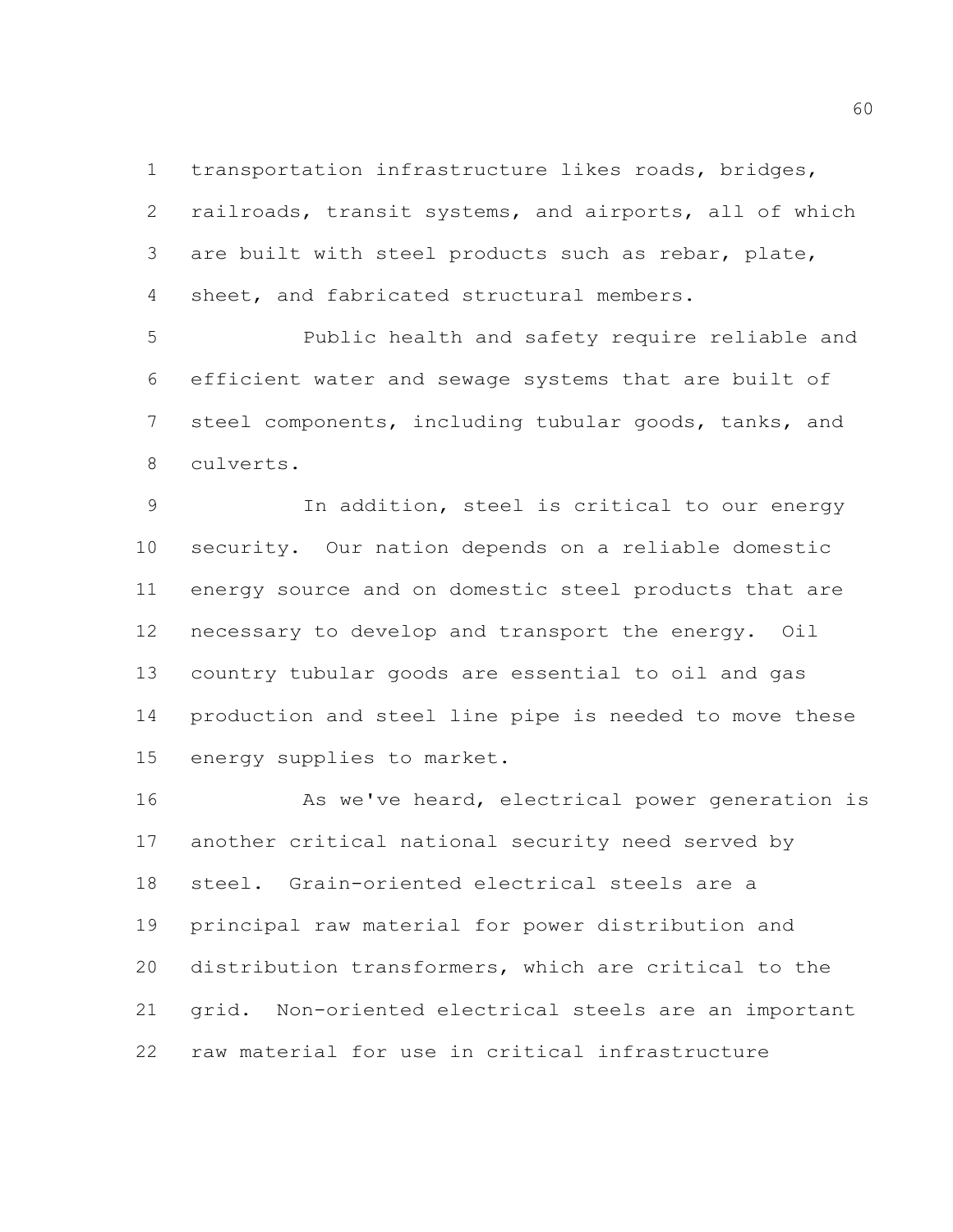including large cores and electrical power generators and industrial applications for oil drilling and oil and gas pipelines.

 The U.S. steel's ability to supply our defense establishment and our nation's critical infrastructure needs depends on the steel industry's continued ability to compete in commercial markets and maintain a domestic manufacturing presence. Simply put, commercial viability is a prerequisite for national security availability.

 Repeated surges in imports of dumped and subsidized steel products from numerous countries in recent years have entered the U.S. industry and spread further injury, putting our national security very much at risk. Finished steel imports took a record 29 percent of the U.S. market in 2015, and while steel imports declined in 2016 as a result of success in a number of trade cases, it still remains at a historically high level, 25.4 percent last year, and in 2017, imports are on the rise again, with total imports up 19 percent in the first three months of the year and finished steel imports now taking 26 and last month 27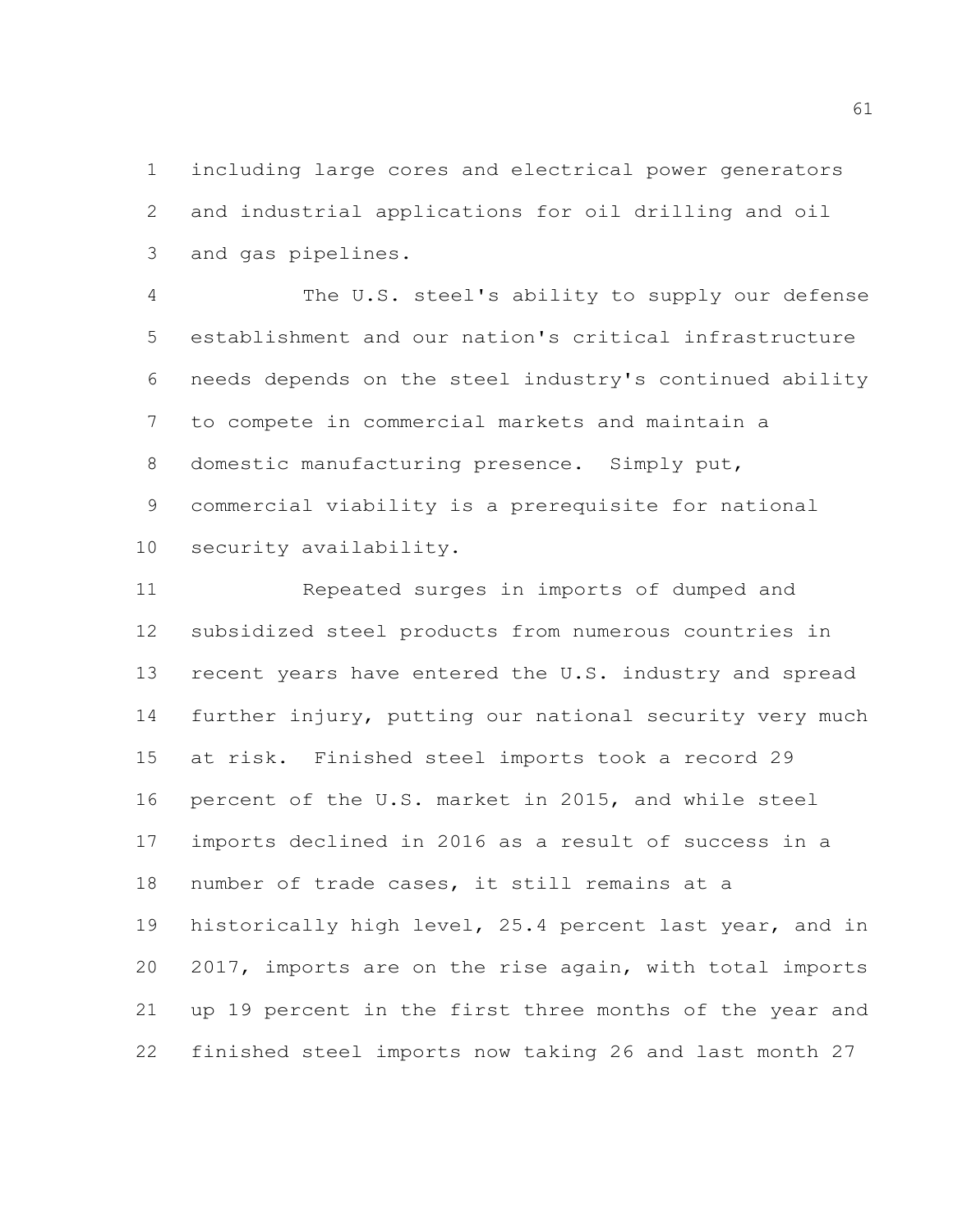percent of the market.

 These high level of imports have been a critical factor forcing several steel companies to temporarily close major steelmaking facilities. Employment in the steel industry declined by 14,000 jobs from January 2015 to December 2016. Foreign government interventionist policies in the steel sector have fueled massive and still growing global overcapacity in steel, estimated to be more than 700 million metric tons. More than half of that overcapacity, 425 million tons, is located in China, while government market distorting policies have produced a dramatic increase in the size of the Chinese steel industry to the point today that it represents half of all global steel production.

 This massive increase in Chinese capacity and resultant increase in Chinese exports to the world have resulted both in increased imports of Chinese steel to the United States and increased imports from third countries as Chinese exports to these countries are further processed into downstream steel products that are then re-exported to the United States. For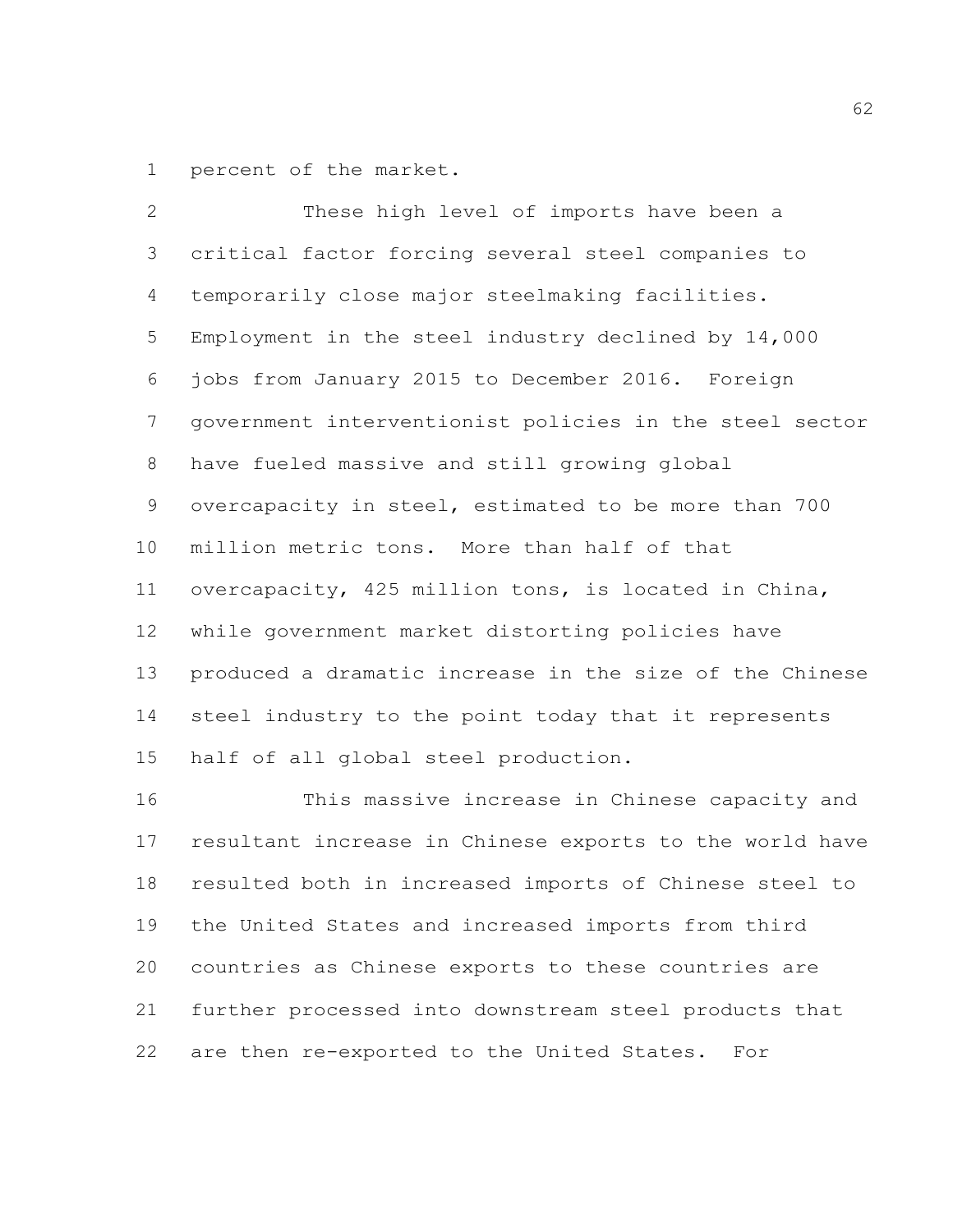example, Chinese billets are being further processed in Turkey into long products, which are then sent here to the United States, while Chinese flat rolled steel is being converted into pipe products in Korea, which are then dumped into the U.S. market.

 In addition, the Chinese model is now being emulated in other countries as well, perpetuating the growing overcapacity problem, causing further injury from dumped steel products. To date, the U.S. steel industry has relied on our trade laws to seek to address unfairly traded steel imports into our market, and while the trade laws have provided some relief, they leave openings for steel products not subject to 14 orders to come in and reclaim that share, which is, I believe, what we're seeing go on right now.

16 So, accordingly, AISI recommends that the Administration use the current Section 232 investigation to fashion a more comprehensive and broad-based program of action to safeguard America's national security.

 Thank for the opportunity to testify and I'd be happy to take any questions.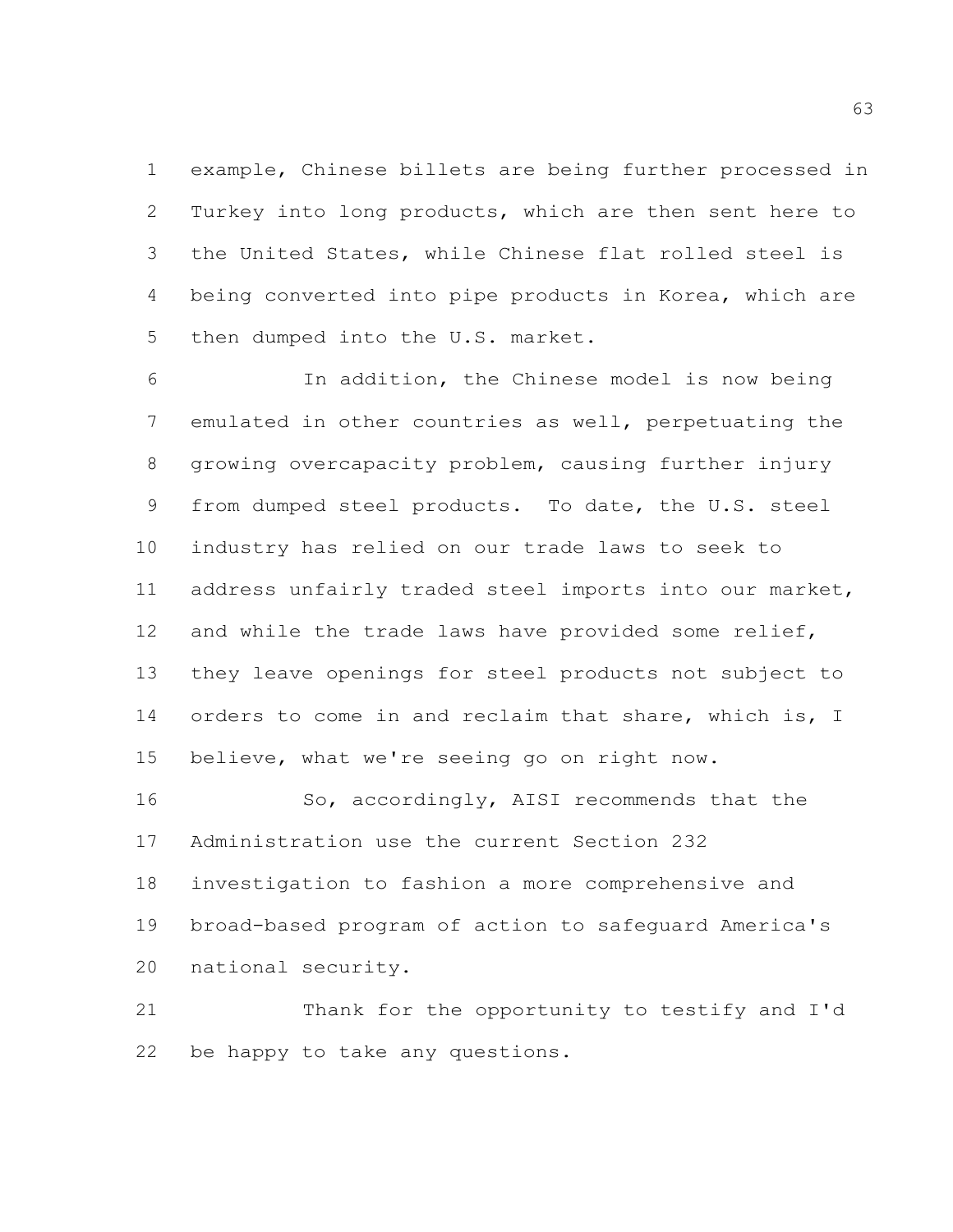1 MR. BORMAN: Thank you so much. We're ready for our next speaker.

 MR. TIMKEN: Good morning. My name is Tim Timken. I'm the Chairman, CEO, and President of Timken Steel. I'd like to thank Secretary Ross and the members of the Commerce Department for having us here to testify this morning on such a significant issue.

8 My great grandfather -- great-great grandfather, H.H. Timken, established steel production in Canton, Ohio in 1917. Generations of people from this company have taken us from what used to be a bearings only producer to a global steel company that creates high performance steel for demanding 14 applications almost -- for almost every market.

15 As we celebrate our centennial year this year, our 2,600 employees, like the generations before them, take pride in making the cleanest steel in the world. Our niche in the steel industry is special bar quality, or SBQ steel, to serve customers across a wide variety of industries. Our customers share two things in common. First, their products endure a high degree of stress and operate in harsh environments. They need to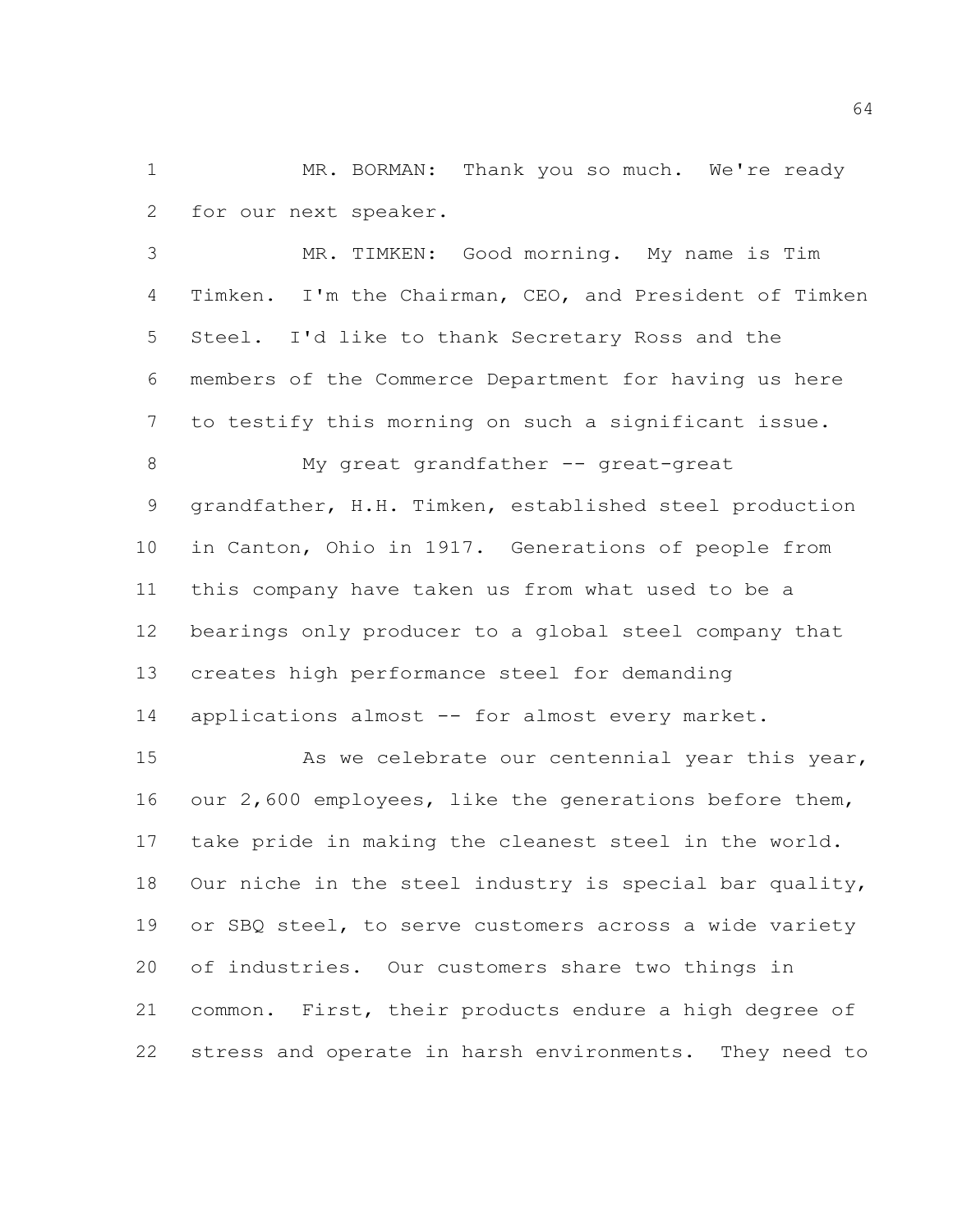be consistently high performing steel to be successful. And second, our customers are vital to the national security of the United States.

 You'll find our steel in every kind of military equipment and ordinance. For example -- an example is work we've recently done with the U.S. Air Force to improve the strength and toughness of their bunker busting bombs. We deliver high performance steel at a lower price, improving the effectiveness of the weapon in eliminating its target and eliminating collateral damage, while also reducing the total cost to the American taxpayer.

 There's a famous military quote that says if you find yourself in a fair fight, you didn't plan your mission properly. Well, one essential part of that planning is to ensure that the military has the best, most modern tools possible and American companies like Timken Steel are delivering the type of innovation that gives the men and women of the military an advantage in completing their missions and returning home safely. We also serve companies across a wide range of

industries, many of which have a vital role in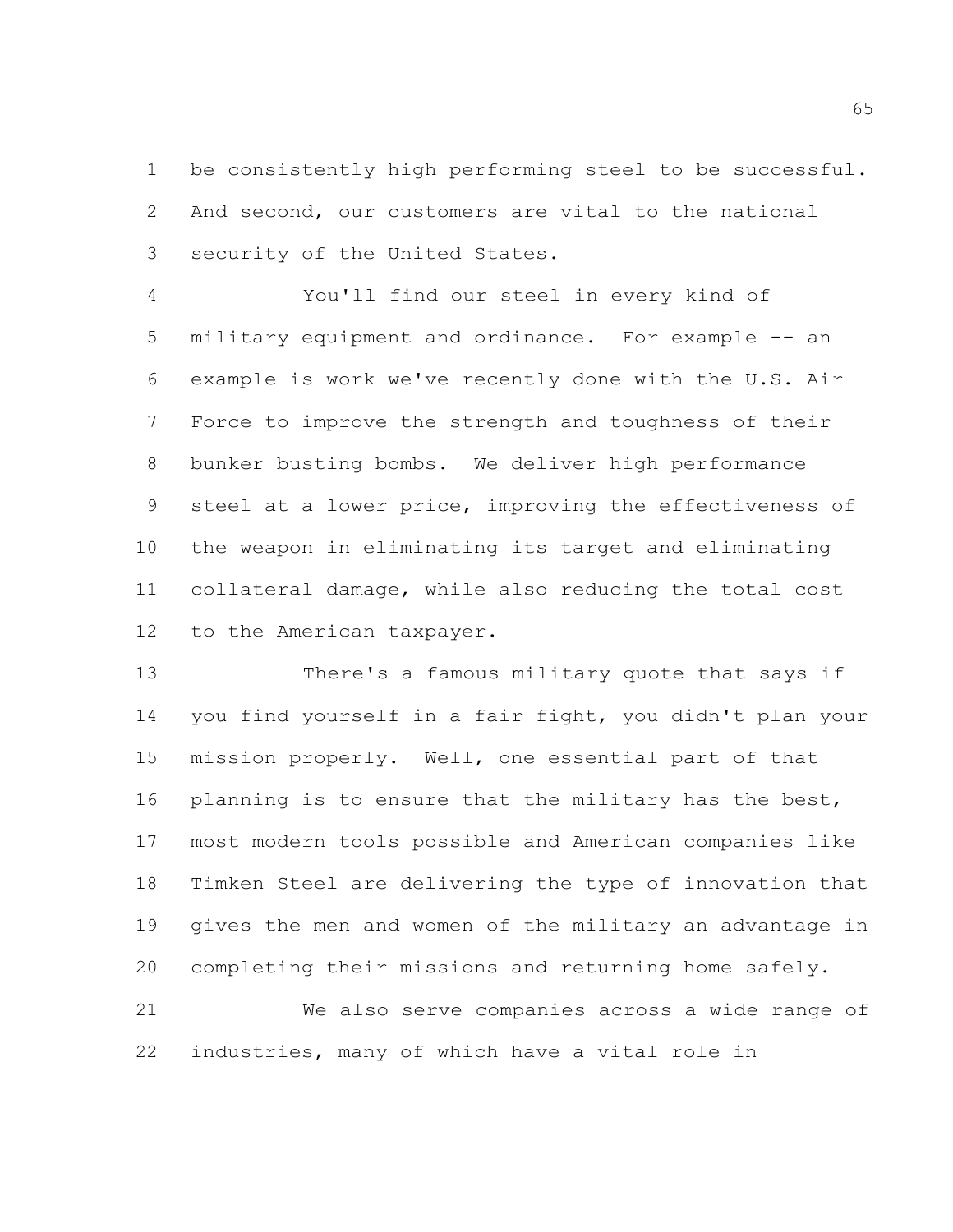preserving and enhancing national security. You'll find our products a mile below the Gulf of Mexico in an oil string, in a million vehicle transmission that move people and goods across the roads safely every day, and in the landing gear of tens of thousands of aircraft that touch down every day.

7 Our products are throughout energy, transportation, and manufacturing, and they enable customers to push the bounds of what's possible in their products. Put simply, we like the tough stuff. The harder, the better.

 Our ability to serve customers who preserve and enhance national security is dependent on the domestic steel industry's continued economic viability. 15 The world has an overcapacity of steel, as you've heard this morning, and many foreign competitors export their steel to the U.S. shores, depressing pricing and displacing our sales. We're not afraid of fair competition. We have some of the best people and assets in the world. Our employees not only can compete, but they can out innovate and outwork anyone on the world and the work of our engineers sets the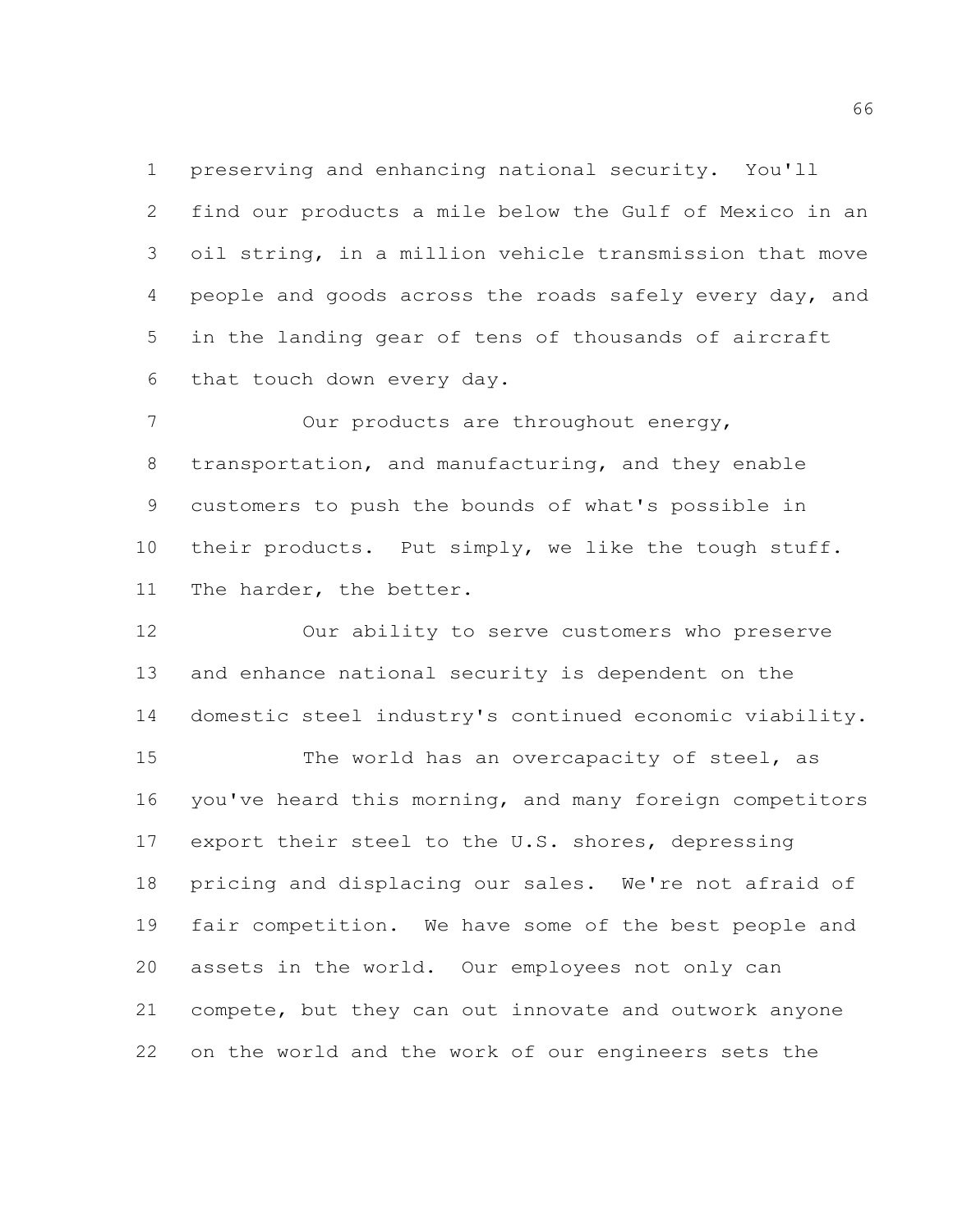global standard for special bar quality steel.

 You've heard this morning a lot of numbers. There three that keep me awake at night, 700 million, 425 million, and 94 million. The world has 700 million metric tons of steel overcapacity, 425 of which are in China, and demand -- total demand in the U.S. market is 94. Imports are a very real issue for the U.S. steel industry, particularly when foreign competitors don't play by the rules.

 As a company, we're using every competitive tool we have to combat unfair imports. We commend the Commerce Department for evaluating all the levers it can pull as well. There is no one size fits all remedy for this issue. With hundreds of steel products across multiple countries, the remedy must be flexible enough to address the complex nature of global steel trade. We recommend assessing all of the tools in the remedy toolbox, including tariffs, quotas, VRAs, and more, and in some instances, a combination of remedies may be necessary.

 We appreciate your leadership on this issue. All of us at Timken Steel take great pride in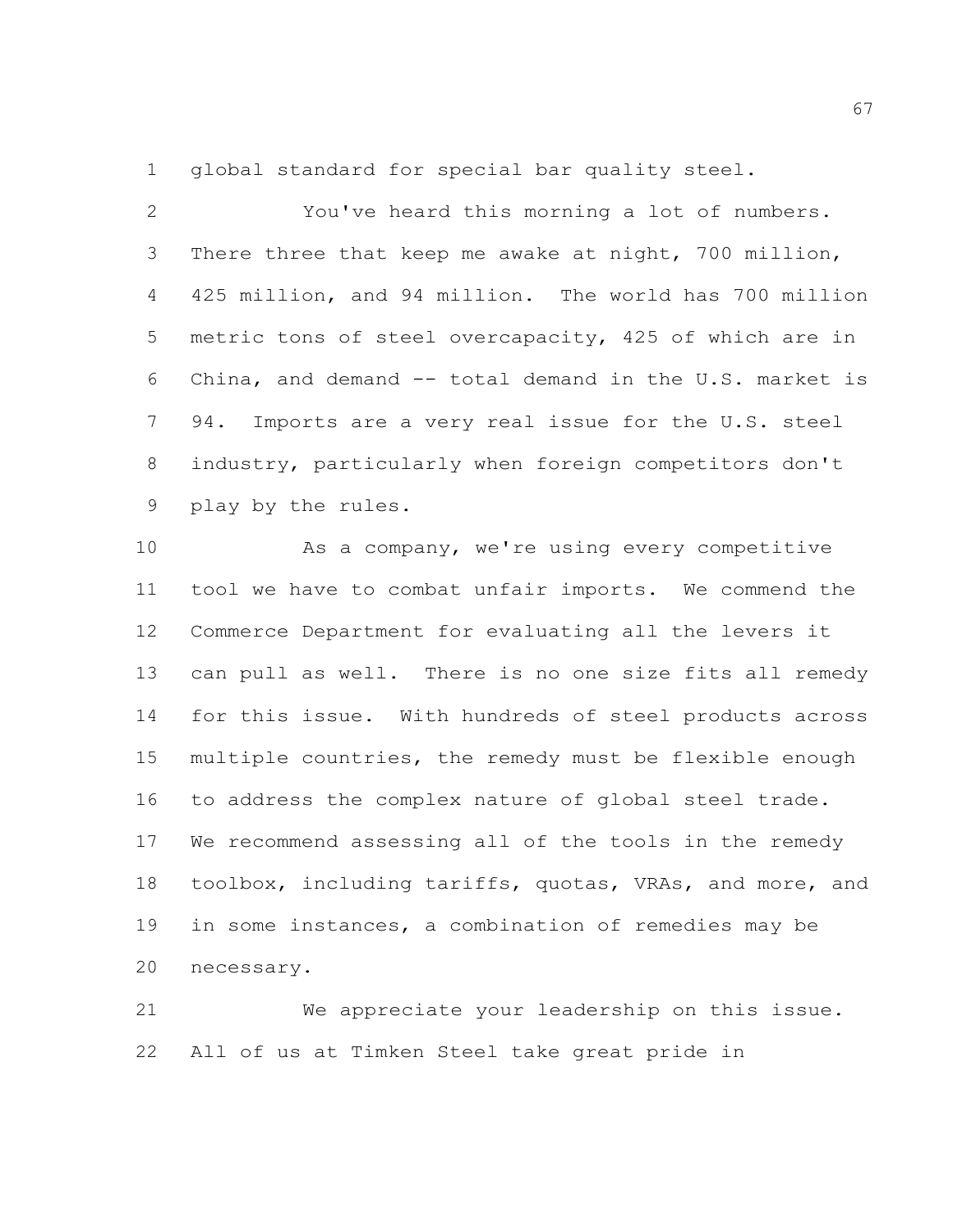contributing to the security of our nation and share your belief that a strong steel industry is critical to our national interests.

Thank you.

 MR. BORMAN: Thank you for your testimony. We're ready for the next speaker.

 MR. ZEKELMAN: Thank you, Secretary Ross and members of the Committee. My name is Barry Zekelman and I'm the CEO and Chairman of Zekelman Industries. Before I make my statement, I'd like to say that I find it extremely ironic that Russian steel giant Evraz- Severstal vacated all of its steelmaking assets here and sold them because they couldn't make money due to massively dumped imports.

 Zekelman Industries is the largest pipe and tube producer in North America. We produce over two million tons of tubes annually, consuming almost 2.2 million tons domestically produced steels. Our millions of miles of tubing are the threads that sew the security blanket that covers our great nation. Tubular products are critical to maintaining a strong defense and essential civilian sectors of the U.S.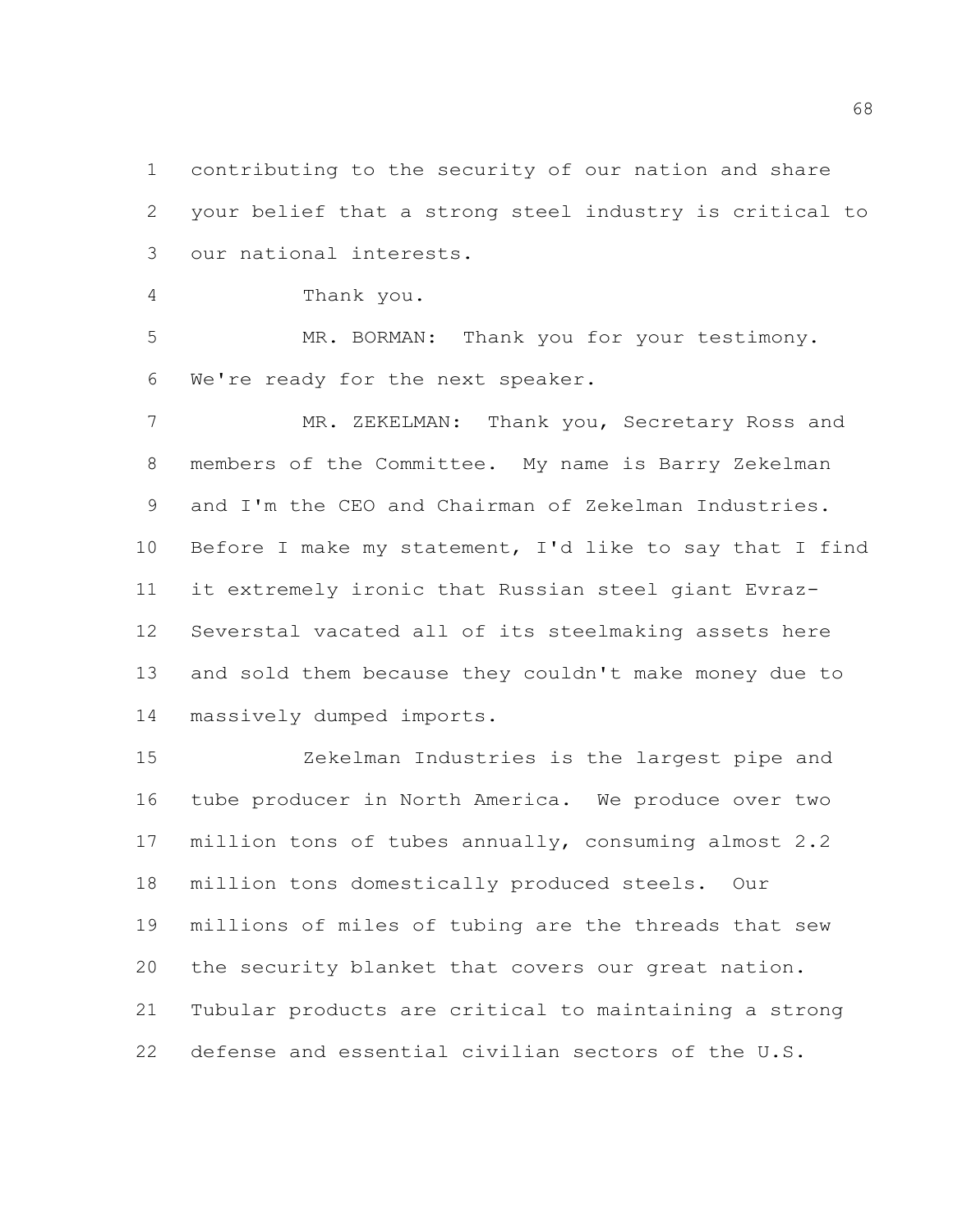economy and is the backbone of our nation's

infrastructure.

 In 2008, we produced 125,000 tons of hollow structural steel tubing used for the border security fence, which protects this country and its citizens from illegal border crossings and illicit drug trafficking. We produce fire and suppression pipe that is routed throughout our buildings, schools, hospitals, power plants, industrial plants, warehouses, military bases. We produce the electrical conduit that provides safe passage and routing to all of the wiring in the buildings we see, especially in our datacenters, mission critical military and space centers, power plants, and transportation systems.

 We make the pipes that carry water and waste throughout all of our buildings in civil infrastructure. Our military bases, airports, transportation systems, and ports all rely on our pipes. We produce the oil country tubular goods and line pipe that is vital to the exploration and extraction of oil and gas that provide us with the energy to run our economic and military machine.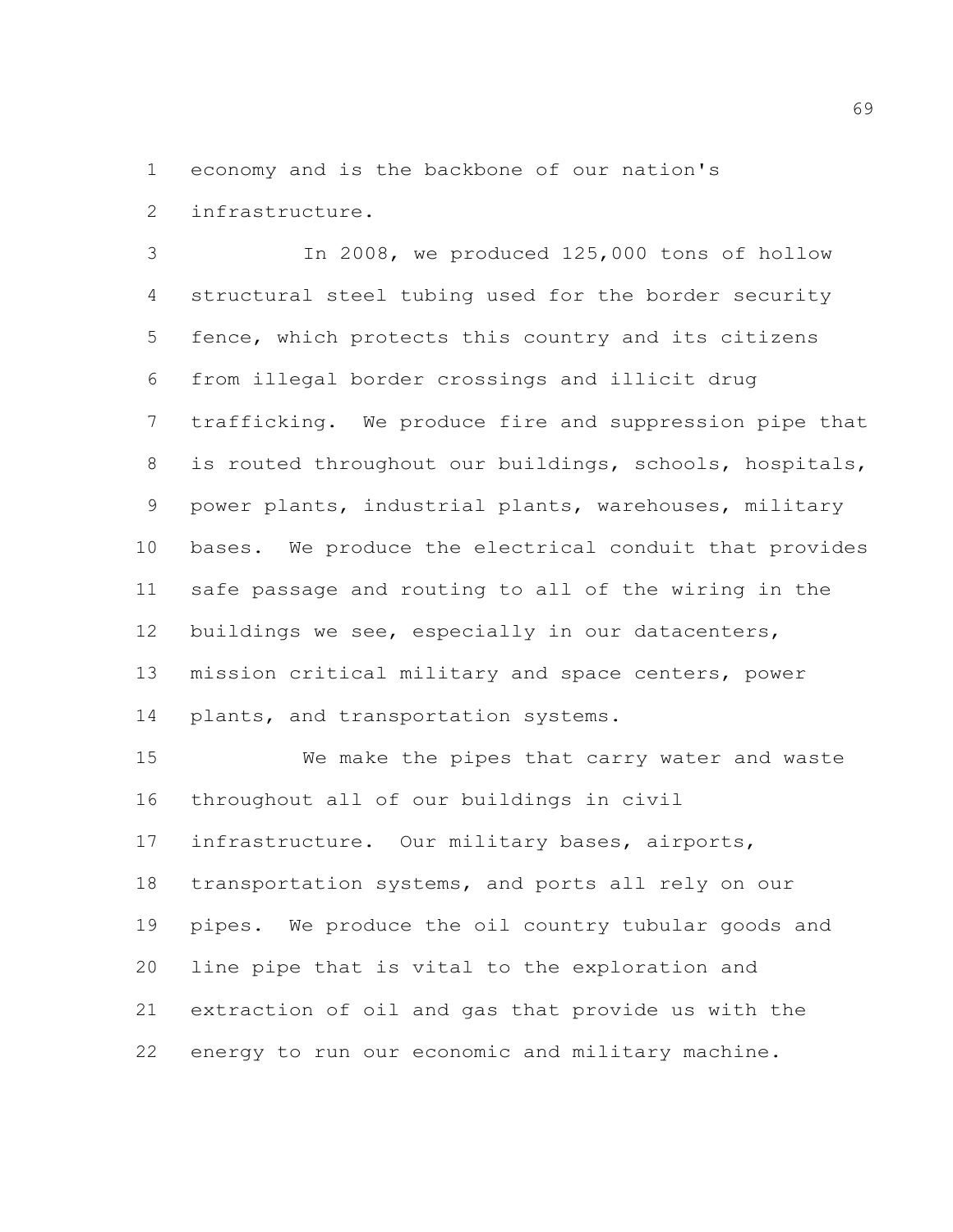Our tube transports the fuel and gas to planes, trains, automobiles, houses, and buildings for heat, to fuel power generating turbines and to support solar panels and wind turbines to propel clean energy use. Our structural tubing is used for protective posts which you see throughout this city and many others for vehicle barriers. It used for buildings and agriculture equipment to farm our fields and feed not only the U.S. population, but the rest of the world. Highway signage, guardrails, bridges, electrical distribution towers, cell towers, railcars are all made with our hollow structural tubing. The very foundation of one world trade is sitting upon our pilings. Our drawn over mandrel tubing is used for hydraulic cylinders that makes movement in all machinery possible, including mining equipment, construction machinery, transportation, robots, automation. Ask any military man if a hydraulic cylinder is critical to their success. There's not one piece of military equipment that doesn't have a tube in

 it, not one, from gun barrels to rocket launchers to helicopters to naval ships, tanks, armored personnel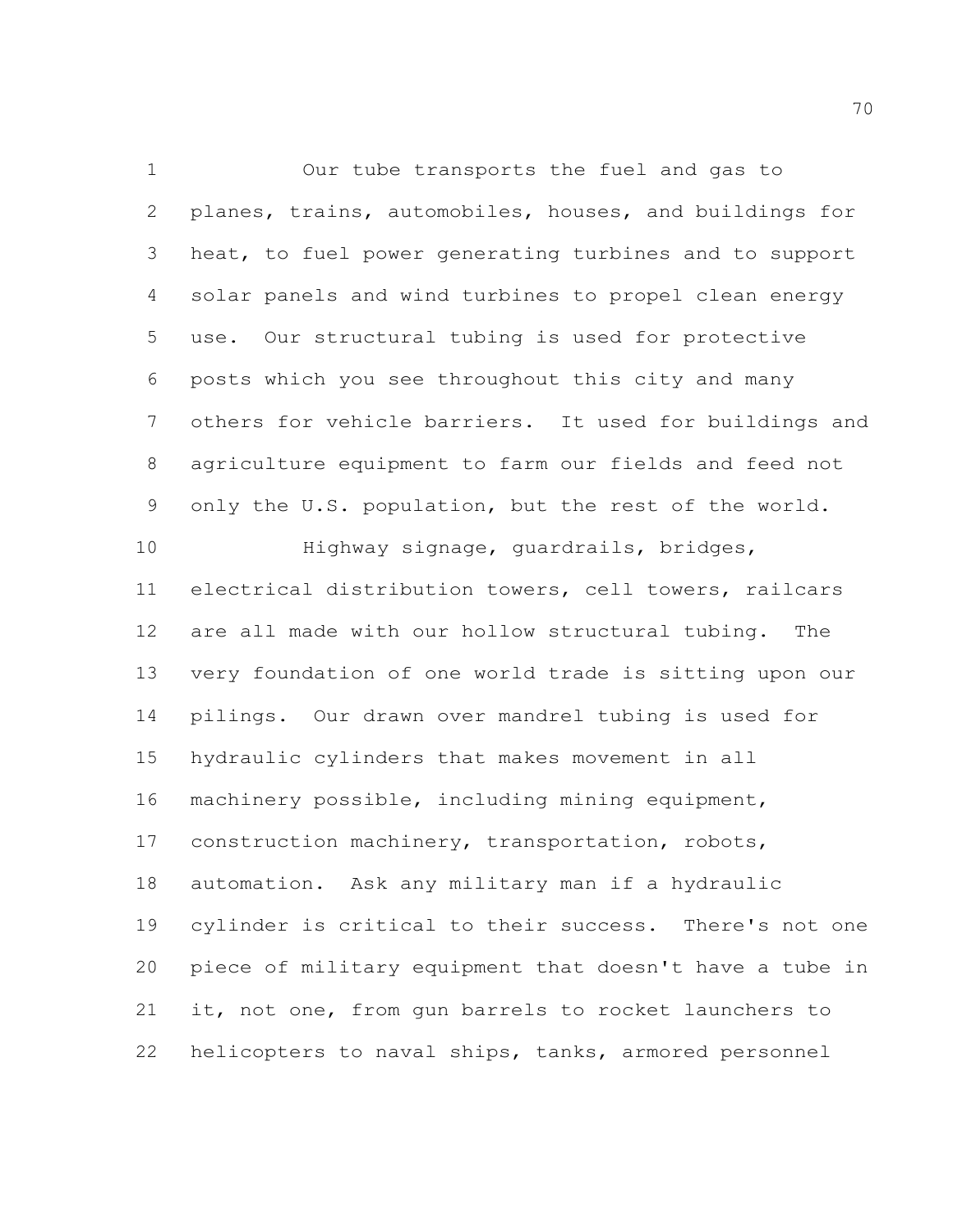carriers, the list is infinite.

 Ask the people of Flint, Michigan if water pipes are vital to their survival.

 In sum, to ask if pipe and tube is vital to our national security is not the right question. The question is really how could our country possibly be secure without it? Our economy and our military would grind to a screeching halt without a vibrant domestic tube industry. We employ tens of thousands of people, provide income levels far superior than the minimum wage victories touted of late.

 In addition, our industry consumes over 20 million tons of flat-rolled steel produced in the United States, the single largest category. So if we go out of business, they go out of business. Imports have decimated our industry, resulting in the closure of a host of pipe and tube mills and throwing thousands out of work. In the first quarter of this year, imports in all pipe and tube categories exceeded 60 percent of domestic consumption, with some categories rising above 70 percent and higher.

It would be the epitome of folly to allow our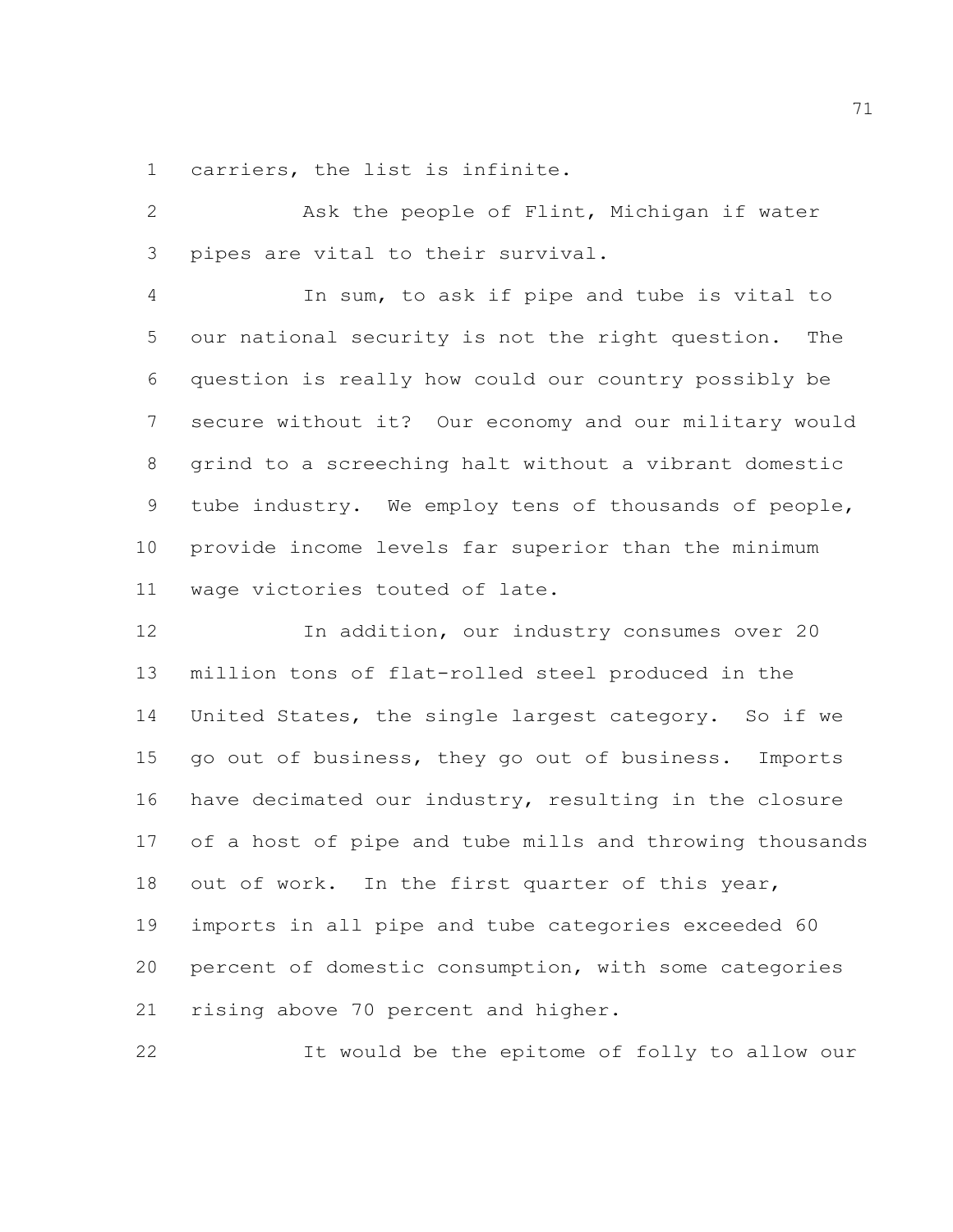nation to continue to permit imports to grow, putting U.S. producers out of business and making our country vulnerable due to its reliance on foreign producers in China, Korea, Vietnam, and elsewhere.

 My company strongly supports in the form of duties and quotas. Trade remedy cases have not addressed the problem of unfairly traded imports and massive foreign overcapacity. Third country dumping is rampant in our industry and a strong response is essential to ensure ongoing viability of our industry. We have to break the cycle of dependency on imported pipe and tube and the only way to do that is by drawing a hard line to prevent the cheating that will undoubtedly go on even with quotas.

 If we allow our domestic industry to disappear, we'll only have ourselves to blame for placing our country in an extremely vulnerable position. We have the best and most efficient steel and tube producers in the world. We should make it here and put America first.

Thank you.

MR. BORMAN: Thank you, sir. We're ready for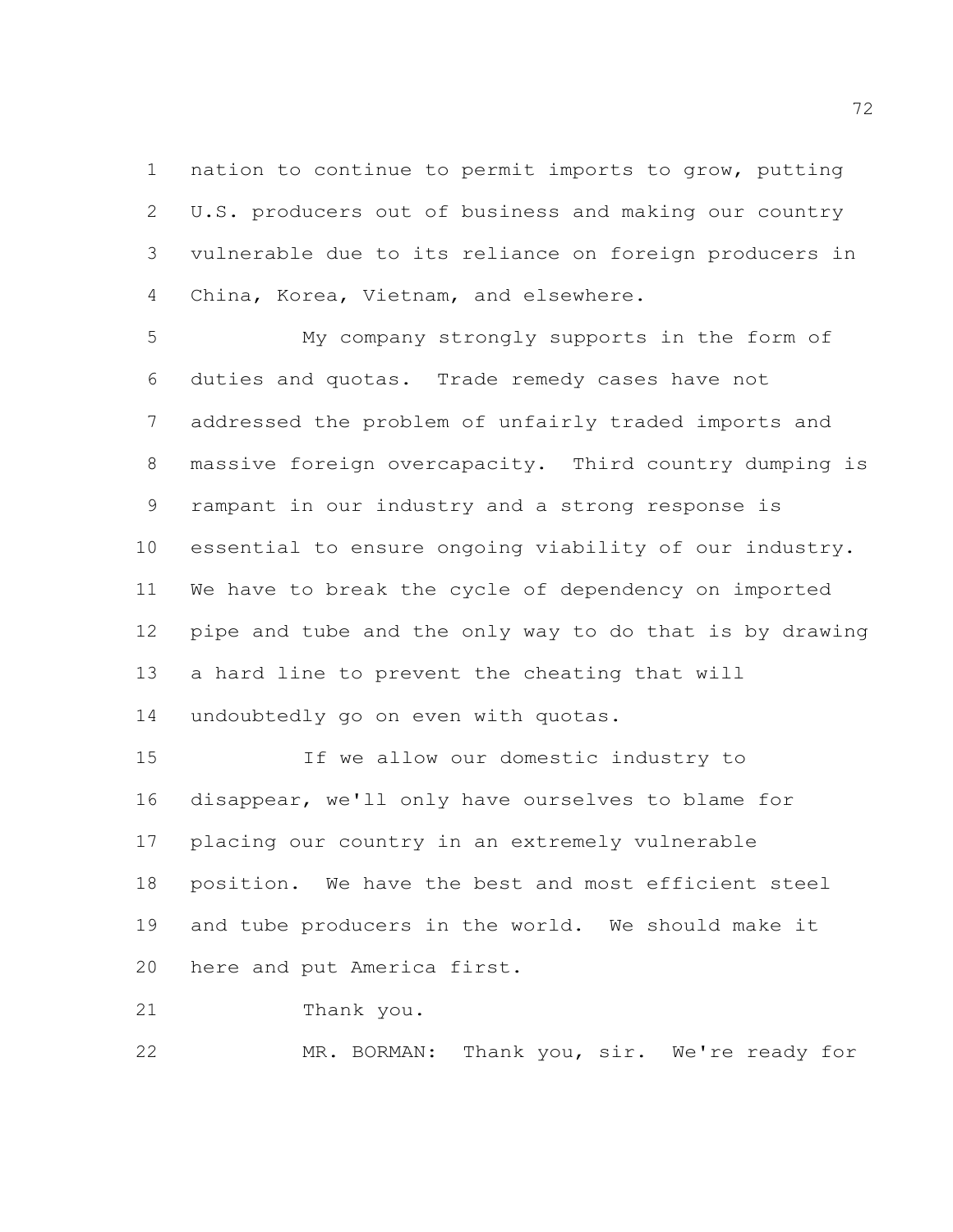our next speaker. Thank you.

| $\overline{2}$ | MR. OATES: Good morning, Mr. Secretary and              |
|----------------|---------------------------------------------------------|
| 3              | good morning to all the panelists. My name is Denny     |
| 4              | Oates. I'm Chairman of the Specialty Steel Industry of  |
| 5              | North America, also known as SSINA. I'm also the        |
| 6              | Chairman, President, and Chief Executive Officer of     |
| $7\phantom{.}$ | Universal Stainless and Alloy Products.                 |
| 8              | SSINA is a Washington, D.C. based trade                 |
| 9              | association representing virtually all of the           |
| 10             | continental specialty metals producers, which would     |
| 11             | include high technology, high value stainless, and      |
| 12             | other specialty alloy products. SSINA membership        |
| 13             | includes almost all North American manufacturers of     |
| 14             | stainless steel and nickel-based alloys including super |
| 15             | alloys. Other specialty metals, such as titanium and    |
| 16             | titanium alloys, zirconium, and niobium alloys are also |
| 17             | produced by SSINA member companies.                     |
| 18             | There can be absolutely no doubt that the               |
| 19             | domestic specialty metals industry is critical to the   |
| 20             | national defense. Attached to my testimony is a report  |
| 21             | entitled Specialty Metals and the National Defense.     |
|                |                                                         |

This report summarizes the contributions of the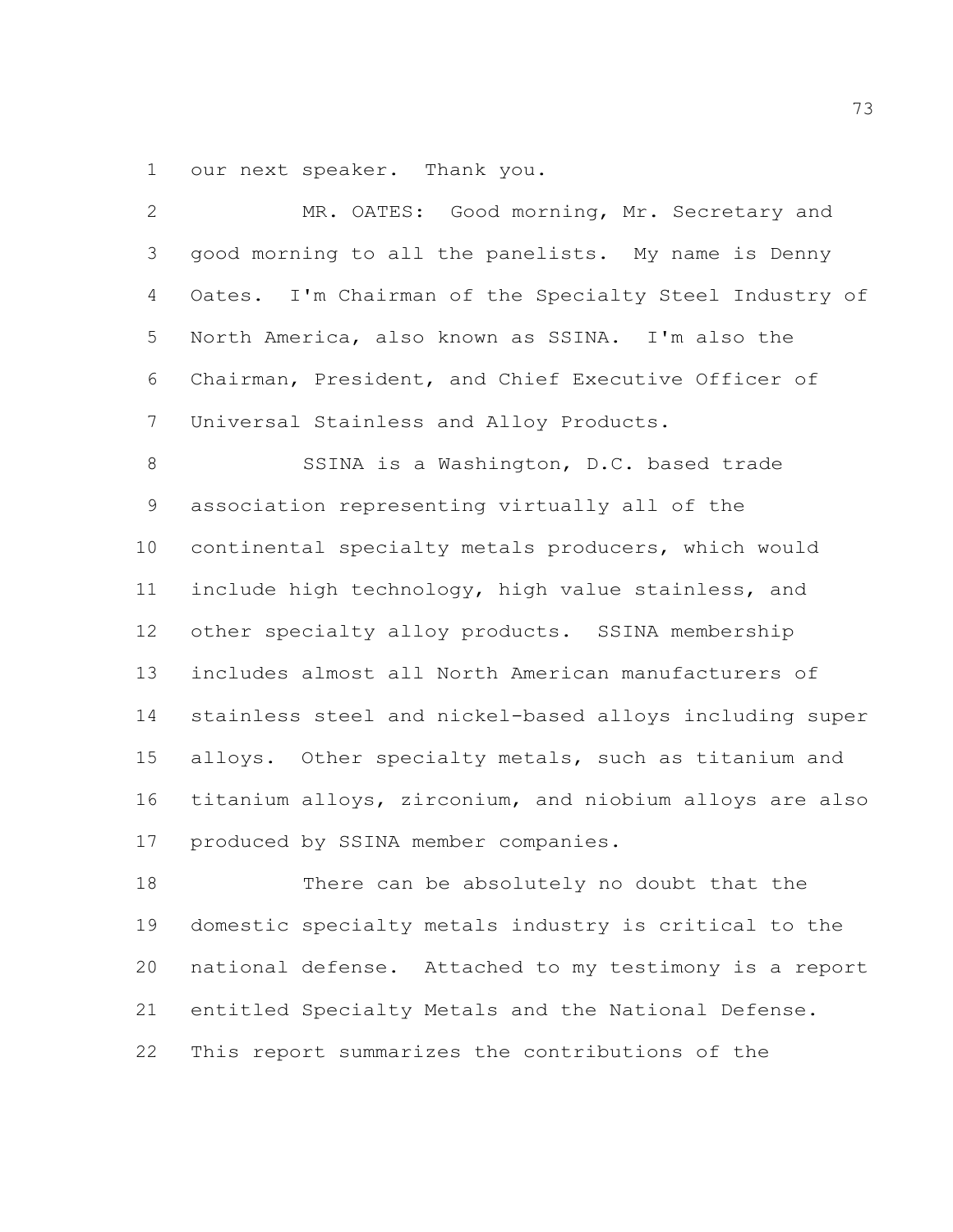specialty metals industry to the national defense.

 Also attached is a press release issued when that report was made public.

 The report proves unequivocally that specialty metals are vitally important to virtually every U.S. military platform. Without these specialty metals, the U.S. military and Homeland Security forces would not have the ability to fight a war, defend our borders or protect our citizens from terrorism.

 The press release quotes then Acting Deputy Undersecretary of Defense Gary A. Powell who said, and 12 I quote, "There is no question that specialty metals are critical to the national defense and the U.S. specialty metals industry is a very important supplier of these materials to various defense contractors and myriad defense programs would be negatively impacted by specialty metal supply disruptions."

 Furthermore, Department of Defense studies provide further evidence of the critical importance of specialty metals to the national defense. A series of reports entitled Defense Industrial Base Capability Studies clearly show the applications which contain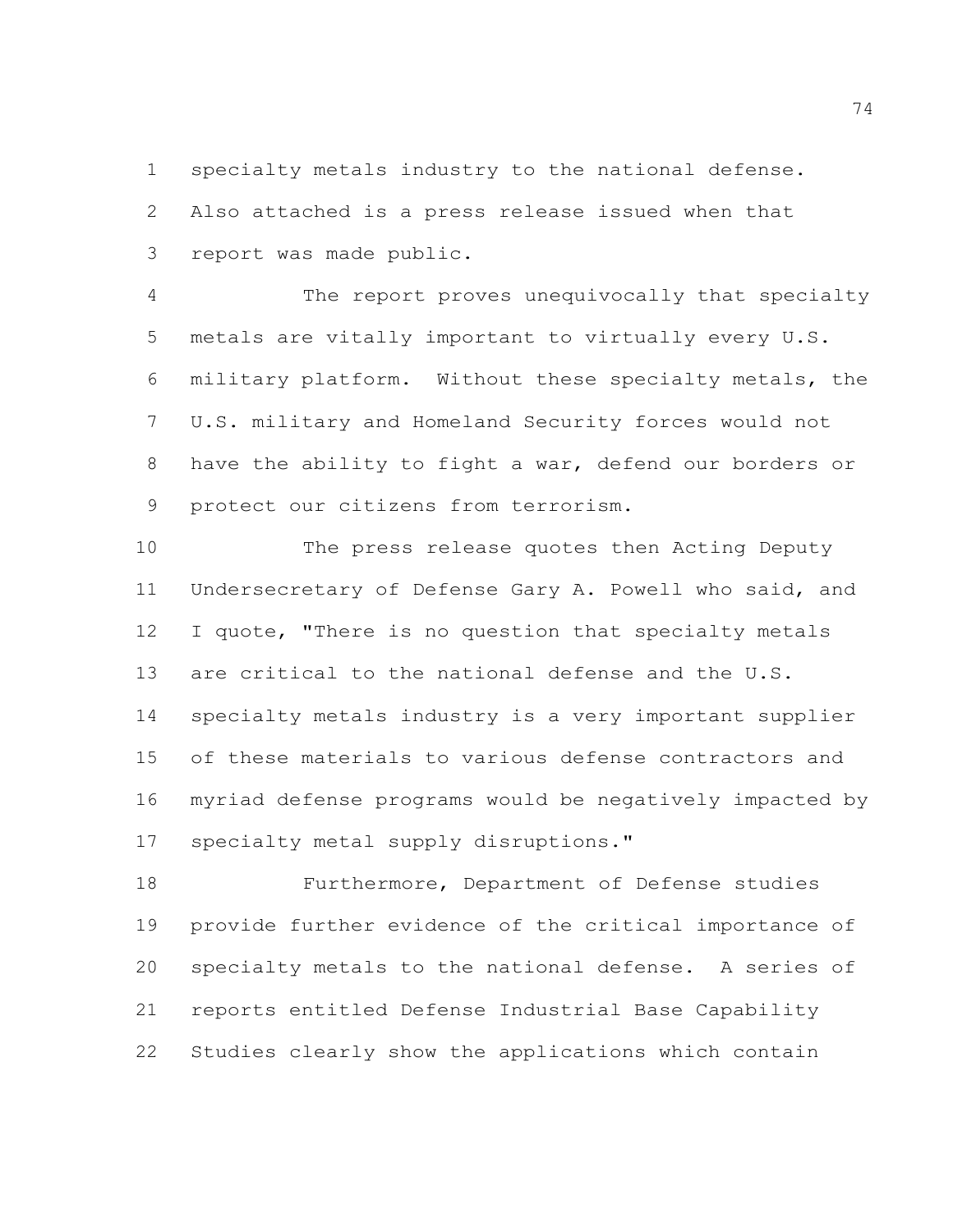specialty metals that are essential to meeting national defense requirements and are critical components of technologies that focus on 21st Century warfare.

 A key concern, however, is that the domestic specialty steel industry must be healthy and profitable in order to supply the critical defense applications. Simply put, the survival of the industry is dependent upon the core commodity products produced by our members. This includes basic stainless steel in the 10 form of sheet and strip, plate, bar, rod, ingot, and billet.

 The specialty steel industry cannot exist simply by producing materials for defense applications. While it is difficult for the specialty metals industry to identify the exact percentage of our total production which goes to specific defense applications because many of our sales go through service centers or distributors before they reach the end user, a reasonable estimate would be about 10 percent. If civilian applications, which play essential supporting roles for defense such as aircraft, highways, power plants, and related markets are considered, the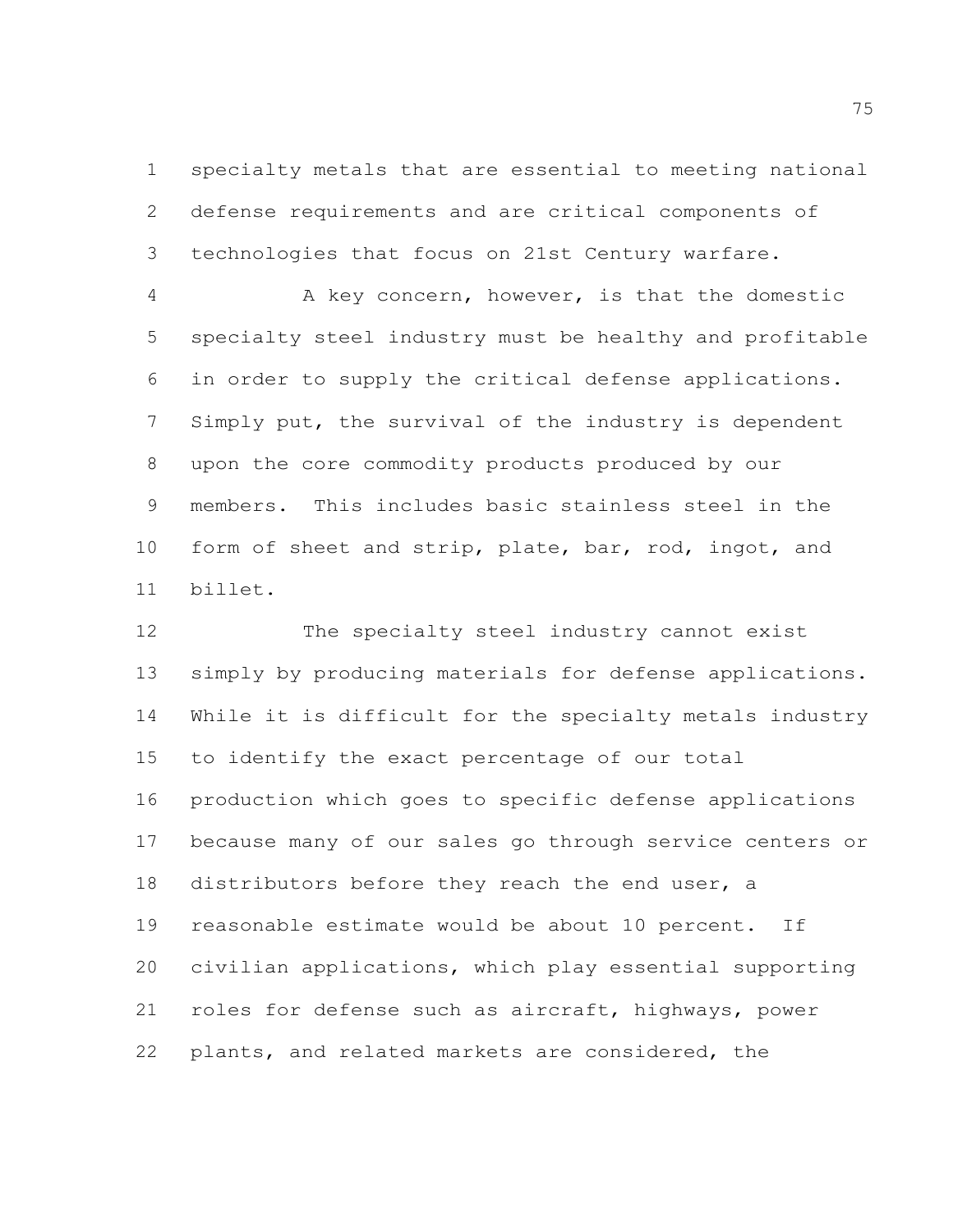percentage is much larger, perhaps as much as 50 percent.

 Let me be clear. The specialty steel industry could not abandon manufacturing in the United States and focus on technology development. It simply doesn't work that way. Technology development travels with the manufacturing process. Our steel mills basically are our laboratories. It would be naïve to think that manufacturing these materials could be transferred abroad to countries like China, while technology development remained in the United States. It wouldn't work.

 Import competition has taken a serious toll on U.S. producers. In the 1970s, there were approximately twice as many specialty metals producers in the U.S. as today. We have battled unfairly traded imports for decades. We have filed and won many anti-dumping and countervailing duty cases. The Commerce Department and the U.S. International Trade Commission reached affirmative findings in an anti-dumping case last year against imports of stainless sheet and strip from China. We constantly monitor developments in the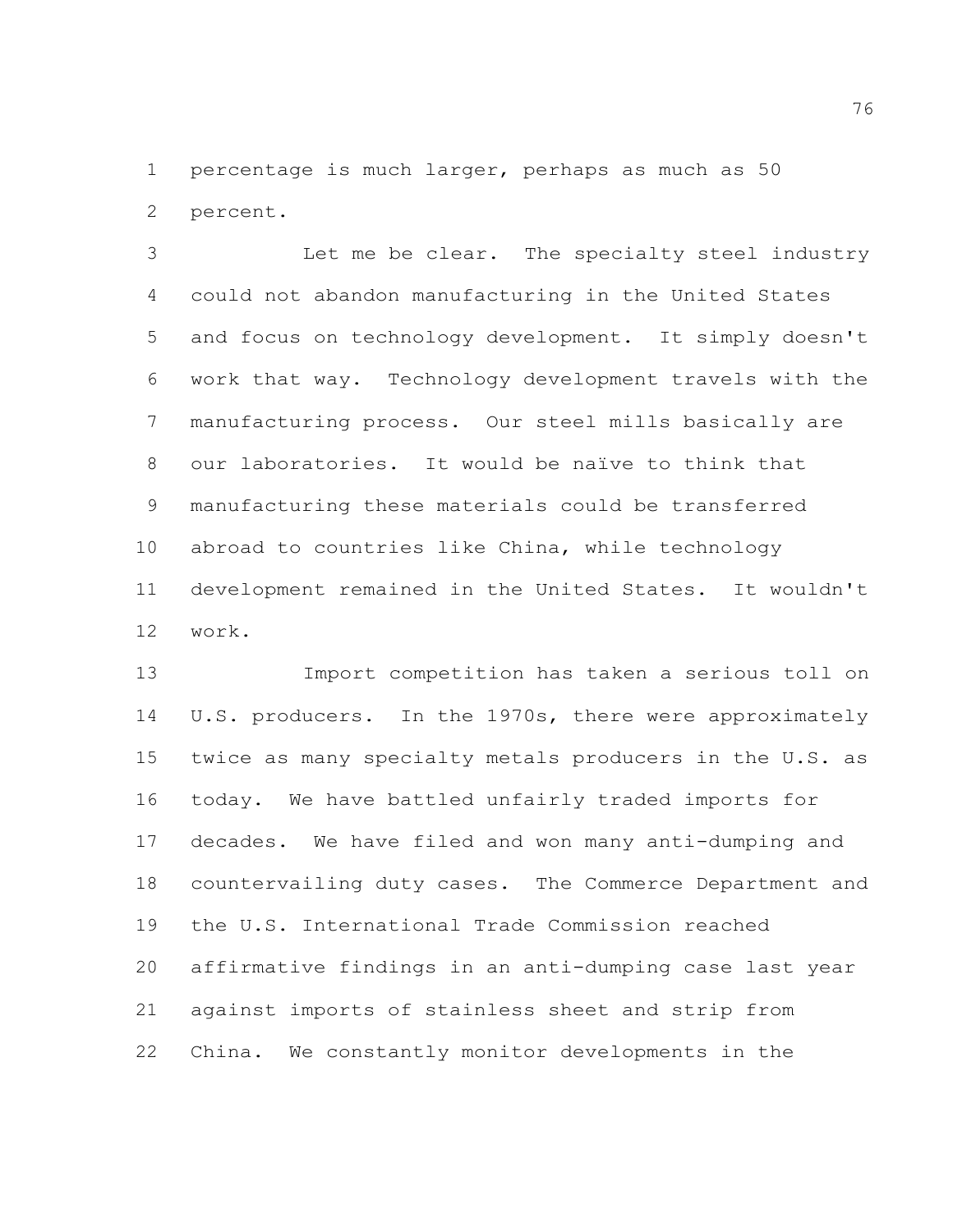products to determine whether additional trade cases should be filed.

 As I believe all of you are aware, there is tremendous overcapacity worldwide to make stainless steel. China alone has excess production capacity equal to twice the size of the entire U.S. market. That's excess production capacity equal to twice the size of the entire U.S. market. And it remains to be seen whether China will cooperate with the rest of the world in the global steel forum simply to develop a database demonstrating current production capabilities.

 Global overcapacity, endemic dumping, and foreign government subsidies all pose direct threats to the U.S. producer and an associated threat to our ability to provide the critical materials that are essential to national defense.

 In conclusion, let me express my sincere and our industry's sincere appreciation for the efforts of the Administration to recognize the threat to our national security and to undertake this investigation to determine how to deal with this very vital problem. Thank you very much for having us.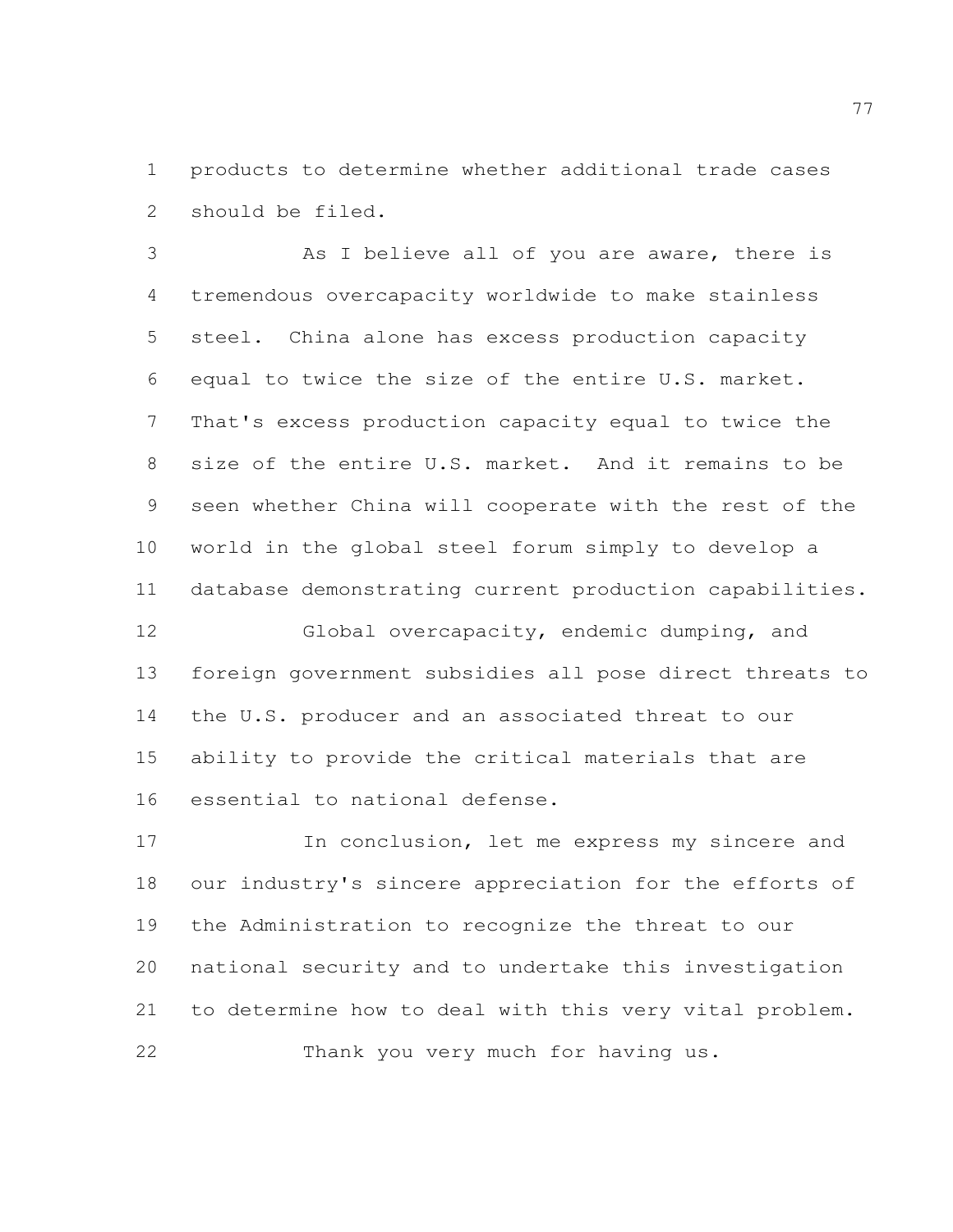MR. BORMAN: Thank you for your remarks. We're ready for our next speaker.

 MR. HARTFORD: Good morning, Mr. Secretary and members of the panel. I'm Terry Hartford, Vice President of Defense for Allegheny Technologies Incorporated. ATI is a U.S. based manufacturer of advanced specialty materials including nickel-based alloys, super alloys, titanium alloys, and stainless steels. These metals are the building block of our defense industrial base.

 ATI is one of the largest and most diverse specialty metals and components manufacturers in the world. Virtually every major military aerospace and helicopter platform contains an ATI specialty steel or a vacuum melted nickel-based alloy or titanium alloy, including the Joint Strike Fighter, the F-18, the Apache, Blackhawk, and Chinook helicopter programs. Our materials are also utilized in the production of land-based military vehicles such as the Abrams Tank, naval vessels in their nuclear propulsion systems, missiles and rockets, armor, and munitions.

The applications of these materials are wide-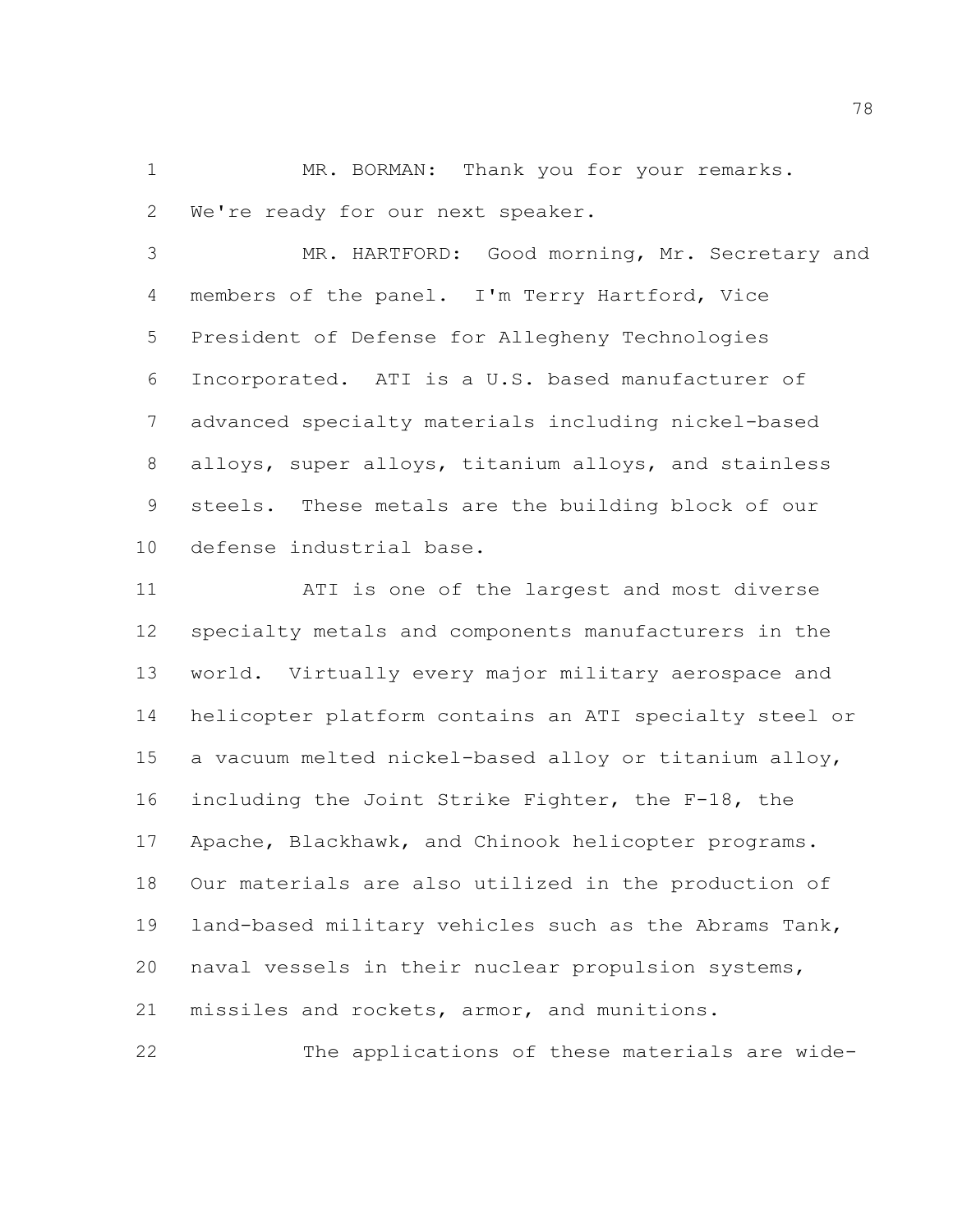reaching, and in many instances, these materials are sole sourced and not substitutable. Many of these applications involve the use of proprietary materials that we have developed directly with the Departments of Defense, the Air Force, and the Army. These are not off-the-shelf items. In fact, it is their superior performance under the most severe operating conditions that enable our defense system to function at high levels of performance and reliability.

 ATI applauds the Administration's willingness to study the relationship between steel imports and national security in this investigation. To understand that relationship, however, requires an understanding of the operations of companies like ATI that are leaders in the development of specialty materials that will power our military into the future.

17 ATI grew through investment, technology development, and innovation into the diverse specialty metals producer that it is today. A core business segment, however, is stainless steel production. Like most U.S. specialty steel mills, the ability to sell stainless steels into the commercial market requires us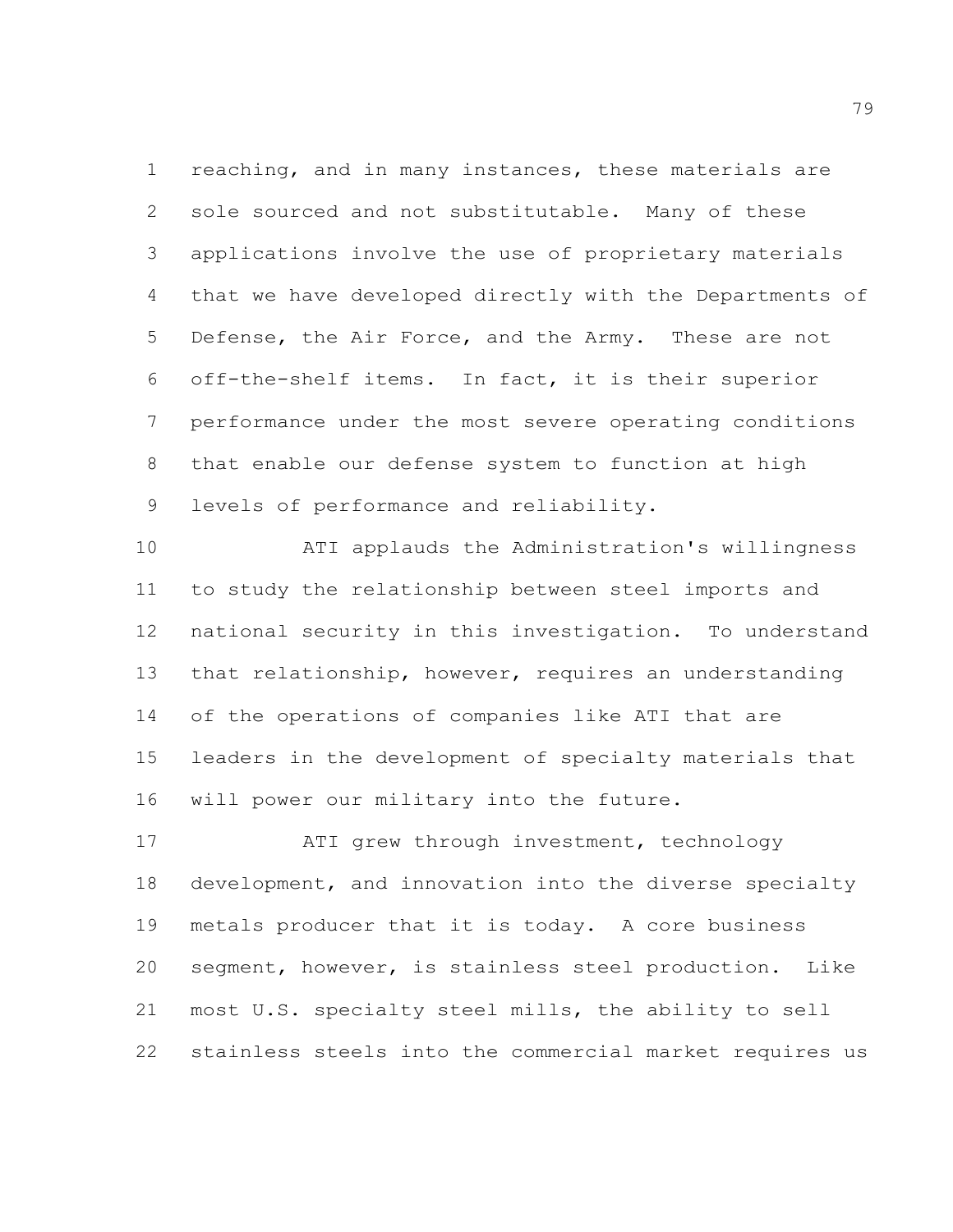to be cost competitive to sustain our business.

 Companies like ATI cannot exist simply by producing materials for leading-edge defense applications. The production of materials for all defense applications represents in our case about 10 percent of our production. Thus, the future of the industry is dependent on the viability of all of its business, not 8 just defense related production.

 The equipment used to make materials for defense applications is the same as the equipment used to produce materials like stainless steel for large volume non-defense applications, including infrastructure projects. It is the efficiencies provided by these larger volume, non-defense related businesses that sustain the development and production of leading edge specialty metals for defense applications.

 The economic welfare of our high volume stainless steel operations directly impacts our ability to serve the needs of national defense. It is in connection with these operations that imports directly affect our ability to serve the nation's defense needs.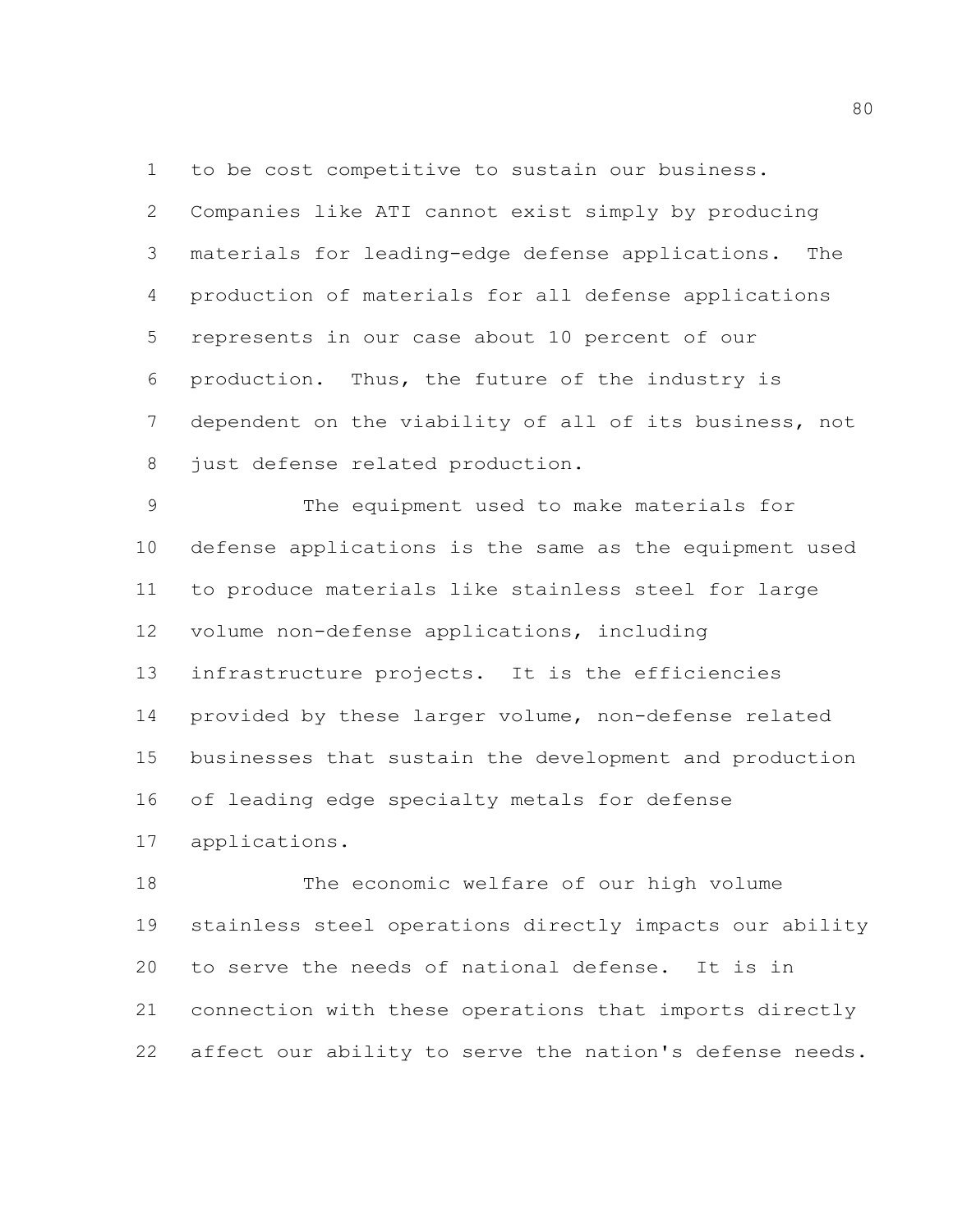For more than 40 years, the U.S. stainless steel market has been targeted by unfair imports. Over that period, we have made significant investments and also relied on the trade laws to respond to these challenges from illegally traded imports. Most recently, ATI and the other stainless flat-rolled producers were forced to confront a Chinese state-owned juggernaut whose stainless production capacity is nearly eight times the size of the U.S. market and who has excess capacity which is more than double the size of the U.S. market. The recent import surge from China between 2013 and 2015 created conditions in the stainless flat- rolled market that forced ATI to close our Midland, Pennsylvania facility in 2015, with the loss of hundreds of jobs. Through the use of the trade laws, we are able to obtain anti-dumping and countervailing duties against China that should restore temporarily some fairness to the marketplace, but this remedy came after the closing of our Midland plant.

 The fundamental structural problem of overcapacity, however, remains and continues as a direct threat to our company. ATI's revenues come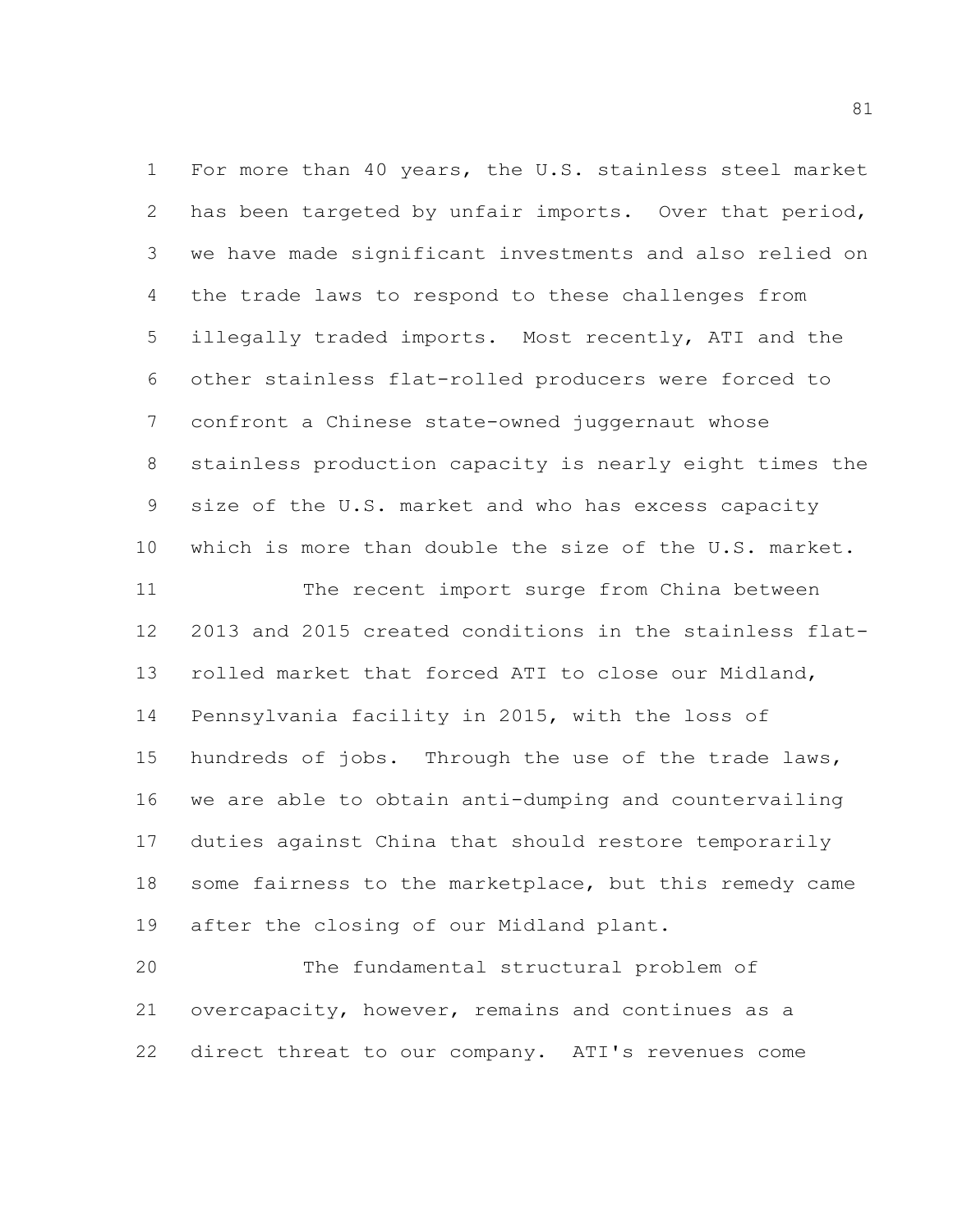primarily from commercial markets complimented by significant positions in defense. ATI recently invested \$1.2 billion to build the world's most advanced hot rolling and processing facility in Brackenridge, Pennsylvania. We will be processing some of our most sophisticated specialty alloys at that facility, many of which will be the foundation of our future military programs. The new mill, however, to operate profitability and efficiently needs to be able to produce stainless steel in commercial volumes. If our commercial markets continue to be victimized by unfairly traded imports, we will not be able to operate our mills at level of profitability and return on investment that will permit us to invest in the research and development in the high performance metals so critical to our national defense.

 This investigation must recognize the linkage between our national defense needs and result in a remedy that enables our specialty metals manufacturers to achieve the returns on investment in the commercial markets that will support the R&D of high technology specialty materials that are vital to our national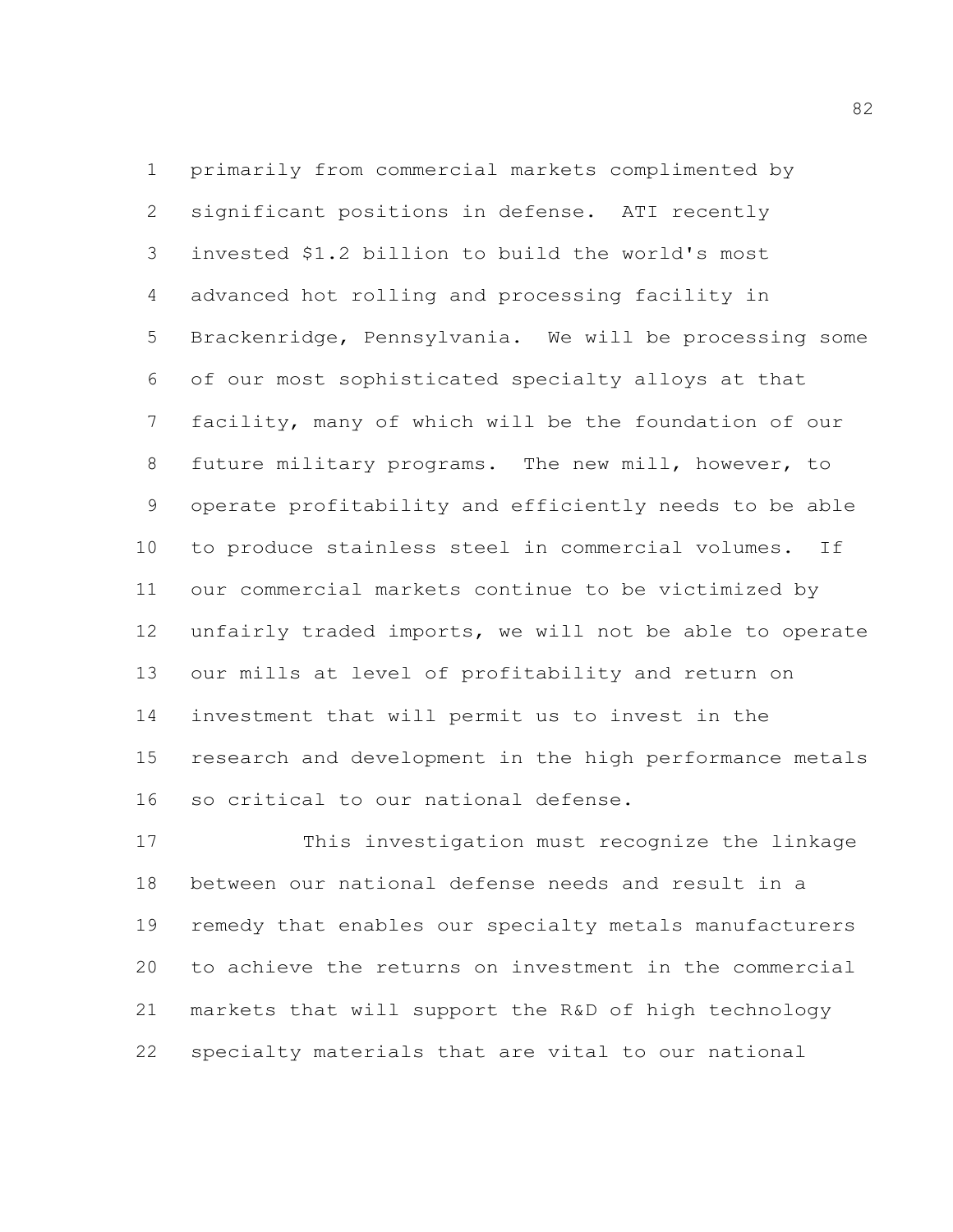defense. This means targeting the fundamental issues of overcapacity and unfair trade that have plagued our commercial stainless steel markets without doing harm to the existing trade laws, as well as the domestic sourcing requirement for specialty metals that has ensured a U.S. source of critical materials necessary to meet our military needs.

8 Thank you very much.

 MR. BORMAN: Thank you, sir. We're ready for our next speaker.

11 MR. GONCALVES: Good morning, Secretary Borman and members of the panel. My name is Lourenco Goncalves and I serve as Chairman, President, and Chief Executive Officer of Cliffs Natural Resources, a company -- we're headquartered in Cleveland, Ohio. Thank you for the opportunity to speak here today. **During its 170 years of existence, Cliffs has**  been the largest supplier of iron ore to the steel mills in the United States. We currently own and operate four of the seven active iron ore mines in the country, directly employing approximately 3,000 Americans. In stark contrast to the Australian iron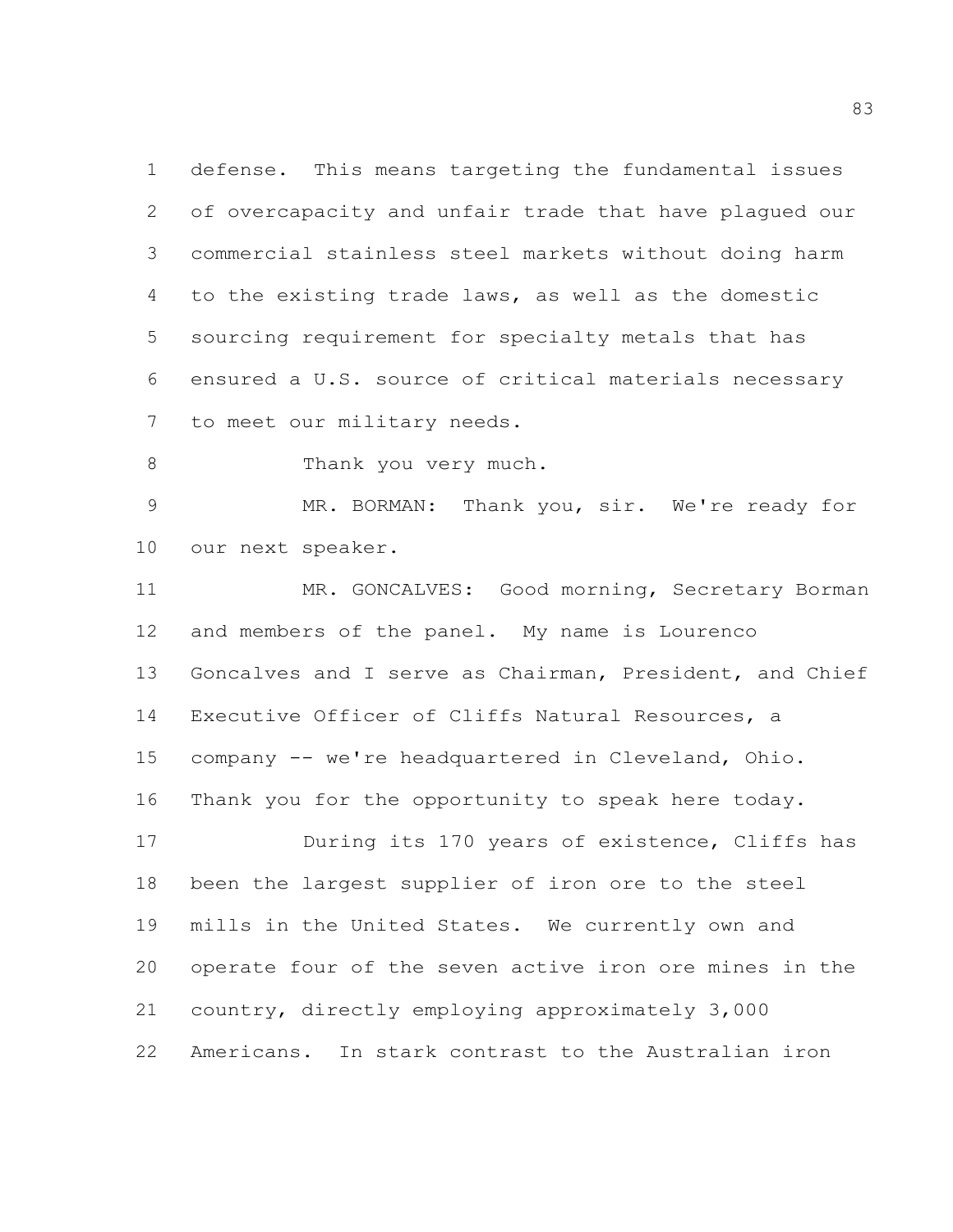ore mines, which almost entirely produce and sell iron ore sinter feed fines to China and other countries, Cliffs' operations in the United States exclusively produce iron ore pellets.

 While iron ore fines feed sinter operations that contribute immensely to the well-known air population problem in China, the pellets we sell to our domestic clients make the American steel industry one of the most, if not the most, environmentally friendly in the entire world. Chinese noncompliance with minimum environmental standards is the most absurd, unfair, and unacceptable advantage the Chinese have in exporting their excess steel.

14 I will speak today both in my capacity as Cliffs' Chairman and CEO and from decades of experience in the steel industry. Prior to joining Cliffs, I served as CEO of two other American companies, Metals USA Holdings, a leading national steel service center company, and California Steel Industries, the biggest steel supplier on the West Coast of the United States. In light of my 10 years at Metals USA and my active role in the previous cases under Sections 201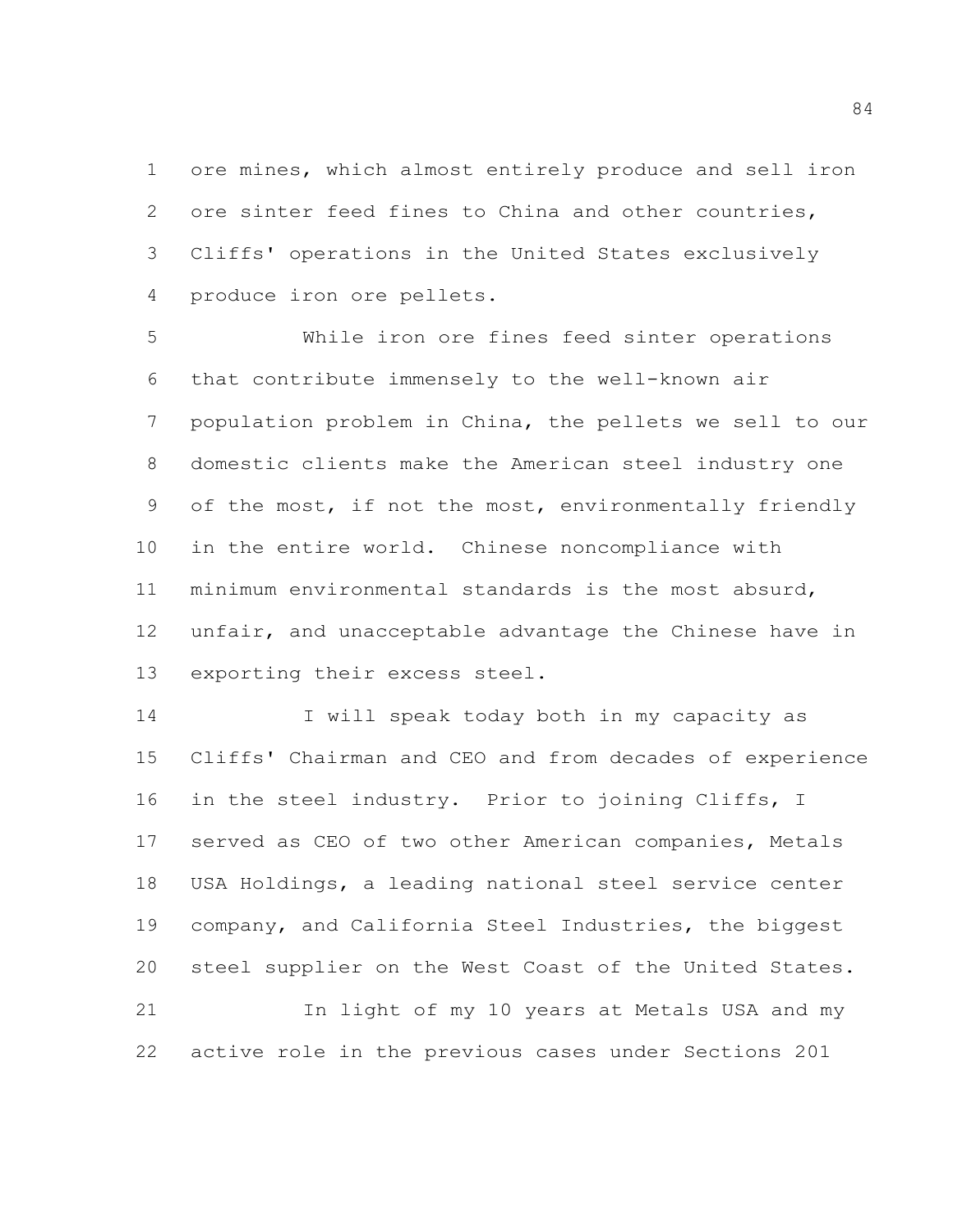and 232 back in 2001 when I was at California Steel, I would like to confront a very important part of the problem that has never been properly addressed and which is now a full-blown crisis. The problem is the role played by some domestic service centers and the steel buyers as enablers of the entire steel import crisis by providing a home within the United States for illegal steel import.

 Dumped steel products do not find their way to this country spontaneously, nor do these imports swim to U.S. shores. Every steel product that enters the country is brought here because a steel trader, distributor, service center or end user will buy or already bought that steel.

 Some steel buyers, traders, and service centers by design acquire dumped and illegal subsidized steel and in many cases intentionally circumvent duties and tariffs assigned to steel products. These bad players know exactly what they are doing, but they do it anyway because they feel they are beyond reach. As evidence, e-mails sent from traders to steel buyers in the United States offering to navigate around duties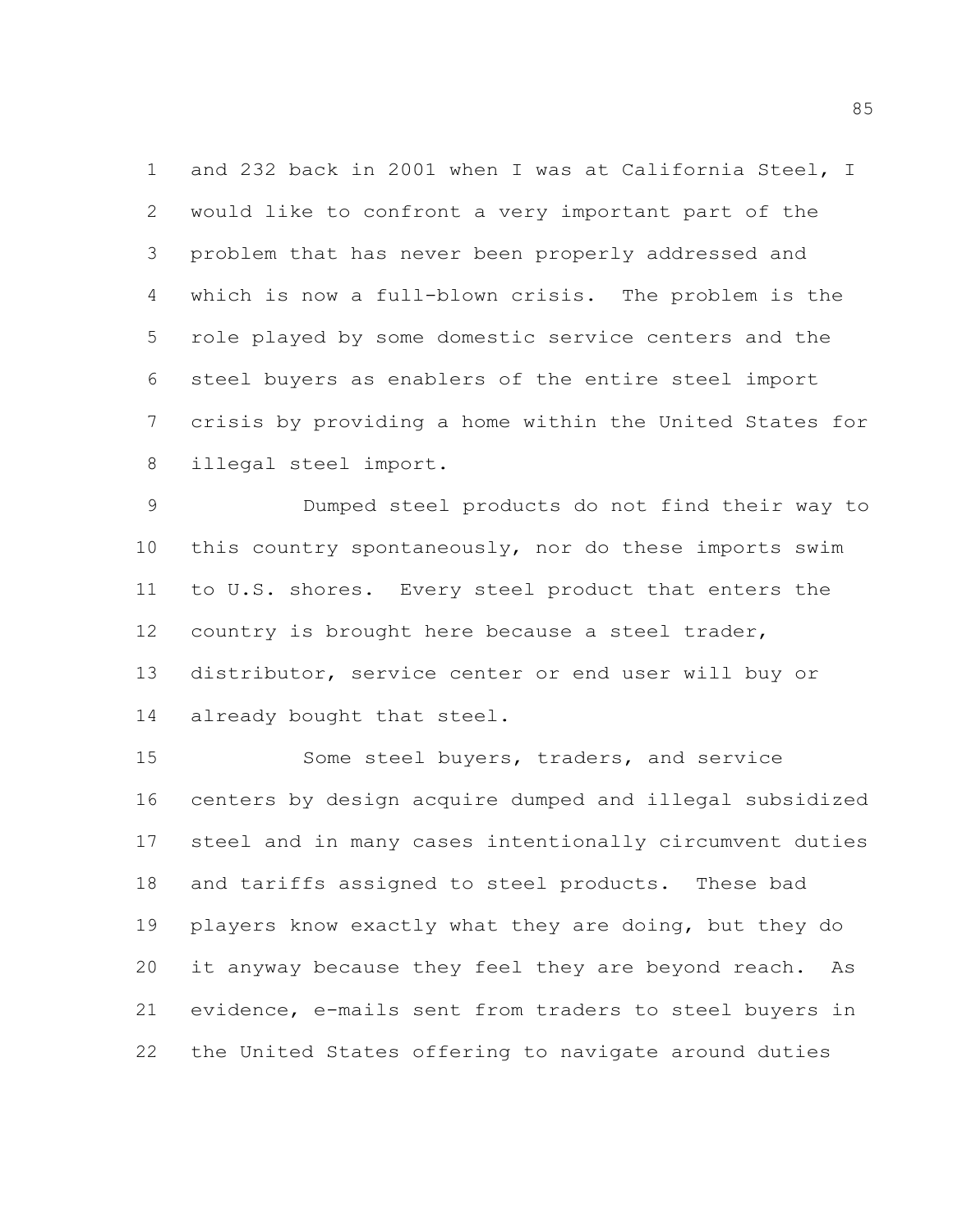applied to steel from China and South Korea have been submitted, along with a written version of my remarks.

 Let me be clear. Any American company or individual who is complicit in such a scheme must be held accountable. These steel buyers are no different than recipients of stolen goods after a robbery. While these recipients did not directly perpetrate the initial crime, it is nonetheless an offense to knowingly acquire stolen goods. Their only real concern is not to be caught. They do not care that artificially cheap products negatively affect the health of the domestic iron and the steel industry, and by extension, the military readiness of the United States.

 While not all service centers and steel buyers act as domestic enablers of illegal trade, the ones providing dumped and circumvented steel products a destination within the United States must be punished. Any real solution to our important crisis must include a commitment by the federal government to directly confront the American companies and individuals that facilitate the trade of illegal steel imports by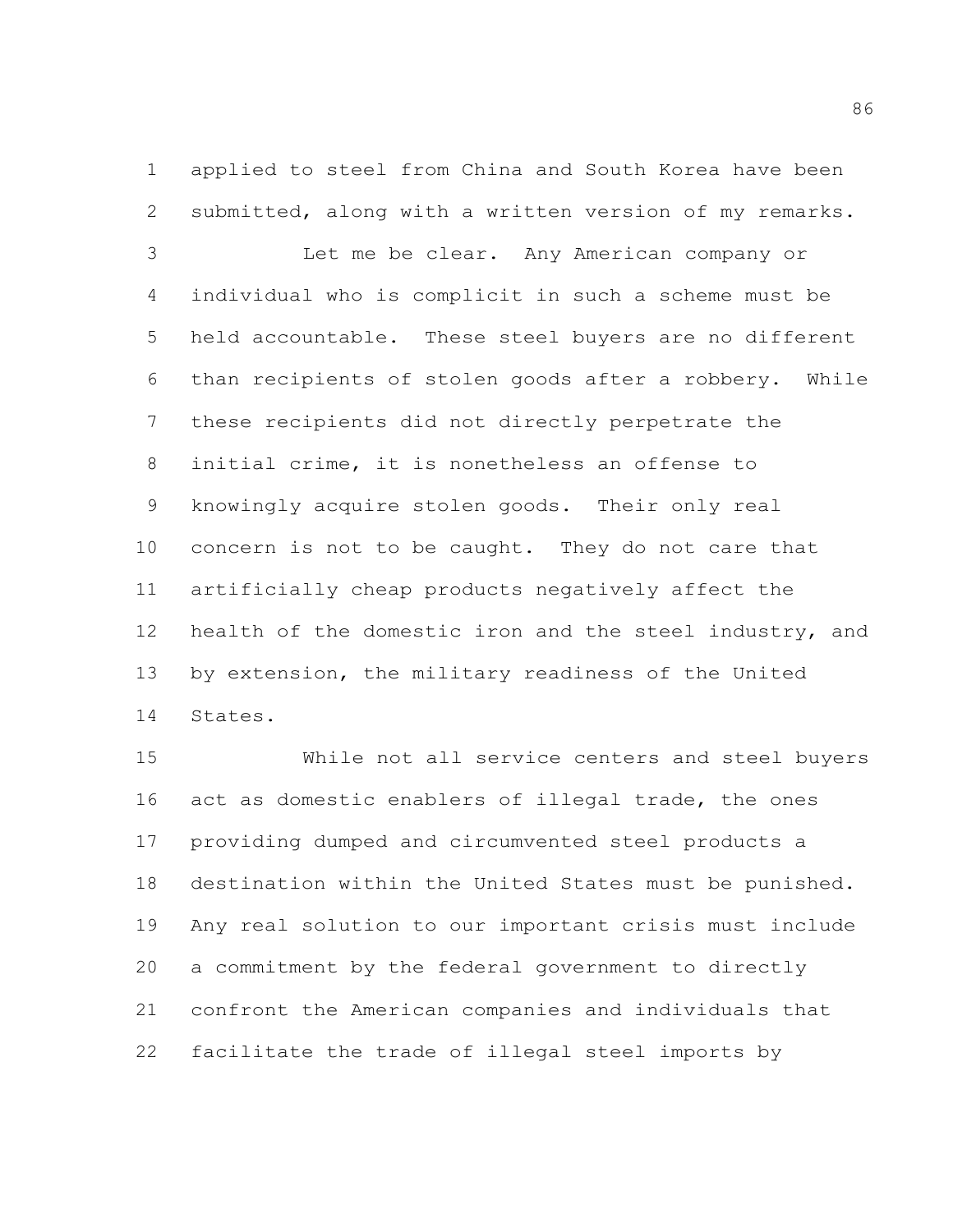ensuring that these products find a home within the United States.

 In closing, I would like to remind the panelists that the worst enemy is the one that pretends to be a friend. Some of these perpetrators use a speech very similar to ours despite their actions. If any of these individuals do have the courage to show up here today, please ask them if importing illegal steel is part of their business model and if so, why they continue to do that. I am sure that they will not accept accountability because their illegal short-term profits are a lot more important to them than the military readiness of the United States.

 Thank you once again for the opportunity to speak here today.

16 MR. BORMAN: Thank you for your testimony. I think at this point, we'll take a 10-minute break, so we'll reconvene at 11:50 with Mr. Adams as the next speaker.

(Recess)

 MR. COTTILLI: All right. Thank you very much for returning to your seats so quickly. We are going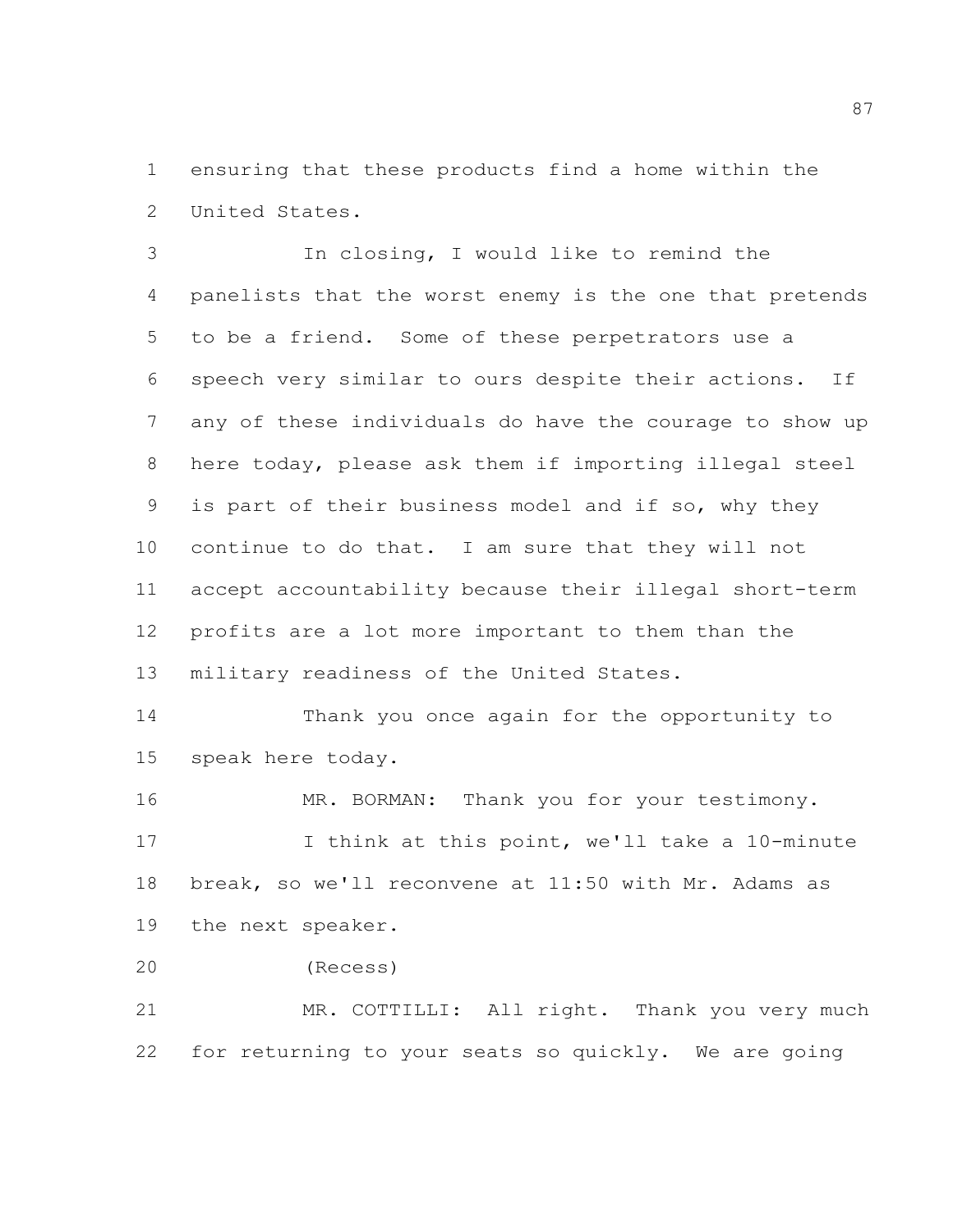to reconvene if everyone -- we can close the doors, please, we will reconvene now for the second half of today's hearing. Thank you once again for joining us. Thank you all very much. Mr. Borman? MR. BORMAN: Okay. Why don't we proceed with our next speaker, Mr. Adams? Is he here? He is here. Thank you. You're already up there. Go ahead. MR. ADAMS: Good morning, Mr. Secretary,

 distinguished panelists. Thank you for the opportunity to share my views on the effects of the national security of the imports of steel.

 I applaud the Administration's initiation of this Section 232 investigation. As a 30-year retired Brigadier General of the United States Army with a background in strategy and intelligence and as a lead author of the 2013 study of the U.S. defense industrial base remaking American security, my experience and research convinced me that imports of cheap and subsidized steel from our strategic competitors put our nation's security at risk by eroding the U.S. steel industry's position as a fundamental building block of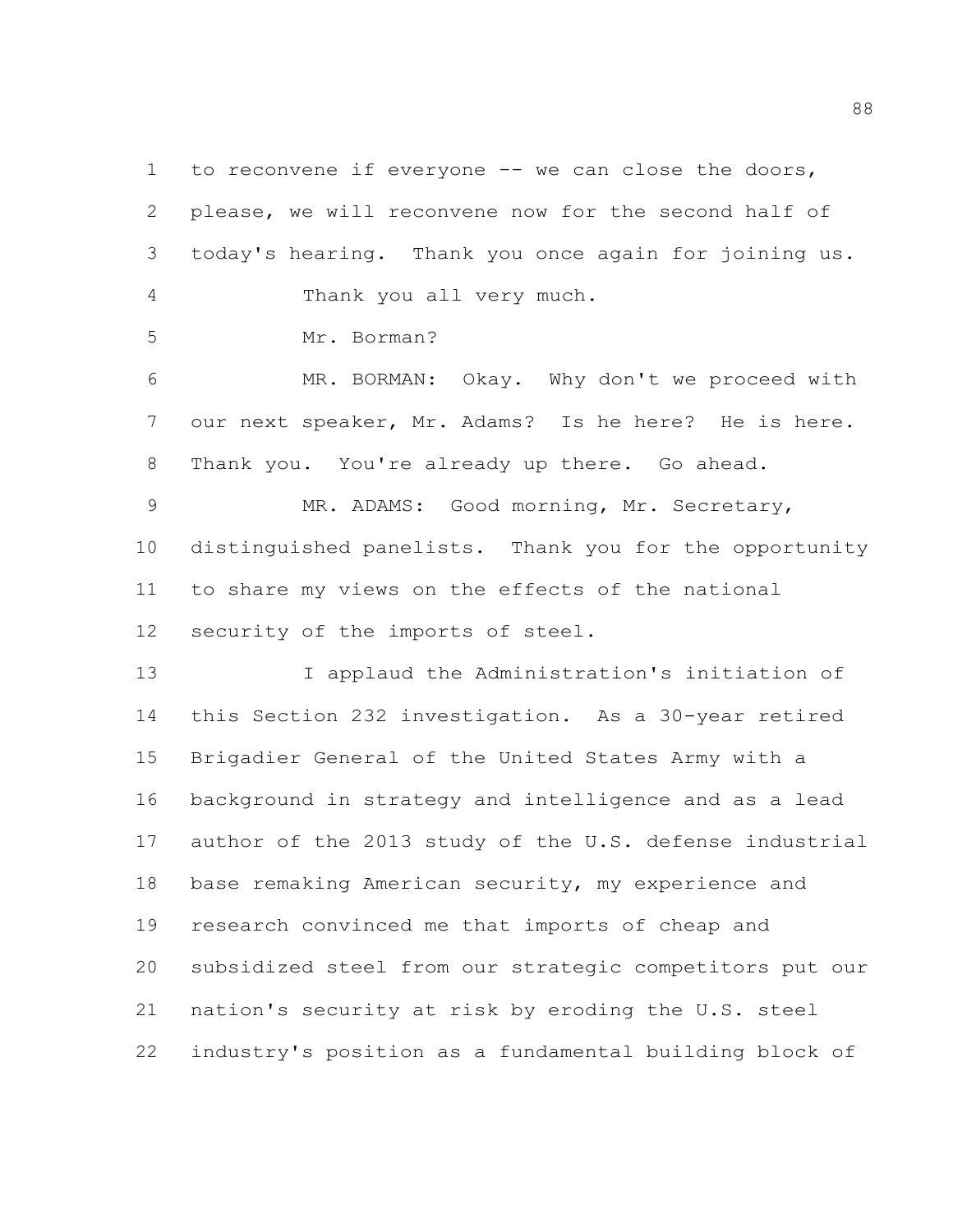our national security infrastructure. I therefore advocate concerted action at all levels of government to preserve a strong domestic steel industry.

 Our nation's security rests on a military equipped with the technology, weapon systems, and platforms needed to protect our nation, supplemented with logistical and critical infrastructure. From nuclear powered submarines to aircraft carriers and from main battle tanks to mine resistance vehicles, steel shields are a nation and the lives of our warriors. A healthy domestic steel sector, including the many small and specialty manufactures that depend on steel, is critical to sustaining the capabilities needed to preserve our national security.

 The glut of low-priced steel in the world market resulting in large part from China's, Russia's, and other potentially hostile trading partners' actions undermines the ability of American made steel to fairly compete in the marketplace. Left unchecked, the current steel market situation will continue to result in plant closures, mass layoffs, and the loss of key technology and manufacturing know-how.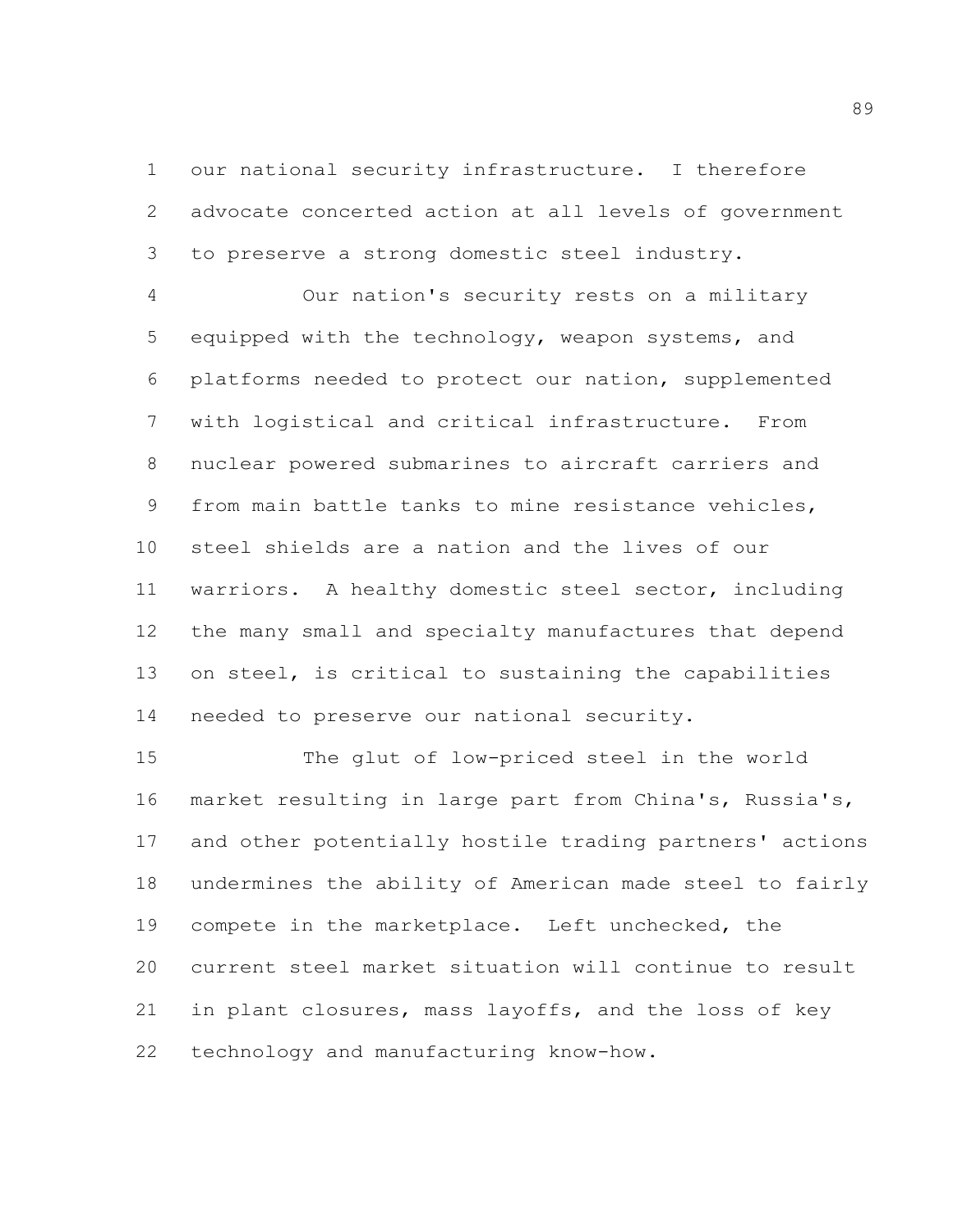In this insecure world, the need to build more defense platforms in a hurry may come sooner than we would like as China expands its global presence, a situation in which China exercises market control over global steel is all the more alarming. There is more to this issue than lowest cost is best. While low prices for steel can reduce defense acquisition costs, irreparable damage to our domestic steel industry and loss of steelmaking capacity will increase defense industrial based dependency on China and other potentially hostile governments.

 It is a myth that steel will always be available for U.S. defense requirements. Domestic steel makers' health depends on the health of their commercial sectors. Conversely, the overall health of domestic steelmakers is not contingent on defense production. If the commercial market is disrupted, the defense production sector cannot survive.

 Reliance on foreign sources of steel especially from strategic competitors results in uncertain supply for critical national requirements, especially in a crisis. In 2004, on duty in Iraq, I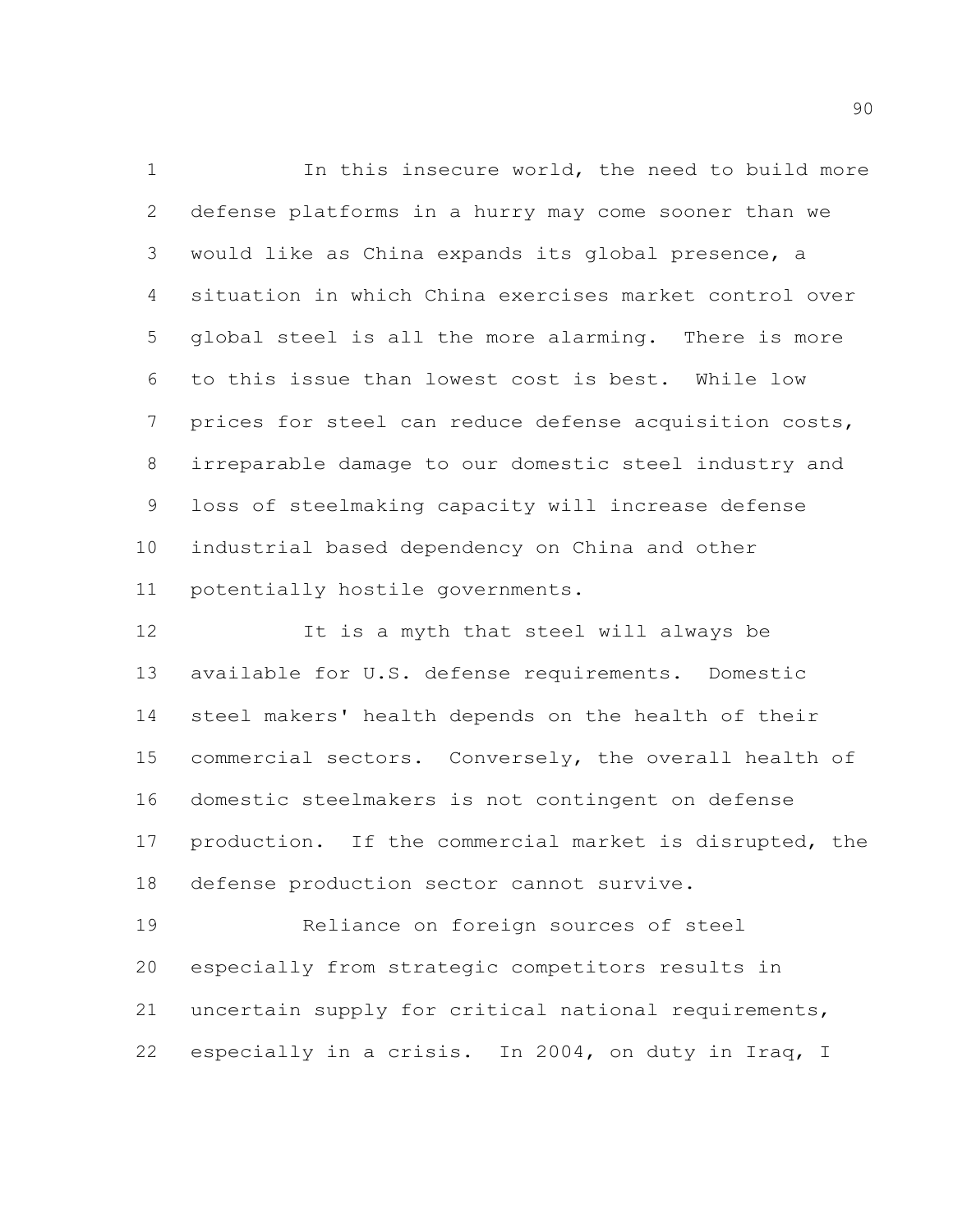witnessed our warriors apply jury-rigged armor plates often sent by their families to their vehicles to protect against IEDs. When DoD asked foreign suppliers to up-armor American vehicles, they put our requirements in their months' long queue. Only American steel companies subject to rated orders scheduled in weeks rather than months supplied armored plate for the up-armored vehicles that protected our warriors from IEDs.

 We must take urgent action to address these risks, take aggressive action to safeguard America's economic and national security by recommending remedies to the President that will yield a meaningful opportunity for U.S. producers to recapture lost market share and rebuild broken supply chains, take a broad view of steel products that are necessary for our national security. While the first products that come to mind are ships and tanks, we must also consider and include steel used to construct America's logistical and critical infrastructure. Everything from our electrical grid and transformers to real networks and underground water systems.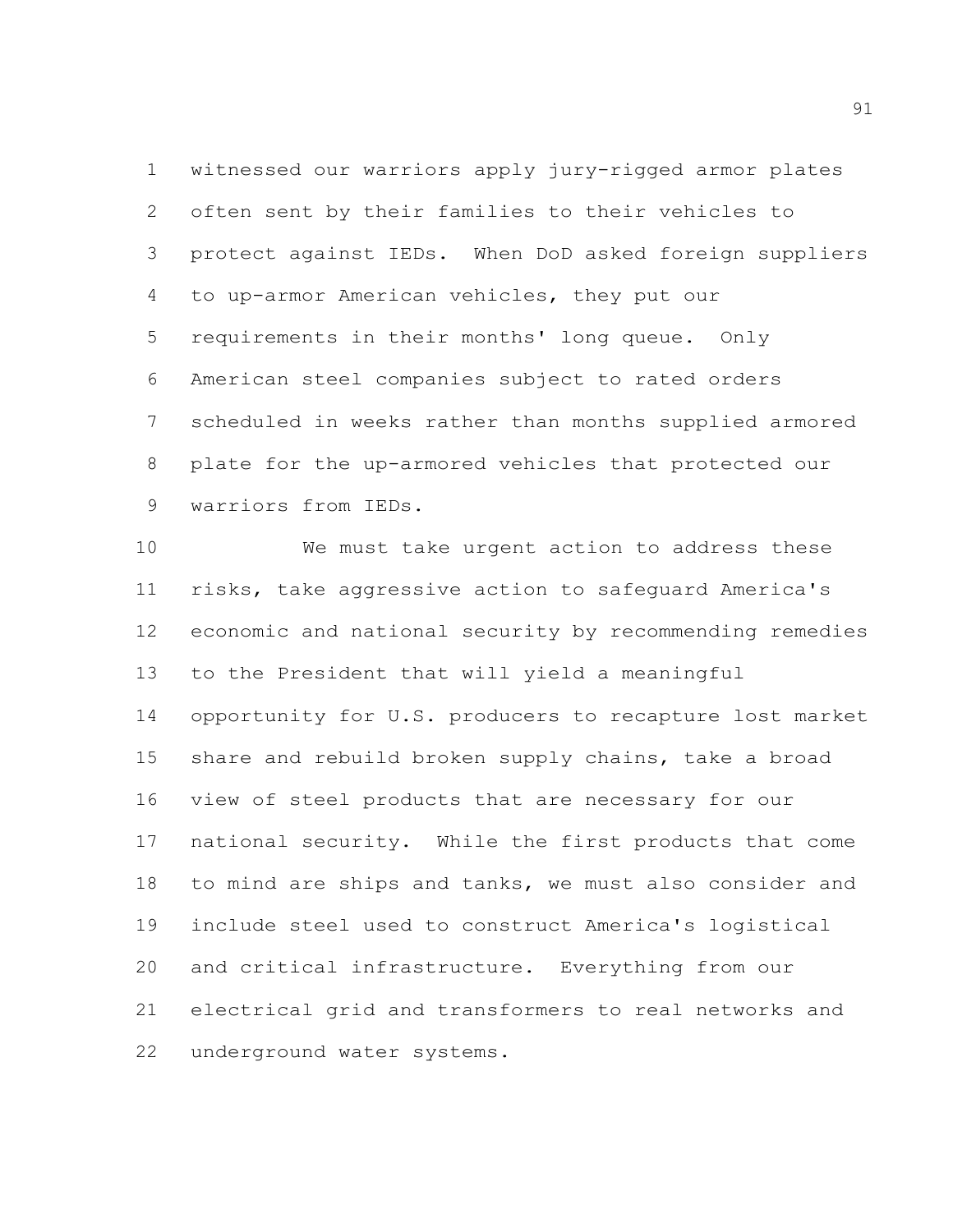Focus on the entire supply chain, including everything from iron to semi-finished steel products. A semi-finished steel slab constitutes roughly 90 percent of the cost of a finished hot rolled steel product. Thus allowing for the importation of foreign slabs, despite a 232 safeguard remedy, could undermine the goal of stabilizing and protecting steel

production.

 We must ensure that the entire supply chain of iron and steelmaking in the United States benefits from actions resulting from this investigation. We must establish enforceable mechanisms for the elimination of global overcapacity in the steel sector and implement rules to counter anti-competitive behavior of state- owned entities, especially in China. We must proactively apply our trade enforcement laws to provide relief from market distortions before plants are forced to close and capacity is irreparably lost. We must rigorously apply domestic sourcing policies in our procurement -- government procurement of steel. Our goal is to maximize domestic capabilities

combined with supplies from unquestionably reliable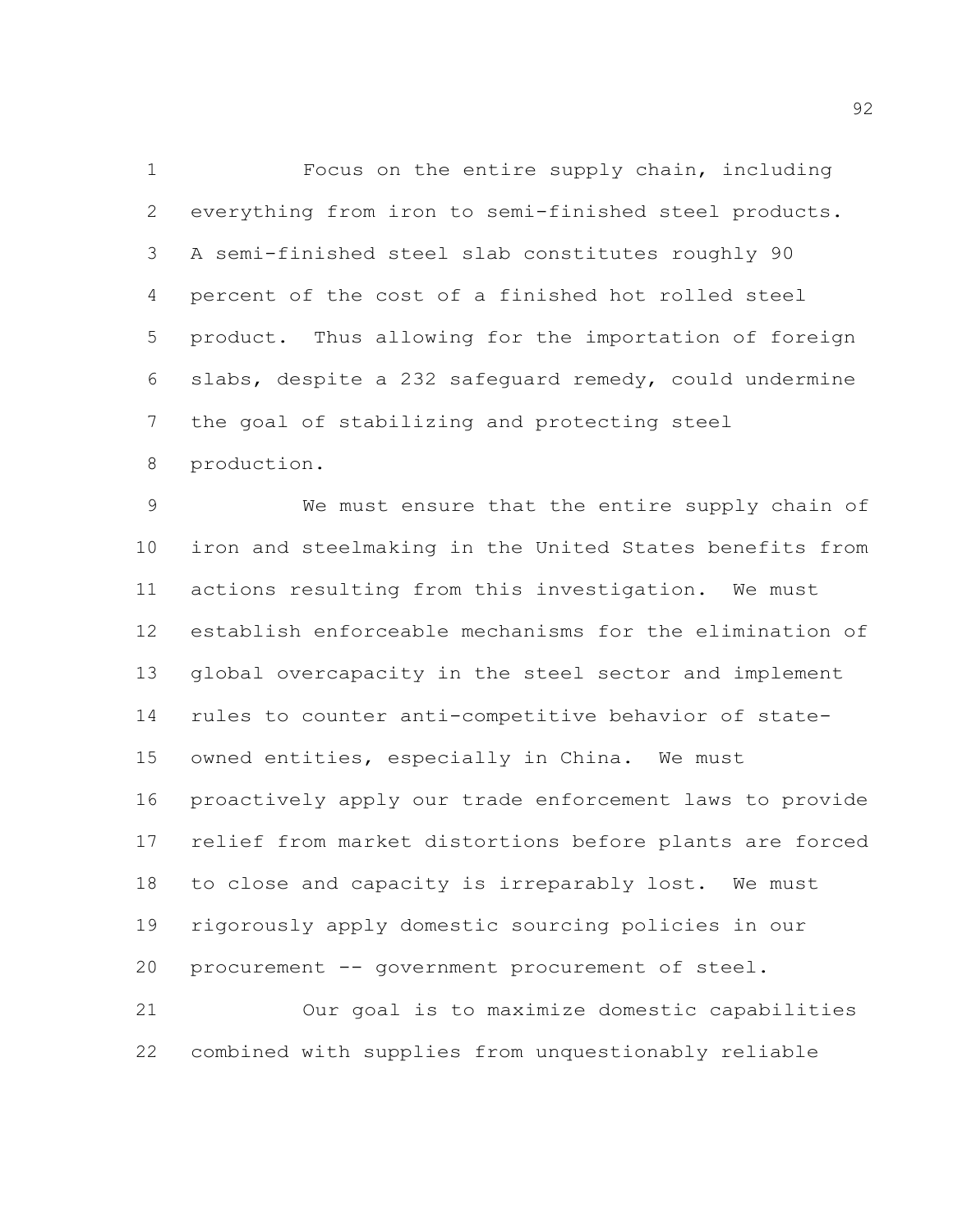foreign partners. The one supplier in whom I have complete confidence is Canada. Not only do we currently have a steel surplus with Canada, but we share a border and have synergistic economic and national security interests. However, treating Canada as a unique partner under Section 232 relief measures requires that Canada also align its trade enforcement efforts with ours.

 Mr. Secretary, I applaud the Administration's initiation of this Section 232 investigation and has indicated to recommended actions to adjust steel imports so that they will not put our national security at risk. We needed concerted action to address the risks to our domestic steelmaking capacity before we lose it, especially to our most dangerous, long-term strategic competitors and to ensure that the U.S. steel industry remains a strong and ready foundation for our national security.

19 Thank you, sir.

MR. ROSS: Thank you for your testimony.

 MR. BORMAN: If I could ask one question just for some of those who may not be familiar. Could you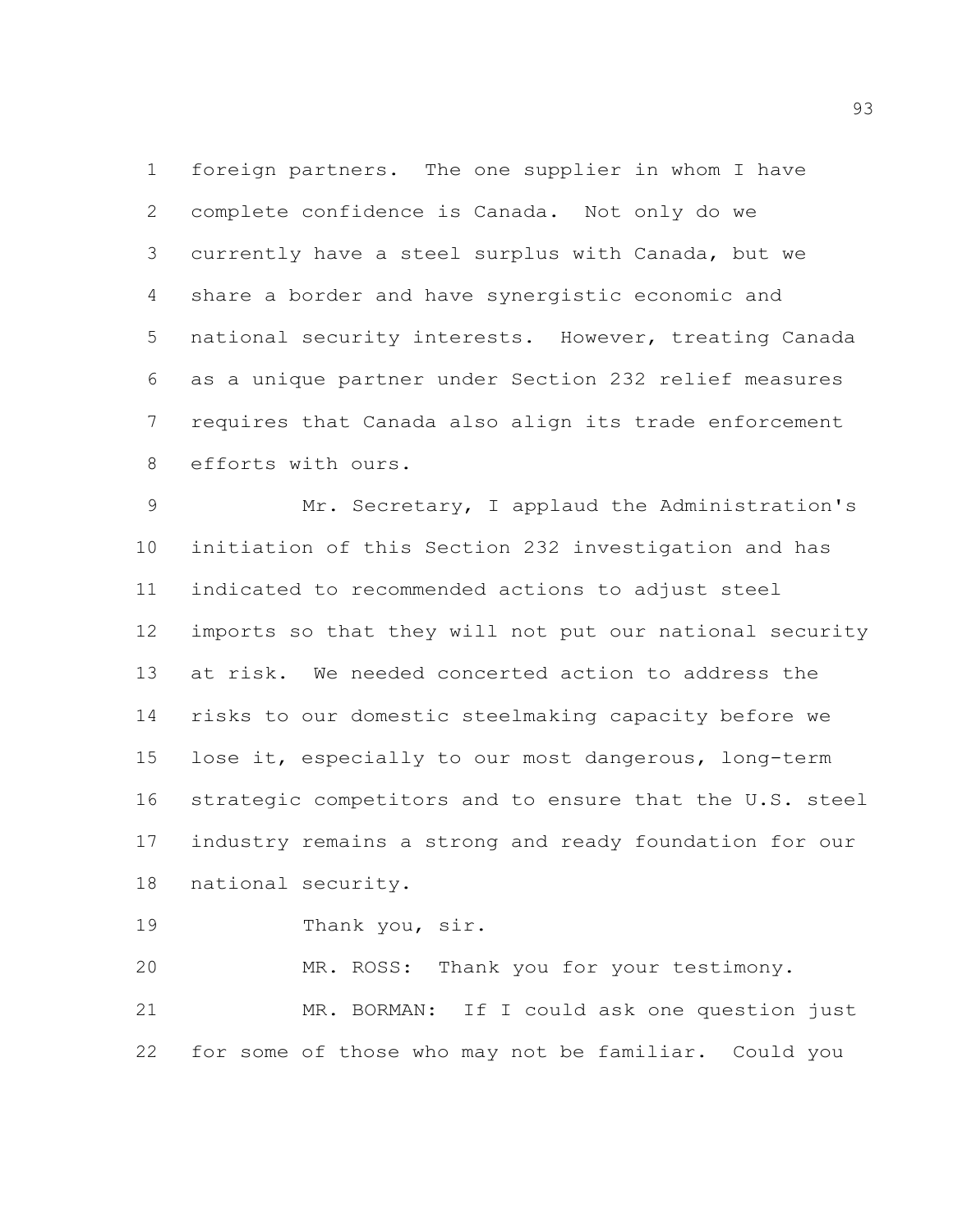give us a quick summary of what a rated order is for those who may not be familiar with that term?

 MR. ADAMS: A rated order requires the American producer to bump the U.S. defense requirement to the front of the line. So it's a -- it is a safeguard in itself. It allows the producer to advance steel armored plate, for example, right to the front before all the orders that they've already received. MR. BORMAN: Good. Thank you for your

testimony.

11 MR. ADAMS: Thank you.

12 MR. BORMAN: We're ready for our next speaker. And while our next speaker is coming up, we've moved 14 our timekeeper right up here to the front row. So if the speakers could keep an eye, when you see the yellow sheet up, you're at one minute and when you're to the 17 red sheet, you're at your five minutes.

18 MR. STUPP: Good morning, Secretary Ross and panel. I'm John Stupp, President and CEO of Stupp Brothers, Inc., and CEO of Stupp Corporation, our steel pipe manufacturing division. I also represent the American Line Pipe Producers Association, ALPPA. I'd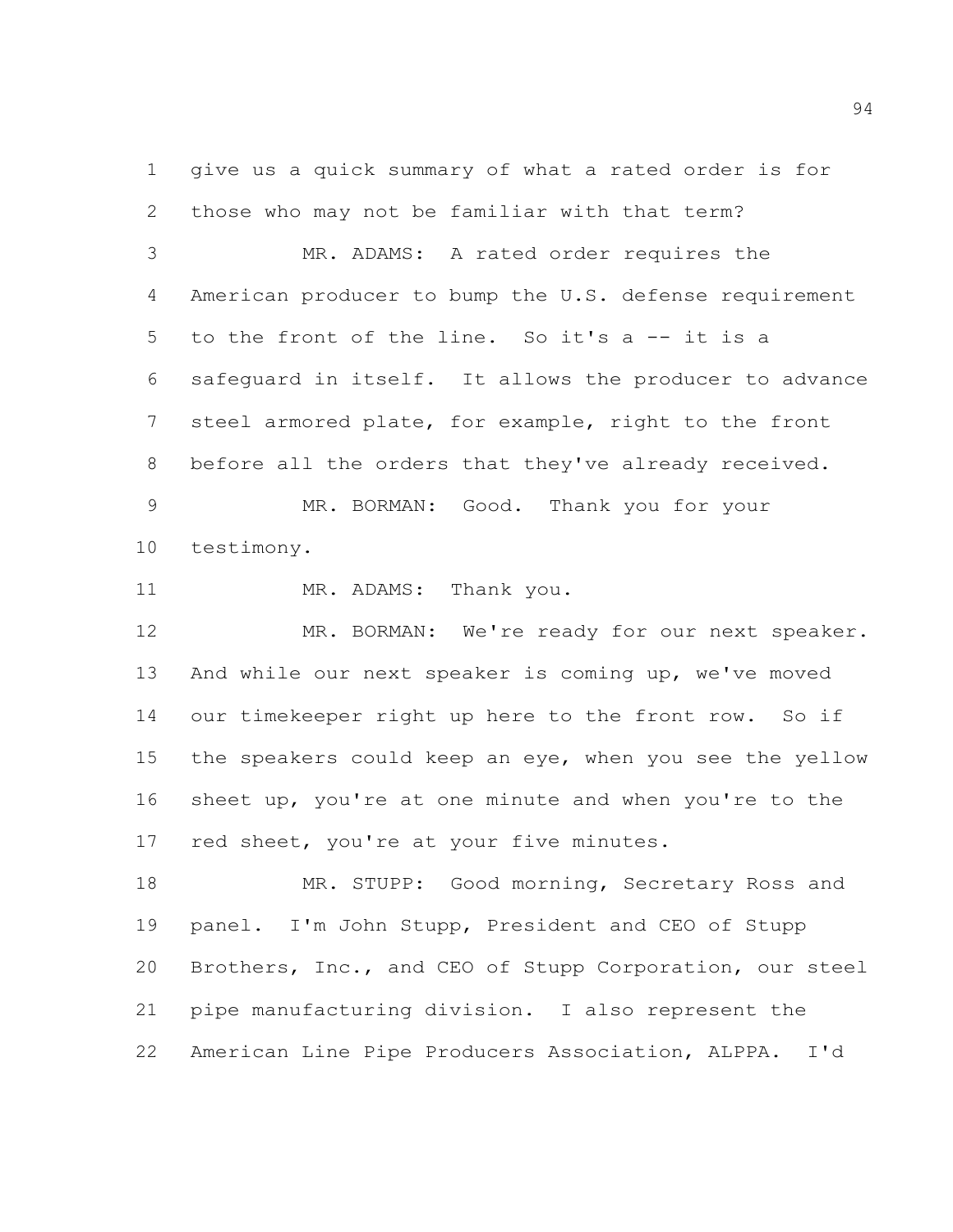like to thank you for this opportunity to testify today and explain how imports of large diameter line pipe threaten U.S. national security.

 Stupp was founded in 1856 and has been supplying products to the U.S. military since the Civil War. Back then, it was iron classing for gunboats and helped secure the lower Mississippi. During World War I, Stupp provided fabricated steel sections for maritime vessels, and during World War II, Stupp built Bailey bridges and LCTs. We also make bomb bodies, which is a rated product, for the Air Force and Navy beginning in the early 1970s and continue to make those products today.

 In 1952, Stupp began manufacturing pipe in Baton Rouge, Louisiana to supply invasion pipe to support the Korean War effort. We then turned our efforts to the energy business and have made significant investments over time, including adding a coating plant in 1994, and in 2009, we added another pipe making facility.

 Stupp is strongly committed to producing the highest quality line pipe and has done so for decades,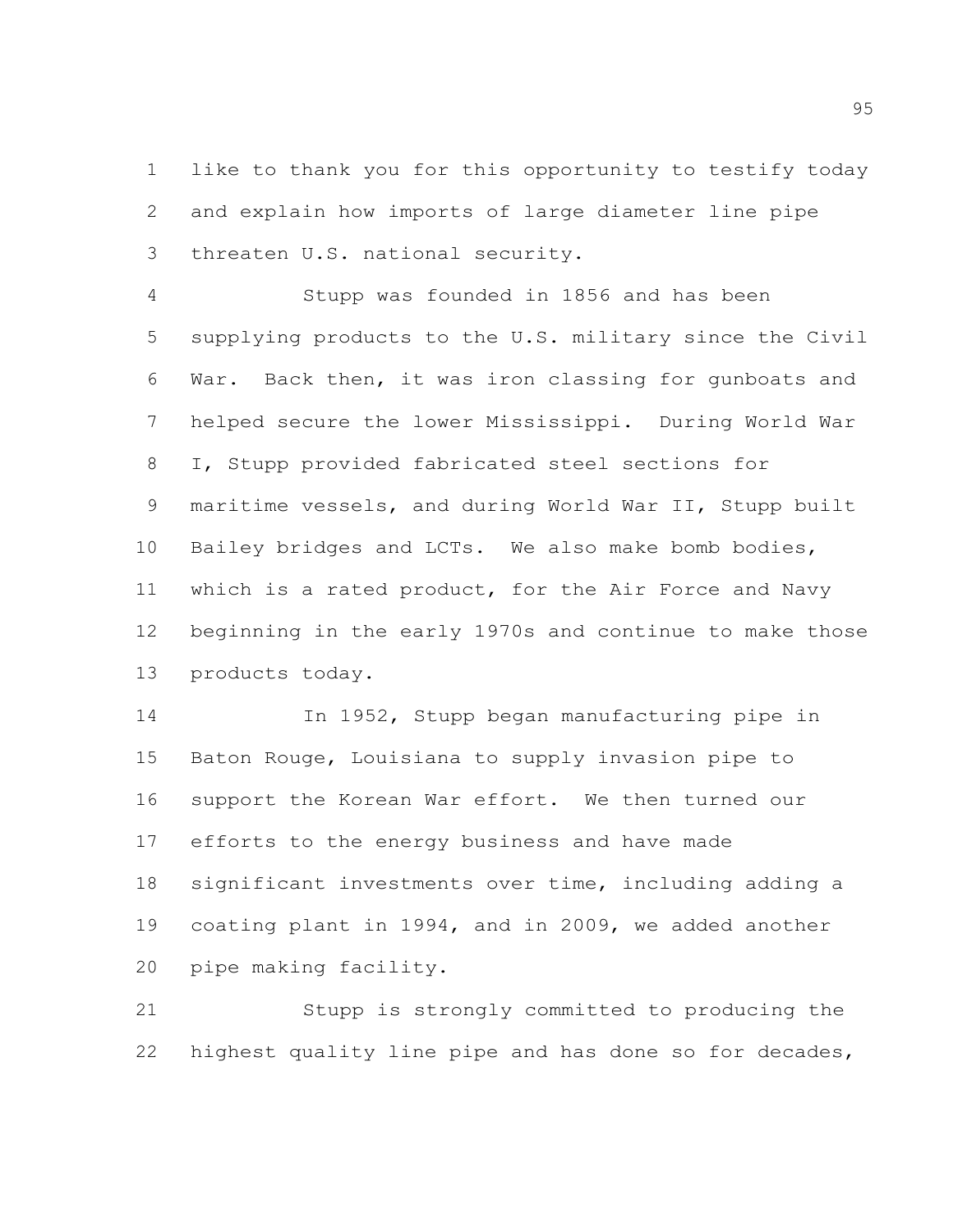while also exclusively using domestic steel. Stupp, together with American Steel Pipe, Berg Pipe, and Dura- Bond make up ALPPA, a domestic coalition of large diameter line pipe manufacturers. Together we account for the vast majority of large diameter line pipe domestic production. Our members produce for a number of U.S. national security applications, including for oil, gas, jet fuel, chemical, water, and slurry pipelines, all of which are vital for our infrastructure. We also produce specific products for U.S. strategic defense, including steel bridges and munitions.

 We are proud to produce steel products that protect our citizens and critical infrastructure. However, unprecedented global steel overcapacity and a continuing surge of pipe imports made from dumped foreign steel are threatening our ability to continue. This Section 232 investigation comes at a pivotal time. The domestic steel industry faces a growing import crisis driven by global overcapacity. This affects line pipe as well, as governments in China, Korea, and Turkey and elsewhere have provided their producers with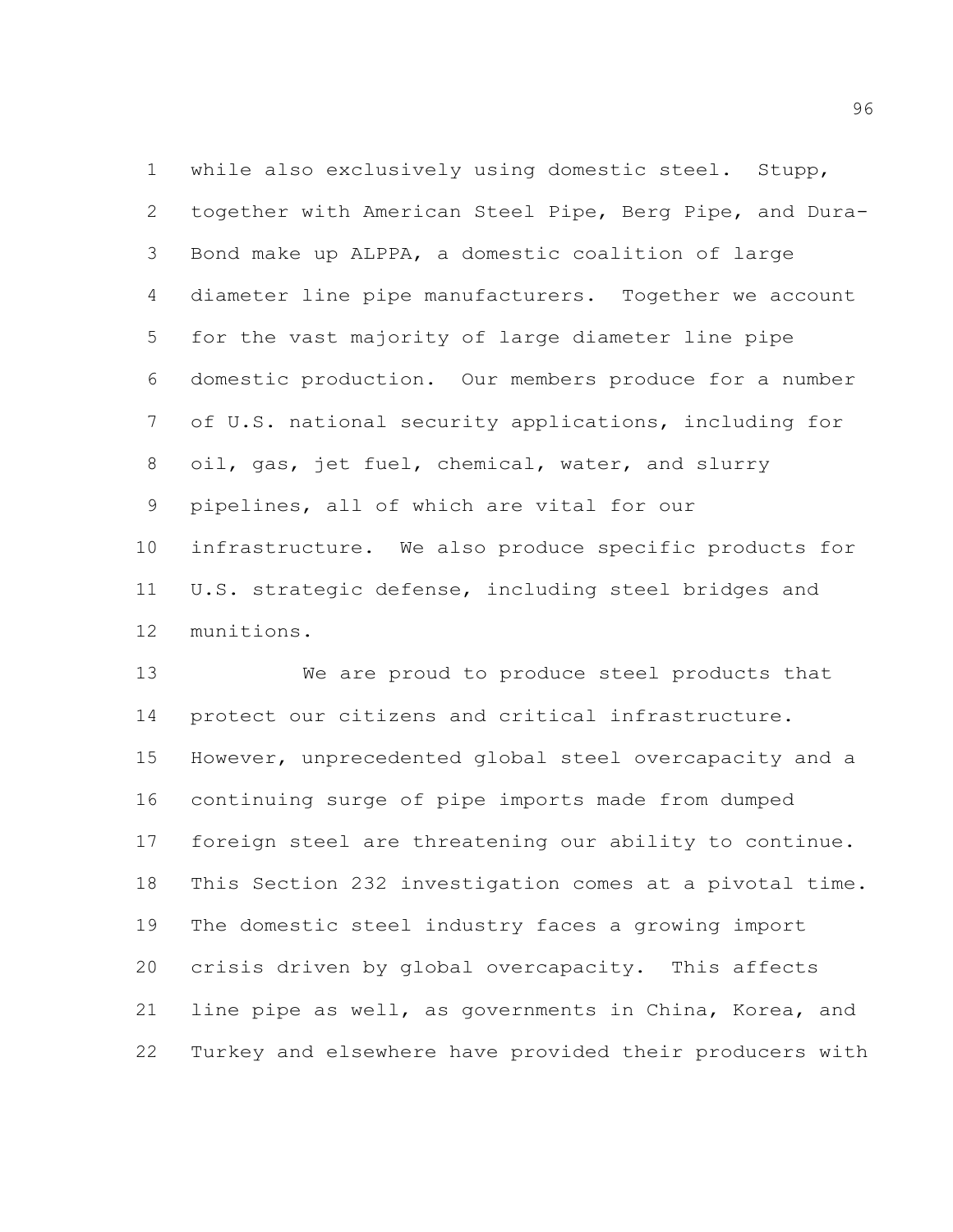massive subsidies to expand capacity and production far in excess of their demand, resulting in a severe supply glut.

 The large diameter line pipe industry and our domestic steel suppliers are being directly harmed as a result. This is not just a China problem. We face damaging imports of line pipe from Korea, which now has well over 20 percent of the U.S. market, Japan, where imports have almost doubled, as well as Turkey and many other sources.

 The harm is evident from our drastically reduced production, revenue, investments, steel purchases, and employment. In 2015, which was a strong consumption year, the domestic industry was operating at well below capacity, and in 2016, conditions became much worse. The industry is now operating at less than 30 percent of capacity. This is unsustainable and it directly threatens our national security. Our ALPPA members have been forced to idle their mills and dramatically reduce their workforces.

 The U.S. national security implications are substantial. The industry is losing its ability to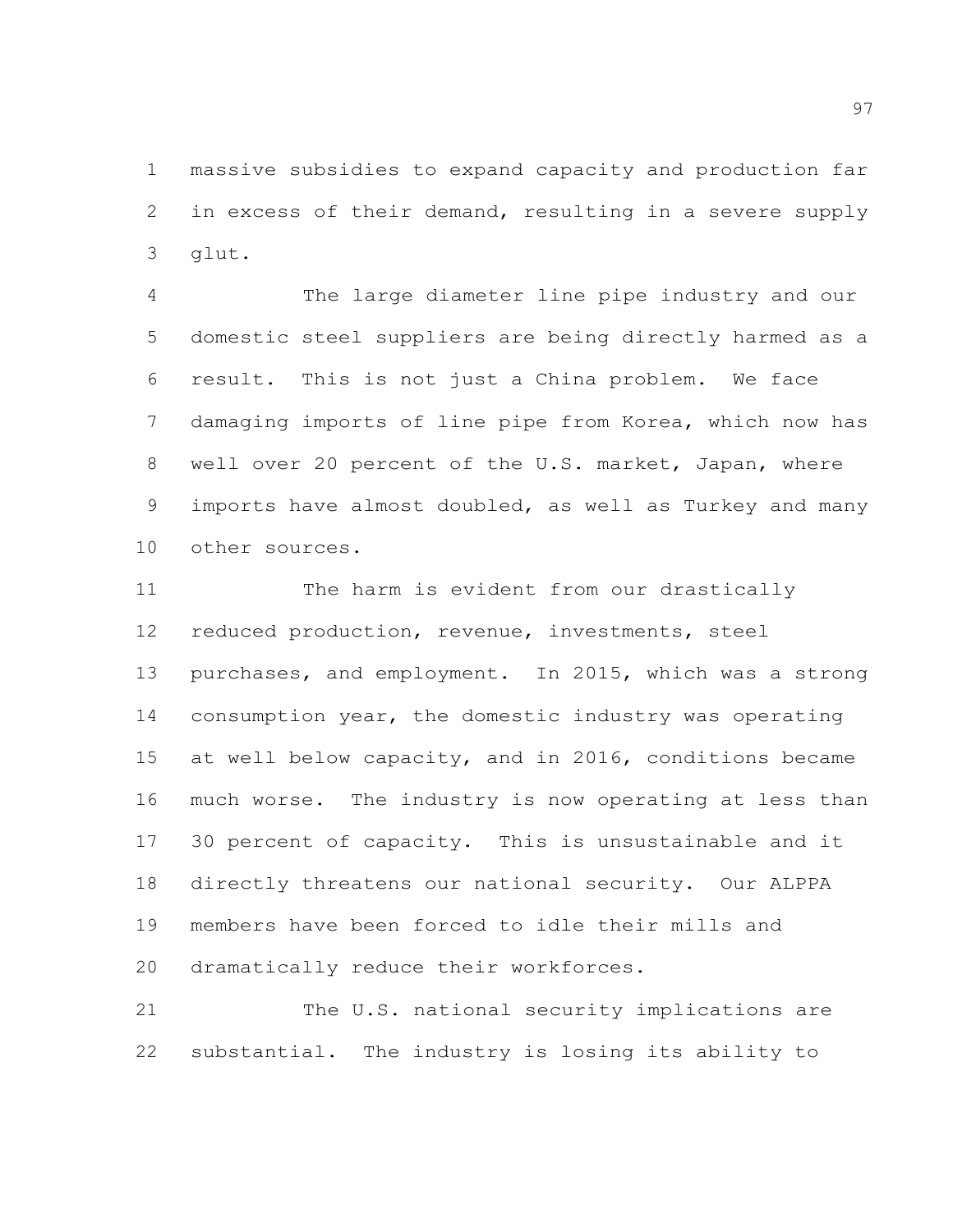produce large diameter line pipe needed to modernize the aging infrastructure. Without a healthy and prosperous steel and pipe making industry, the U.S. could not replicate the big inch and little big inch pipe lines that fuel the allied victory in World War II.

Thank you.

8 MR. BORMAN: Thank you for your testimony. 9 We're ready for our next speaker.

 MR. CHADWICK: Good afternoon, Secretary Ross and members of the panel. Thank you for the opportunity to speak at this hearing.

 My name is Ryan Chadwick and I am the Vice President and General Counsel of TMK IPSCO. TMK IPSCO is one of the largest producers of steel pipe for the energy industry in the United States. Our energy related products include oil country tubular goods and line pipe up to 16 inches. We also produce standard pipe, industrial pipe, and structural steel products. TMK IPSCO has 1.6 million tons of annual steel

pipe producing capacity at our facilities in

Pennsylvania, Kentucky, Ohio, Arkansas, Iowa, Oklahoma,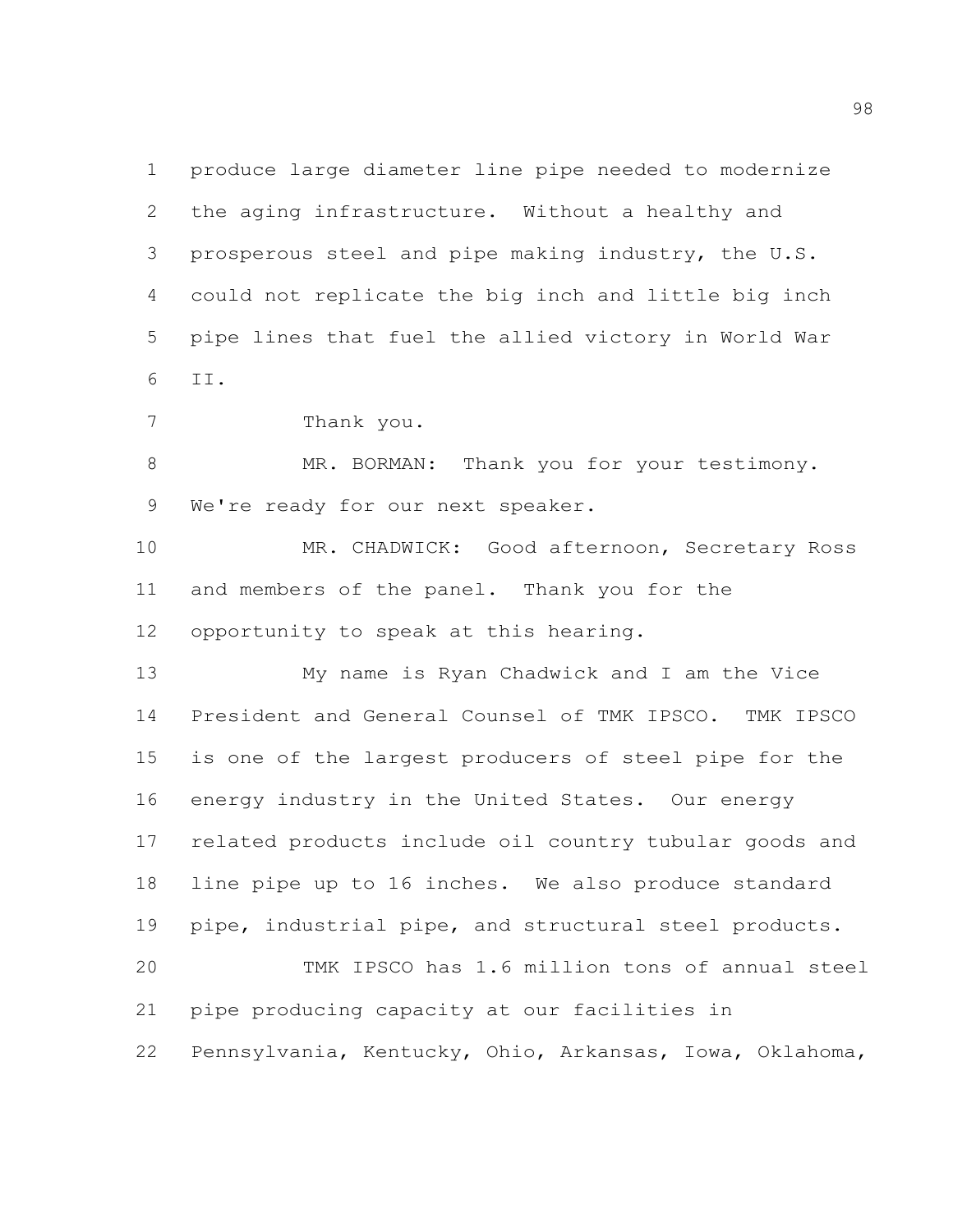Nebraska, and Texas. Approximately 75 percent of our pipe production capacity is for welded pipe. The remainder for seamless pipe. TMK IPSCO currently employs 1,370 employees at these facilities and at its headquarters and R&D facility in Houston, Texas. At full capacity, TMK IPSCO would employ over 2,600 individuals in the United States.

 According to the U.S. Energy Information Administration, net imports of petroleum products account for 25 percent of U.S. consumption of petroleum and U.S. natural gas production is equal to about 99 percent of U.S. natural gas consumption. Our country has made great strides on the path to energy independence. However, dependence on imports of steel pipe to support this critical energy infrastructure leaves our country less able to independently provide for its energy needs and less secure.

 Our pipeline infrastructure, as well as aging, with much of it installed prior to 1970. We must have a secure supply of steel pipe to repair and maintain this pipeline infrastructure.

Over one-third of electricity generation in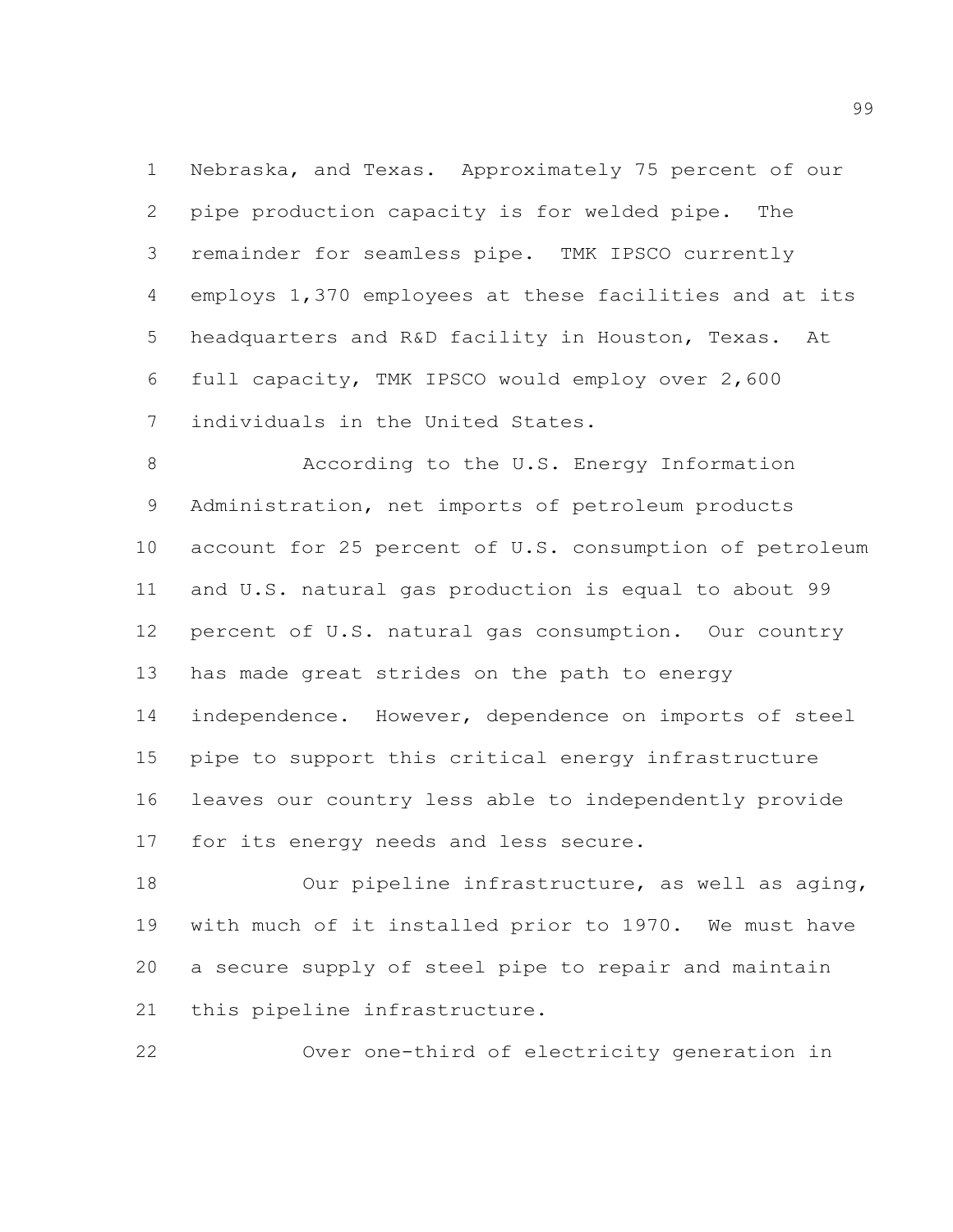the United States is powered with natural gas,

 increasing the need to assure the security of steel pipe supplies to support the transmission of natural gas to these generation facilities.

 Total steel pipe production in the U.S. is approximately 10 percent of total steel production in the United States by tonnage. A healthy domestic steel pipe industry helps ensure a healthy domestic steel industry.

 After final AD and CBD duties were implemented in 2010 against Chinese steel and steel pipe, Chinese steel overcapacity was redirected to other countries, such as South Korea. After 2010, we saw a steady increase in imported steel pipe manufactured by foreign companies able to take advantage of reduced steel prices caused by steel overproduction at unprofitable Chinese companies. By 2013, producing welded pipe became largely unprofitable for TMK IPSCO and many other domestic producers.

 The gap between U.S. and Chinese hot-rolled prices expanded to as much as \$340 a ton last year and as of May 11th this year was \$266 a ton. The Chinese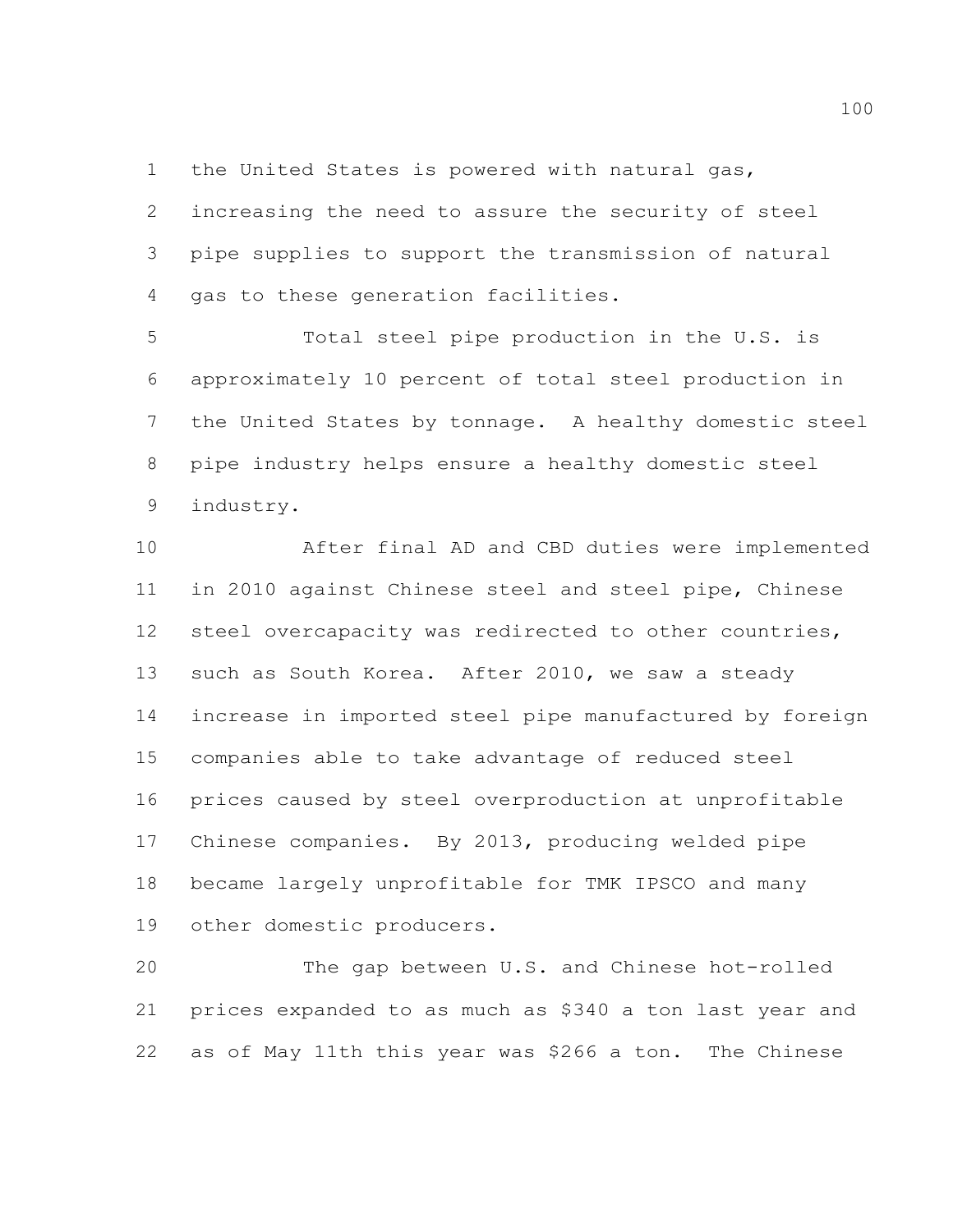steel coil prices warp the world's steel market outside the United States, lowering prices to well below the U.S. coil price. It is very difficult and often impossible to compete with foreign steel pipe producers that have an advantage -- such an advantage and lower input costs. In some instances, foreign steel pipe has been priced close to the prices for domestic steel coil. If the status quo is maintained, many of the steel pipe production facilities in the United States, particularly for welded pipe, will remain or become money losing operations.

 If the Administration takes action on imported steel under Section 232 and does not take action on imported steel pipe, the resulting influx of cheap steel pipe imports is likely to drive many domestic producers out of business because there will, at the same time, be a significant increase in U.S. steel coil prices for domestic steel prices.

 Both TMK IPSCO and a strong consensus of the U.S. steel pipe industry at the CPTI annual meeting last week in Washington, D.C. agree that quotas rather than tariffs only might be a better choice for relief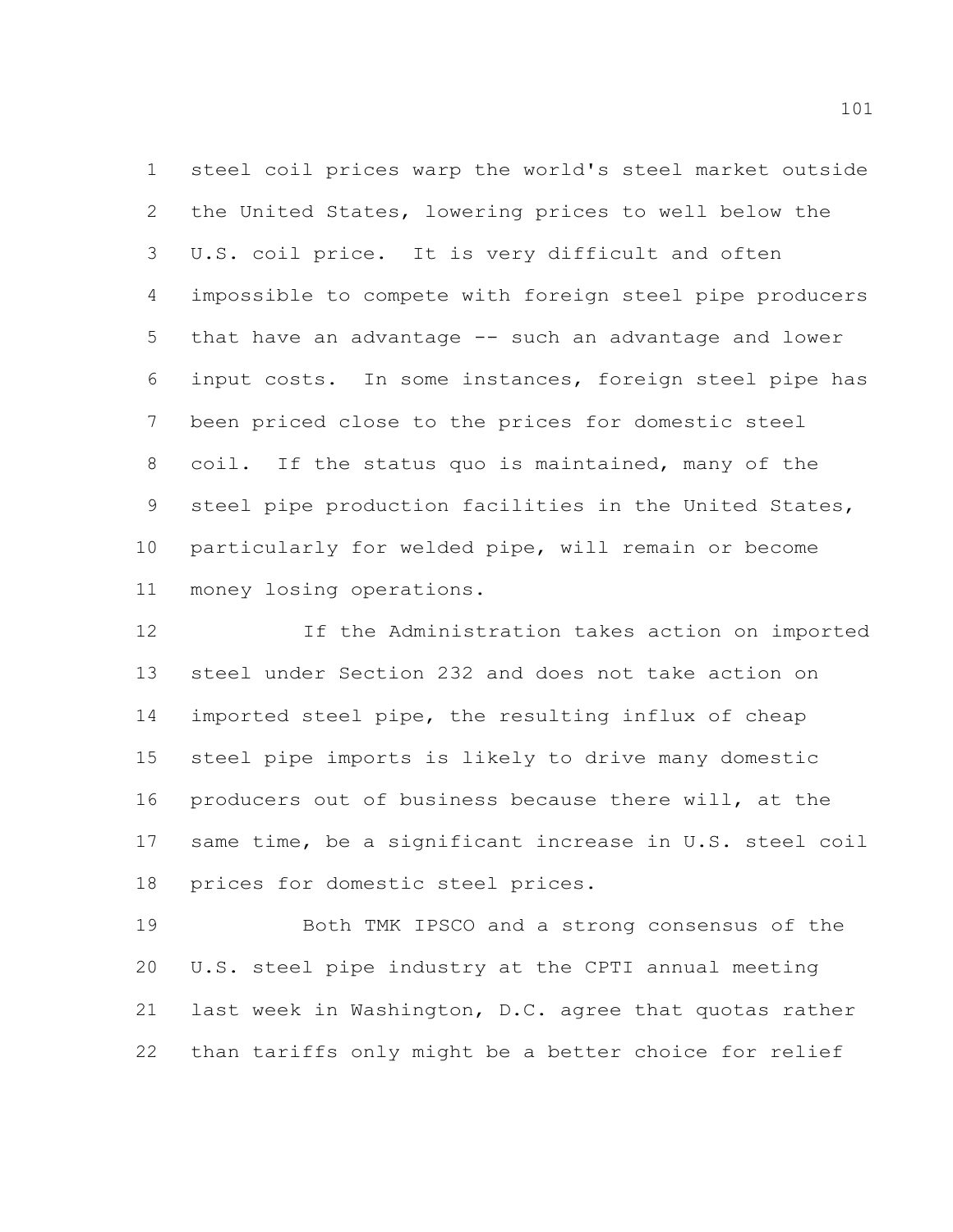under Section 32. Please consider whether these quotas should be based on 2010 and 2011 levels of imports, a period after relief from massive Chinese imports and before the onslaught of imports from many other countries.

Thank you.

 MR. ROSS: Thank you for your testimony. MR. BORMAN: And we're ready for the next speaker.

 MR. JOHNS: Good afternoon. Thank you for this opportunity. My name is Tim Johns, Vice President of Manufacturing for Nippon Steel & Sumikin Cold Heading Wire Indiana, Inc. We say NSCI.

 NSCI is a newly established manufacturer of steel wire for automotive cold heading and forging processes. Located in Shelbyville, Indiana, NSCI is scheduled to open in October of 2017 and begin production of steel wires starting in January of 2018. This is an exciting opportunity for us and our community. The then Governor Mr. Mike Pence was so excited to speak at our groundbreaking last summer. When fully operational, NSCI's production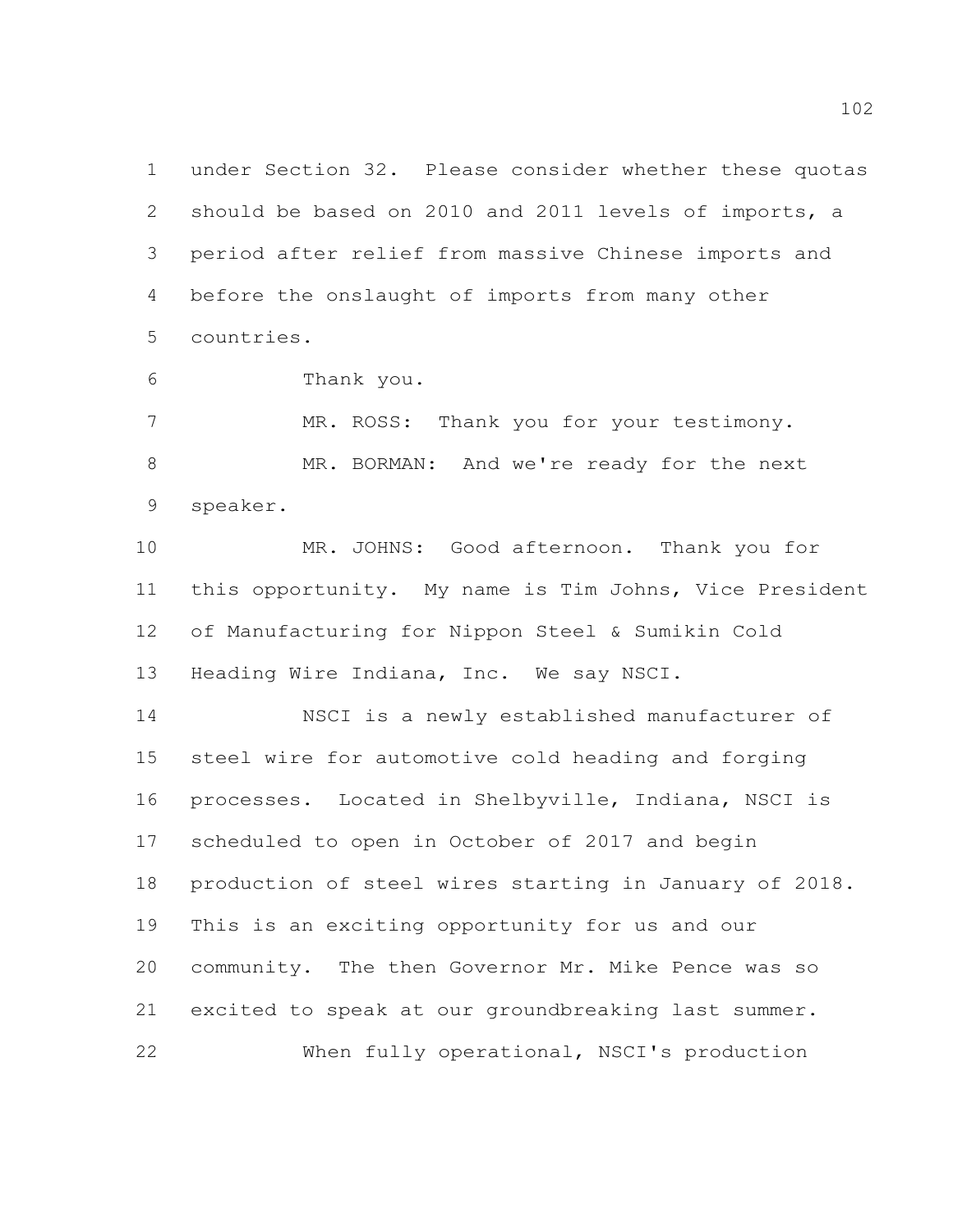facility will directly employ approximately 70 people in Shelbyville. NSCI is unique in that it will not follow others by simply importing finished steel wire from Japan. Rather, the company will import the raw material, that is high quality wire rod, from Japan and produce finished steel wire in the United States. However, in order to do so, NSCI needs access to a reliable supply of high quality Japanese steel wire.

 At NSCI, if NSCI is not able to import these materials, the company will be forced to shut down because the wire quality needed for the production of fasteners and other safety critical auto parts can be achieved only with the high quality wire rod available from Japanese manufacturers. The quality of this wire rod produced by the Japanese manufacturers is unavailable in the United States.

 In short, Japanese wire rod is superior to wire rod produced elsewhere because only the Japanese manufacturers have demonstrated the ability to consistently meet the precision and performance requirements of fastener and other safety critical auto part manufacturers. These downstream manufacturers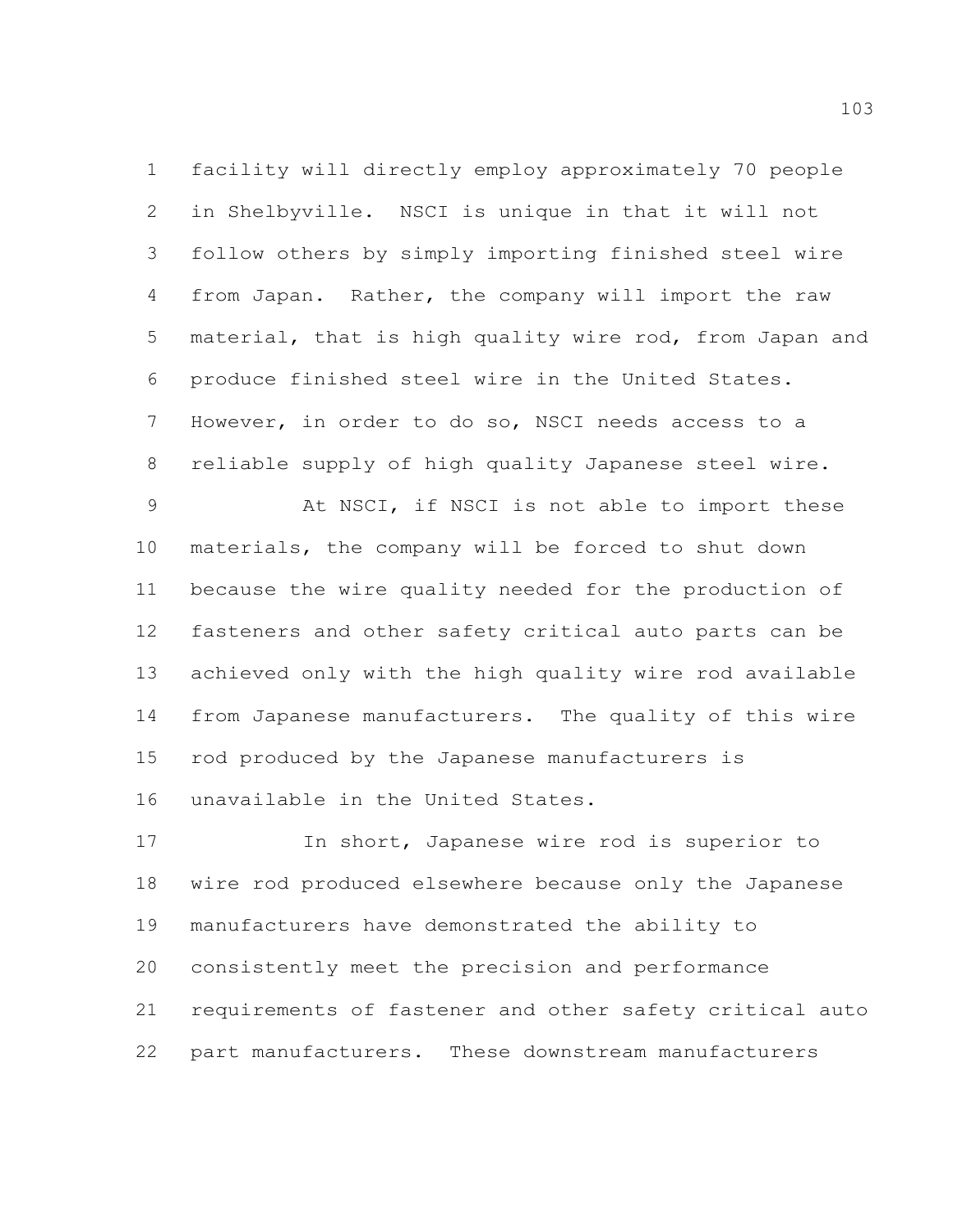require wire rod that is both extremely durable, but also lightweight.

 The Japanese wire rod manufacturers are uniquely able to meet these contradictory requirements due to their advanced methods of controlling for surface defects, inclusions, and size tolerances.

 NSCI intends to win business from its downstream U.S. customers based on the quality and reliability of our products. Imports duties on wire rod from Japan will compromise the viability of our business and lead to the elimination of many jobs in Shelbyville and the surrounding area. Further, such duties would cause serious damage to automobile and fastener supply chains in the United States,

 potentially affecting the jobs of thousands of people throughout the country.

 To block imports of Japanese wire rod will simply lead to the export of U.S. jobs and the import of finished products we make here. For these reasons, I urge you to find that Japanese wire rod is integral to the U.S. economy and that such imports do not compromise the national security of the United States.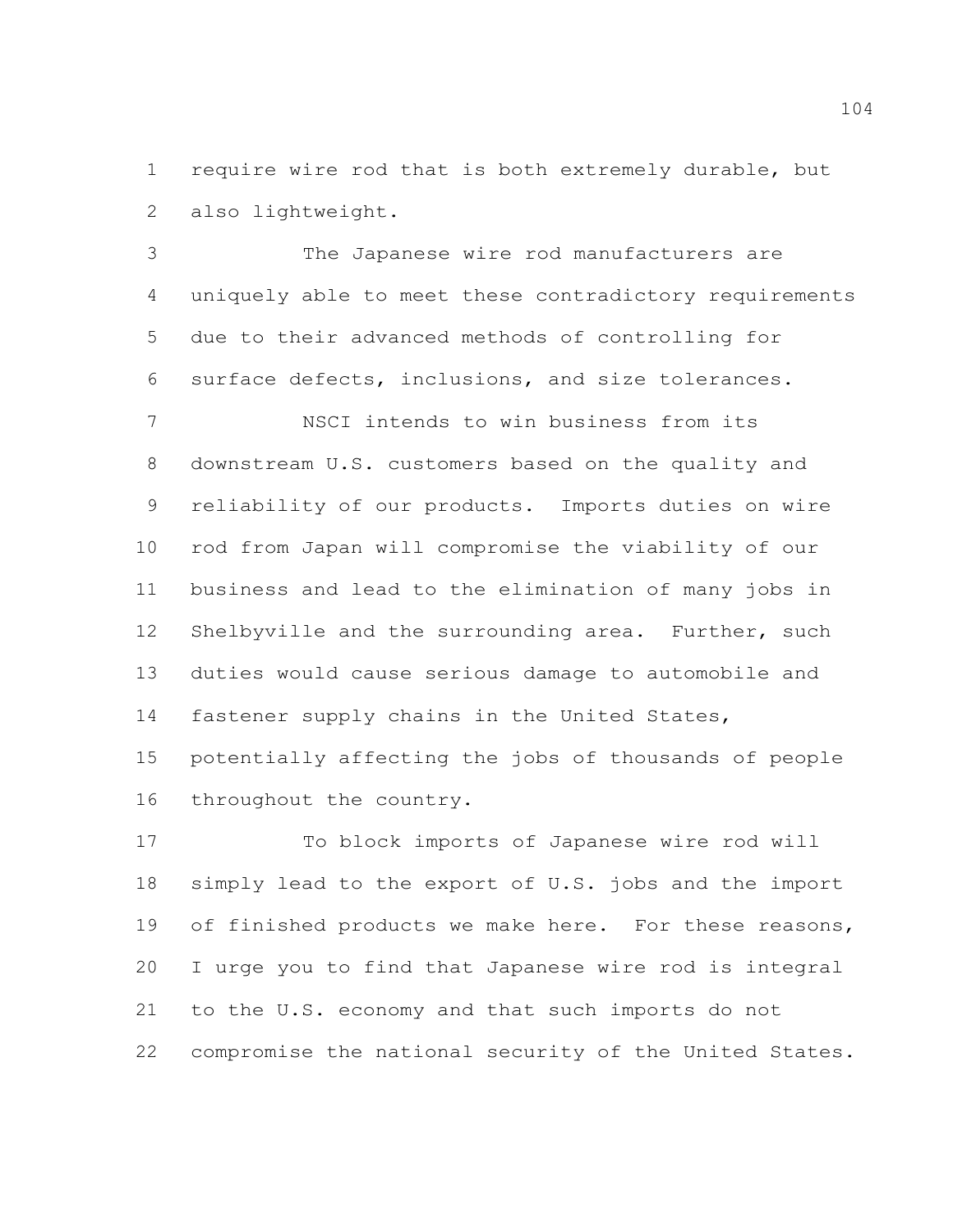Thank you.

 MR. BORMAN: Good. Thank you for your testimony.

 MR. LEE: Good morning. My name is Byeong Bae Lee. I'm President of Hyundai Steel America located in Greenville, Alabama. Hyundai Motor Manufacturing Alabama, LLC or HMMA is a U.S. automobile manufacturer located in Alabama. Kia Motors Manufacturing George, or KMMG, is a U.S. automobile manufacturer located in Georgia.

 Hyundai Steel operates a steel processing center in Alabama that processes cold-rolled and corrosion-resistant steel for HMMA, KMMG, and for the suppliers of parts to those companies. All three companies are affiliated with Hyundai Steel of Korea, a Korean producer of various steel products.

 Hyundai has invested about \$2.8 billion in the three establishments, with a plan of future investment of \$3.1 billion. HMMA employs 3,500 American workers and KMMG employs 3,000 American workers. IN 2016, HMMA and KMMG together purchased 378,000 metric tons of cold-rolled and corrosion-resistant steel, 108,000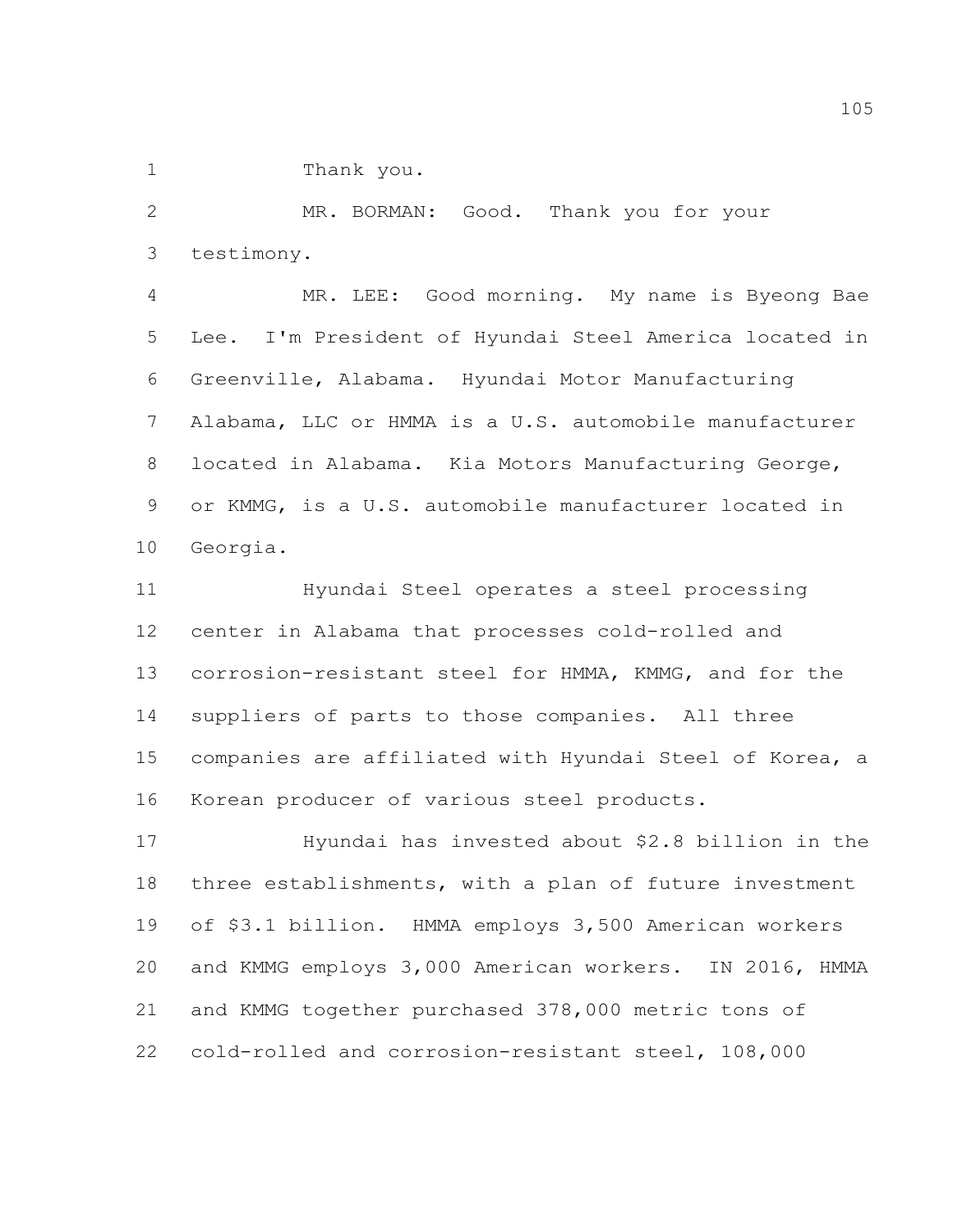metric tons were purchased from domestic steel

 producers, and 270,000 metric tons were imported from Korea and Japan.

 Hyundai Steel America is a steel processing center. Hyundai Steel employ 170 employees. Going forward, Hyundai Steel plan to purchase about 40 percent of the cold-rolled and corrosion-resistant steel from domestic steel producers. The balance will be imported from Korea and Japan and other sources.

 HMMA and KMMG have to plan to invest about \$3.1 billion in upgrading and expanding their U.S. manufacturing operations. The investment in these automobile facilities was based on the assumption that HMMA and KMMG would be able to purchase high quality cold-rolled corrosion-resistant steel from domestic and imported source. Roughly 10 percent of Hyundai Steel requirements are not available from domestic steel manufacturing in the quality and tolerance requirements. Hyundai's access to steel is threatened by this action. This action also threatens by investment already made by Hyundai, as well as the planned investment.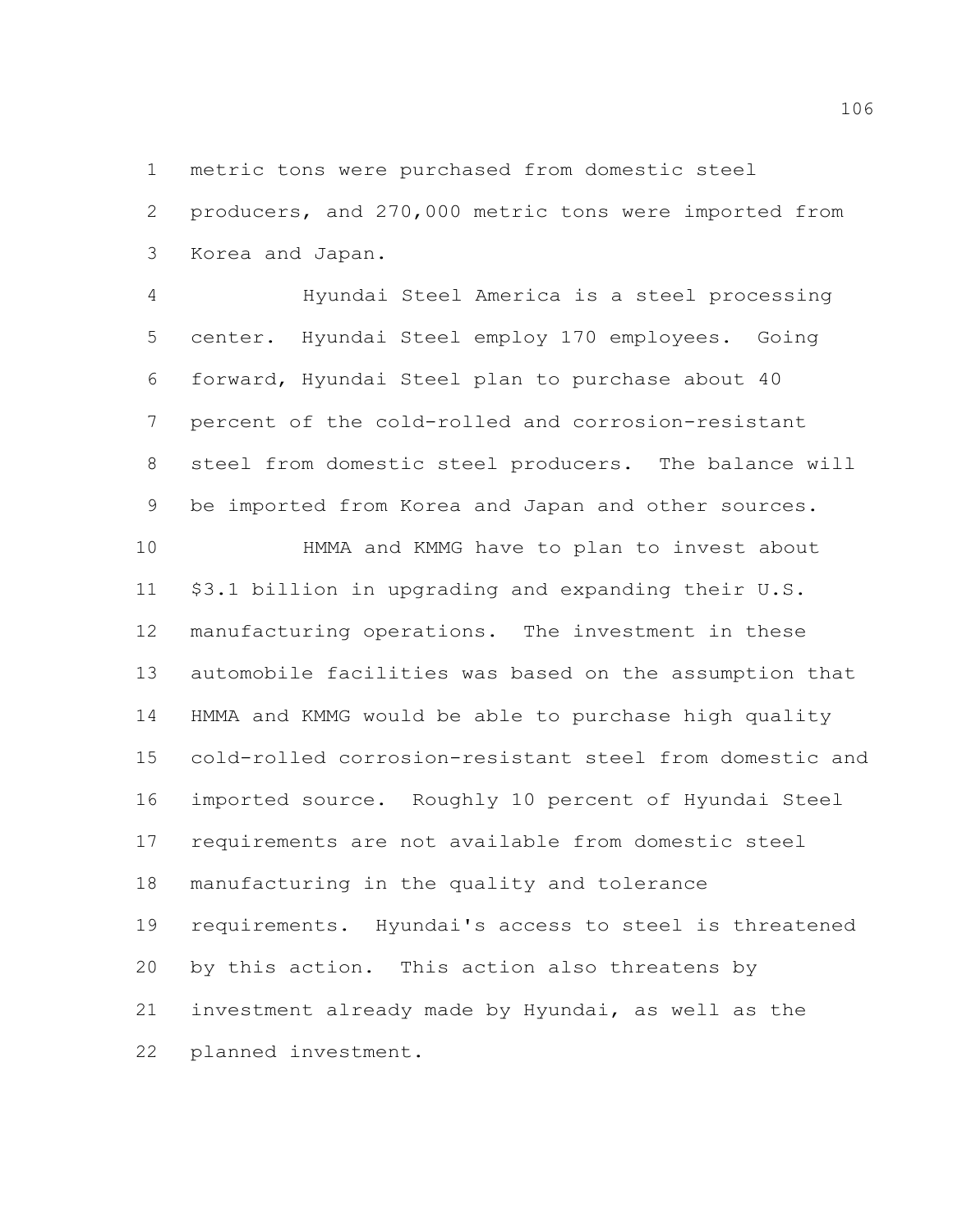For automakers like HMMA and KMMG, by far the most important factor in purchasing cold-rolled and corrosion-resistant steel are product quality and product uniformity. HMMA and KMMG prefer to purchase from U.S. suppliers where the steel is available and meet these quality requirements.

 Both HMMA and KMMG require increased quantity of Advanced High Streel and Ultra High Strength Steel. These high strength steel are difficult to produce and not all domestic steel producers produce these qualities in the dimensions and to the tolerances demanded by KMMG and HMMA.

 The investment in KMMG, HMMA, Hyundai Steel have increased employment and provide jobs and economic activity in the communities where they are located that previously did not exist. At the same time, these investments demand the ability to also access high quality import of cold-rolled and corrosion-resistant steel. As noted, some of these grades and qualities are not available from U.S. producers.

 Existing trade remedy law already protect the domestic steel industry. Further restriction are not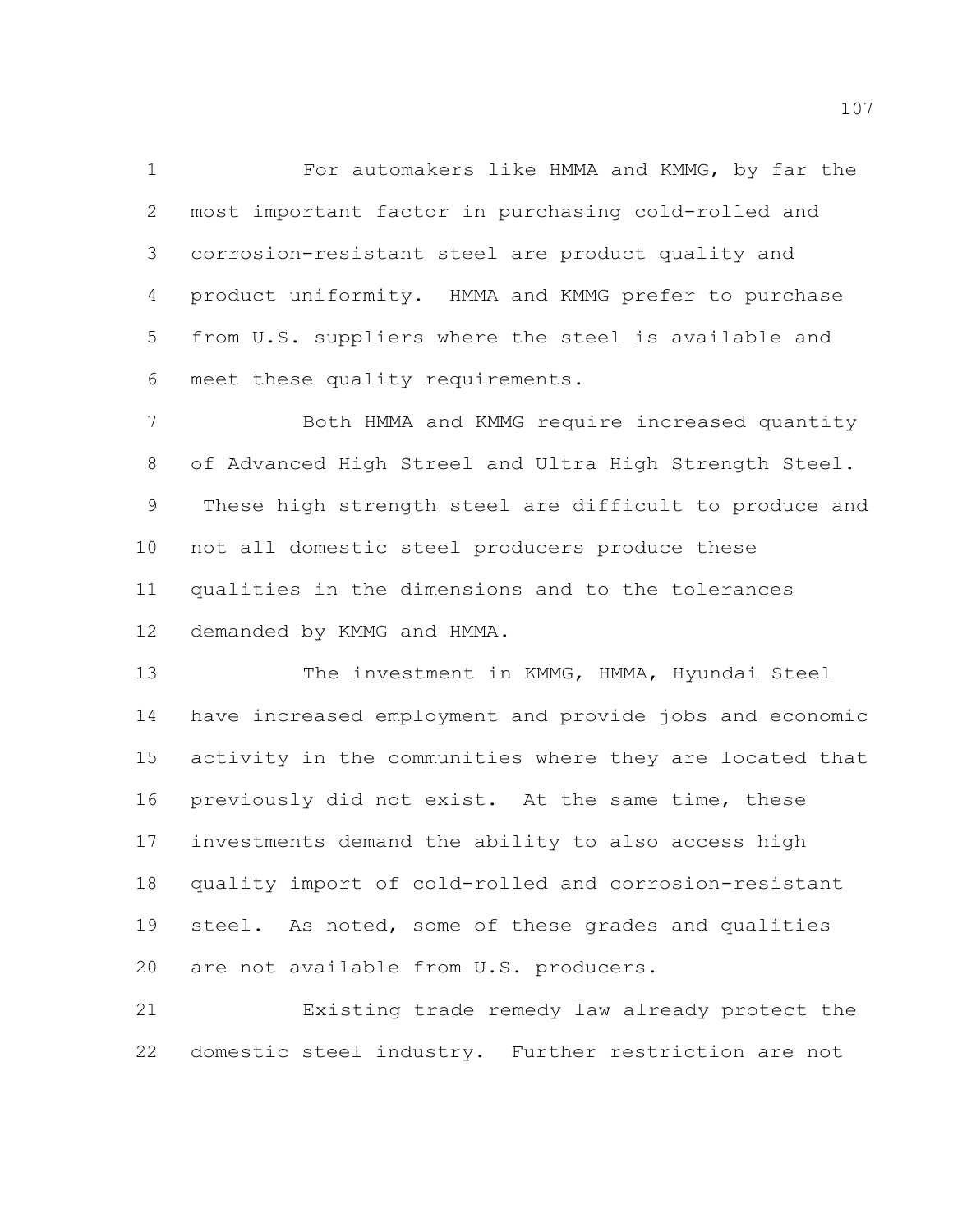necessary.

 Thank you. MR. BORMAN: Thank you for your testimony. We're ready for our next speaker. MR. HORLICK: Thank you, Mr. Chairman. I'm Gary Horlick on behalf of AIIS. Our 108 members include steel importers, steel exporters, railroads, port authorities, unions, stevedores, and many other logistical functions. Three points. First, the best indicator of the future of the American steel industry is where sophisticated investors put their money. One group of investors just opened a brand new steel mill, 1.5 million tons, actually a little more, in Arkansas, having spent a billion dollars. You've already heard this morning about other new facilities being opened. This is not an industry that's going to disappear. Second, the use of Section 232 must be treated with extreme care. Conventional wisdom is that it's only been used twice. Both of those were minor uses in the '70s. The only real use was once. From 1959 to 1973, the U.S. solely to please important domestic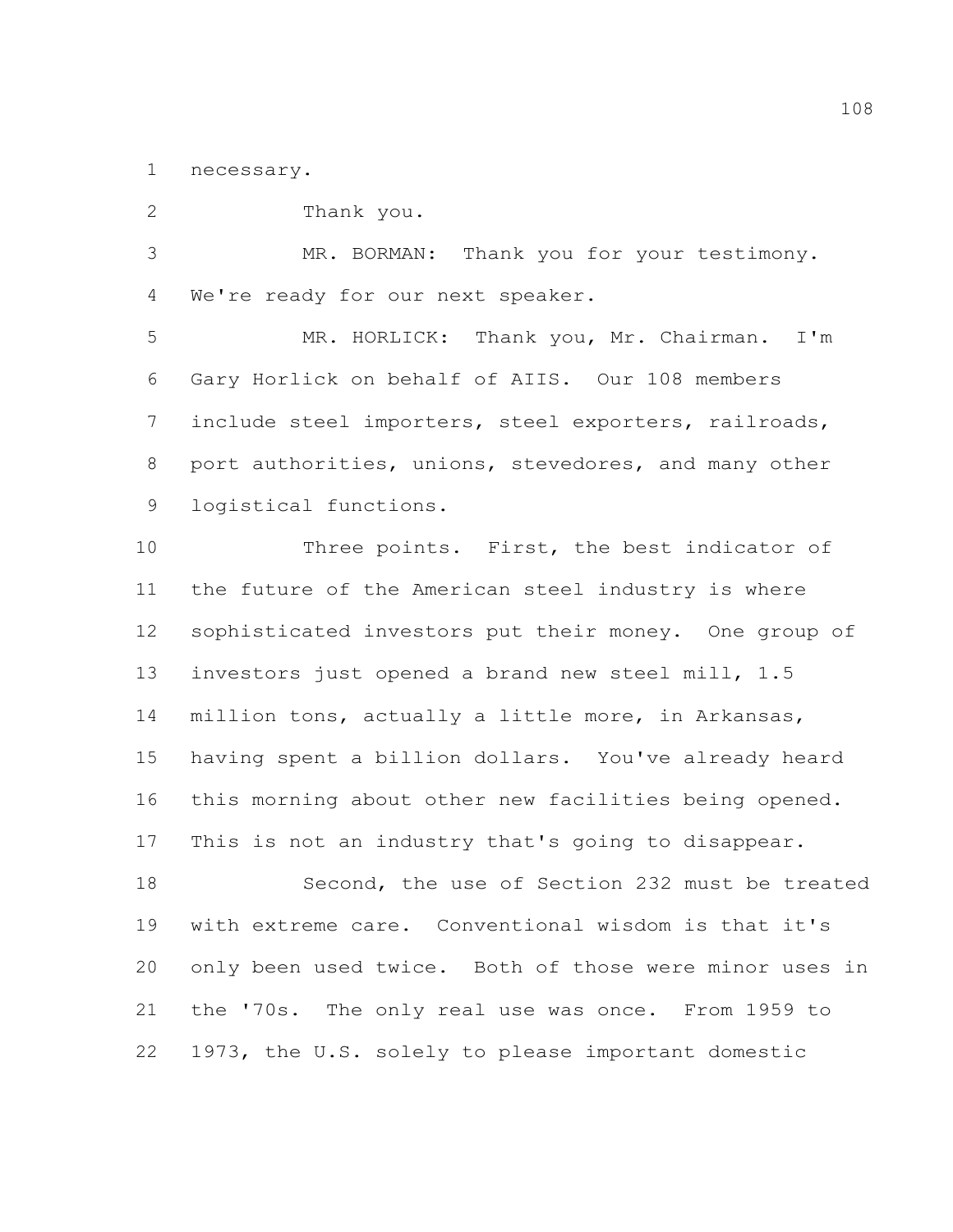politicians, put import quotas on the import of crude oil. From that period, what that meant -- had three direct consequences.

 First, we pumped out our own reserves. By 1973, we were a net importer, having always, always been a net exporter, and just in time for the oil embargo. Thank you. Policy failure.

 Second, during that 14-year period, American industry, companies like steel mills, paid 50 to 75 percent more for crude oil than their competitors in Europe and Japan and we didn't get a thank you note. It had major competitive influence.

 Third, somewhat anticipated -- the first two could've been foreseen -- was that we gave Canada, a close ally, an exemption. The Minister of Oil from Venezuela, then a close ally, flew to Washington in 1959 and said, "Give us an exemption." We said no. He didn't go back to Caracas. He flew straight to Riyadh and founded OPEC.

 So this is a cautionary tale for use of 232. That was under a prior statute. I think it was 252, but I'm not sure.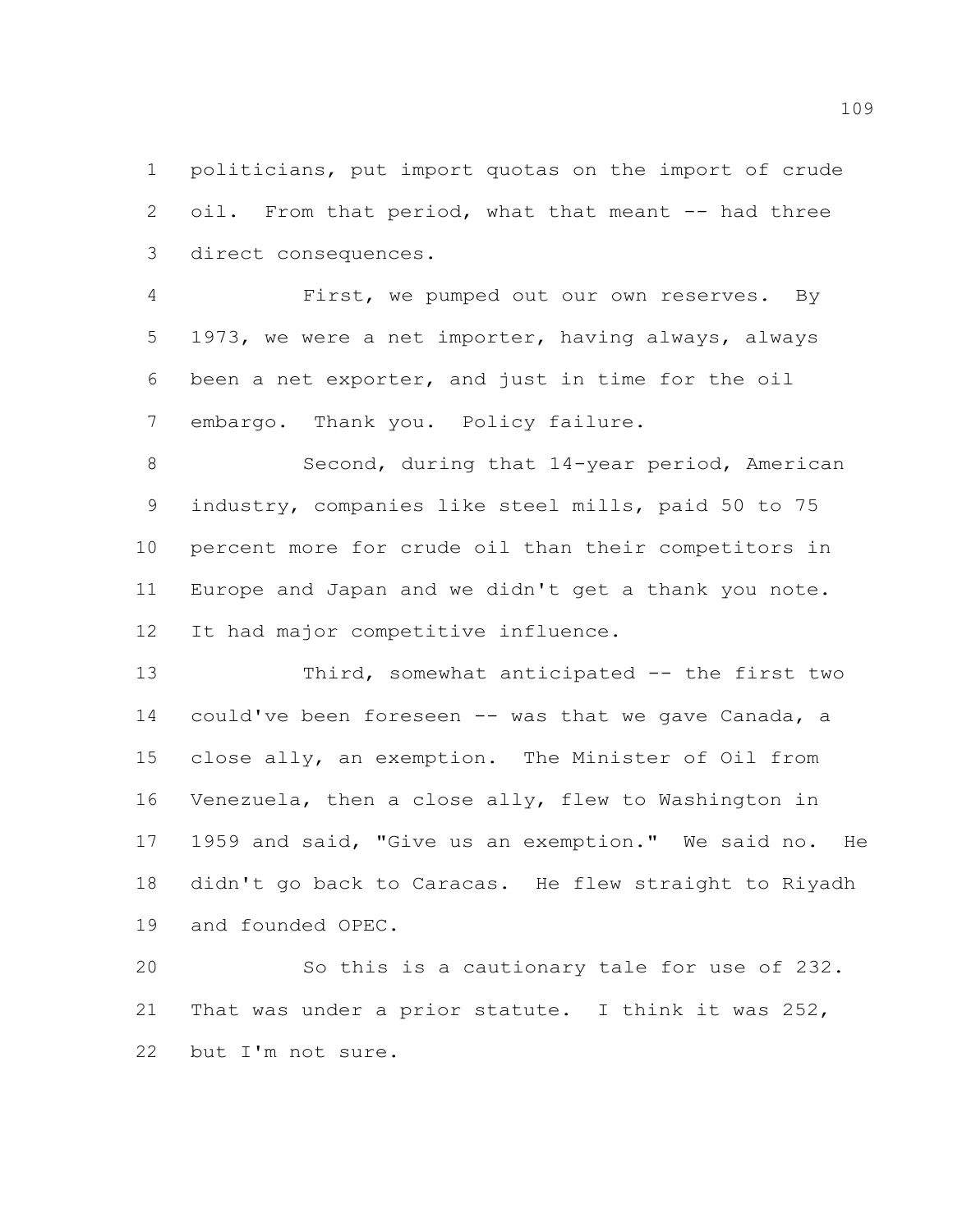Third, and finally, your analysis of national security has to include the near certainty of retaliation because there will be retaliation. The most obvious target for retaliation is U.S. arms exports. We export approximately \$20 billion a year. Numbers are fuzzy and lumpy, so it's a rough guess. There are lots and lots of competitors out there who would love to sell their airplanes instead of ours and that's probably the most likely target. Defense production in the U.S. depends completely for economics on foreign sales. Without the

 foreign sales, none of the projections works. The costs of the planes goes up. Sorry.

 The next obvious target is U.S. agriculture. There are -- every major crop in the U.S. depends on exports for its economic viability. The -- there are over 600,000 very extended families producing cattle in this country, several hundred thousand producing pigs, hundreds of thousands more corn, wheat, soybeans, et cetera. They have been the targets of retaliation. They will be the targets of retaliation. If you're looking at the national security of the U.S., please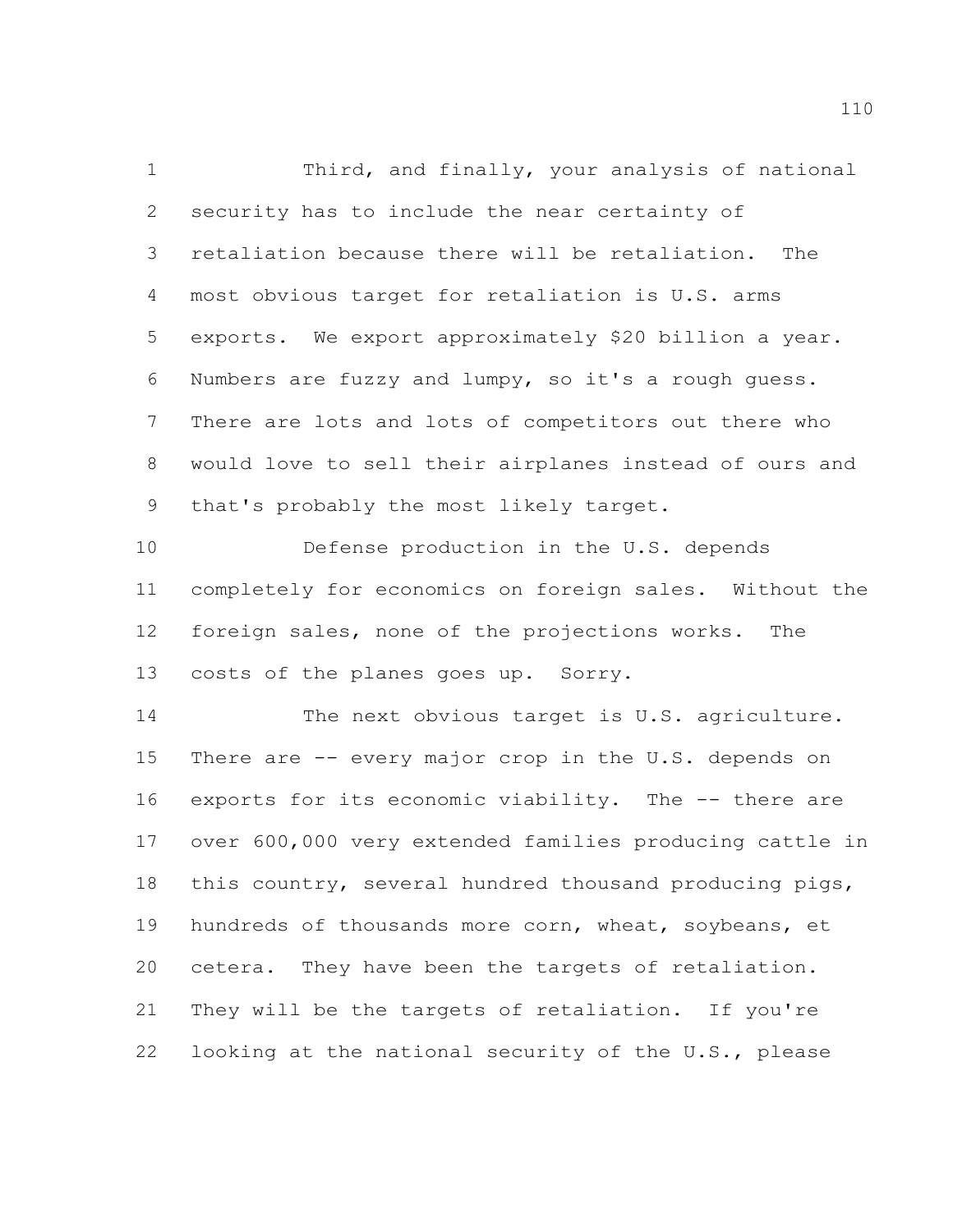include food.

Thank you.

 MR. BORMAN: Thank you for your testimony. MR. BUDWAY: Good afternoon, Mr. Secretary. My name is Robert Budway. I'm the President of the CAN Manufacturers Institute. On behalf of the metal can manufacturing industry, thank you for giving us the opportunity to testify on why the Commerce Department should exclude tinplate from tariffs or other restrictions.

 Our industry relies on a mix of domestic and imported steel. If imported tinplate steel is subject to a tariff or restriction, our industry and our American workers will be at a severe competitive disadvantage. It is important to note that CMI member companies employ 10,000 American workers to produce 24 billion steel cans annually. The can manufacturing industry is responsible for 36 billion in total economic activity, pays \$1.7 billion in taxes federally, and \$1 billion in state taxes. Tinplate steel is a unique type of steel that

is predominantly made for can making. Approximately 2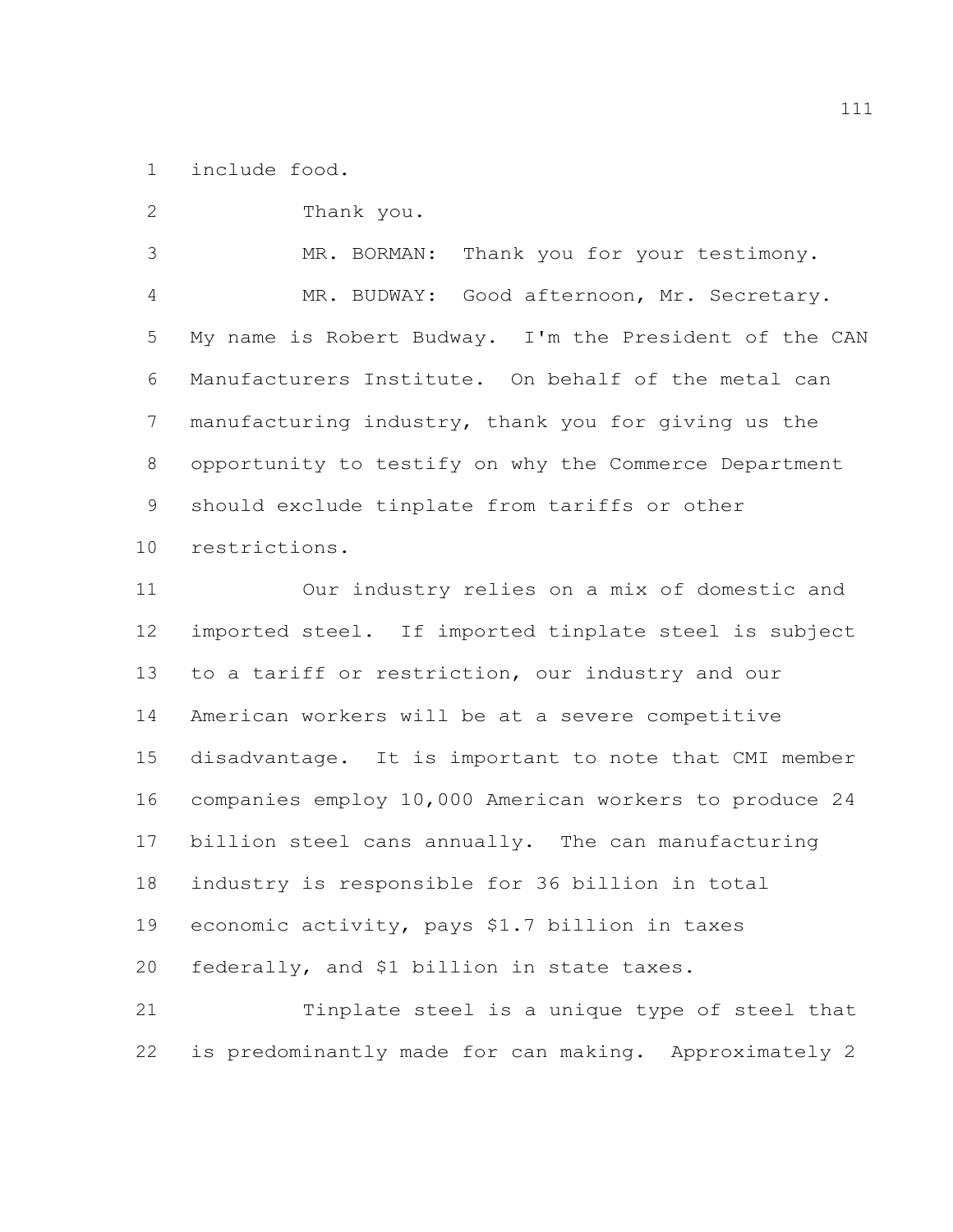percent of all steel is tinplate. The U.S. Department of Commerce and the ITC recognize tinplate steel as a separate category requiring its own consideration and examination. Please note tinplate is not used in any defense or national security applications.

 Tariffs and trade restrictions against tinplated steel will have a severe economic impact in our industry and our U.S. based manufactured employees. The dominant issue is U.S. tinplate steel production does not meet domestic demand. In 2016, U.S. demand was 1 -- 2.1 million tons, while domestic supply was 1.2 million tons. This means only 58 percent of domestic demand can be met by U.S. tinplate producers.

 There's been a noticeable decline in the quality of domestic tinplate. The rejection rates of domestically produced tinplate are approximately 300 percent to 500 percent higher versus our foreign suppliers. Additionally, only 50 percent of domestic steel deliveries are on time. A possible tariff or restriction would harm or interfere versus competing packaging materials, which are not subject to tariffs. Even a small increase in the price of our raw materials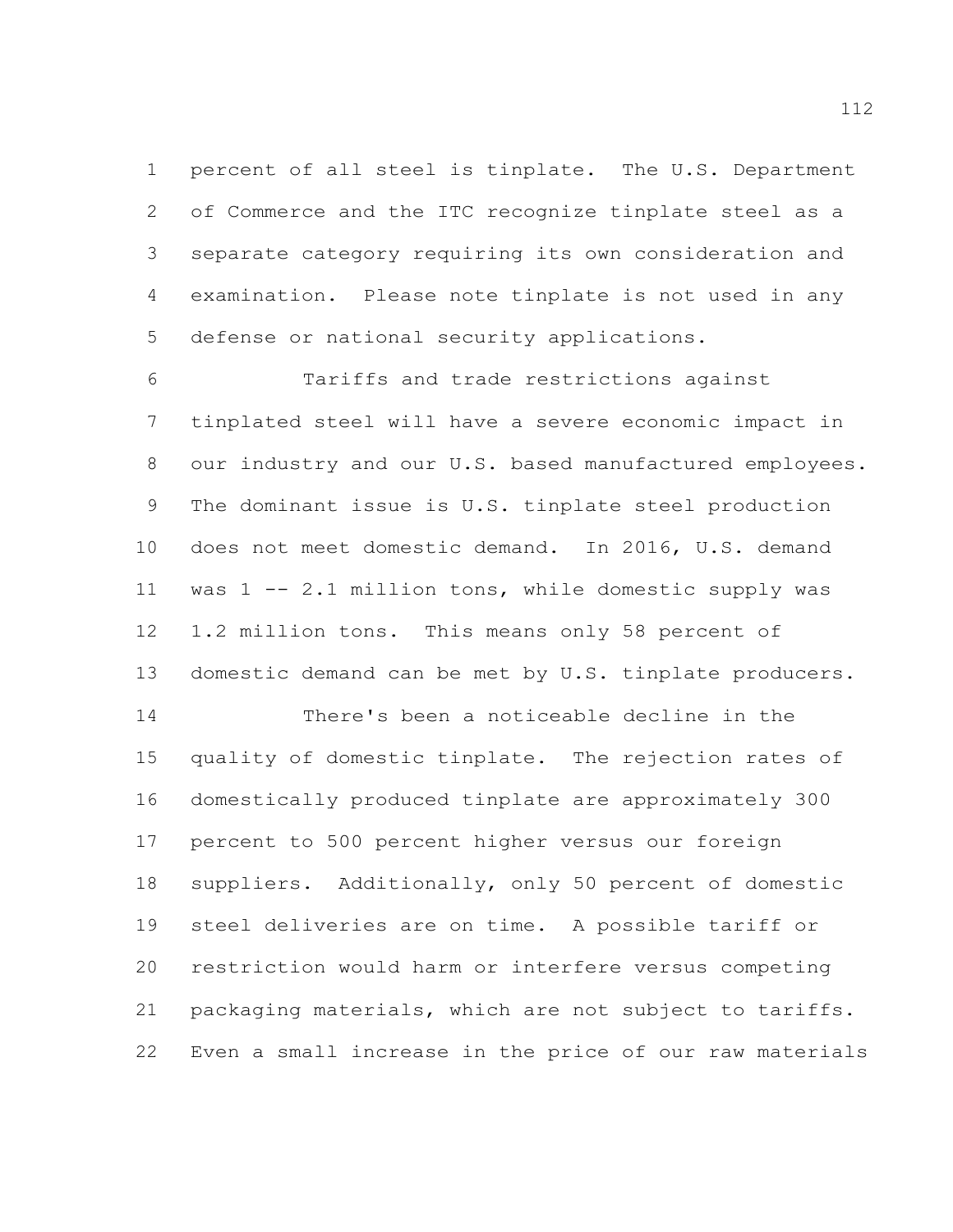will create a destructive competitive disadvantage, forcing possible closures of can manufacturing plants in the U.S. and negatively impacting the 10,000 workers, their families, and communities.

 One could easily foresee where finished cans or even filled cans with food product made overseas could be imported at a lower cost than U.S. produced cans.

 Finally, let me say the vast majority of steel cans that we manufacture are used for canned food, which offers an affordable solution for feeding our country. Access to affordable nutrition for 42 million Americans that live in food insecure households, including 13 million children. Those on government food assistance, including the USDA SNAP program, formerly known as food stamps, consume canned fruits and vegetables at even higher rate than the average American at a cost 20 to 50 percent lower.

 Tariffs or trade restrictions would have a harsh consequence on those less fortunate and diminish the value of taxpayer-funded federal food assistance programs.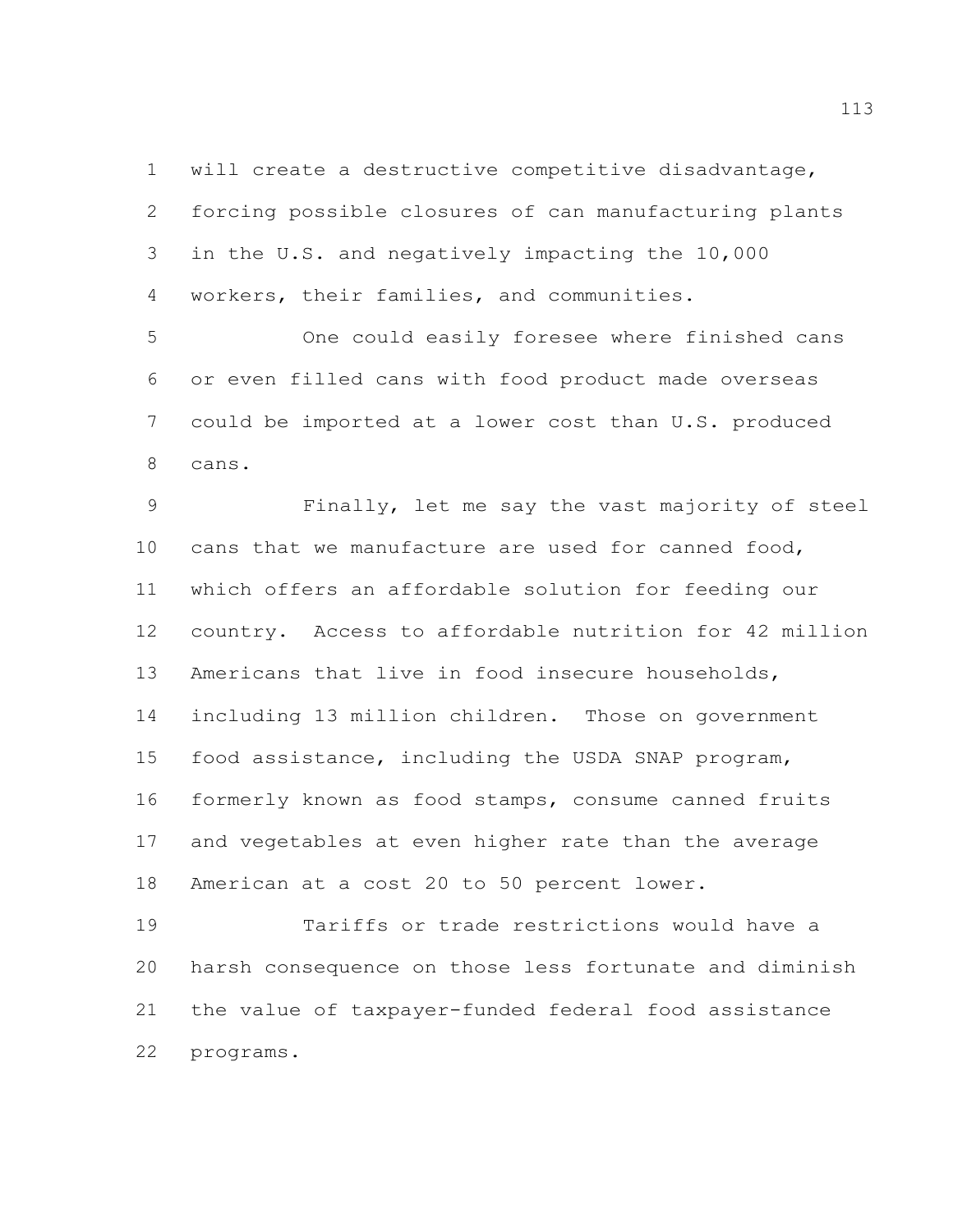We are confronted with a U.S. tinplate steel industry that delivers significantly lower quality, ships chronically late, is -- and is unable to satisfy U.S. demand. We really have no choice but to turn to foreign suppliers. The American can manufacturing industry requests the Administration exclude tinplate products from its investigation and any future tariffs or actions.

Thank you.

 MR. BORMAN: Thank you for your testimony. We have our next speaker who should be Tracey Norberg. Thank you.

13 MS. NORBERG: Good afternoon, Mr. Secretary and distinguished members of the panel. I'm pleased to be here today to share with you the unique perspectives of the tire manufacturing industry.

 I'd like to first just take a quick minute and explain the initial submission that we made identified our organization as the Rubber Manufacturers Association. Coincidentally, we changed our name yesterday, which is sort of a unique timing issue, but we are today the U.S. Tire Manufacturers Association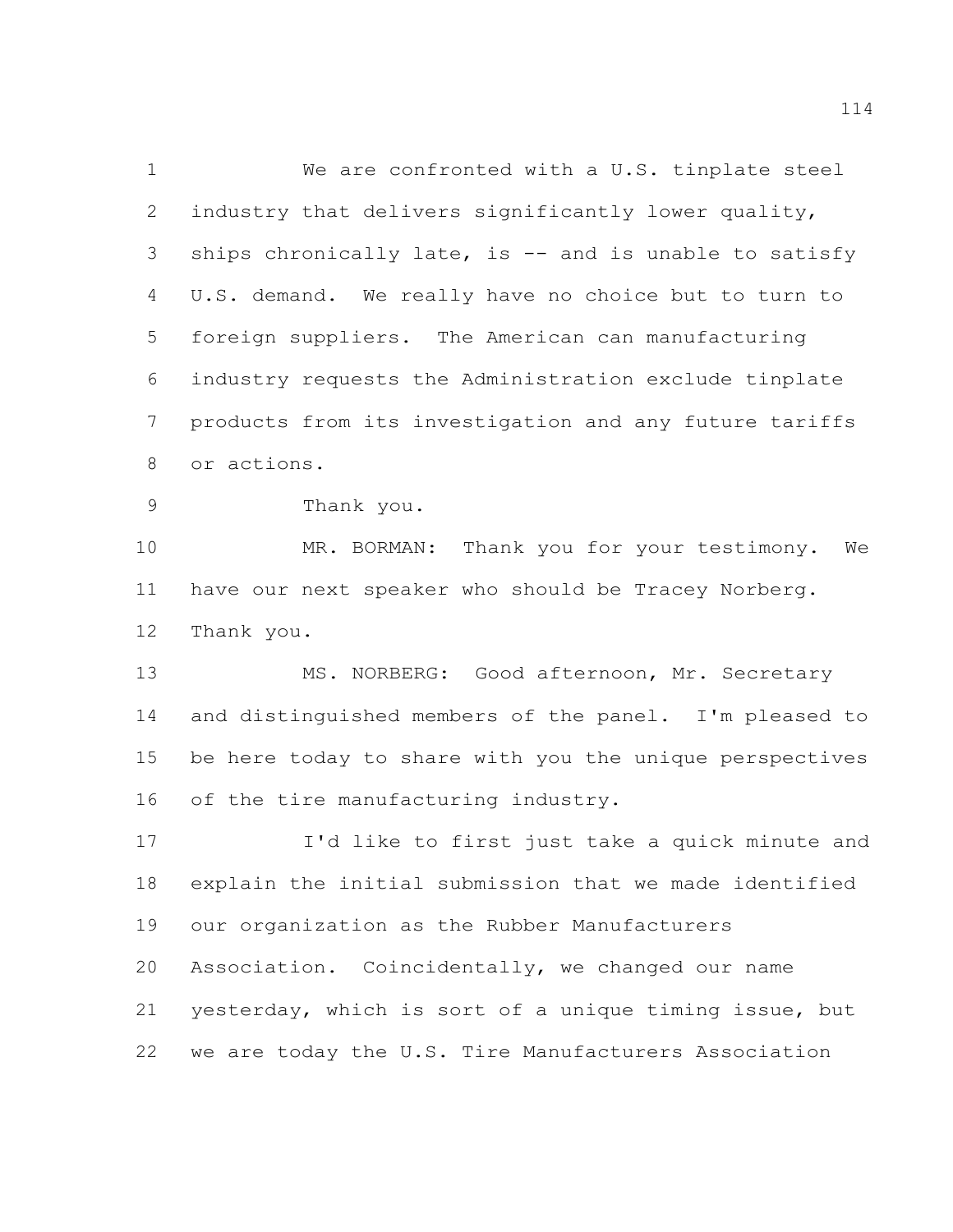and so the testimony that I have submitted today reflects that new branding.

 The USTMA represents the 10 manufacturers with manufacturing operations here in the United States. In order to be a member of our trade association, indeed tire manufacturers need to manufacture here. Our members include Bridgestone Americas, Incorporated; Continental Tire the Americas; Cooper Tire & Rubber Company; The Goodyear Tire & Rubber Company; Kumho Tires USA; Michelin North America; Pirelli North America; the Kum -- I'm sorry -- Sumitomo Rubber Industries; Toyo Tire Holdings of America; and Yokohama Tire Corporation.

14 14 In the United States, our members employ over 100,000 workers, operate 55 manufacturing plants, and operate in 19 states. We generate over \$27 million in annual sales here in the U.S.

18 I was particularly interested that Secretary Ross asked folks testifying today to identify areas that could be exempted from this investigation and I would ask that you consider exempting tire cord quality wire rod from this investigation due to the unique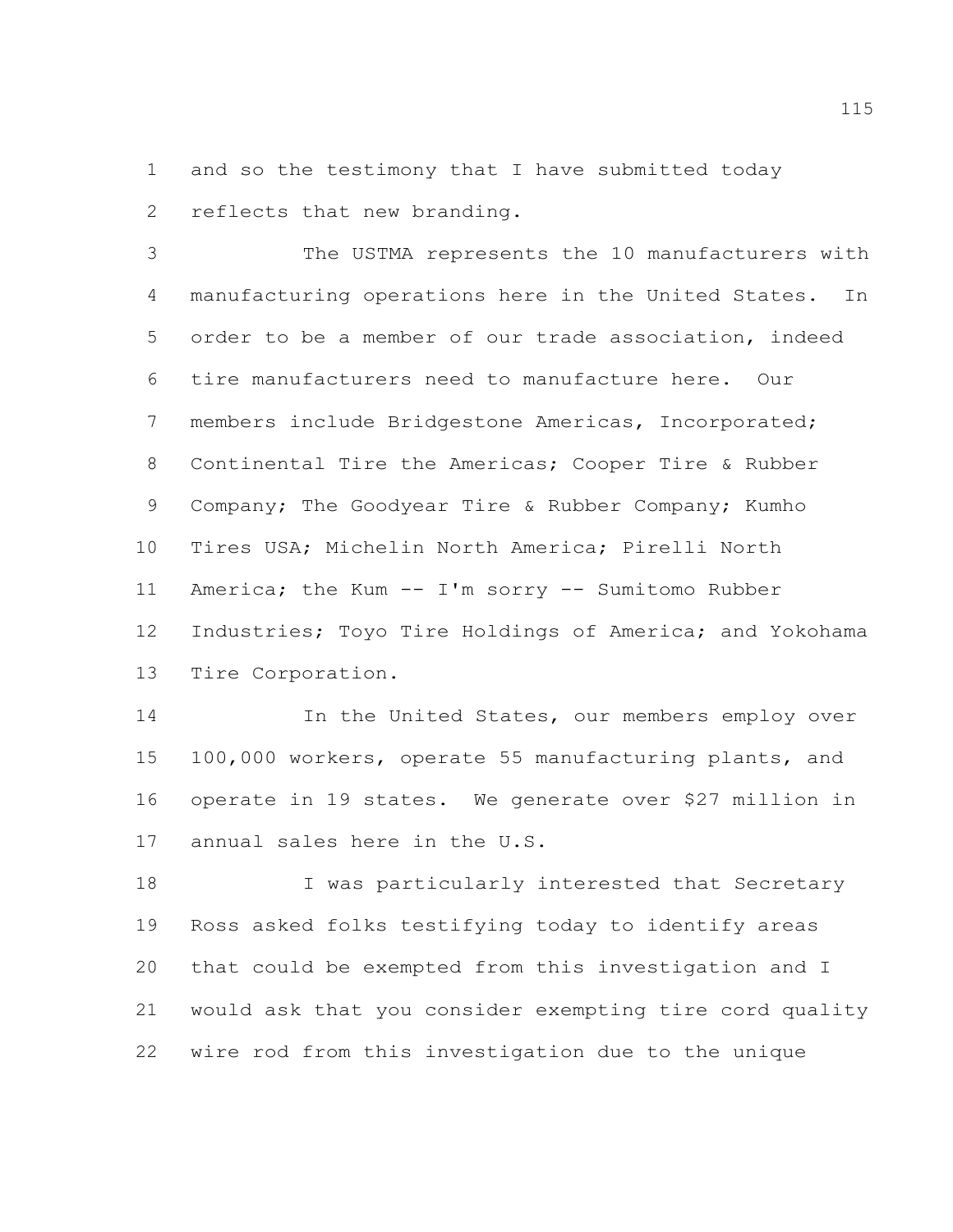manufacturing and quality performance requirements that tires have, and I'd like to explain that to you today.

 Tire manufacturing is vital to the U.S. economy both in civilian and military applications. Millions and millions of Americans and millions of tons of goods each day rely upon tires performing safely across the country. Our members have a direct interest in this investigation because of the steel that we use in our tires.

 Virtually all of the steel wire rod that's consumed in tire manufacturing is actually manufactured not domestically, but is imported due to the unique needs of tire manufacturers for a high-quality carbon steel product that is free from defects and can add unique strength and performance properties to tires. It is our understanding that domestic steel mills cannot meet these requirements today and it is vital for the tire industry that these materials continue to be imported for our products.

 Depending on the outcome of this investigation, potential remedies could have a significant impact on the domestic tire manufacturing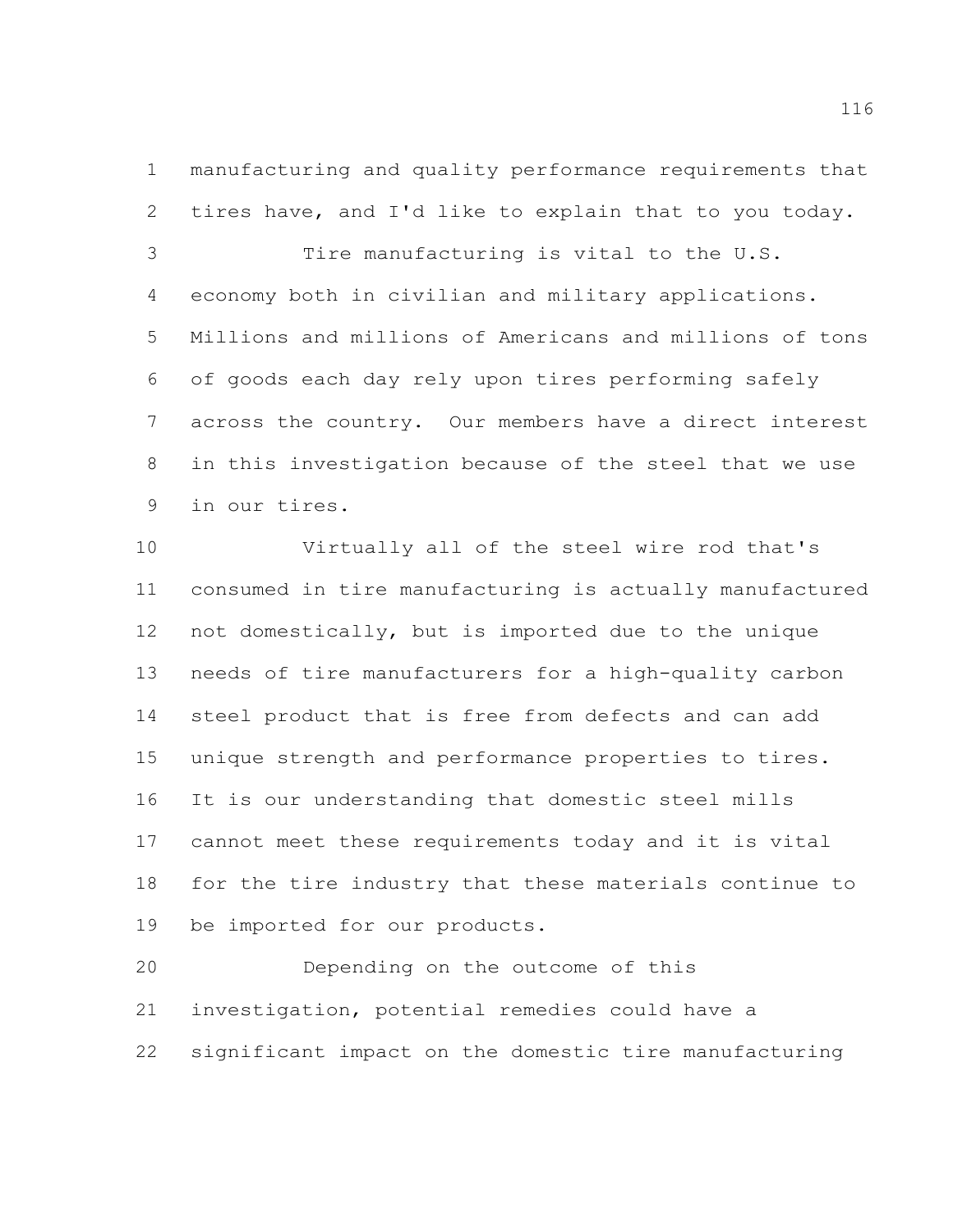industry. In particular, any activity or any restriction that curtails the availability of the supply of tire cord quality wire rod or bead wire could negatively affect the ability of the U.S. tire manufacturing industry to make tires here. Any such trade constraint could potentially have a cascading 7 negative impact across the U.S. economy.

 Our products are used to transport goods and services throughout this country, and in addition, the U.S. military depends on the tire manufacturing industry to supply tires to protect our national security.

 Tires contain a number of highly engineered components, including high carbon steel, as I mentioned. The steel in tires is manufactured to very strict specifications and must be -- meet these specifications in order to ensure the strength, durability, air retention, and other requirements of the tire, and this tire rod contains a .8 percent minimum carbon content. It has a low alloy content and has a very low -- small diameter and generally free of surface defects. The high carbon content and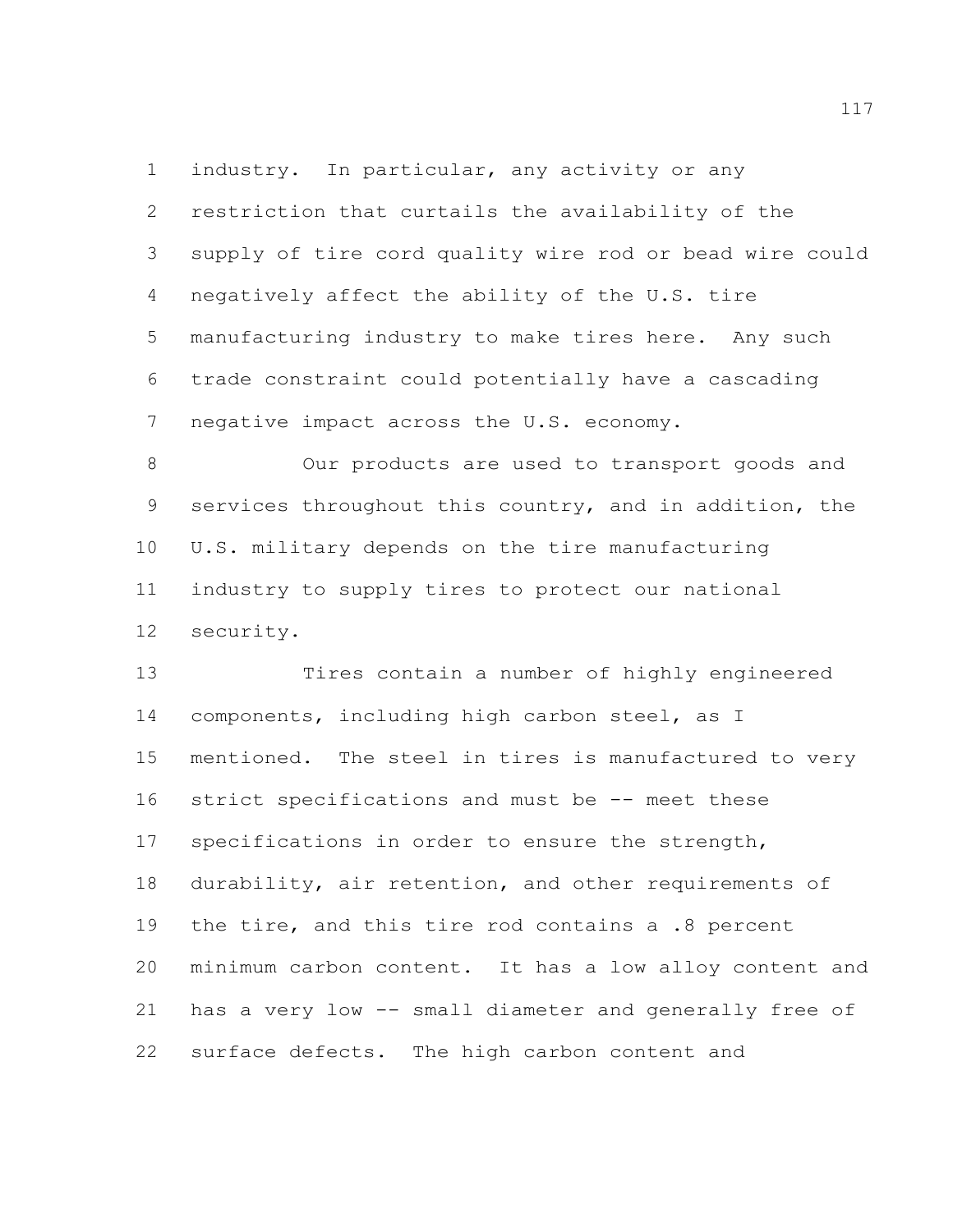consistent surface quality are required to assure performance of tires to stringent requirements. All types of modern tires contain steel and actually truck tires contain a greater percentage of steel due to the higher load and durability requirements of truck tires. Military and related vehicles of course also have demanding performance requirements and we ask that these materials be recognized in your investigation.

 Tires are actually certified to meet very, very stringent requirements in the United States and they're widely recognized as being the most stringent tire standards in the world. These tire standards require that tires perform very durably over an extended period and in fact with very low air pressure required. So the tires we make here today must have this steel in order to perform safely both for our military and civilians.

 Given the unique needs of tire manufacturers, we ask that you exclude tire cord quality wire rod from this investigation, recognizing the unique needs of domestic manufacturing.

MR. BORMAN: Thank you for your comments. Can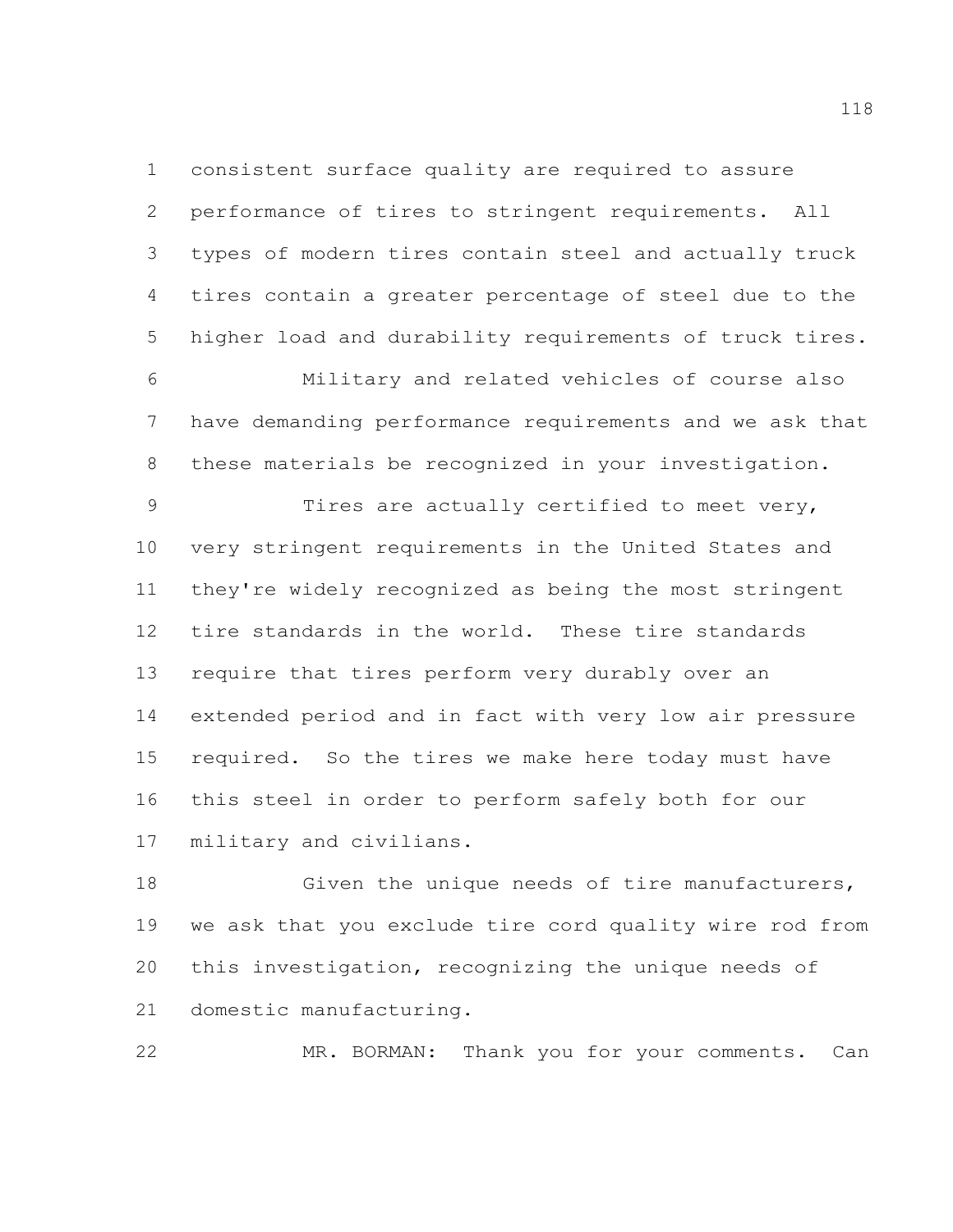we have the next speaker, please?

| 2               | I have a question.<br>MR. KARVONIDES:                    |
|-----------------|----------------------------------------------------------|
| 3               | MR. BORMAN: Oh, sorry.                                   |
| 4               | The last couple of speakers<br>MR. KARVONIDES:           |
| 5               | have mentioned that it's not available U.S. production   |
| 6               | capability and capacity to make those products. I'm      |
| $7\phantom{.0}$ | interested to hear afterwards from the producers, U.S.   |
| 8               | Steel, Nucor, and others, that do make steel here if     |
| 9               | they think they can make steel for either your products  |
| $10 \,$         | or canning or other speakers who spoke about the lack    |
| 11              | of U.S. production capability and capacity.              |
| 12              | MS. NORBERG: I think this issue has been well            |
| 13              | understood in the anti-dumping context, and in fact,     |
| 14              | tire cord quality wire rod was excluded from the         |
| 15              | previous investigation in 2001 due to these unique       |
| 16              | performance requirements in the inability of the U.S.    |
| 17              | domestic industry to --                                  |
| 18              | MR. KARVONIDES:<br>Okay. I'd be interested in            |
| 19              | hearing from the U.S. manufacturers about that.<br>Thank |
| 20              | you.                                                     |
|                 |                                                          |
| 21              | NORBERG: Thank you.<br>MS.                               |

MS. AGAR: Secretary Ross and honorable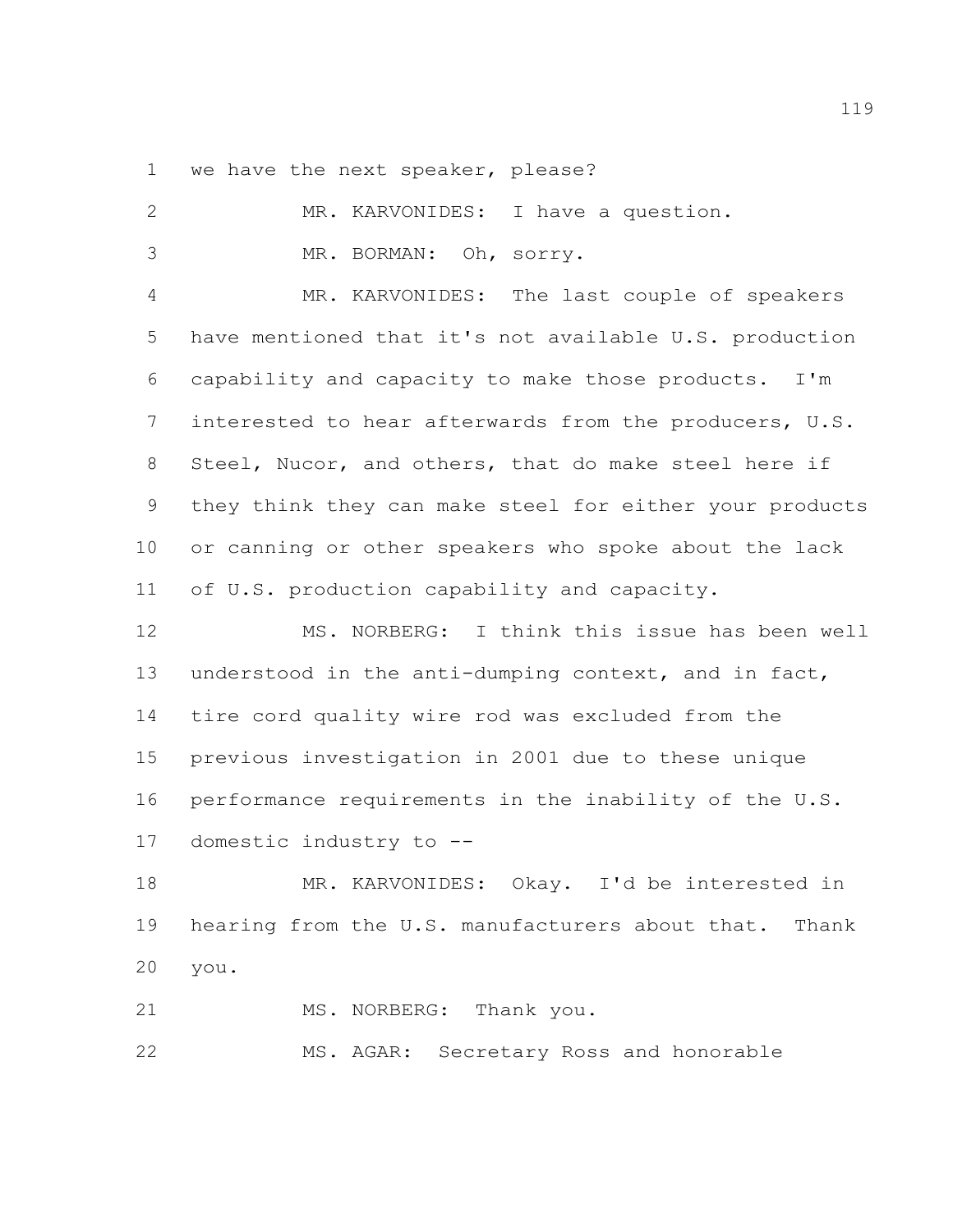members of this panel, my name is Suzi Agar and I'm with ADI, the Air Distribution Institute. ADI is a nonprofit organization that was formed in 1947 to promote steel products and fittings for the heating, venting, and air conditioning industry. Currently there are 16 members within our organization who run over 36 manufacturing facilities throughout the United States. We proudly employ over 5,000 full-time workers 9 and 150 part-time workers.

 A key product used by ADI members is light- gauged corrosion-resistant steel, commonly known as CORE. Specifically, we utilize hot-dipped galvanized steel in coil form, which conforms to ASTM A653 grade CS, Type B. It also has a zinc coating of the most popular use of G-30.

 Please note that first and foremost, the key products we import are not in any way tied to the national defense industry. Our products are not used for armor, defense vehicles, ships, aircrafts or infrastructure. The HVAC products we manufacture are predominantly used for the housing industry and for the construction of light commercial buildings.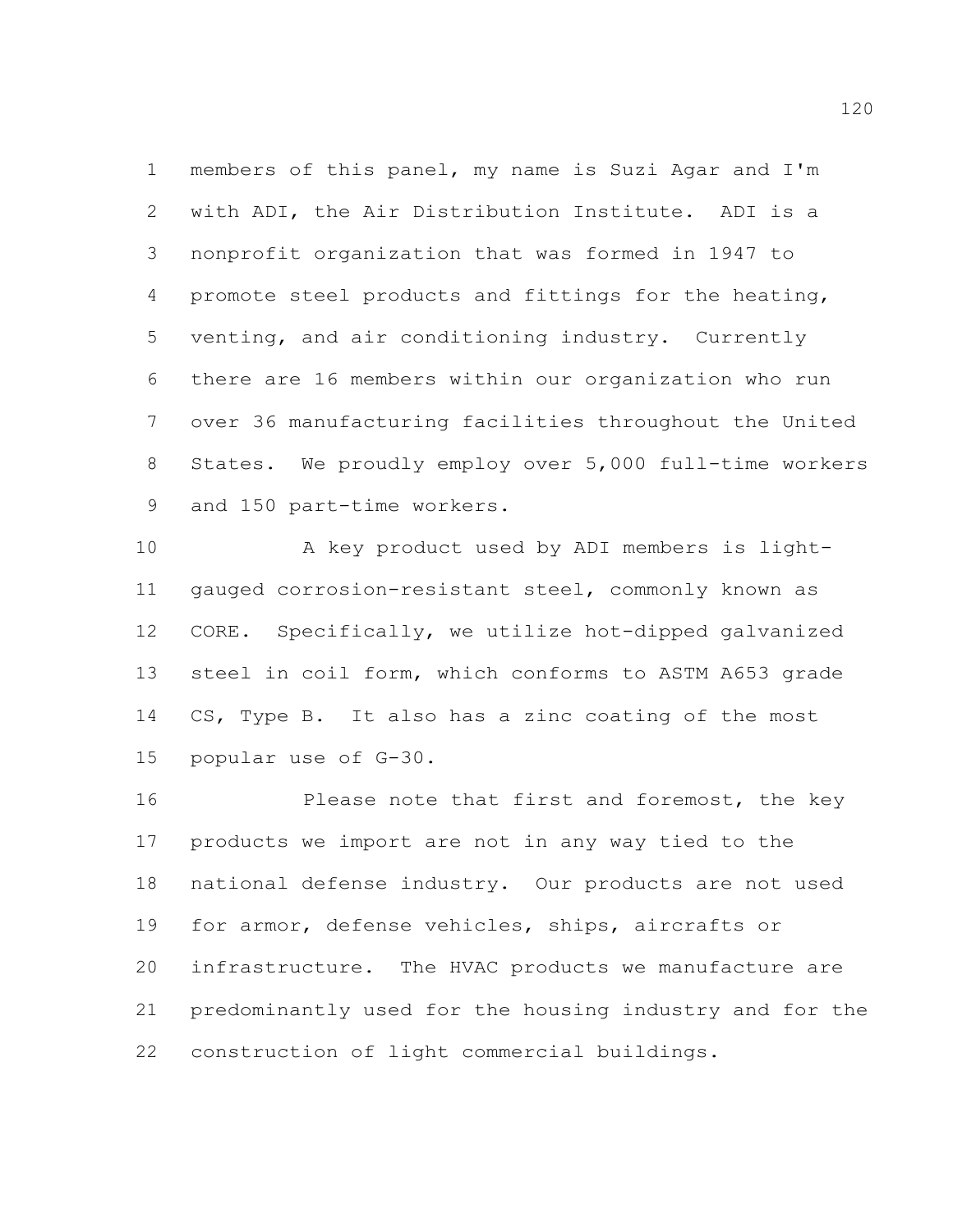For decades, domestic mills have vacated the residential HVAC market by choice. Because most domestic mills are governed by a tons-per-hour pay scale, it's simply not profitable nor advantageous for them to produce light-gauged steel or aluminum. Rightfully so, they have focused their production on fabricating heavier gauged metals. These metals are used for the appliance, automobile, heavy construction, tube and pipe industries. They are not favorable because of the higher prices they command, but also 11 because they are more taxing to produce.

 There is neither the demand nor the desire for domestic mills to produce light-gauged metals and aluminum. The scarce availability of domestic light- gauged metals, coupled with the high prices they charge, is directly reflected in the average yearly totals that ADI members produce -- purchase from domestic mills. Approximately 77,000 tons of galvanized metal and 960 tons of aluminum, all 010, 012 thickness, on a yearly average, ADI members purchase approximately 200 tons of these same type light-gauged metals from foreign sources.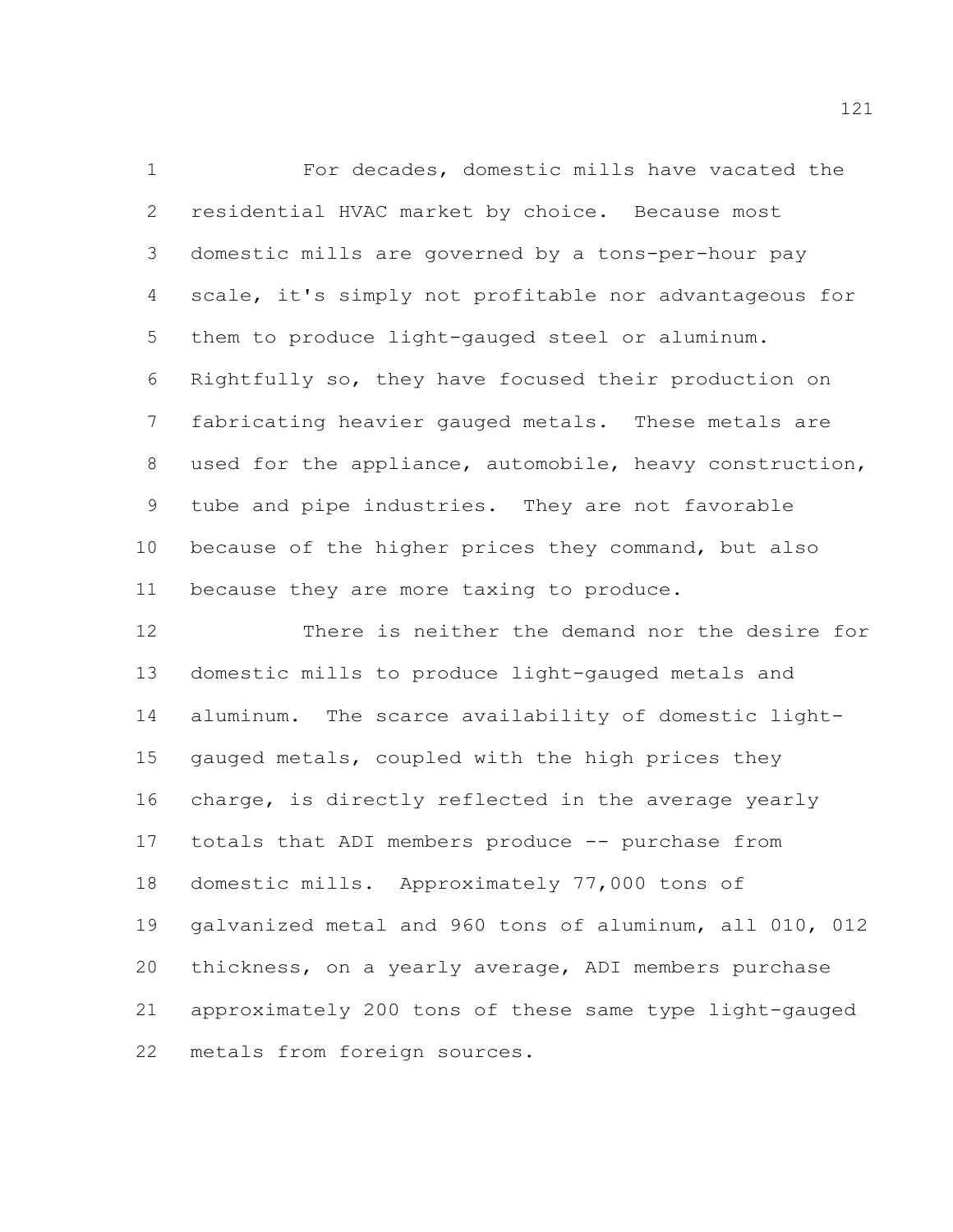ADI members also have a need for multiple widths of steel. There are many types of steels that we purchase that are currently available from only one domestic mill within the United States. We would prefer to purchase from domestic mills, but due to restricted availability and pricing, we are basically forced to find mills outside of the United States. Many just choose not to work with us.

 Because of the tariffs already added from the 2015 anti-dumping lawsuit, our members, and therefore, our U.S. consumers, are already feeling the effects of higher priced steel. Additional tariffs and restrictions from a second action will drive prices up. Domestically, prices have increased between 16 percent between 2015 and '16 and an additional 10 percent in 2017 alone.

 We would anticipate a serious disruption and probable scarcity of metal if we were forced to buy higher steel from either within or outside the U.S. This would also escalate the probability of the housing industry to seek alternatives to ducted HVAC systems. Additionally, jobs would be lost due to the lack of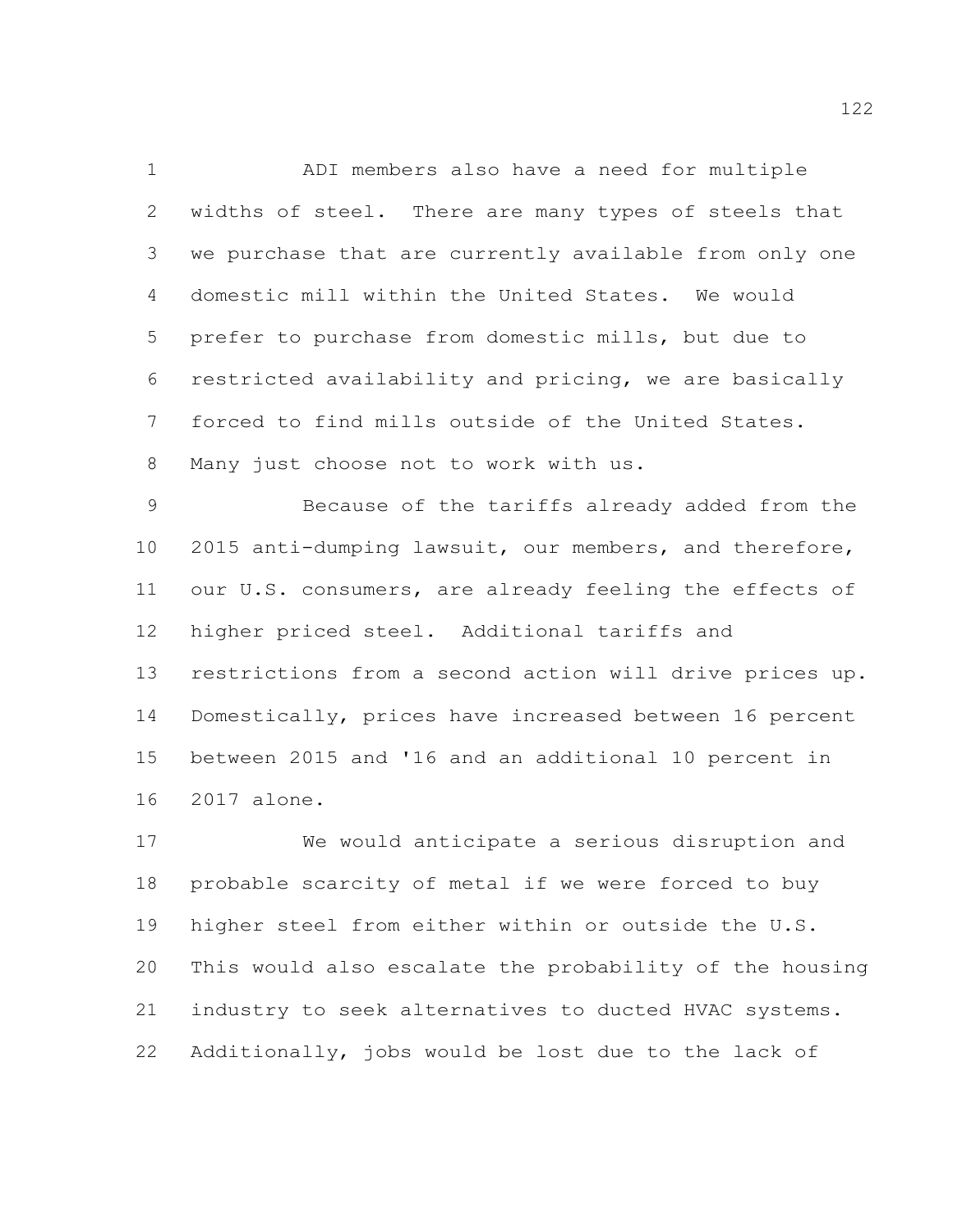demand four our affordable products.

 We truly believe and support President Trump's initiative to prepare America for adequate readiness in the event of a national security event. We do not want our types of light-gauged metals to interfere with domestic mills being able to react quickly if there was a crisis. We're sympathetic to the intent of this investigation; however, U.S. manufacturers like ourselves are truly in a unique niche, the production of light-gauged HVAC ductwork and fittings. We need readily accessible as well as reasonably priced steel. We respectfully ask that you exclude light-gauged aluminum and galvanized metals in the 010 to 012 thicknesses from this Section 232 investigation. We respectfully appeal to the U.S. Government to give our industry consideration by not imposing additional tariffs, adding restrictions or prohibiting our ability to purchase light-gauged metals from foreign markets. Thank you, Secretary Ross and honorable panel.

 MR. BORMAN: Thank you. I do have a question for you.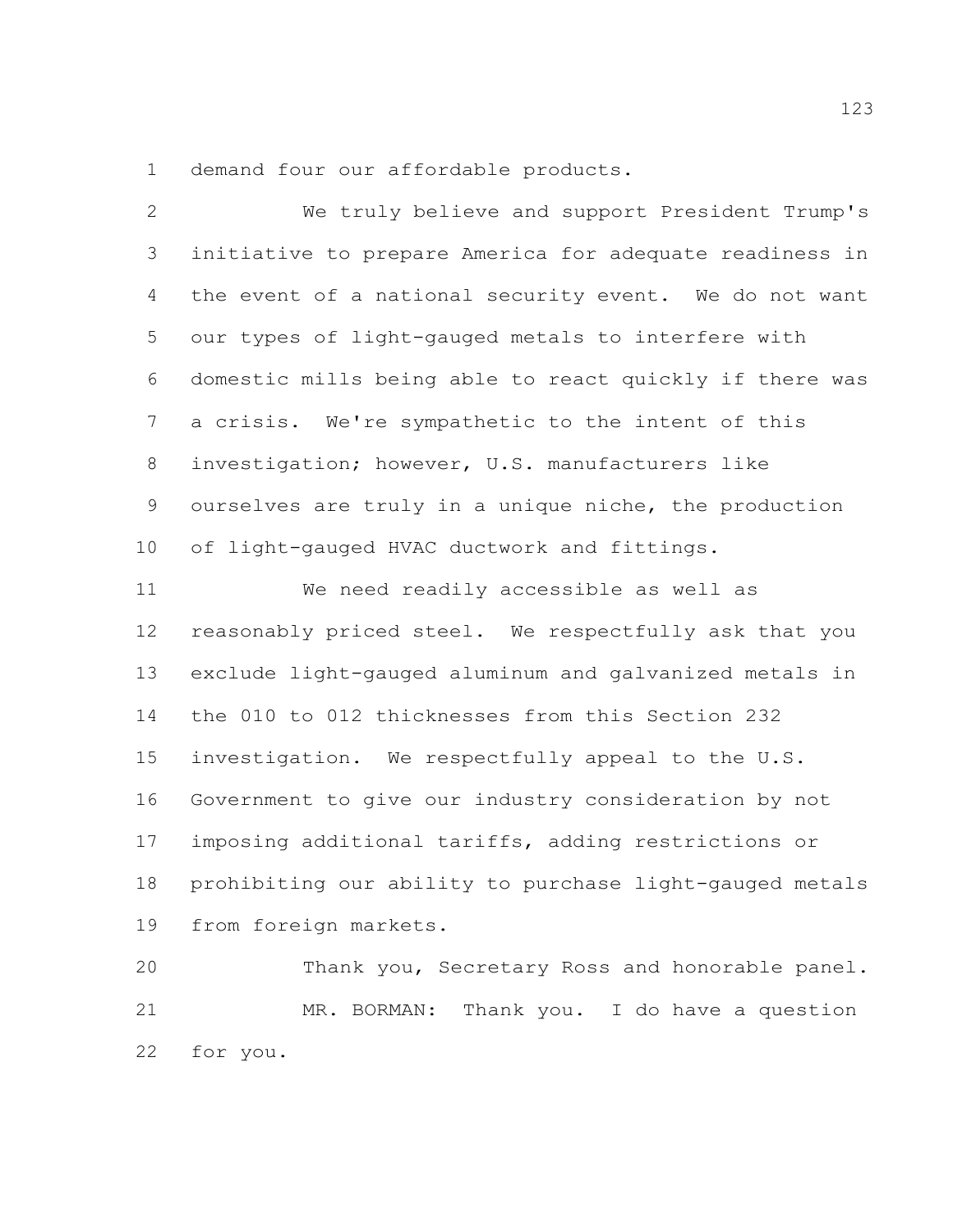Could you elaborate a little bit on your statement that says you have the members buying approximately 77,000 tons of galvanized metal and aluminum from a domestic supplier, but then roughly 200,000 tons from foreign sources? And it said -- your testimony said pricing availability, but could you elaborate on that?

8 MS. AGAR: We sent a survey out to the ADI members and asked them to provide information on an anonymous basis of how much they do buy domestically in the 010 and 012 thicknesses and then how much they also buy from foreign markets. So significantly less on the domestic side for the lighter gauge and more from the foreign.

 MR. BORMAN: But did the data give you a sense as to how much of that was price versus availability? MS. AGAR: It -- pricing was a part of it, for sure, and I would say readily availability as well. MR. BORMAN: All right. Thank you. Okay. We're ready for our next speaker then. MR. CROSS: Good afternoon. My name is John

Cross, President of Steelscape, An American company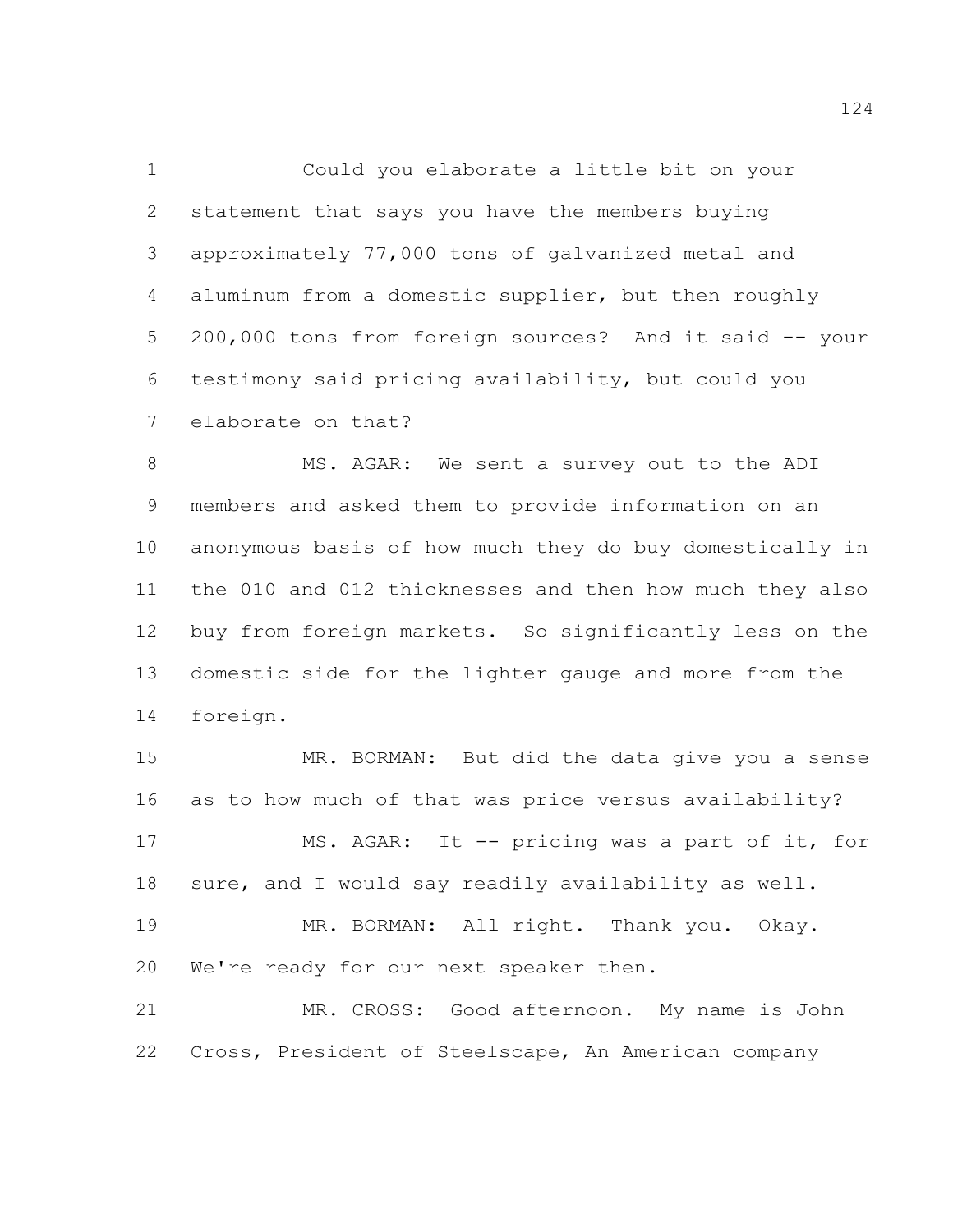that manufactures coated and painted steel for U.S. companies.

 Steelscape has facilities in Washington State and California, together employing over -- almost 400 men and women in productive, high-paying jobs. If the President were to institute broad based restrictions on steel imports, it would jeopardize the viability of Steelscape itself and in the process, threaten the livelihood of 400 employees. Let me tell you why. Steelscape is structured to import the raw

 material that we use to produce our coated and painted steel. This imported substrate does not only not threaten the country's national security, but actually promotes it by permitting Steelscape, a U.S. steel manufacturer, to participate productively in the U.S. economy.

 Steelscape has two facilities, one on the Columbia River in Kalama, Washington, and one located in Rancho Cucamonga, California. Both facilities produce coated steel products, but not from liquid steel. Our Kalama facility transforms hot-rolled coils into cold-rolled and galvanized coils, while our Rancho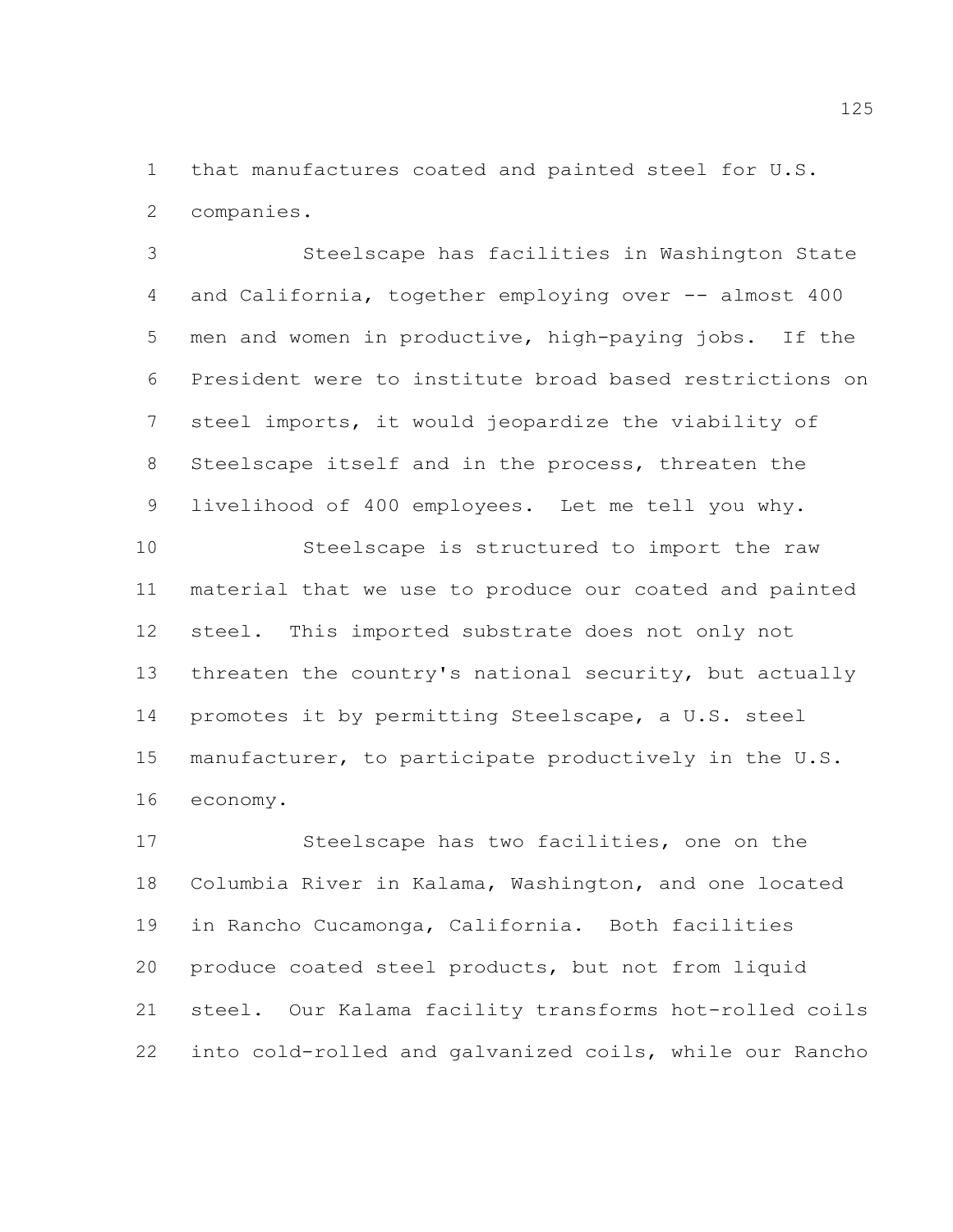facility purchases cold-rolled steel to produce galvalume coils. Both facilities also paint most of the coated steel they produce. A large portion of Steelscape's output ships to ASC Profiles, an affiliated American company which uses our steel to manufacture steel profiles and building components for commercial and residential use in the Western United States.

 Both Steelscape facilities need imported steel substrate to make their coated products. The Kalama site is located literally alongside the Columbia River, a deep-water port facility which allows ocean going vessels to discharge directly from the dock to Steelscape storage yard. Shipping costs from Australia, for example, range from \$60 to \$100 per ton less than rail rates from U.S. mills east of the Rockies.

 Sourcing steel from West Coast producers is also problematic for us. There are only two or three suppliers of hot-rolled steel on the West Coast and they're focused on supplying their own downstream needs and customers. The dynamics of the West Coast market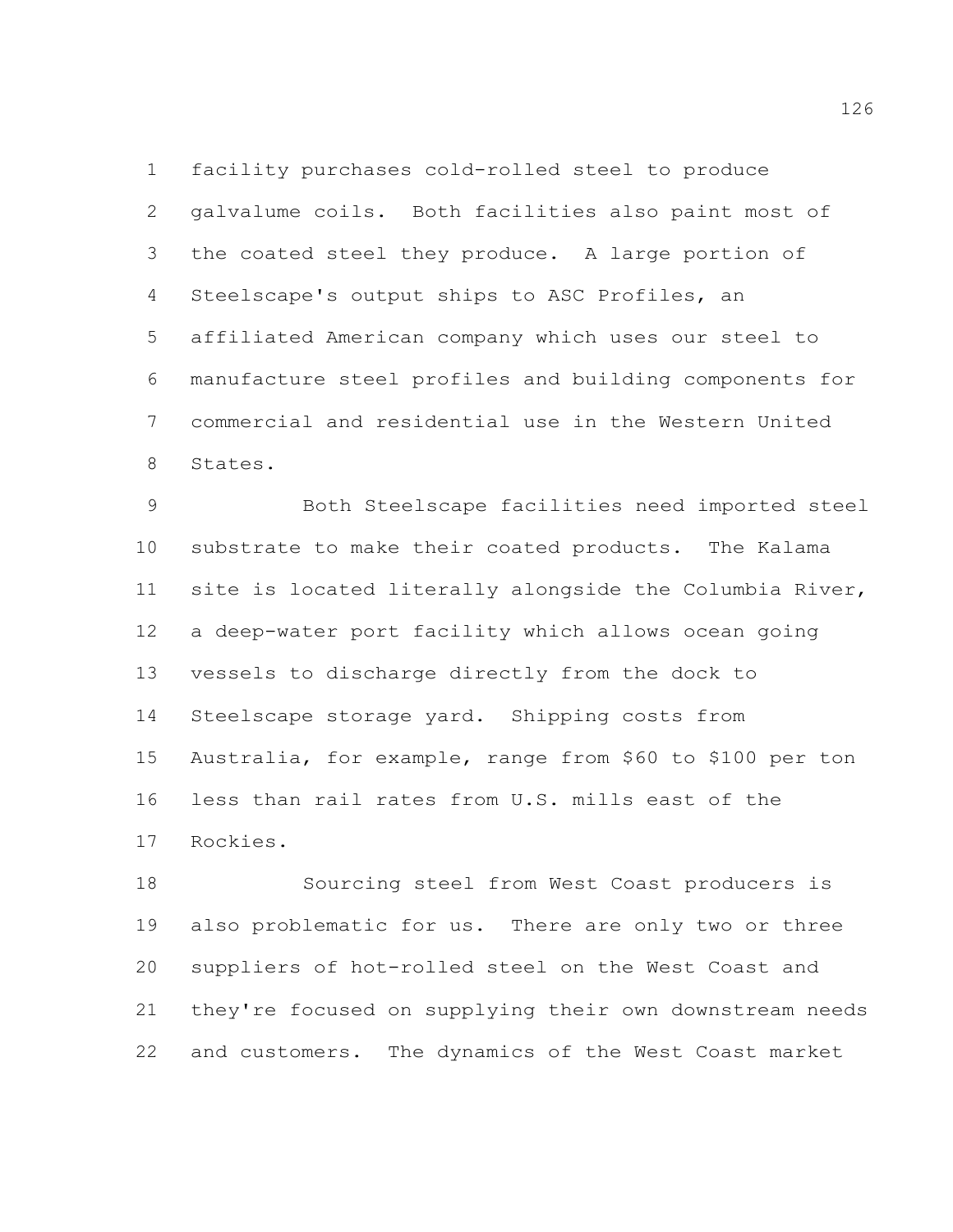are such that all flat-rolled producers in the market have to import a large portion of the raw material they use from abroad. Steelscape is no different.

 Steelscape is subject to another structural restriction that prevents it from purchasing raw material from U.S. mills. Any steel substrate that Kalama would buy from domestic suppliers would have to arrive by rail, which Kalama cannot accommodate due of space and capital limitations.

 In addition, domestically produced steel does not compete with imported steel for Steelscape's substrate business. Steelscape requires imported steel to survive as an American producer of coated steel 14 products. The proof of this is this. Last year, when the Commerce Department imposed almost 30 percent dumping duties on hot-rolled steel from Australia, Steelscape did not replace its Australian hot-rolled steel with a single ton of domestically produced hot- rolled. Instead, we imported hot-rolled and cold- rolled substrate from other countries to meet our needs. By doing so, Steelscape was able to remain a going concern, saving nearly 400 jobs.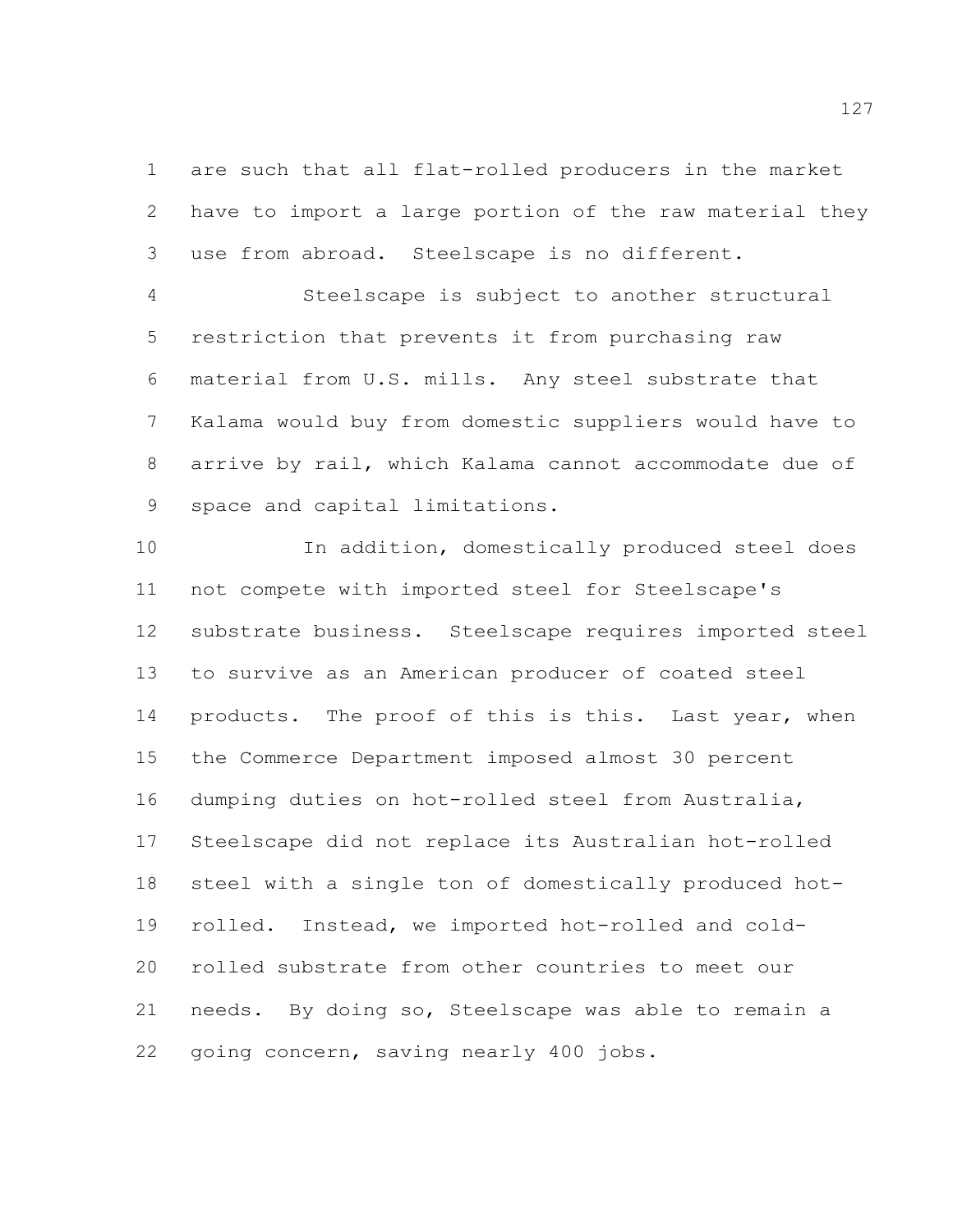And it is not only Steelscape jobs that would potentially be at risk. As I mentioned, much of Steelscape's production goes to ASC Profiles, which uses the coated steel to produce metal building components. If ASC could not provide reliable, high quality steel from Steelscape made from imported substrate, its operations and another 230 jobs could be at risk.

 The steel substrate that Steelscape must import from Australia and other countries does not threaten the security of the United States steel industry. Rather, it helps the industry survive and prosper. Further, that steel is not for any defense or national security use. It's simple, flat-rolled steel that we coat and paint, ship for use in commercial and residential buildings throughout North America. This kind of steel has no impact on the United States' national security requirements.

 Steelscape, in short, needs to import steel in order to produce steel in the U.S. We ask the Department to consider the special situation of companies such as ours, companies that depend on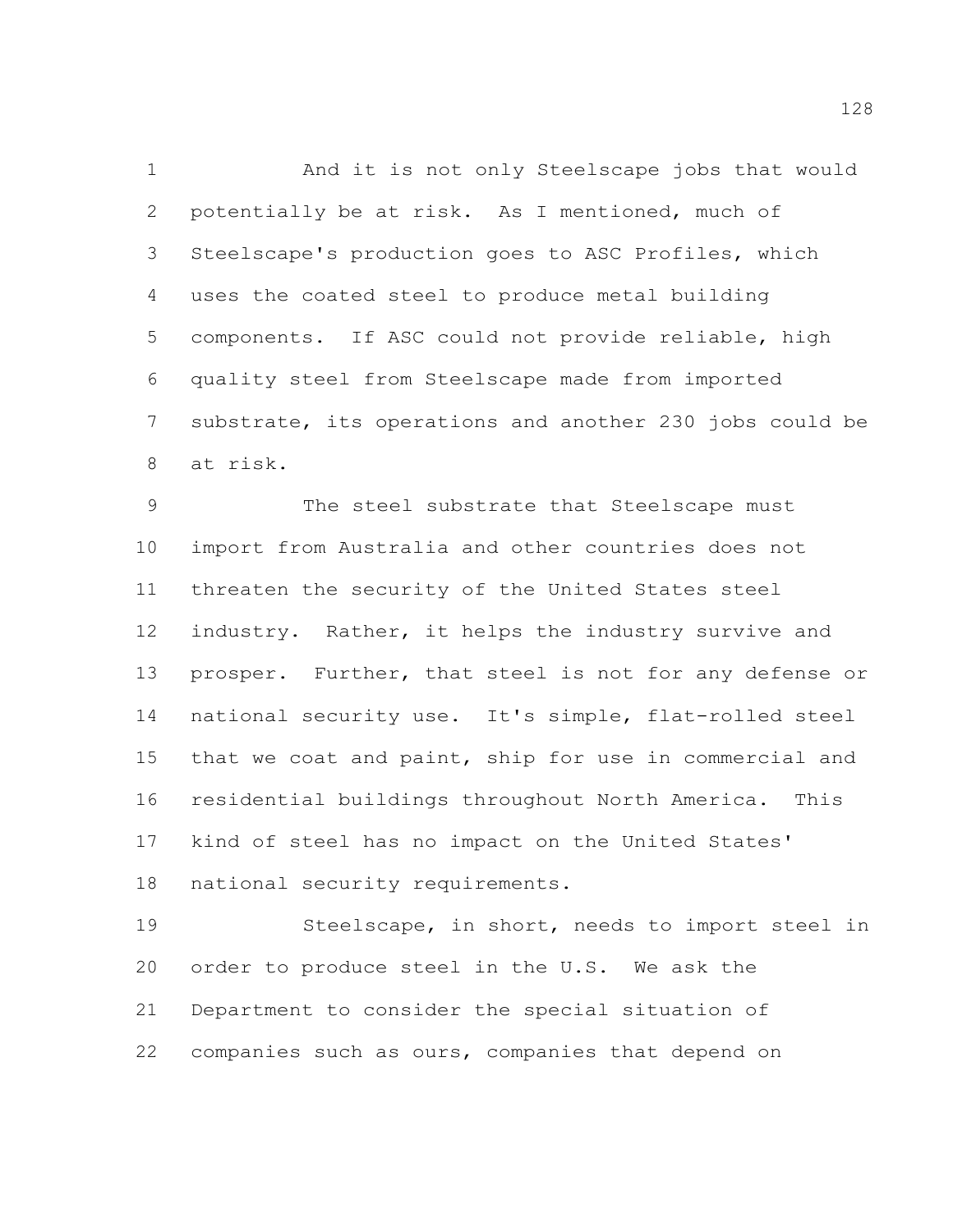imported steel to survive as American steel producers. Thank you.

 MR. BORMAN: Thank you for your testimony. MR. TENNANT: Good afternoon, Secretary Ross, distinguished panel. My name is Jim Tennant. I'm the CEO of Ohio Coatings Company, or OCC, located in Yorkville, Ohio, which is on the Ohio-West Virginia border.

 OCC is a domestic U.S. producer of tinplate. Tinplate products are used in food and beverage cans, paint cans, aerosol cans, and other similar products. OCC operates a world-class 133,000 square foot electrolytic tinplate manufacturing facility with a capacity to produce 250,000 tons per year of the highest quality tinplate available anywhere.

 When OCC plant opened in 1997, it was the first templating mill that was constructed in North America in over 30 years. OCC employs 66 American workers who live in Ohio and West Virginia. Those jobs and the very survival of OCC as a U.S. tinplate manufacturer are threatened if imports of tin-mill black plate, the steel substrate used to produce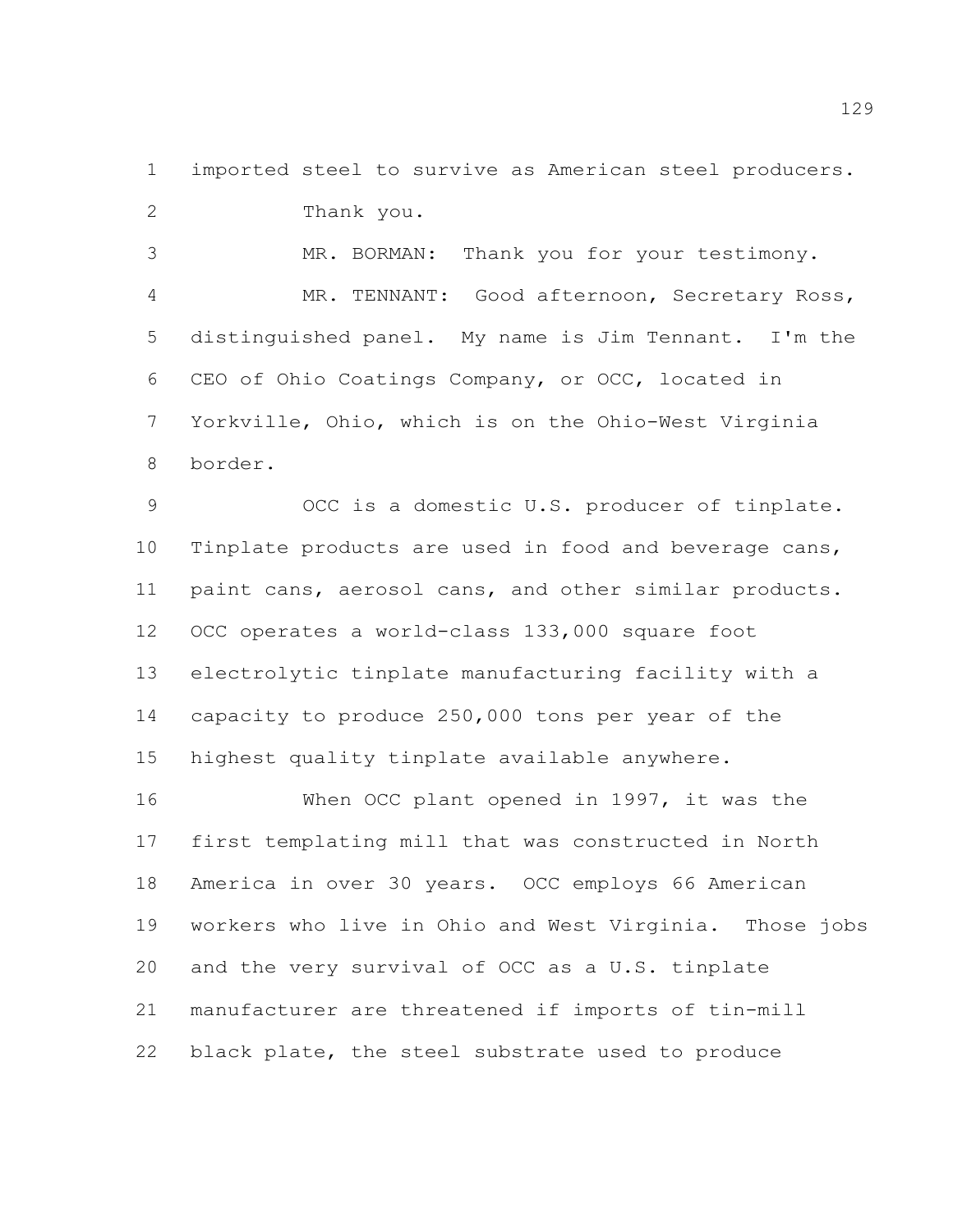tinplate, are restricted as a result of this

investigation.

 OCC is owned by TCC, a Korean producer of tinplate, and Esmark. The total investment to date in OCC is \$80 million. The investment in this mill and its continued operation was conditioned on the ability to import some of the black plate substrate necessary to produce tinplate.

 Black plate is a specialty steel that was developed and designed for the production of tinplate. 11 It has no other significant uses. Besides OCC, there are three other domestic producers of tinplate in the United States: ArcelorMittal, U.S. Steel, and USS- POSCO or UPI. The volume of tinplate and black plate require directly for national defense needs is limited and OCC believes that the existing domestic capacity is adequate to meet current and projected national defense requirements.

 Unlike our three competitors in the tinplate market, OCC does not have its own captive supply of black plate. Rather, OCC is dependent on purchasing black plate in the merchant market. The only domestic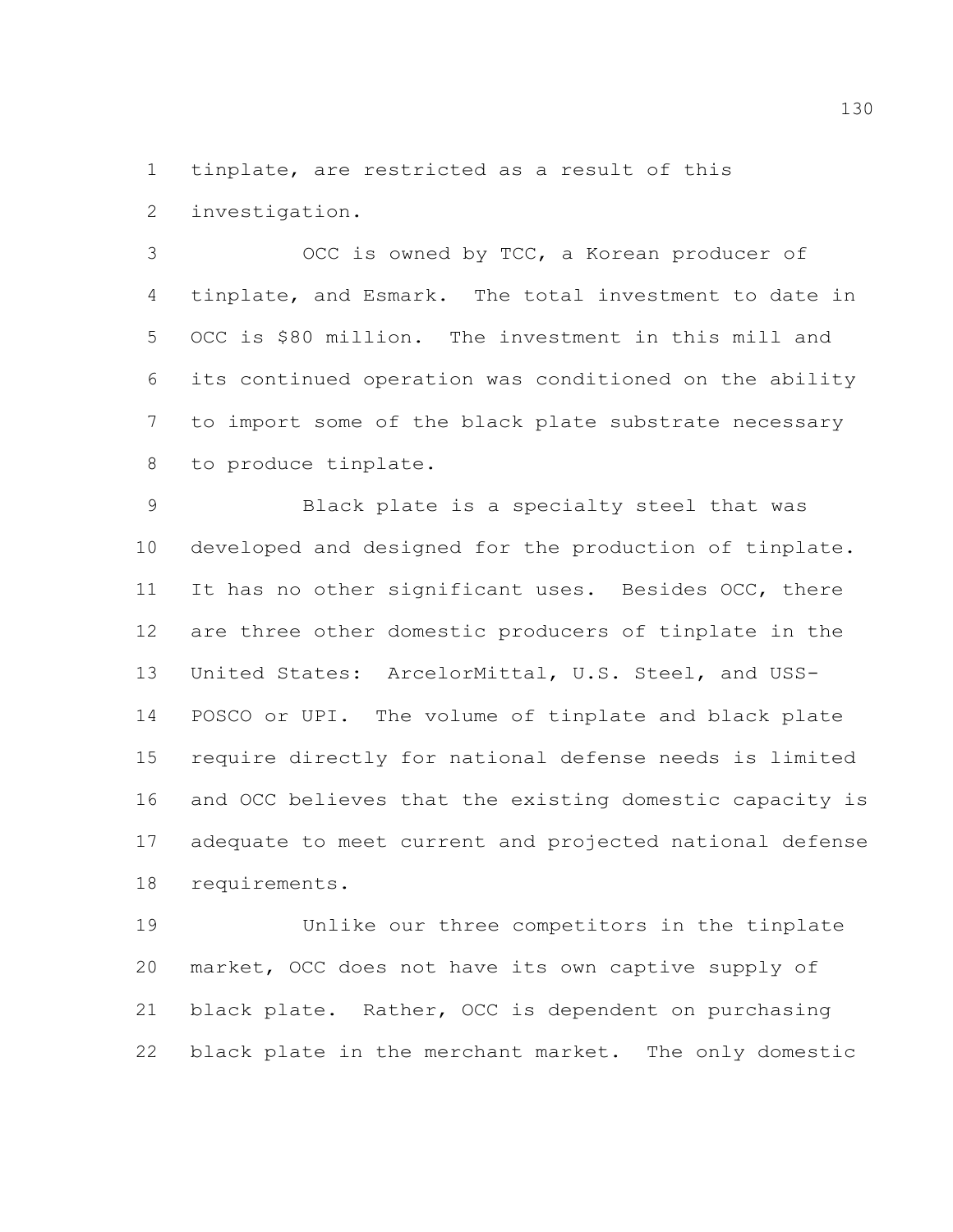producers of black plate, however, are also our competitors in the tinplate market, primarily Arcelor and U.S. -- ArcelorMittal and U.S. Steel. As a West Coast producer, UPI is not a viable supplier of black plate for OCC.

 Sourcing of 100 percent of our black plate requirements from our competitors is not a viable option for OCC. Unless we're able to continue to also purchase high quality black plate from import sources, OCC may have to close its doors.

11 In 2012, RG Steel, our former parent company and source of OCC black plate, went through bankruptcy and was liquidated. Until the third quarter of 2016, OCC obtained its black plate from ArcelorMittal, Costco, and from Japanese suppliers. The only viable domestic supplier at this point is ArcelorMittal. OCC is no longer able to import black plate from Korea and Japan and has not done so since the third quarter of 2016 as a result of the anti-dumping and countervailing duty actions against cold-rolled.

 As a result, OCC continues to purchase black plate from ArcelorMittal and from some import sources,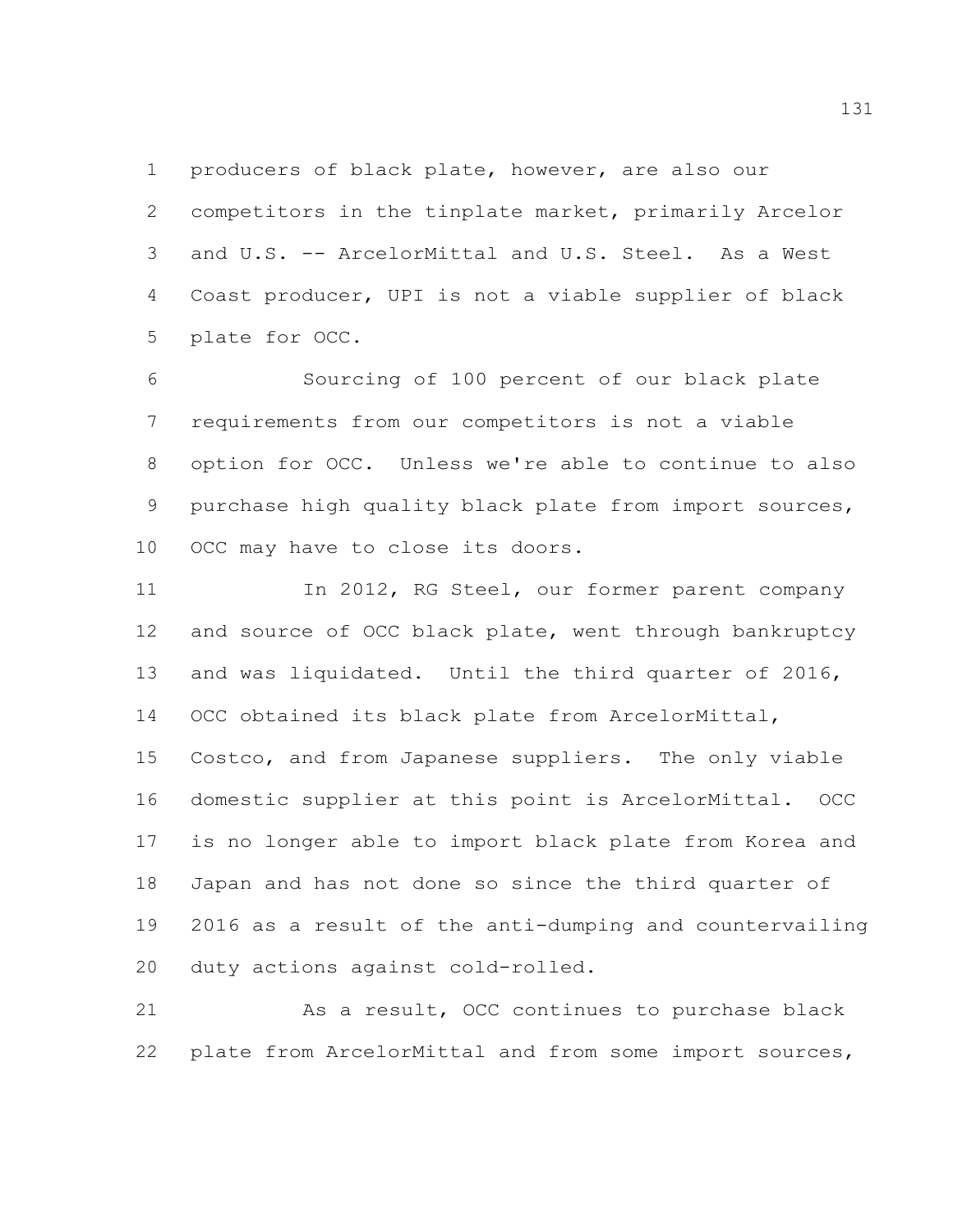but OCC lacks sufficient raw materials to maintain its efficiency. In 2015, OCC operated at 60 percent of capacity, declining to 50 percent in 2016 as a result of the anti-dumping and countervailing duty orders. In the first quarter of 2017, OCC is operating at 40 percent of capacity because of shortages of black plate substrate.

 Moreover, despite U.S. Steel's assurances before the International Trade Commission that they could supply black plate, U.S. Steel has never even offered competitively priced black plate to OCC as compared to offers from ArcelorMittal or other suppliers. U.S. Steel offers have been at prices that were higher than the current market price for finished tinplate. So clearly U.S. Steel's not interested in supplying OCC due to the fact that we compete with them in the tinplate market.

 OCC cannot survive with ArcelorMittal as its only supplier. If OCC sourced all of its black plate from ArcelorMittal and that plant were to have any kind of a shutdown, fire, strike, et cetera, OCC would shut down. Secondly, ArcelorMittal is OCC's direct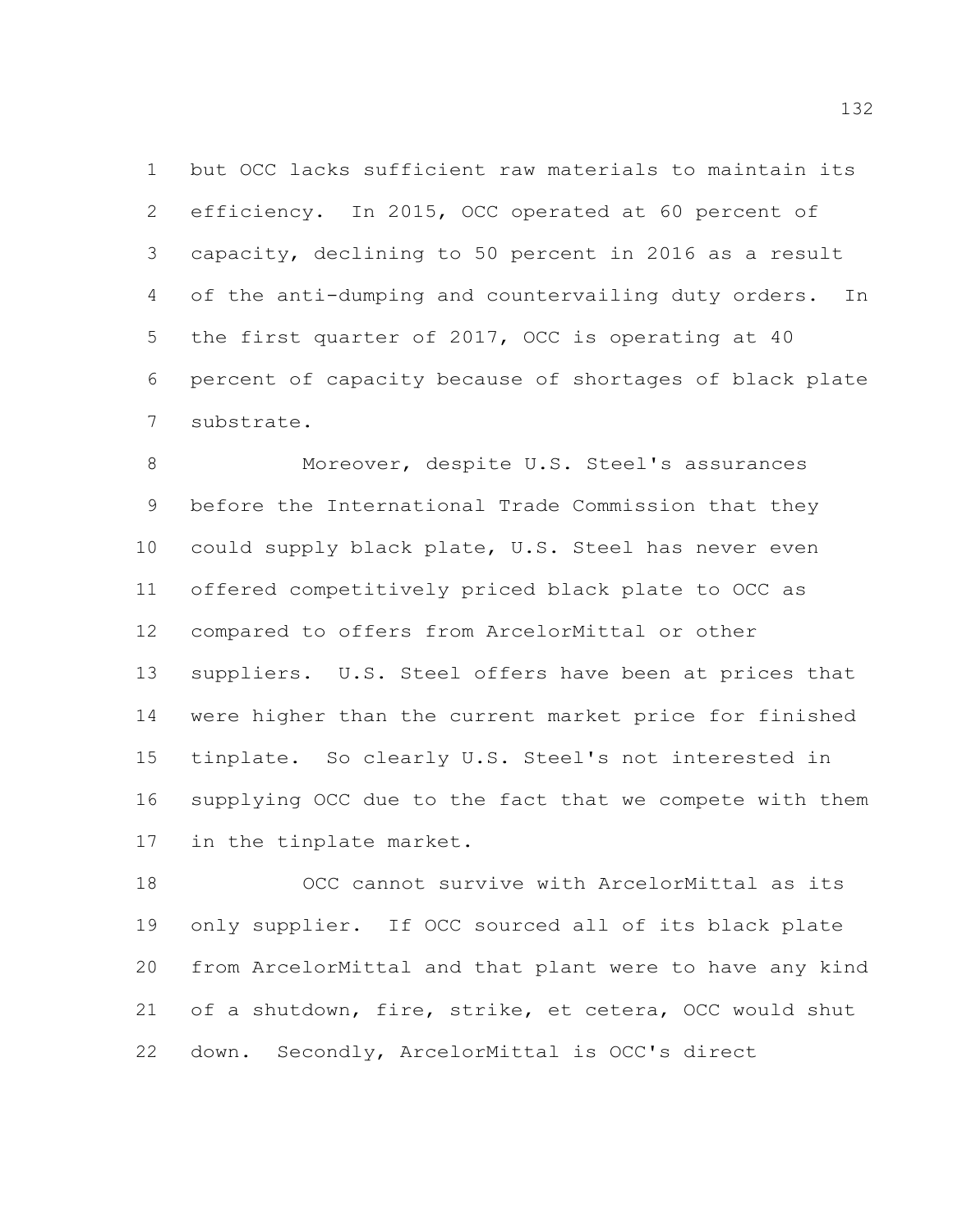competitor in the tinplate market. They will always prioritize their own needs ahead of ours. Any further import restrictions on black plate would be devastating to OCC and would threaten its survival as a U.S. producer.

 To the extent that this proceeding is designing an industrial policy towards the steel industry and steel users, thought must be given to the cost of shutting out imported steel needed to supplement domestic production and to support downstream users of steel. Restrictions on import to black plate have weakened not strengthened the U.S. industry.

Thank you.

15 MR. BORMAN: Thank you for your remarks. Please, our next speaker. Please, Mr. Gerard, come up. MR. GERARD: Speaker Ross and panel members, I want to tell I'm really excited about being here. The Steelworkers Union has been having this fight for 45 years, trying to get fair trade in steel. In the last 15 years, the steel industry went from producing 125 million tons a year to slightly over 85 million tons a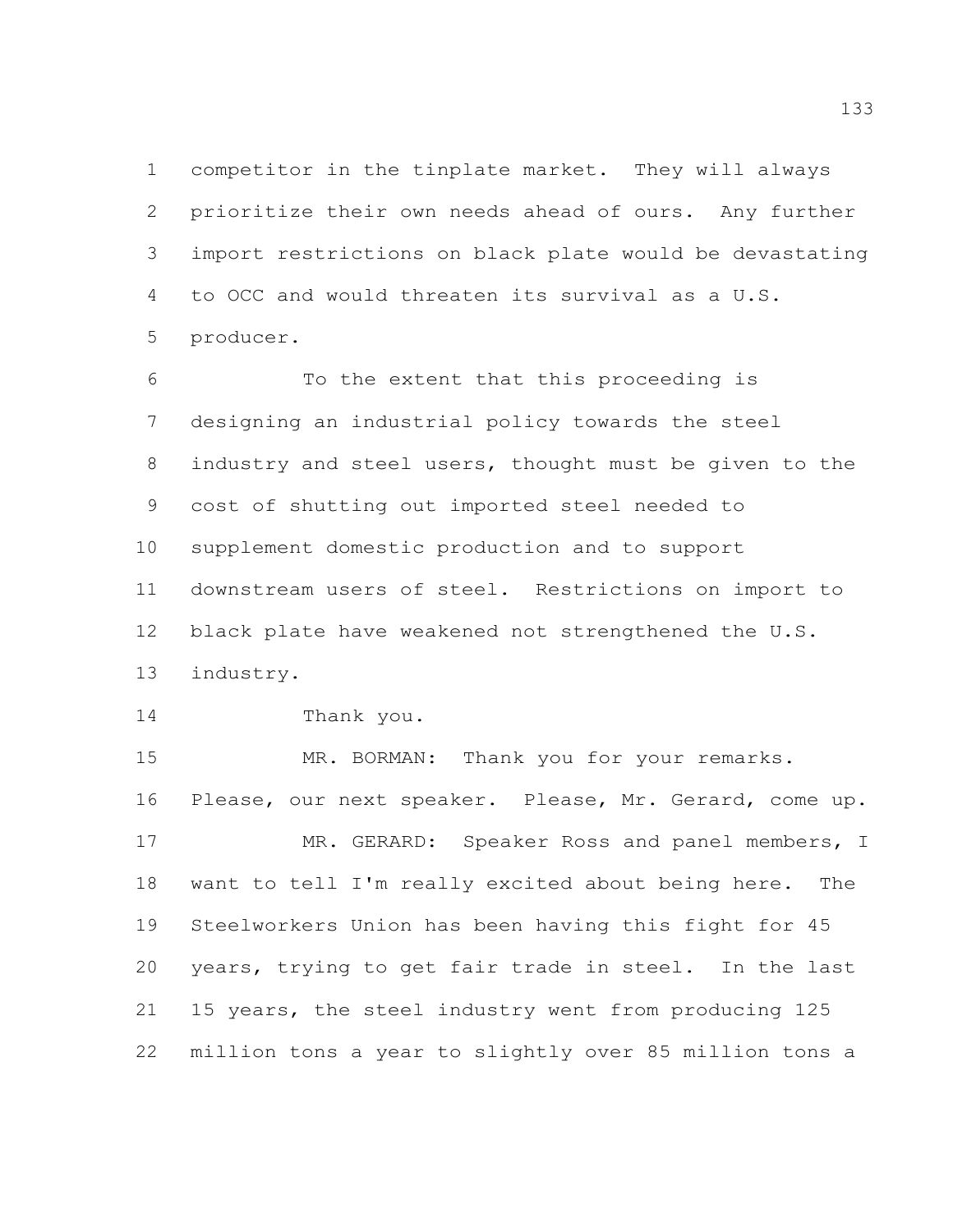year.

| $\overline{2}$  | Our union, since 2012, has filed 86 trade               |
|-----------------|---------------------------------------------------------|
| 3               | cases or participated in 86 trade cases. We won 81 of   |
| 4               | them. Why did we win? We win because they cheat.        |
| 5               | Included in my formal testimony is a document           |
| 6               | that looks like this called Chinese Steel Overcapacity. |
| $7\phantom{.}$  | In five different U.S.-China consultations on steel,    |
| 8               | China promised five times to reduce its capacity. That  |
| 9               | first one, they were producing roughly the same amount  |
| 10 <sub>o</sub> | of tons as America. By the time we got to 2014, after   |
| 11              | breaking their promise five times that they would       |
| 12              | reduce capacity, they were now producing 1.2 billion    |
| 13              | tons and as some of the earlier speakers said, that     |
| 14              | that 1.2 billion tons ends up with, depending on which  |
| 15              | economist you want to accept, somewhere between 400 to  |
| 16              | 700 million tons of overcapacity that is flooding the   |
| 17              | market.                                                 |
|                 |                                                         |

 I have way too much to say and too little time to say it, but the reality is that when we're going to talk about the steel industry, we need to talk about the complete industry. We need to talk about the basic materials from iron to steel, products that are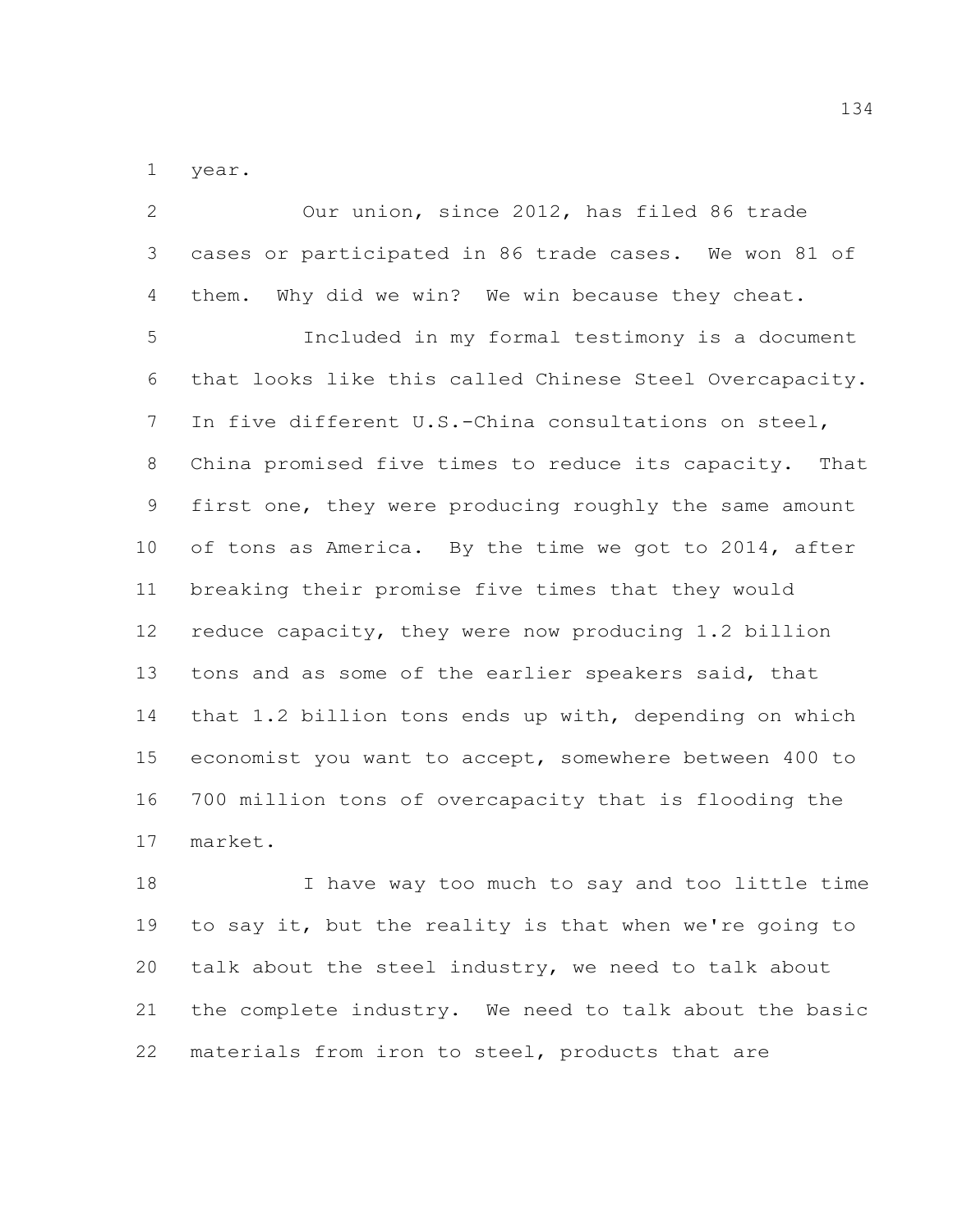included like silicone metal, manganese, and chromium and that are needed to make the alloys.

 When we look at what's going on, I was going to talk about all the different things that steel ends up being a part of, whether it's the food chain or the water supply. We have close to two million miles of water pipe in America. I don't think there's a person that lives in the Northeast that hasn't experienced a waterline break from waterline pipes that could be 50, 60, 80 or 90 or 100 years old. That affects our national security.

12 I could talk about all the steel that goes into defense industry and talk about how that affects our national security. I could talk about that period of time that went from 125 million tons to 85 and the tens of thousands of workers that lost their jobs and the communities that were destroyed. I could talk about the need for specialty steel. I could talk about the need for electric steel to make sure that our transformers and our transformer lines are modernized and brought up to speed.

I can talk about the need to grow our steel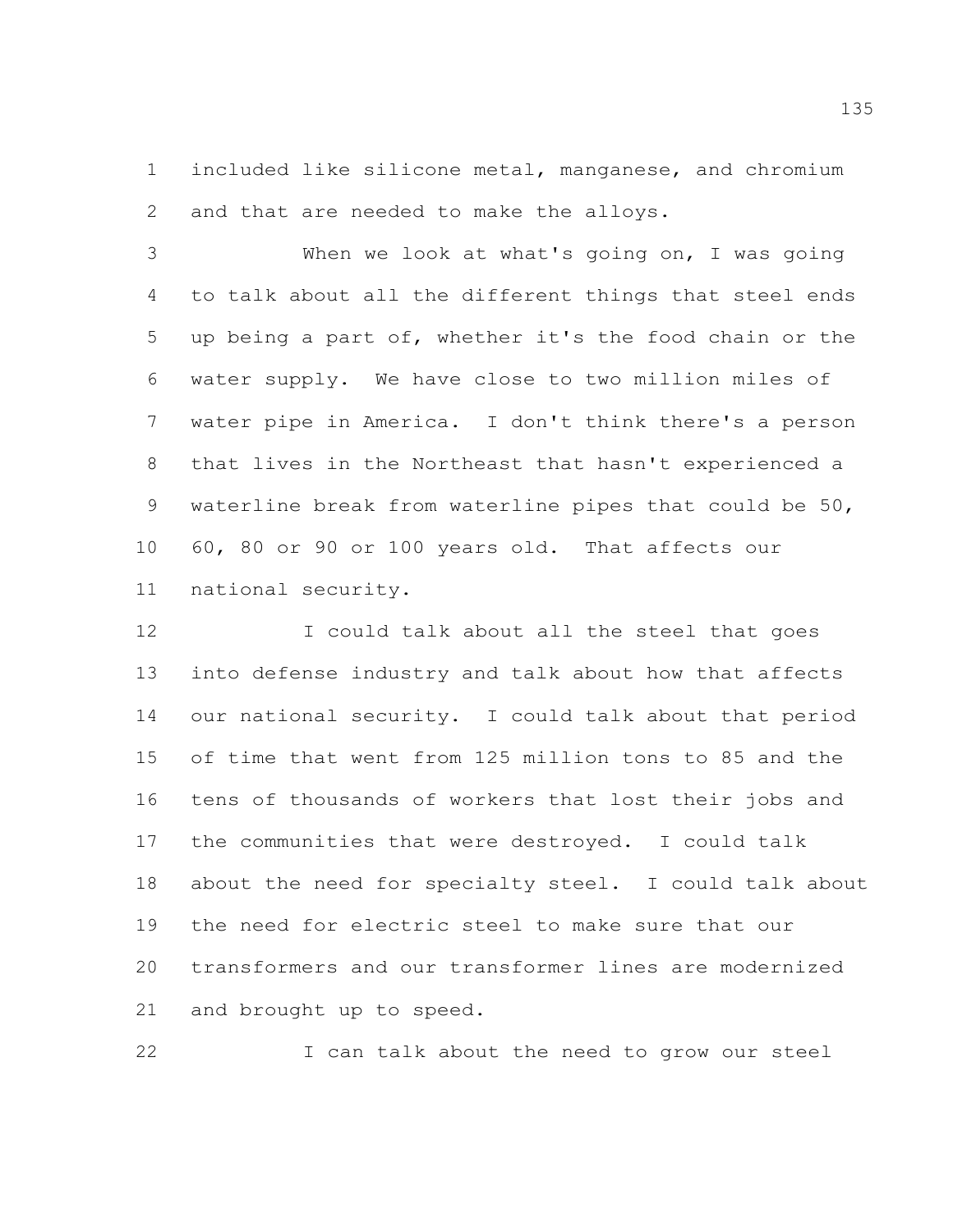industry back. I'm sick and tired of hearing people come in and say if you want fair trade, we might have to bring a trade action against you in agriculture. Our union's been fighting for fair trade in steel now for 45 years.

 The reality is that the trade laws, honored panel, do not work. They do not work. We filed dozens of cases on the same issue. The remedy is put in. When the remedy expires, we have to do the same thing 10 or the industry finds that -- foreign industry, the cheaters, as Mr. Goncalves said, they find a different way to cheat whether they circumvent or do something else.

 For a long time, I thought the best way to do this is to tell those cheaters three strikes and you're out. The most valuable thing on the planet for a company from offshore is access to this market and we've been giving it away for free.

19 I give an example of -- maybe Marcy Kaptur mentioned it while I wasn't here. U.S. Steel invested hundreds of million dollars in making a brand new OCTG pipe mill in Lorain, Ohio. The thing had never gotten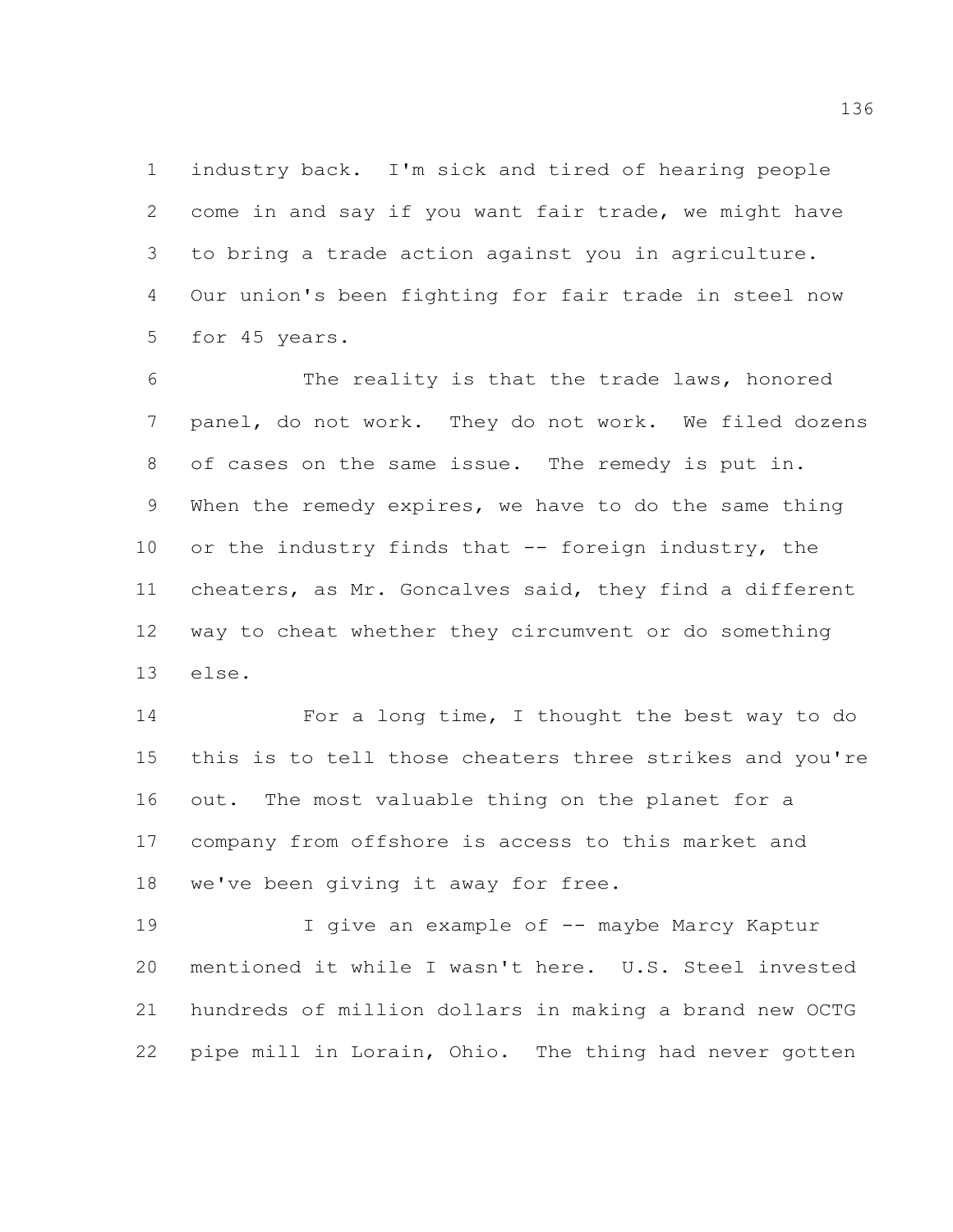to full capacity because as we're doing that, the South Koreans built a brand new, state-of-the-art mill. We filed a trade case. We won the trade case. And you know what they did? They increased their production and increased their destination as U.S.

 Why could do that? They don't drill one inch in their own country. They knew that if they did that and shipped into America, there was nothing we could do about it because they continued to get subsidies from their government. So therefore, we've got an OCTG mill that is the state-of-the-art that's hardly working at all.

13 So, members of the panel, we need to make sure that as you do your review, you review the complete steel industry, you review why it doesn't work, you review why we've been pushed down to 85 million tons. You need to look at all the different kinds of steel.

18 I say to people often when you drive by a steel mill and you see the rows of steel in the air, they might look all the same, but most of them are all different. They're scientifically engineered. You go into a modern steel mill and from the front end to the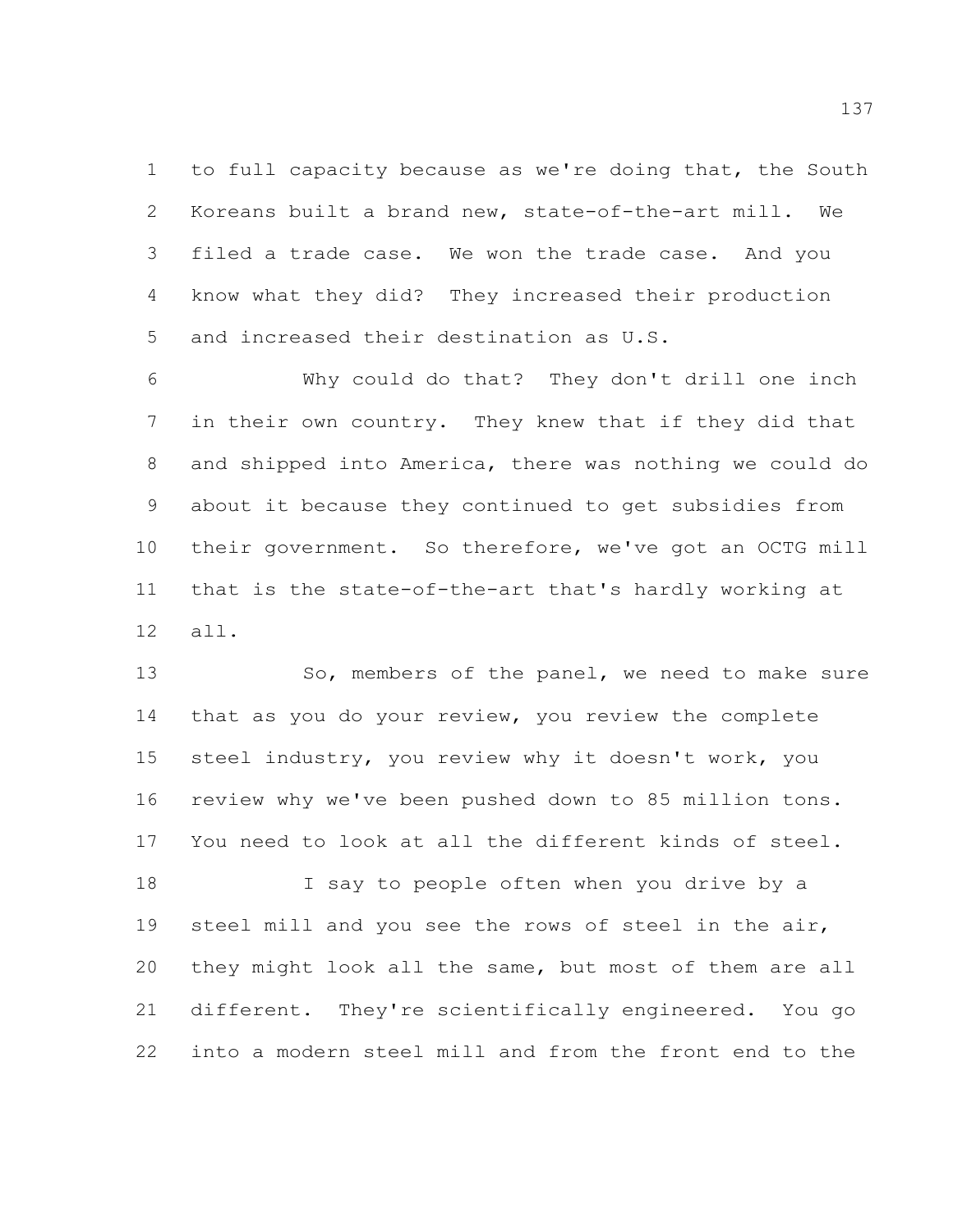back end, you might not see a human being, but that mill will roll out at one-tenth of one inch of deviance, almost perfect, for its customer, and if we can't earn the price of the cost of capital, then what will happen? We're already down to the bare minimum of 85 million tons and our industry has been under attack, 7 as I say, for 45 years.

8 And I want to make one other quick point. We're a binational union. We have members on both sides of the border. Canada's one of the few countries that's always been there to stand by the United States. Indeed, our national security intelligence relationship with Canada is truly unique.

 We share an uncontested border. We have intelligence sharing relationship known as Five Eyes and is limited only to five countries. We have the North American Aerospace Defense, NORAD, and its existence of more than 60 years.

 We respectfully request that Canada be excluded from this because it's been considered -- for those 45 years that I've been talking about, it's been considered as part of the North American steel industry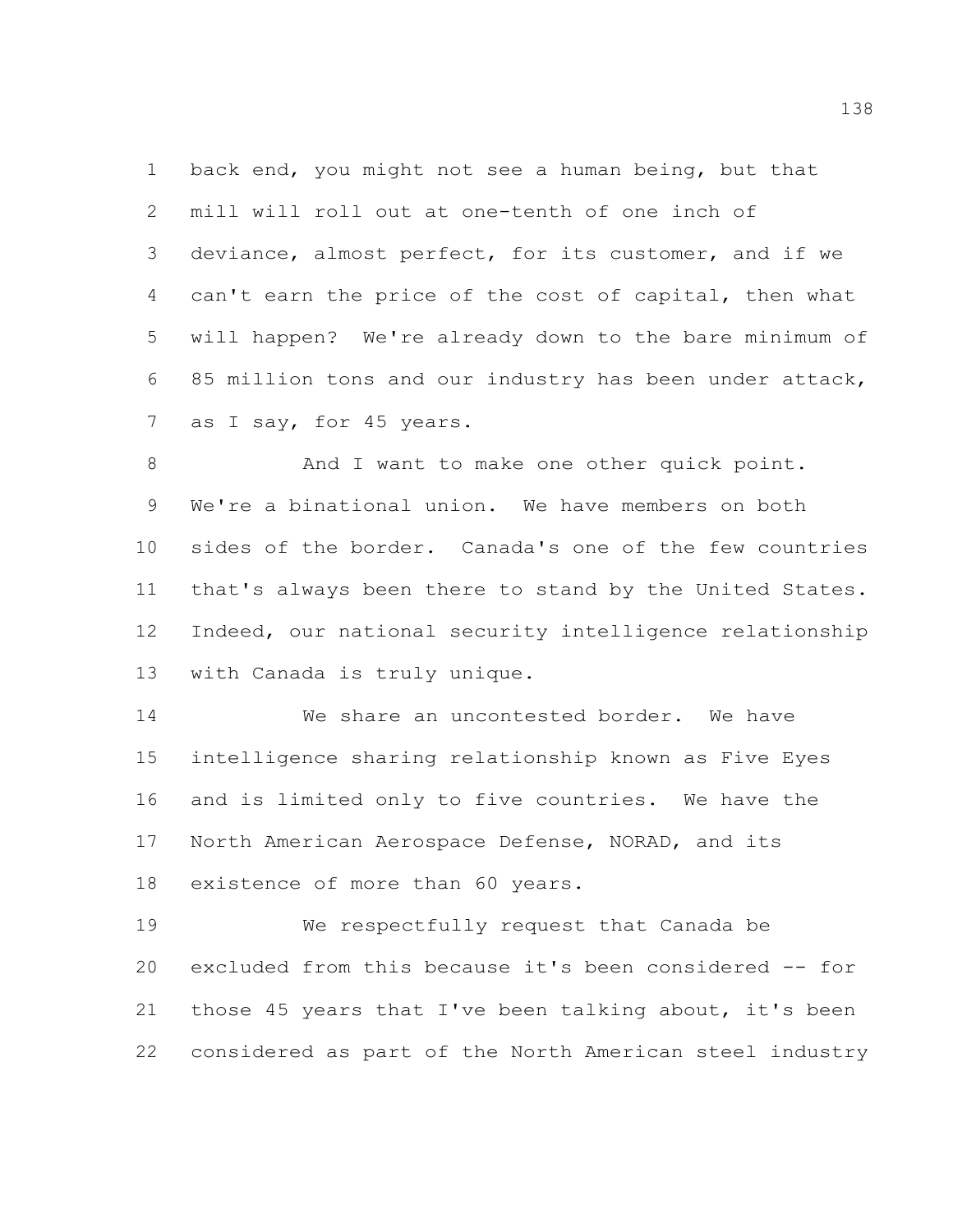and considered as part of the American steel industry. Last point. I wish this happened in more places, but we actually have a trade surplus with Canada. I'd love to have a trade surplus with Japan, South Korea, India, China, and we can maybe get there

if we enforce modernized trade laws.

7 Thank you very much for your time.

 MR. BORMAN: Thank you for your comments. Can we have the next speaker, please?

 MR. ZALESNE: He was on such a good roll. I enjoyed that running into my time as well.

 Good afternoon. My name is David Zalesne and it is my privilege to speak here today on behalf of the American Institute of Steel Construction. I'll start by thanking the Administration and Secretary Ross for initiating this investigation and also the members of the panel for your work on it.

 My focus today is on construction. AISC is a nonprofit, nonpartisan, technical institute and trade association that has served the structural steel design community and construction industry since 1921. AISC develops industry standards, specifications and codes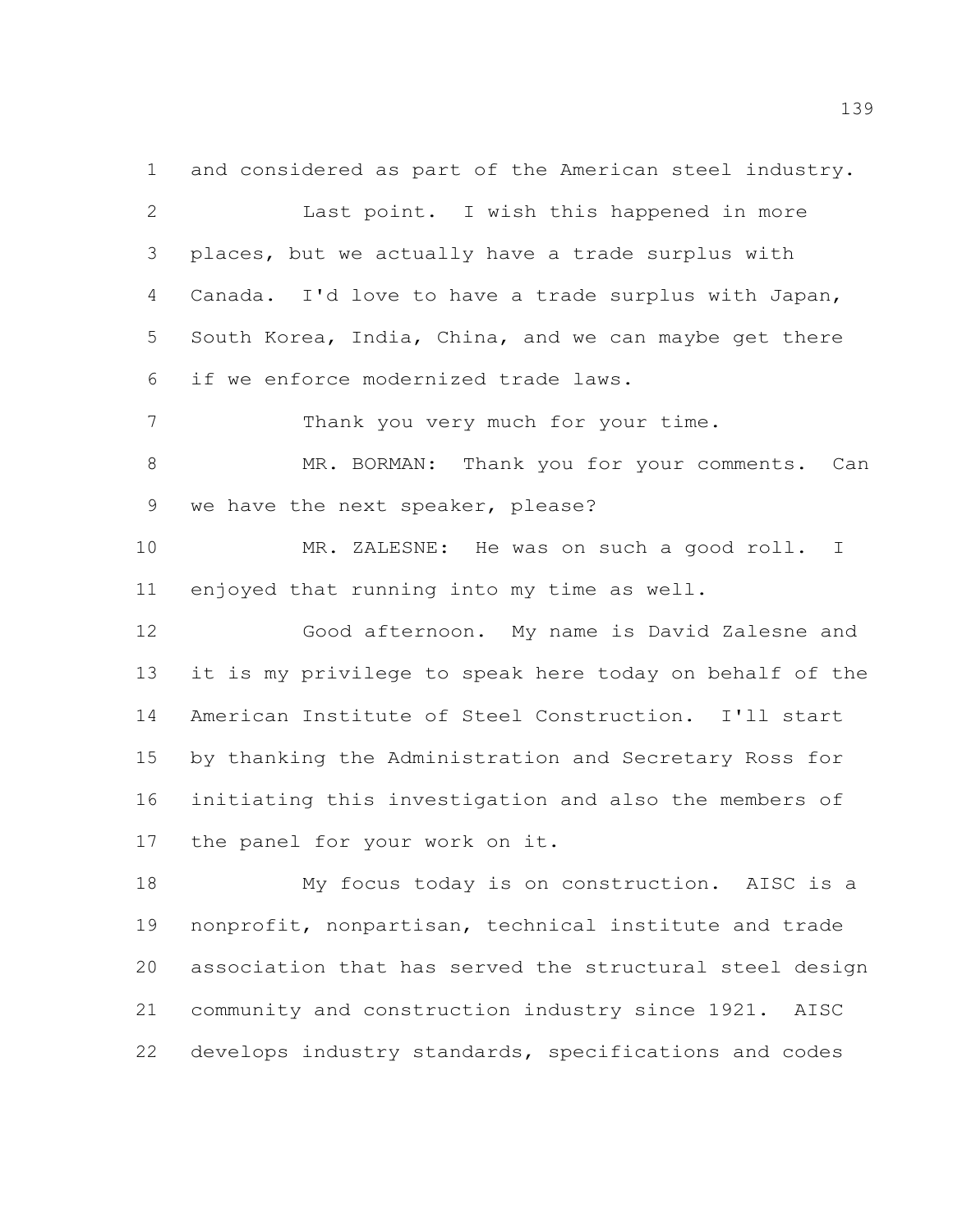for steel construction, conducts technical research, and operates programs for education, technical assistance, and quality certification.

 Together with the affiliate -- with our affiliate, National Steel Bridge Alliance, AISC represents more than 1,000 U.S. businesses involved in the structural steel industry and has more than 40,000 professional affiliate and student members. AISC estimates that the U.S. structural steel industry directly supports about 200,000 jobs, most of which involve skilled labor.

 Steel fabricators provide a critical intermediary role in the structural supply chain, positioned between the mills that produce steel plate and shapes, and the cranes that lift steel columns, beams, girders, and trusses into place at construction sites. Fabricators convert steel produced at the mills into site-ready pieces, operating plants where sophisticated equipment and skilled craftspeople cut, drill, fit, and weld components to meet the plans and specifications for each project.

Fabricators invest in both physical assets and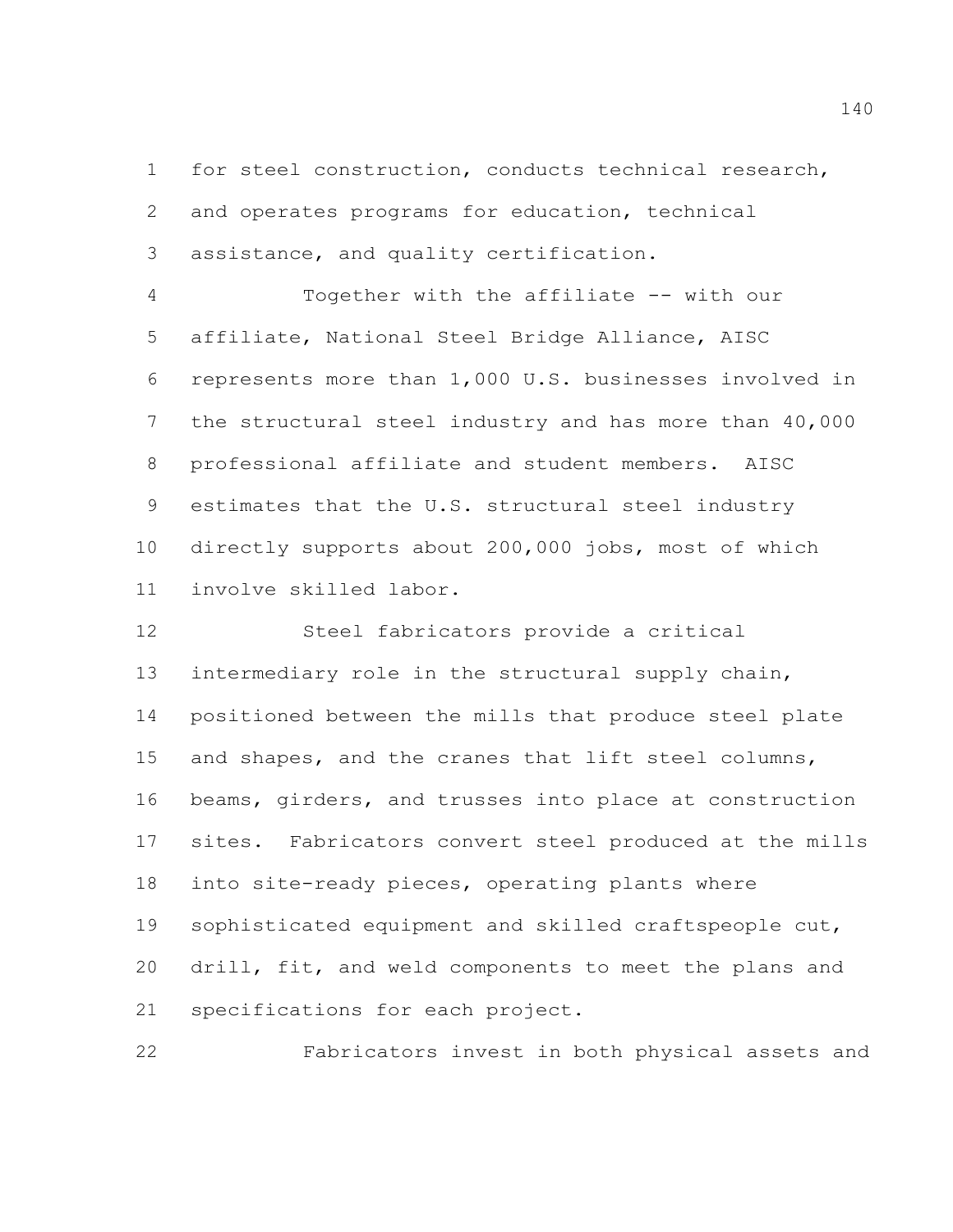human assets because while some fabrication processes can be automated, most of the labor and fabrication plants is in fitting and welding, which are difficult skills to automate on custom designed projects. Equally important, fabricators are entrusted with the design drawings for projects and drawings that show the forces the buildings are designed to resist, both natural forces and forces that can be introduced by actions designed to damage or bring structures down.

 In short, fabricators are responsible for steel that goes into projects from high-rise towers in Manhattan to dams in California, from wastewater plants in Michigan to power plants in the Gulf states, from bridges crossing the Mississippi River to ports handling cargo on the coasts. Indeed, our company based in South Carolina was entrusted with the structural steel for the U.S. Capitol Visitors Center and also entrusted with the security enhancements that were designed into that structure after the terrorist attacks of 9/11 to protect members of Congress in the event of a future attack.

For most of the long history of the American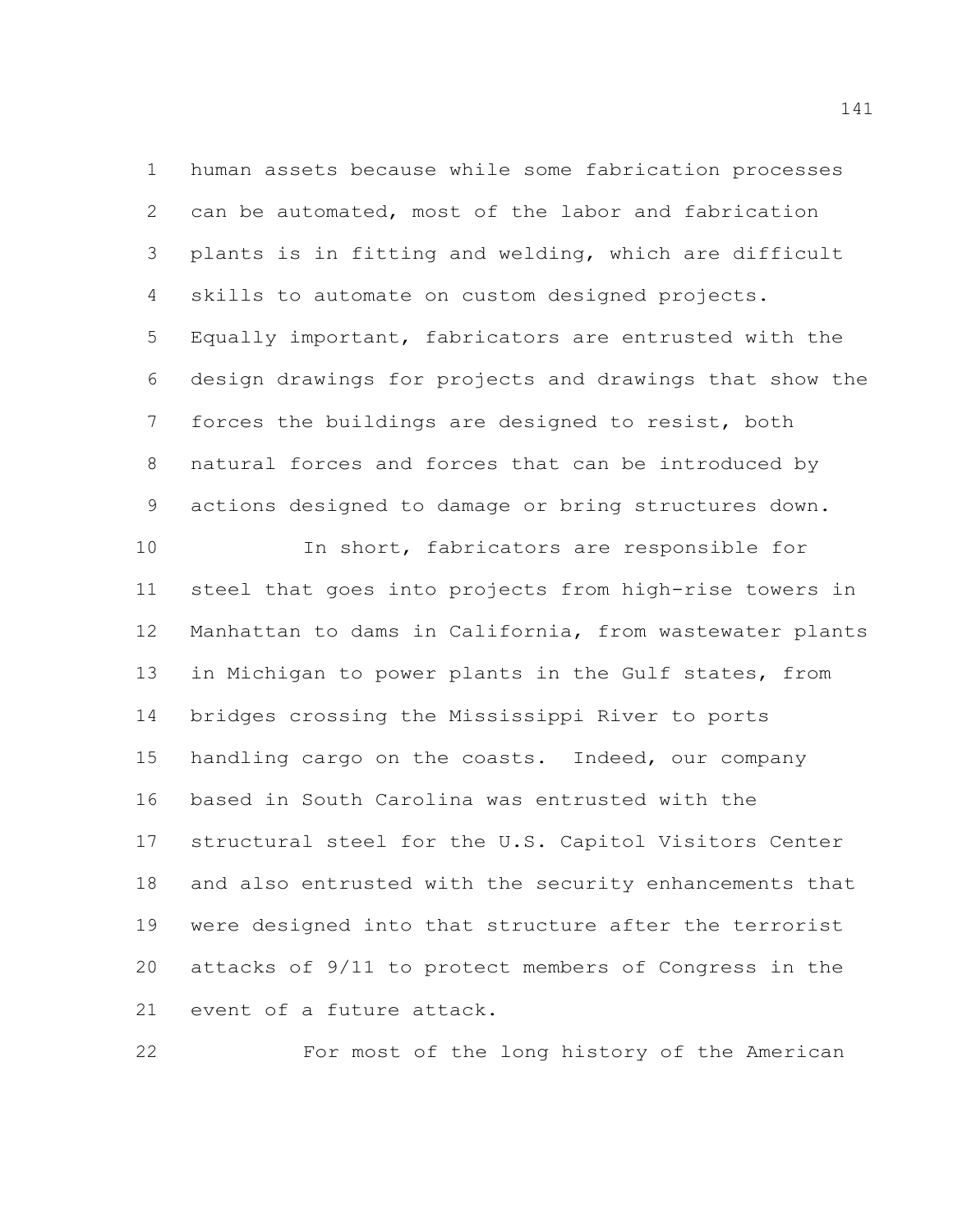steel industry, major projects like bridges, high-rise towers, and secured government facilities were routinely fabricated in American plants. However, following the passage of NAFTA, fabricators working in the Northeast saw an immediate erosion of domestic market share in cities like Boston and New York, as Canadian fabricators rushed into those areas.

8 Then as the Chinese steel industry grew, Americans were shocked to see steel for the Bay Bridge in California fabricated in China. Almost overnight, the American construction market became a rich target for foreign steel industries, and while oversight was focused on imports of mill steel, foreign companies were bringing steel in the U.S. market as fabricated products with virtually no resistance.

 Today, offshore access to American construction markets has become so soft that on one major project in New York City, steel plate made in China was shipped to a fabricator in Mexico, fabricated into building components there, brought freely into the U.S. under NAFTA rules, shipped 3,000 more miles to New York City, and somehow, all of that offshore material,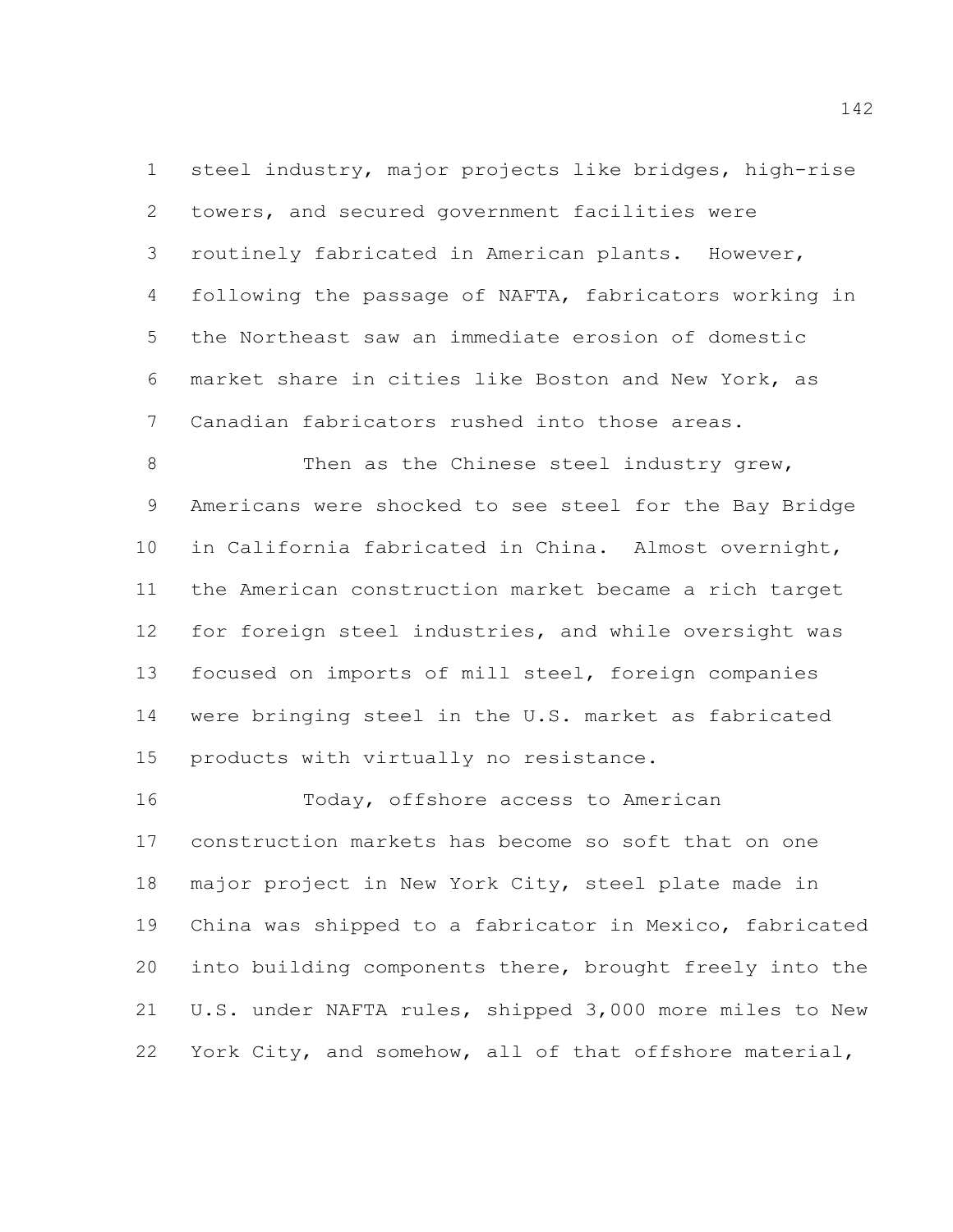labor, and freight was priced below domestic fabricators' cost.

 According to Commerce Department statistics, imported fabricated structural steel has increased by 136 percent in the past 5 years, far in excess of the growth of the U.S. construction market. Fabricated steel is being imported not just from China, but from Canada, Mexico, Italy, the UK, and even the UAE, among many other places, and because fabricated steel is imported for specific projects and not as a commodity, it is exceptionally difficult and expensive for individual fabricators to prove a violation of trade laws through traditional trade case procedures.

 Turning to the specific areas of investigation under the statutory language of Section 232, AISC respectfully requests the Department make the following five findings. First, that domestic production and fabrication of structural steel is necessary for national defense and security requirements. In this context, we're talking not just about traditional military installations and equipment, but the security and integrity of our infrastructure, buildings,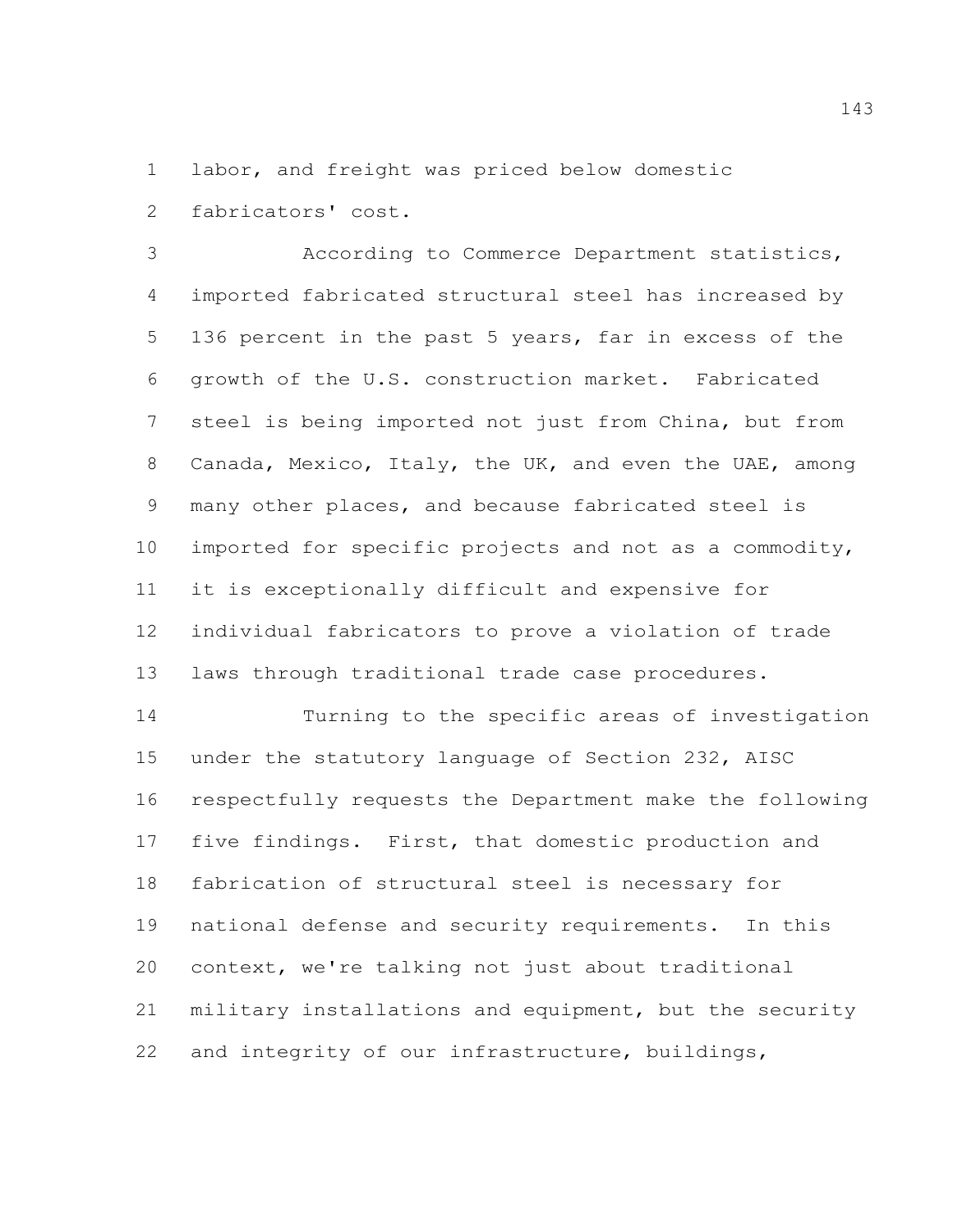bridges, power plants, water treatment facilities, and other major projects built with steel.

 If it is important to have an American structural steel industry to build these projects, then trade policy involving steel imports must address both produced steel as melted and poured product and also fabricated components to be effective.

 Second, there's ample capacity in the domestic structural steel industry to meet national marketplace requirements. Many fabricators have invested in both their equipment and human resources and they can handle major projects. They also have the ability to grow as current markets -- as markets expand, but steel fabrication is an incredibly risky and competitive industry even in good markets. It's virtually impossible to operate successfully when markets are undercut by below cost offshore fabrication.

 Third, the close relation between the nation's economic welfare and national security is undermined by foreign tactics to obtain easy access to domestic steel construction markets.

Fourth, the domestic structural steel industry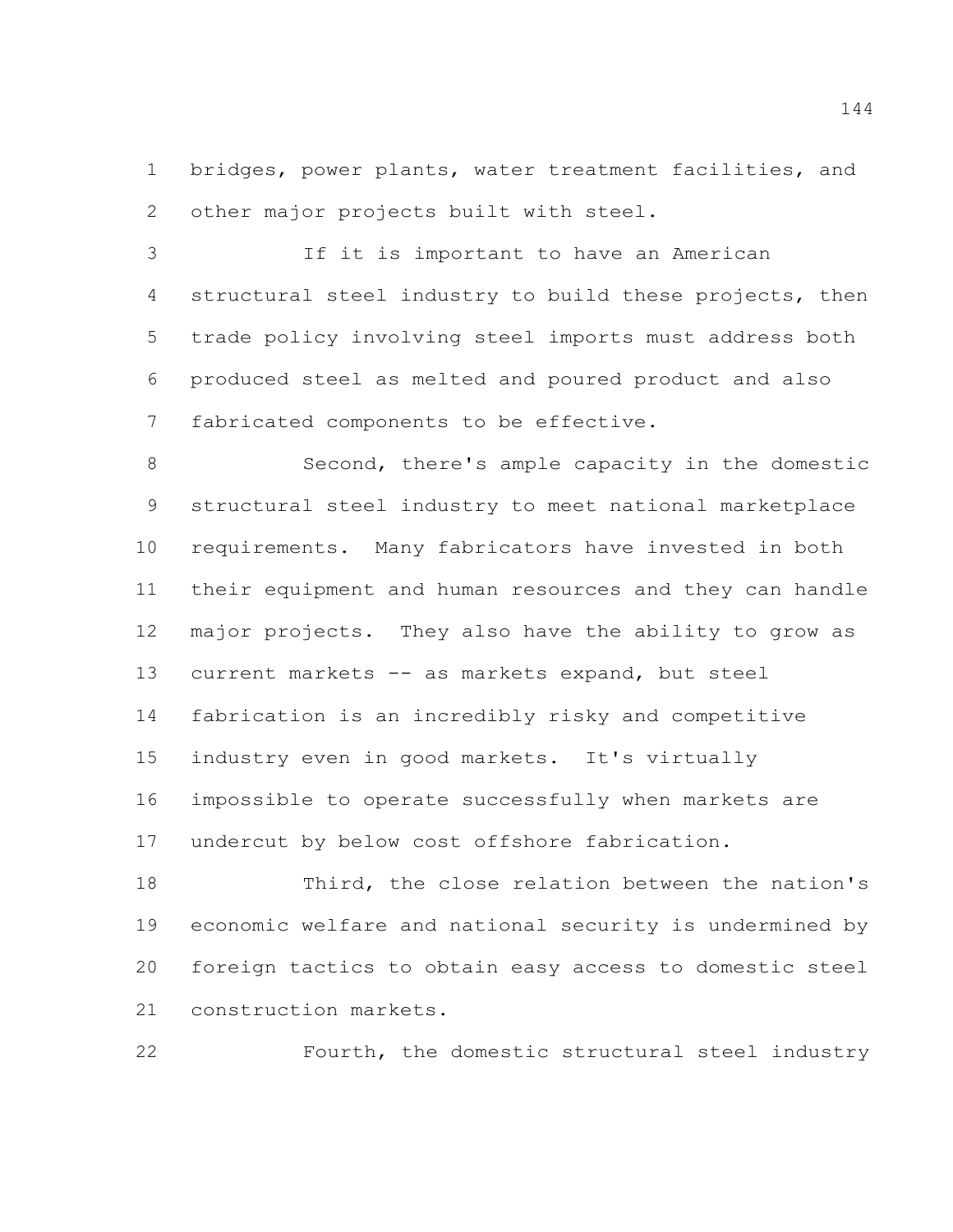supports high wage, skilled labor jobs, a strong tax base, and stable employment opportunities. Unlike offshore fabricators, American fabricators offer market-based wages and healthcare benefits to their employees, comply with detailed safety and environment regulations in their plants, and pay significant federal, state, and income taxes, local sales taxes and use taxes and payroll taxes. This all adds to domestic fabricators' costs, which can only be recovered if they can be passed on to the marketplace. So when offshore fabricators with none of these costs have open access to the same marketplace, domestic fabricators are at an obvious disadvantage.

 Of course, one of the reasons why attaching Buy America requirements to infrastructure is incredibly important, even if infrastructure is financed by non-government sources.

 Finally, while prior government efforts to counter illegal steel dumping and illegal subsidies under trade agreements and WTO rules have all been well-meaning, they have proven largely ineffective to address imported fabricated steel. Offshore producers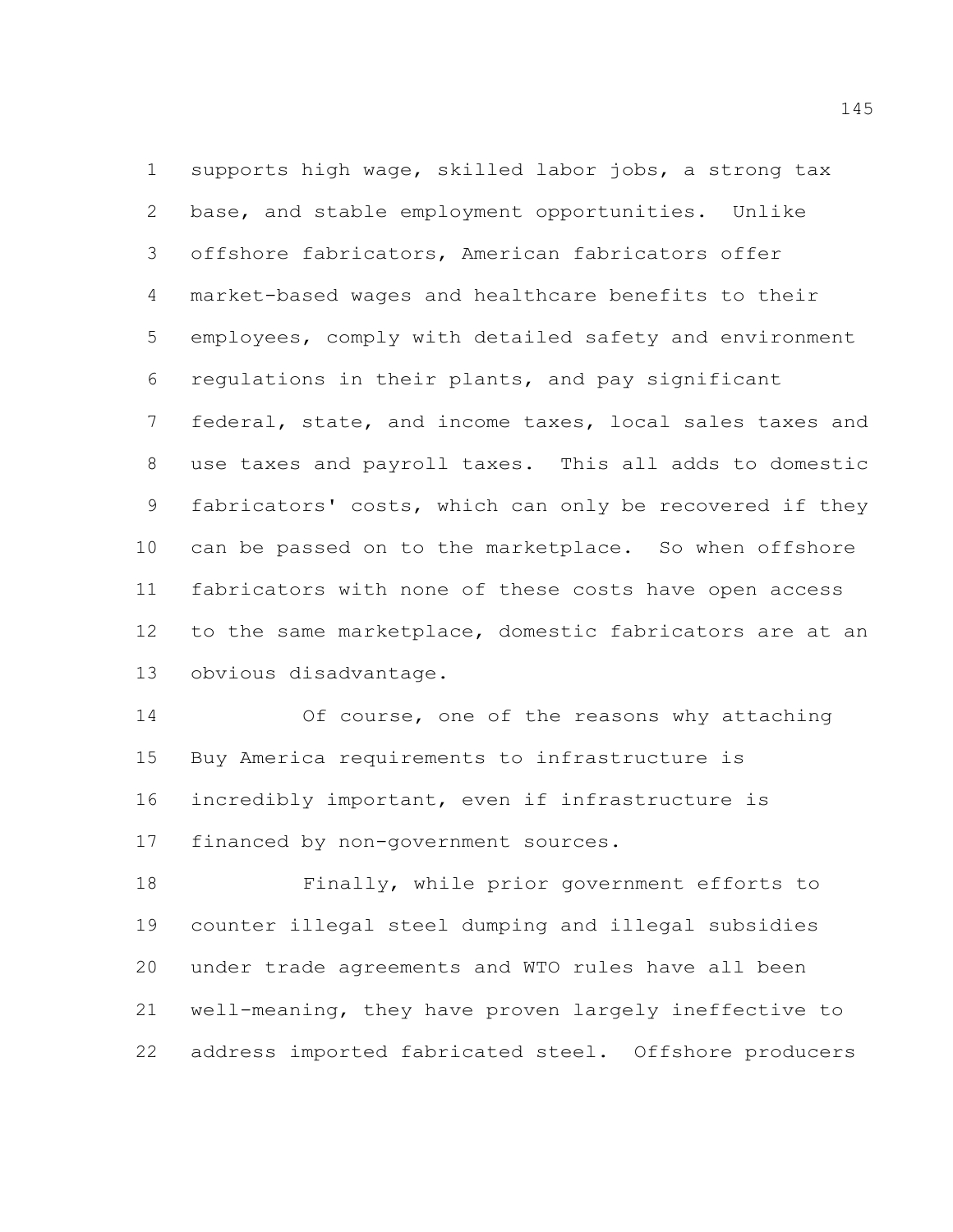have responded to tariffs on mill-produced steel by moving products downstream to the fabricated level, hurting both fabricators and producers. And again, it is exceptionally difficult for individual fabricators to prove a violation of trade laws through traditional trade cases on individual construction projects.

 With respect to relief, the Secretary asked 8 for innovative remedies. One, we have no -- AISC has no specific recommendation on tariffs and quotas except to say that they must be extended downstream if they're going to be effective. Our suggestion with respect to innovative remedies would be for Commerce to designate classes of structures that are strategically sensitive or important, high-rise towers, power plants, port facilities, bridges, and attach domestic fabrication requirements to those projects.

 On behalf of AISC, I appreciate the interest and look forward to working with the Department in any 19 capacity where we can be of assistance.

Thank you.

21 MR. BORMAN: Thank you so much.

Can we have our next speaker, please? Thank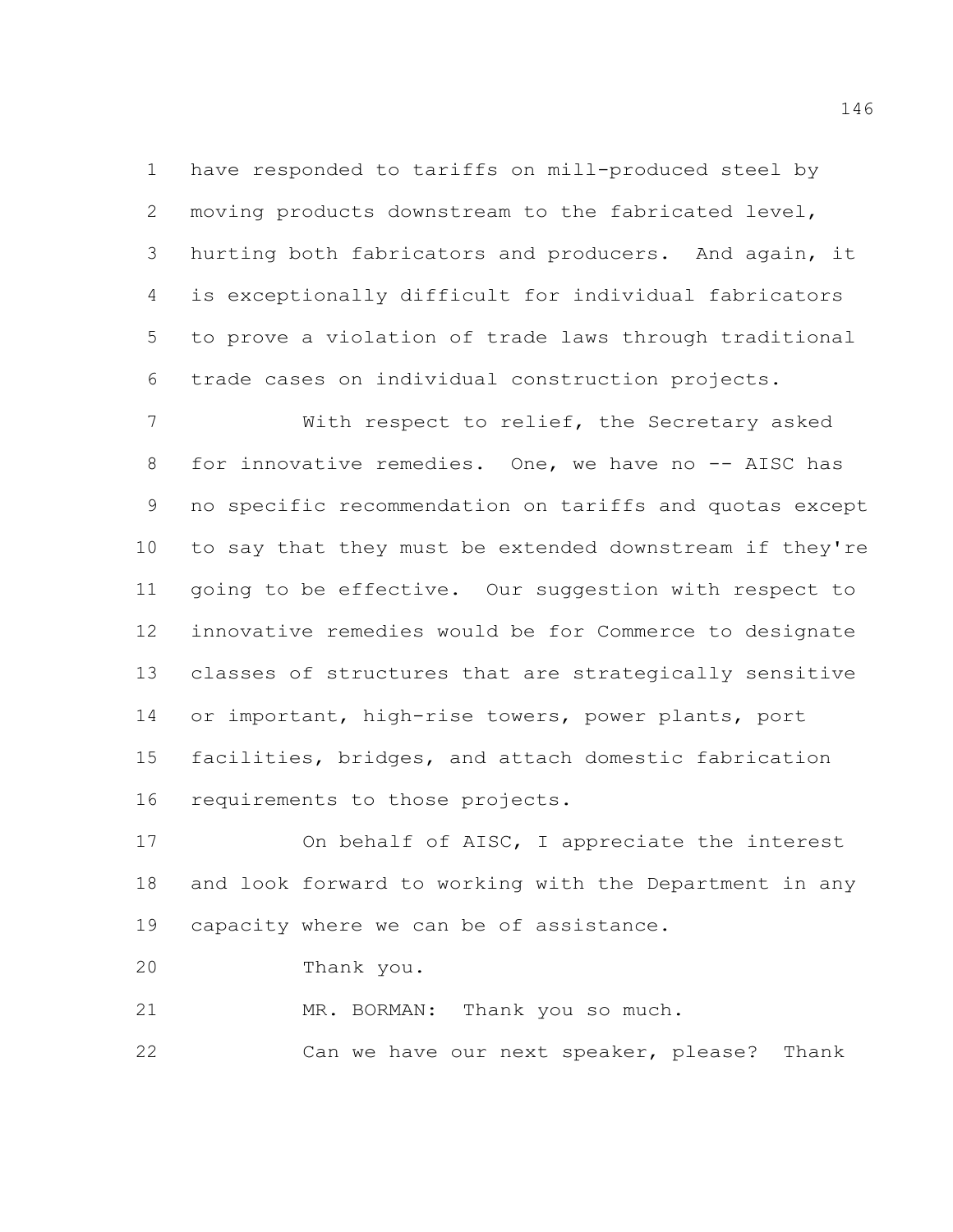you.

| $\mathbf{2}$   | MR. BELL: Good afternoon. My name is Philip             |
|----------------|---------------------------------------------------------|
| 3              | Bell and I'm President of the Steel Manufacturers       |
| 4              | Association, also known as the SMA. I would like to     |
| 5              | thank Secretary Ross and the panel for the opportunity  |
| 6              | to share ideas with you this afternoon regarding the    |
| $7\phantom{.}$ | Department's Section 232 investigation into the         |
| 8              | national security effects of imported steel.            |
| $\mathcal{G}$  | On a personal note, I would also like to thank          |
| 10             | Secretary Ross for taking time out of his busy schedule |
| 11             | to address the members of both the Steel Manufacturers  |
| 12             | Associations and the American Iron and Steel Institute  |
| 13             | at our annual members conference.                       |
| 14             | The SMA is a Washington, D.C. based trade               |
| 15             | association that is the voice of steelmakers that rely  |
| 16             | on the electric arc furnace, or EAF, steelmaking        |
| 17             | technology, which is the dominant steelmaking           |
| 18             | technology used in America. SMA's membership contains   |
| 19             | a variety of EAF steel producers including some of the  |
| 20             | nation's largest steelmakers and employers, such as     |
| 21             | Nucor, Steel Dynamics, Gerdau, Commercial Metals, and   |
| 22             | Charter Manufacturing.                                  |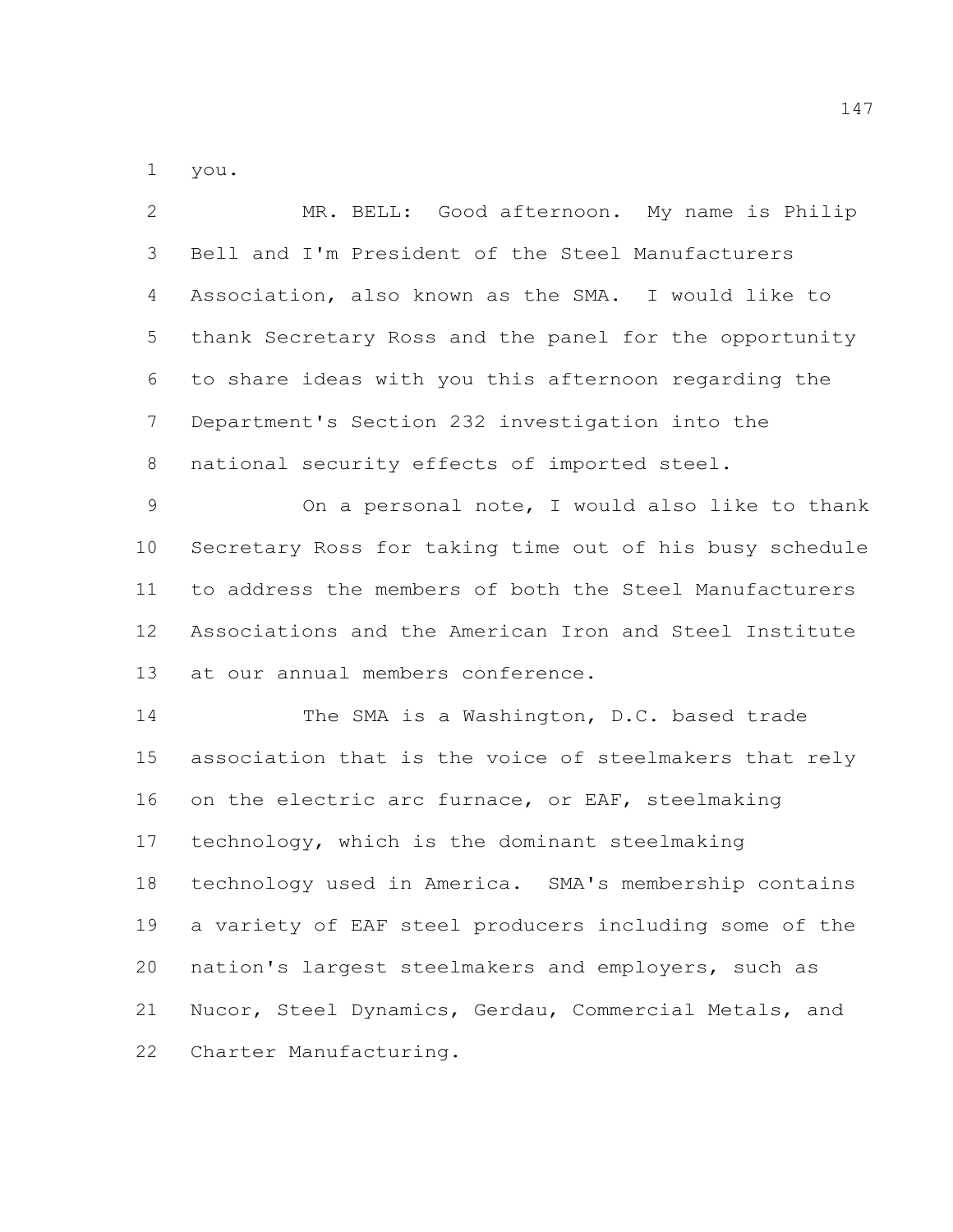As 21st Century steelmakers, our members utilize post-consumer recycled ferrous scrap in their principal feedstock, turning this waste into world- class steel. SMA members accounts for over 75 percent of domestic steelmaking capacity and directly employ more than 60,000 workers in 43 states and 125 congressional districts.

 It is imperative to our national security that the United States have a strong, viable domestic steel industry with sufficient productive capacity to meet both defense and commercial needs. We cannot rely on foreign steel producers to arm and protect our military forces and to rebuild and maintain our nation's critical infrastructure. Steel is vital to our national defense, but beyond direct defense applications, steel is the engine of economic activity and employment that is of critical importance to the United States.

 Imports of steel, quite simply, present an existential threat to the American steel industry. The volumes of imported steel today have impaired demand for U.S. produced steel, forced reductions in domestic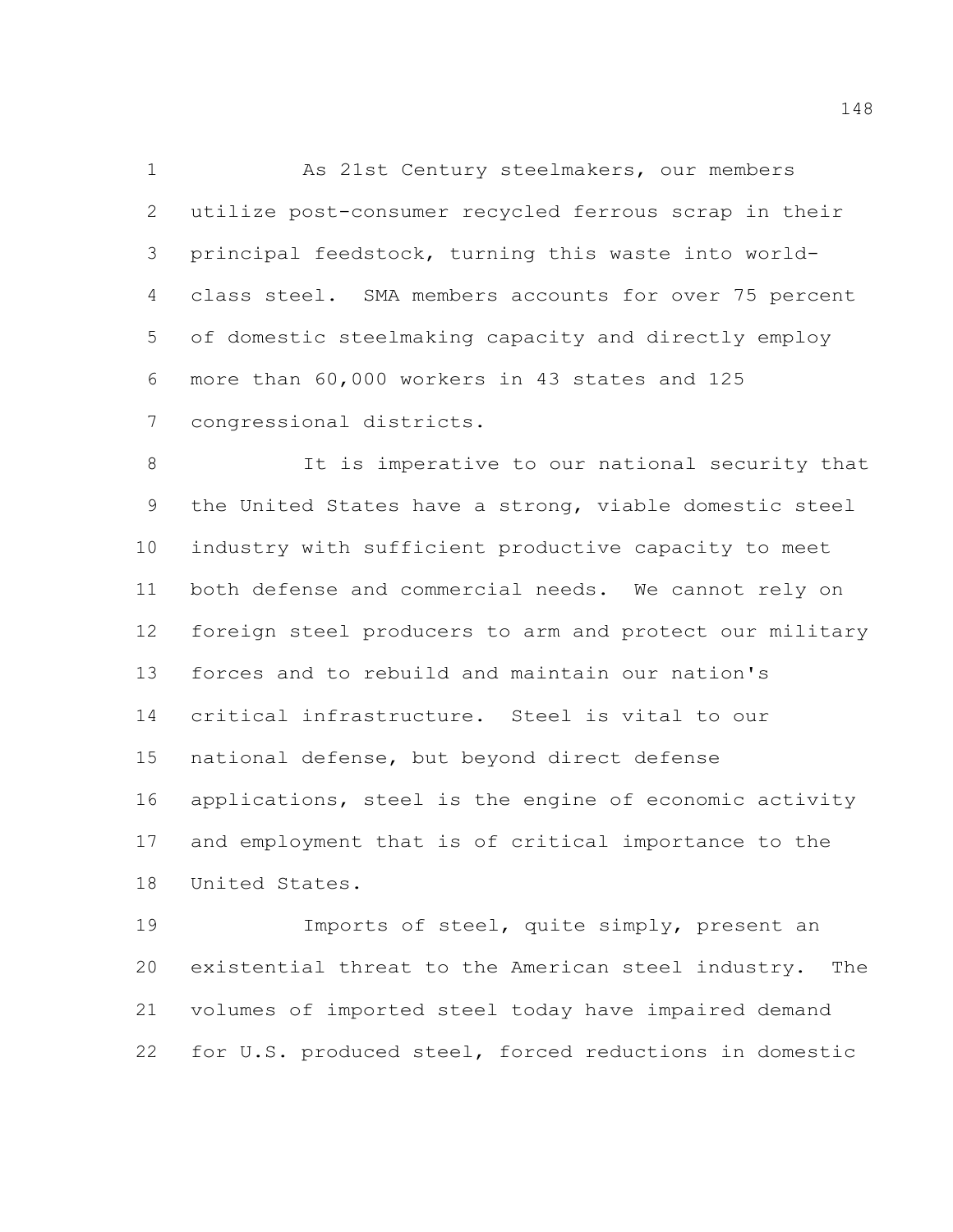production, and diminished return on capital investments. U.S. steelmaking production capacity utilization has hovered under 75 percent for many years. We believe that capacity utilization of 85 percent or higher is necessary to allow steelmakers to ensure a reasonable return on capital employed, operate at full employment levels, make necessary capital investments, investment in research and development, and also officially operate the hot end or the melted and poured part of steelmaking, as well as the cold end, the finishing part of steelmaking.

 Even after the 1999 to 2001 steel prices capacity utilization levels rebounded back to that 85 percent threshold, the ability of SMA's members to meet episodic national defense requirements and to improve and make capital investments for tomorrow depends entirely on today's demand for their U.S. produced steel. SMA members are the safest, most productive, and most sustainable steelmakers in the world, and we can compete with anyone on a level playing field.

 The United States also has the world's most open markets and the SMA supports free and fair trade.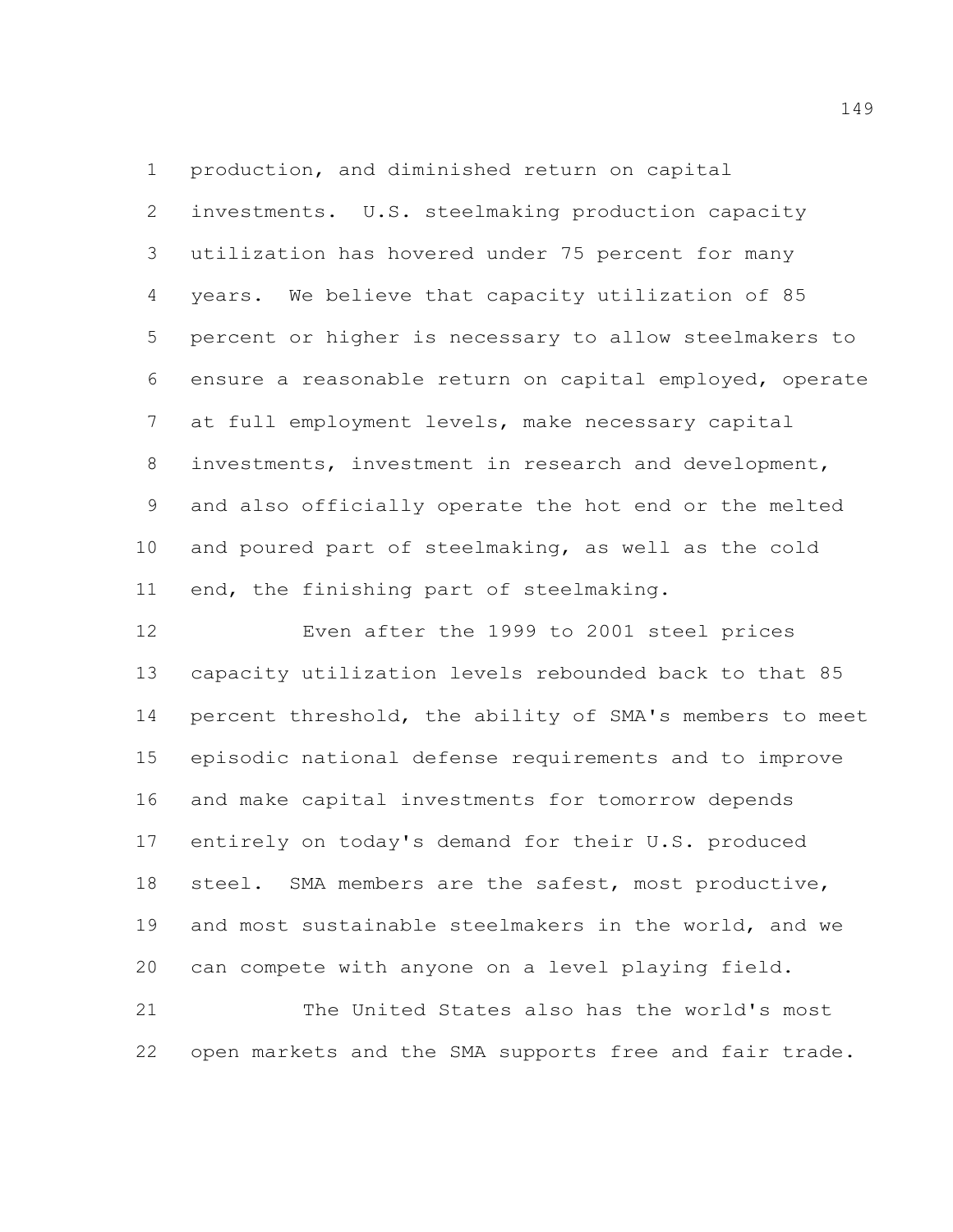The same openness, however, should not be extended to illegally traded, dumped and subsidized steel. Over the last decade, global steelmaking capacity has grown at an unprecedented rate. The world's steel consumption, however, has not kept pace, contributing to a large and increasing gap between global capacity and demand.

8 The effects of global overcapacity have been, quite simply, to flood the U.S. market, typically unlawfully, with imported steel. Import market penetration has come as a great price to the U.S. steel industry and the U.S. economy. From January 2015 to the end of 2016, the steel industry employment has declined by 14,400 workers. As the domestic steel industry has been weakened, tax revenues have been lost and our national security has been impaired.

 Based on research done by Georgetown Economic Services, using an estimate nationwide average annual steelworker income of \$61,465, the SMA estimates that the U.S. federal government has forgone an average of \$13,000 in federal income tax for each steelworker. For each 1.5 million tons of steel imported into the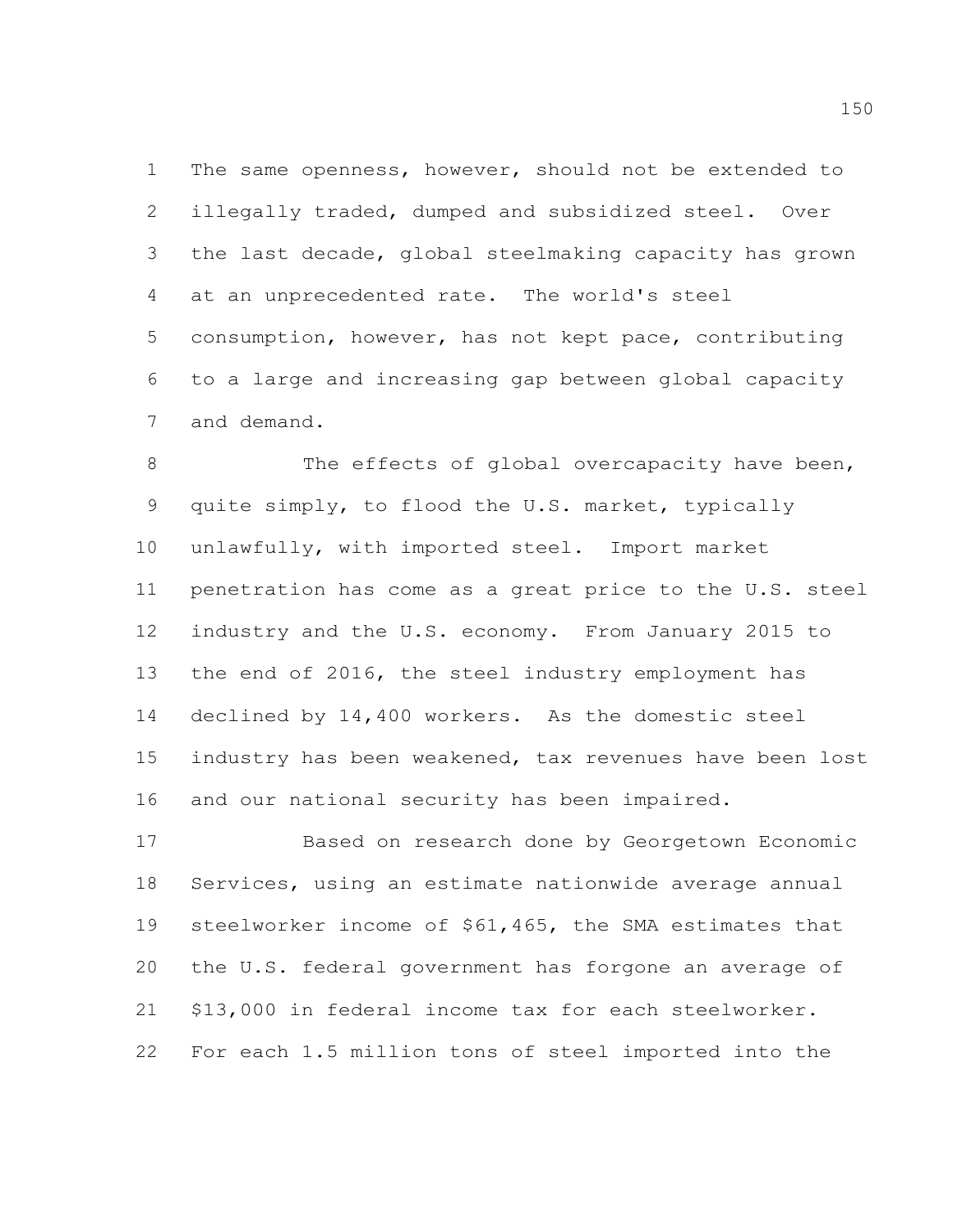United States, the federal government will forgo an estimated \$9 million in tax revenue. As applied to job losses since 2015, this is estimated to be \$190 million.

 SMA comments the diplomatic efforts to reduce global steel production and while the United States may need to act unilaterally to ensure that its steel producers, workers, and customers are not driven out of business by unfairly traded imports, it is our hope that like-minded countries can join with us in our support of free and fair trade and the rule of law. We also hope that the 232 process will serve as a catalyst to explore creative and meaningful

remedies that will deal with underselling,

 overcapacity, and other market distortions that impact our entire steel supply chain.

Thank you.

18 MR. BORMAN: Thank you for your testimony. Thank you.

Next speaker, please.

 MR. GEARY: Good afternoon, Mr. Secretary and members of the panel. Thank you for allowing us to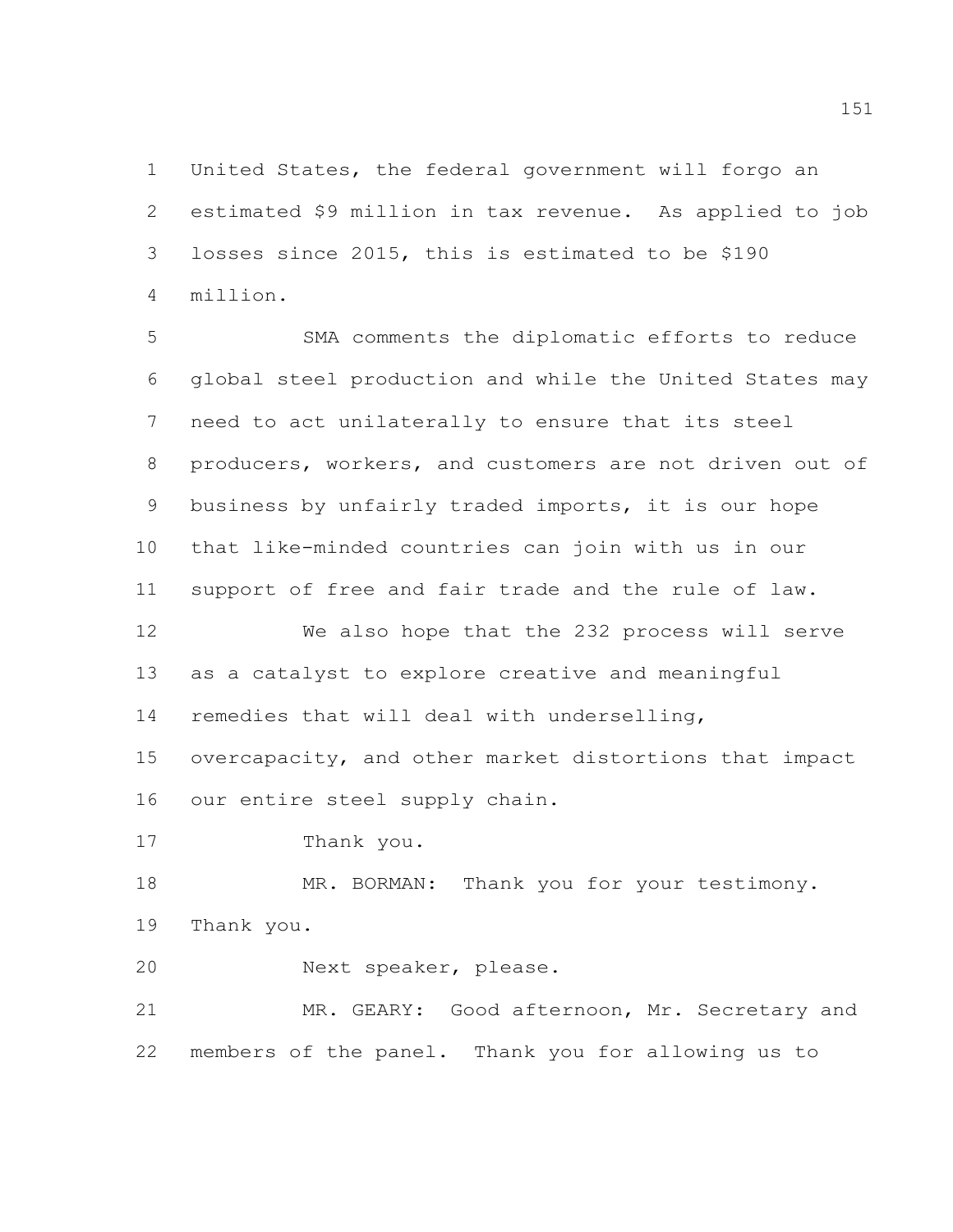present.

 I'm Bill Geary, Chairman of Cold Finished Steel Bar Institute and President of Nelson Steel Company. The Cold Finished Steel Bar Institute is a Washington, D.C. based trade association representing U.S. producers of cold finished steel bar. Cold finished steel bar is incorporated into a wide range of consumer, industrial, aerospace, and military products. Essentially any product that contains a motor or moving part contains one or more components produced from cold finished steel bar.

12 The U.S. cold finished steel bar industry produces high-quality products on an efficient, cost competitive basis, using highly trained workers under environmentally safe and sound conditions.

 The following is a summary of national defense related materials and applications provided by cold finished steel bar producers. Projectiles and shell cases are produced from cold finished steel bars. These are used primarily for the A-10 Warthog and the Apache and Blackhawk attack helicopters. Cold finished steel bar is also present in armored vehicles in the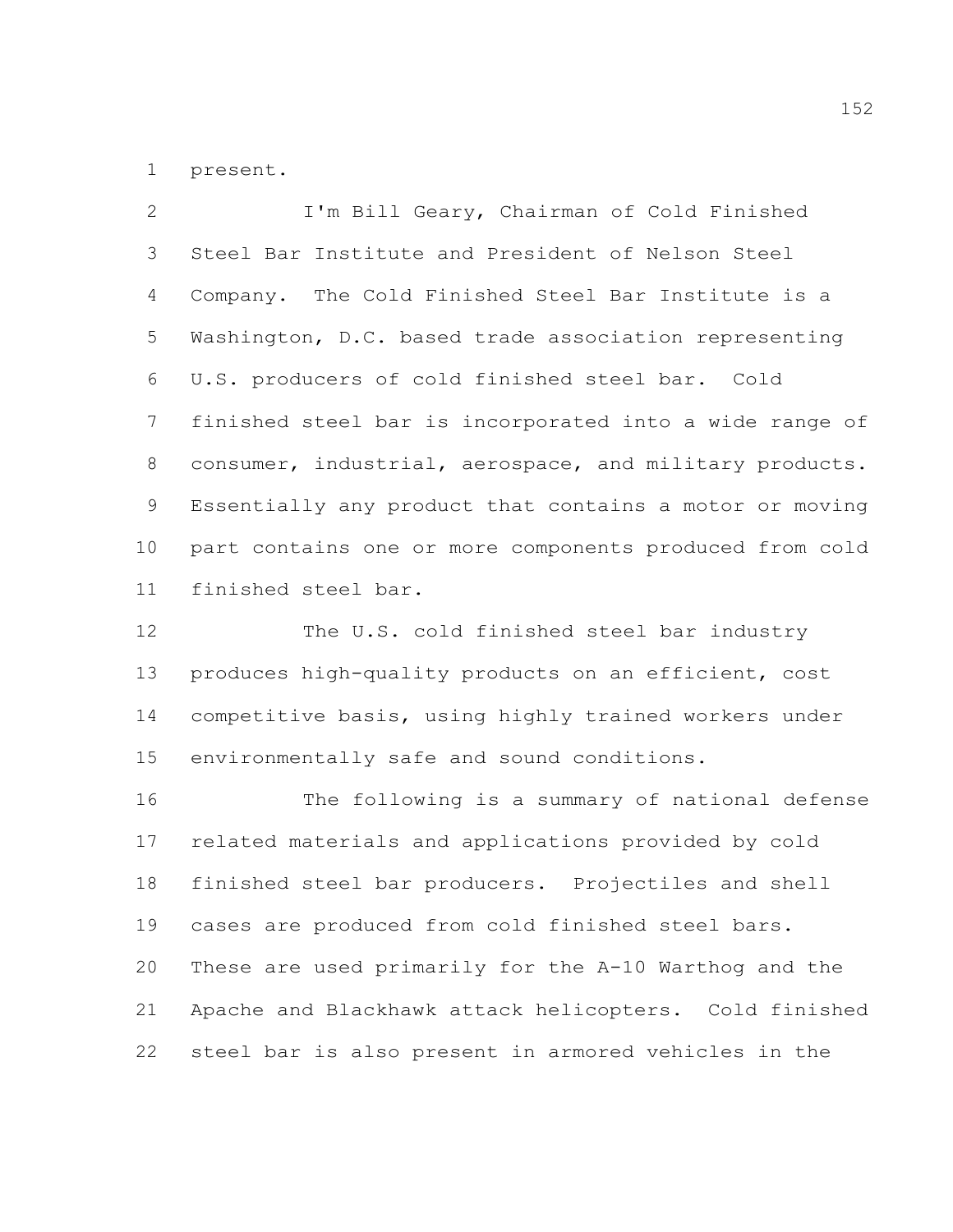form of door hinge pins, shafts, gears, engine parts, suspension parts, rocket fuel rods, steering and braking systems, and bomb fin adaptors.

 Guns, smart bombs, and military aircraft all contain numerous parts produced from cold finished steel bar, and lastly and maybe most importantly, M-16 rounds are produced from cold finished steel bar.

 Cold finished steel bar producers also provide materials for civilian applications, which provide critical support functions essential to the national defense and the fight against terrorism. In transportation, cold finished steel bar is present -- excuse me -- in numerous auto parts, airline seat parts, locomotive axles, and jet ramps. In infrastructure, cold finished steel bar is present in bridge parts, wire supports for concrete, sewer pipe parts, and rebar tie wire.

 In power generation, cold finished steel bar is present in bolts for wind turbines, wire for electric transmission towers, numerous oil and gas applications, and numerous mining industry applications.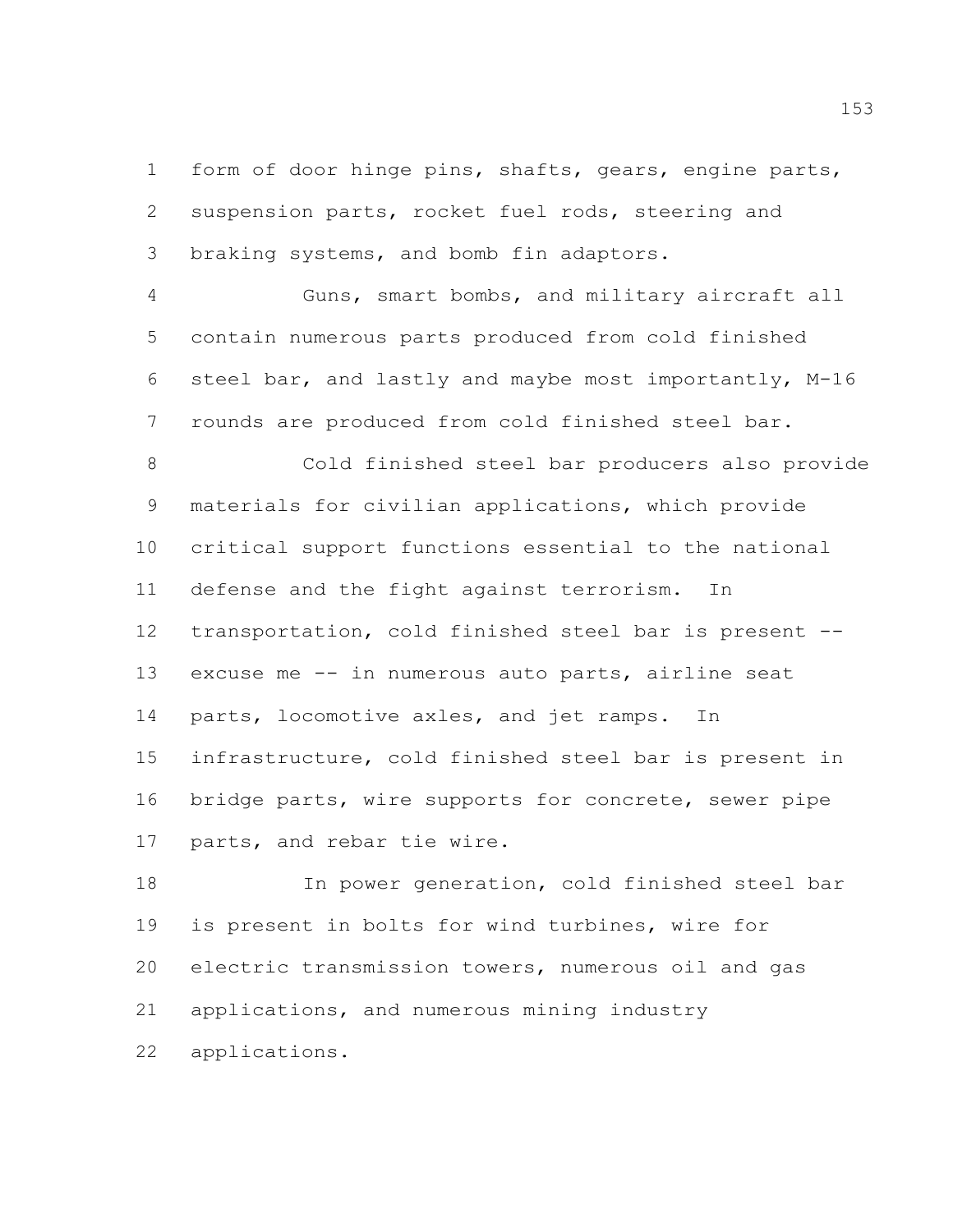1 Like much of the steel industry, CFSBI member companies are facing extraordinary challenges from foreign producers. We believe there is widespread dumping in the U.S. market. China and other countries have built substantial excess production capacity frequently with government subsidies. We face competitors which have never had to make a profit to survive thanks to government handouts.

 The U.S. market for cold finished steel bar has declined precipitously. We estimate that within the last 45 years, the demand for cold finished steel bar in the United States has gone from 2.5 million tons to about 1 million tons per year today. This reflects 14 the loss of our much of U.S. customer base.

 Unless the underlying commercial production of cold finished steel bars is healthy, competitive, and profitable, CFSBI companies would be unable to survive and would not be able to provide critical materials essential to the national defense. For this reason, we respectfully urge that any remedy determined in this Section 232 case apply not only to cold finished steel bars that we produce, but also to downstream component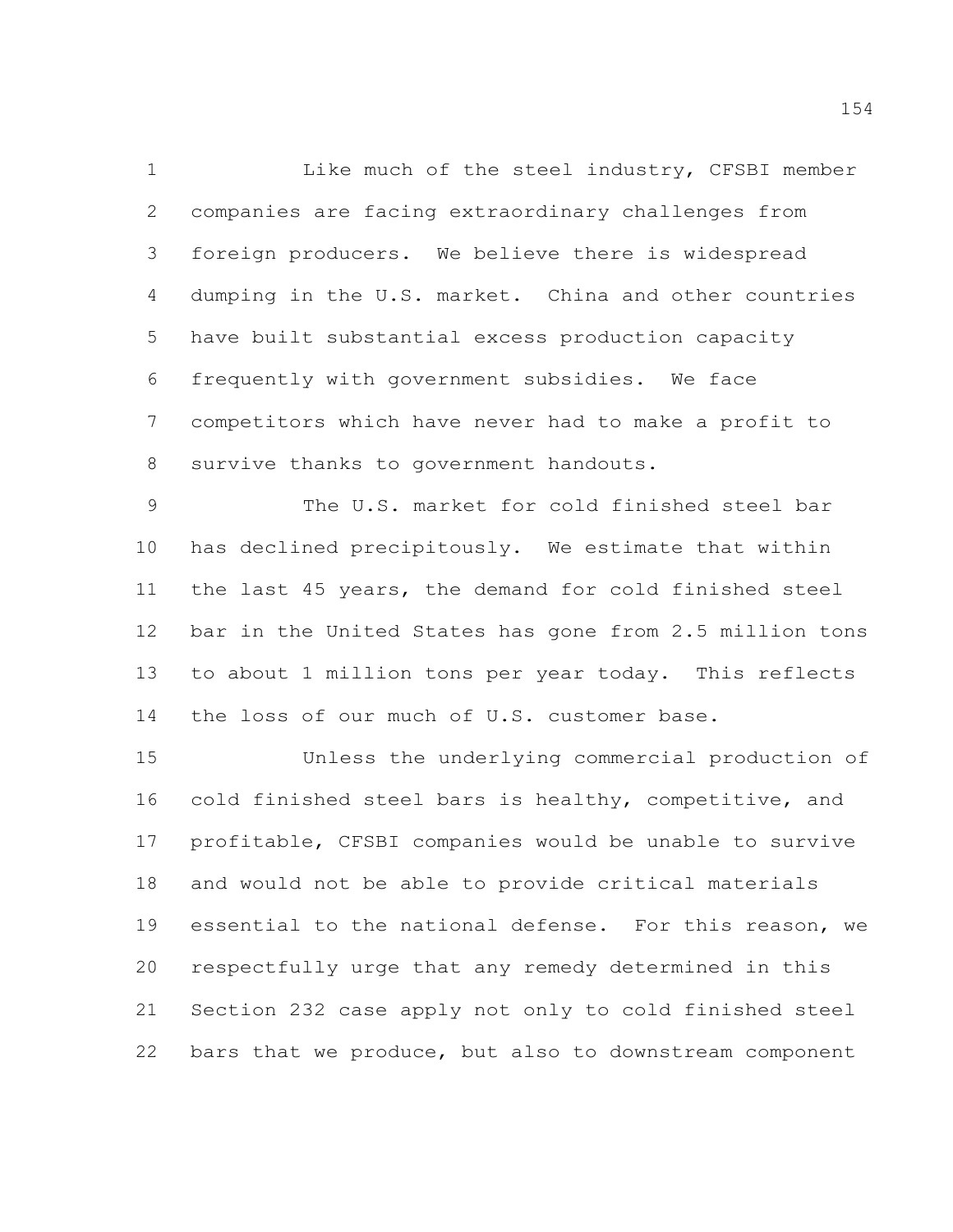parts made by our customers and are then incorporated into subassemblies, motors, and various manufacturing systems. It is absolutely critical for the CFSBI to continue being a viable part of this country and its national defense.

 I thank you for your time and welcome any questions.

 MR. BORMAN: I don't think we have any questions, so thank you for your testimony. Ready for the next speaker. Thank you.

11 MR. GEARY: Thank you.

 MR. VORE: Good afternoon. Tip of the hat to the panel for your stamina. I think we all appreciate it.

 Secretary Ross and the panel, my name is Edward Vore. I'm pleased to be here in my capacity as the Chairman of the Committee on Pipe and Tube Imports, also known as CPTI. I also serve as the CEO of ArcelorMittal Tubular Products North America, but today I'm here to speak on behalf of the entire U.S. pipe and tube industry as the Chairman of the CPTI.

CPTI is the leading trade association for the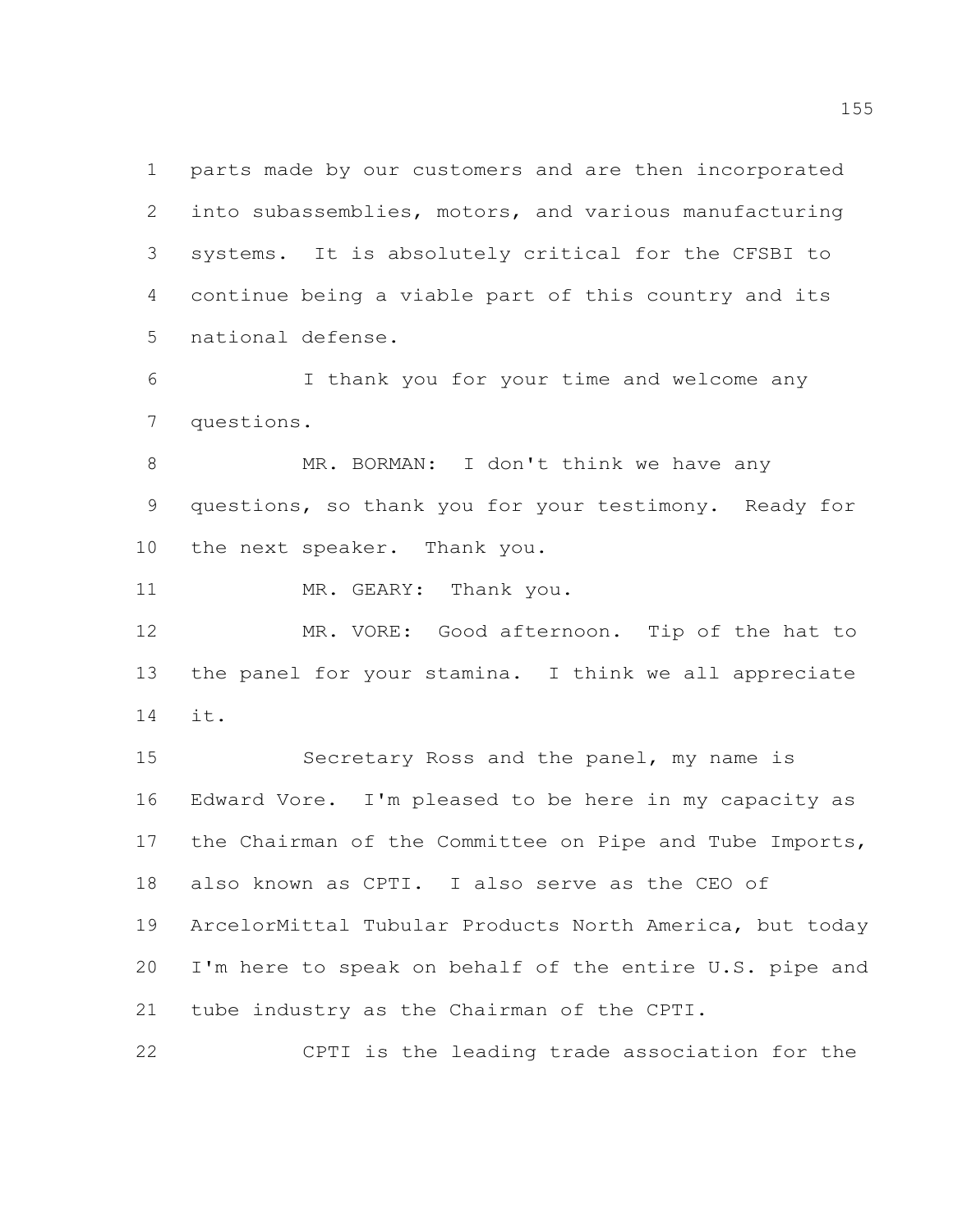steel pipe and tube industry in the United States. It was founded in 1984 and responds to the damage being done to domestic producers by imported products. Regrettably, notwithstanding our organization's efforts over three decades, the domestic pipe and tube industry has continued to decline as imports take more and more market share.

 Today, CPTI has 40 members with 123 facilities in 32 states. Our members employ more than 35,000 workers. Thousands more workers are currently laid off awaiting better economic conditions that would allow employers to recall them.

 Although 2016 provided some respite for the domestic pipe and tube industry in the sense that imports declined from its peak in 2015 and '14, imports still took more than half of the U.S. market in 2017 and 2017 is not looking good. Imports are up 55 percent so far, which portends badly for the domestic producers.

 Our industry is a critical supplier to a number of important sectors in the U.S. economy, including agriculture, construction, infrastructure,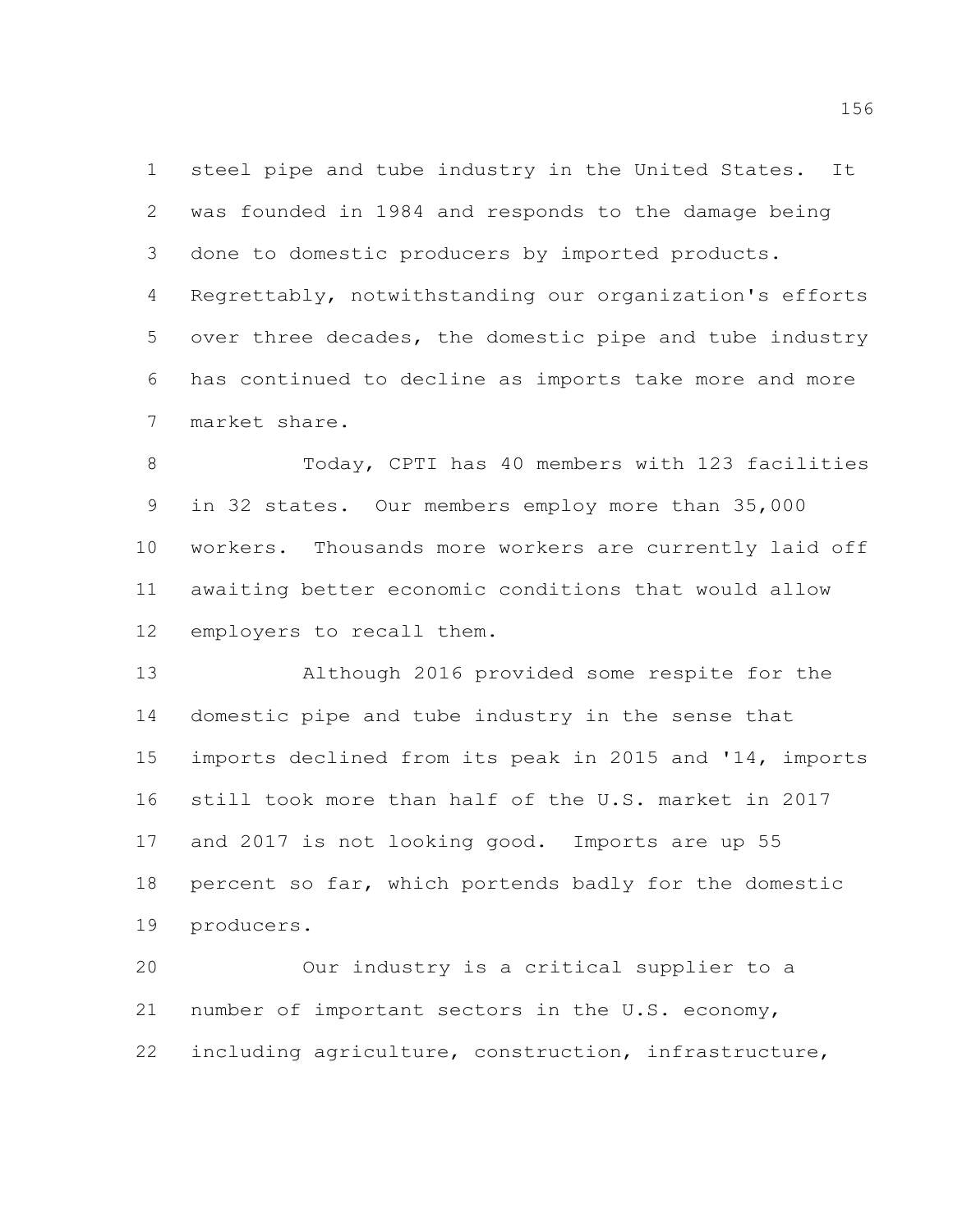and manufacturing. I'm here today, however, to underscore that a healthy pipe and tube industry is vital to the nation's defense and security.

 First, pipe and tube have direct military applications such as casing for munitions and are also essential components of piping systems in jets, ships, military vehicles, weapon systems, and prefabricated buildings.

 Second, pipe and tube are critical to our nation's energy security. Oil wells, for example, use pipe and tube products like drill pipe and oil country tubular goods and both oil and natural gas are transported through pipelines made of line pipe. Petroleum products like gasoline, which is essential to virtually any military action, are also refined in facilities made almost entirely of pipe and tube.

 Third, pipe and tube are important to national security because they are used in the transmission of critical fluids and gases for fire protection, industrial production, heating and cooling, and water-

gathering systems.

Finally, pipe and tube are an integral part of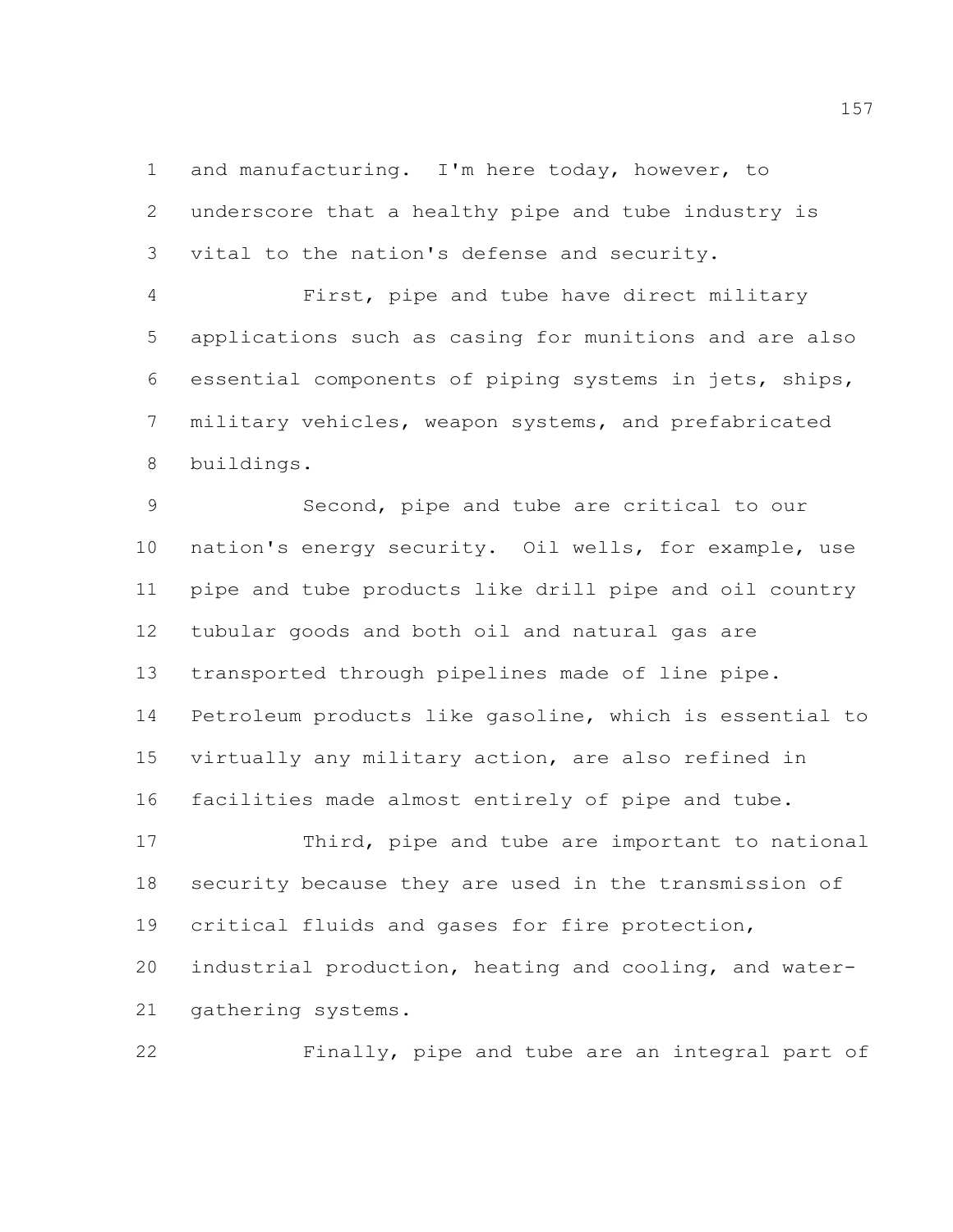the overall steel industry. Seamless pipe and tube is made from steel billets. Welded pipe and tube is made from flat-rolled steel. Domestic pipe and tube companies tend to buy these inputs from domestic sources. Foreign pipe and tube producers buy their steel from foreign suppliers.

 We estimate the domestic pipe and tube makers account for as much as one-third of the consumption of U.S. made hot-rolled steel. If domestic pipe and tube manufacturers were to go out of business, U.S. steel producers would be hard-pressed to fill the resulting void in demand.

 The Reagan Administration recognized the importance of including pipe and tube in its voluntary restraint agreements, as did the second Bush Administration when crafting a safeguard remedy. The Trump Administration should do the same.

 According to the publication SteelBenchmarker, Chinese export prices for hot-rolled steel in 2016 were \$453 a ton, whereas U.S. prices were \$671 a ton. China's state-owned enterprises don't care about profits and will continue producing at a loss in order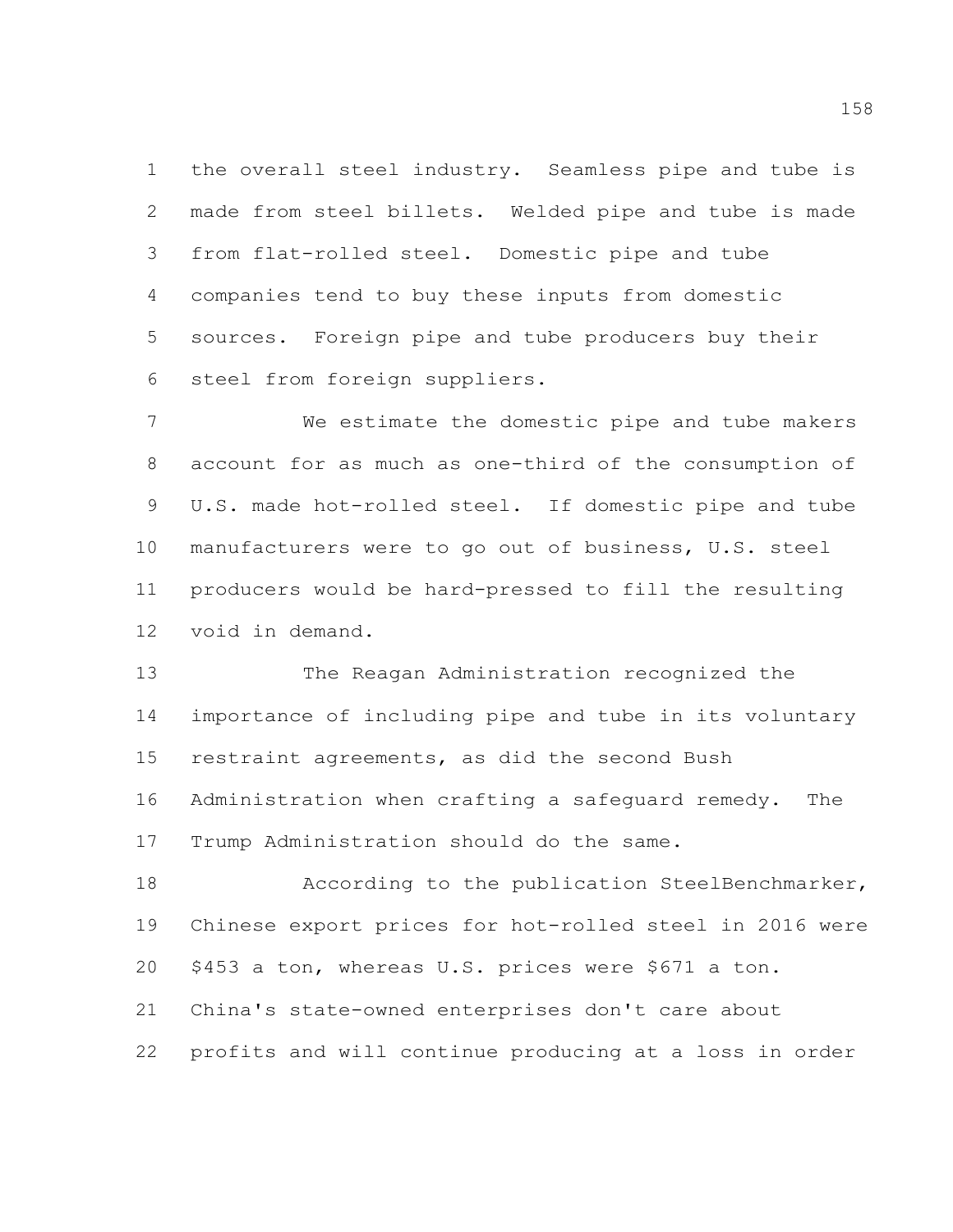to maintain production and employment.

 If the Administration were to address only basic steel products and not pipe and tube, the domestic differential would likely increase, potentially making domestic pipe and tube less competitive than it already is. CPTI, therefore, favors a remedy for all flat-rolled steel and billets extending to pipe and tube and associated components like couplings and nipples, as well as fabricated products such as pipe spools and pipe modules. On behalf of the nation's makers of pipe and tube, as well as their workers, I'm grateful for this opportunity to present you with this testimony and would be pleased to answer any questions either now or in written submission. Thank you. 17 MR. BORMAN: Thank you for your remarks. 18 We're ready for our next speaker. MR. MONROE: Good afternoon. Raymond Monroe with the Steel Founders' Society of America. Thank Secretary Ross and the panel for opening this

investigation. Also, thank you for the tremendous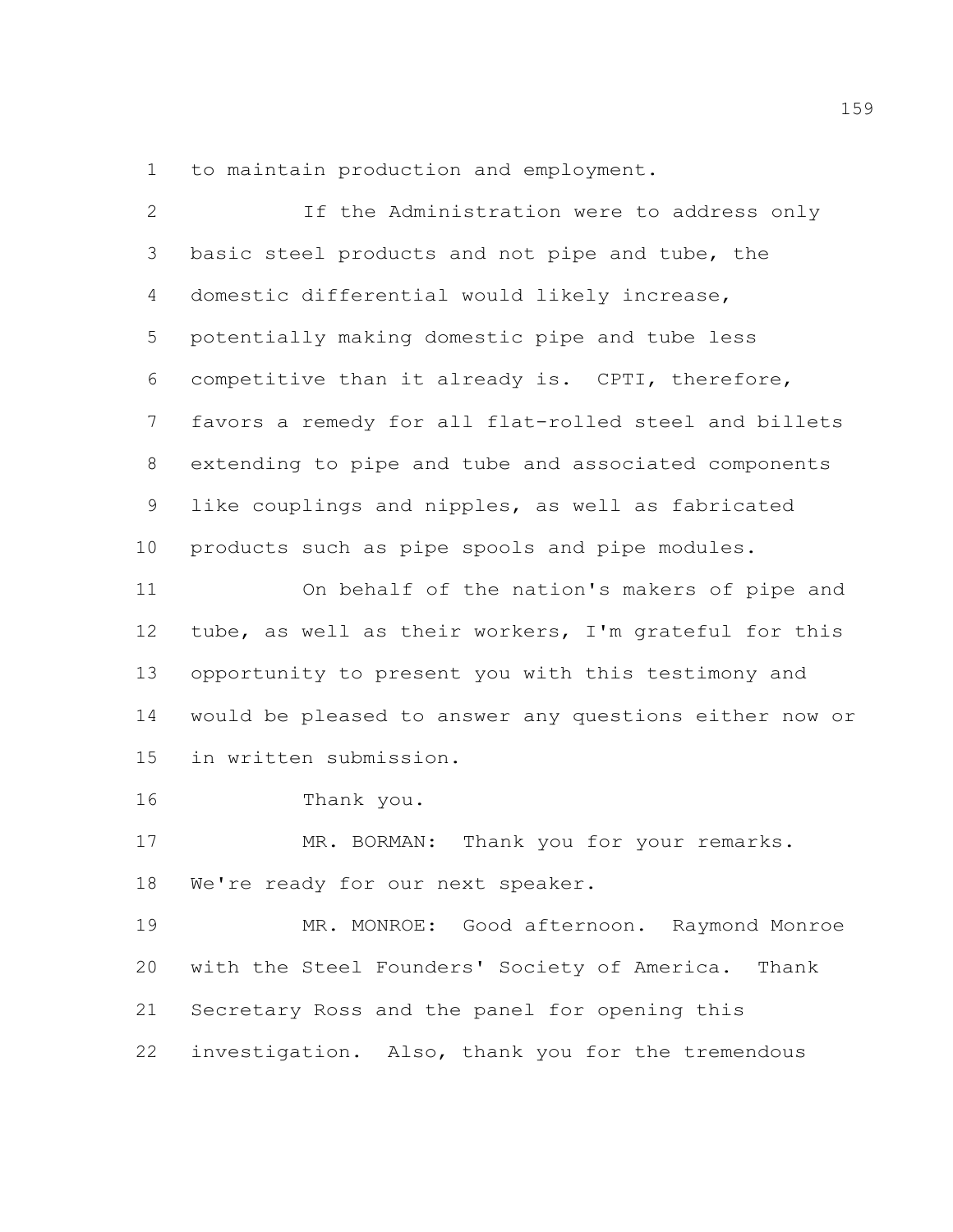Trump bump we got after the election in November. We saw markets really improve dramatically through December and have remained fairly strong through April, although May is beginning to look pretty iffy for us.

 In -- on September 9, 2003, Amite Foundry, one of our companies, took steel from the World Trade Center, re-melted it and cast the valve stem for the USS New York. That is typical of what we do in the steel casting industry. We make custom engineered products by melting steel and pouring it into molds to make custom shapes. So we're a very small part of the industry. There's about a 10 million ton a year melting casting industry. We make about a million tons 14 and that's in a steel industry, of course, that's over 100 million tons. So we're really small producers.

 significant reduction in the number of plants and in the employment. Since 2000, we've reduced our plants by 80. There's about 200 plants left. We can now make about 1.4 million tons a year of capacity. We're only operating at about a million tons. So we're only at about 60 percent of capacity and we've lost about

The U.S. steel foundries have seen a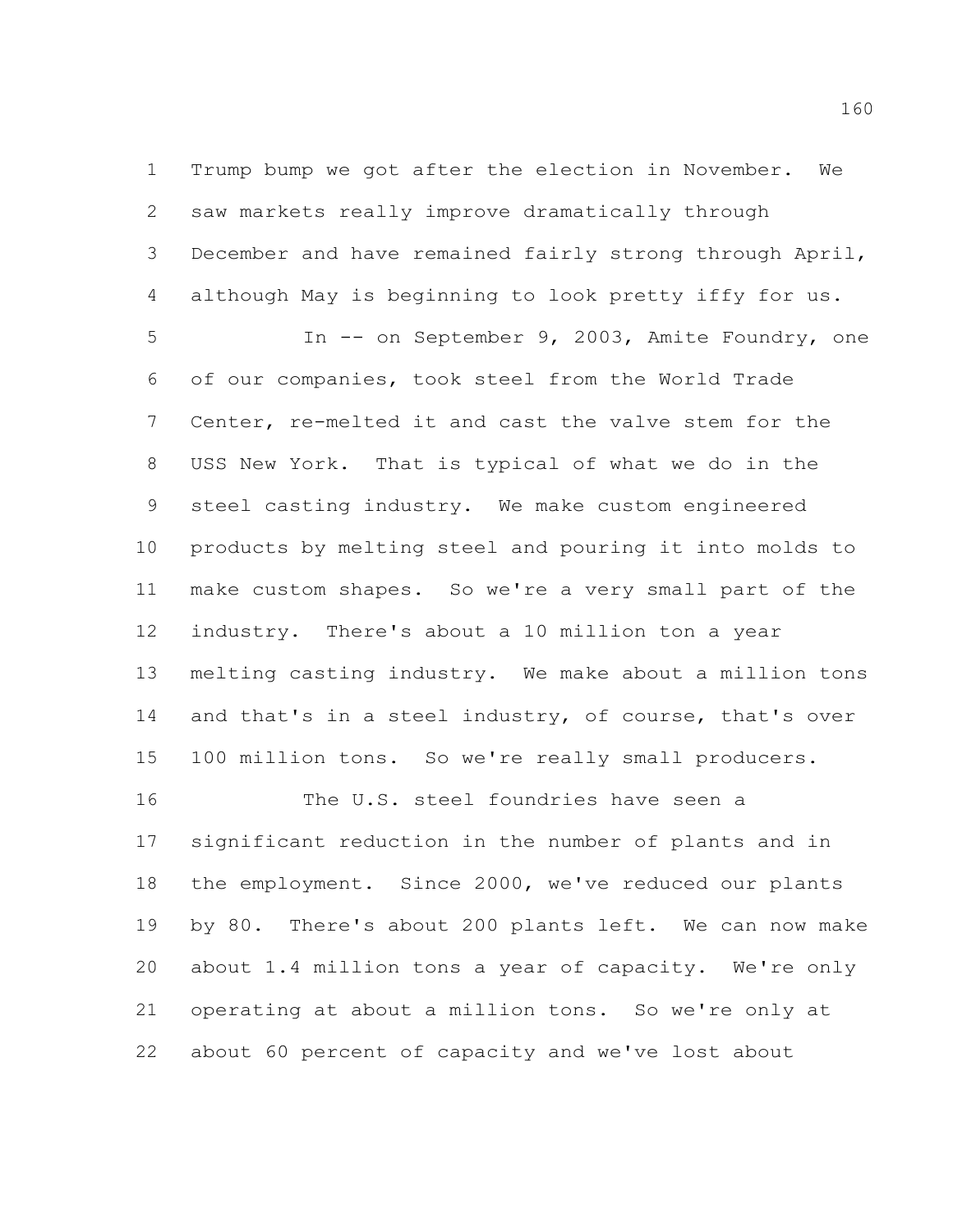500,000 tons of capacity since 2000. That means we've also closed 80 plants and about 8,000 workers. So we've lost about a third of the industry over the last 30 years.

 In terms of national security, like the valve stem, we make critical components for the Department of Defense. We work with the Defense Logistics Agency because they're not well-equipped to buy engineered products like castings and so we've worked with them for the last 30 years and we've identified in their database over 10,000 parts that require steel castings and 75 of our member companies in the United States of the 200 foundries that are still left make Department of Defense parts. So we make over 10,000 parts and they go in virtually every weapon system.

 Atchison, which is a partner company with Amite, makes the turret ring for the M-1 tank. That's what kept them alive in the 1980s, and they've worked with us because we work with the Army to develop a new armored steel to try and provide IED protection. We're developing that with Atchison Castings in Atchison, Kansas. Their sister company out in Tacoma, Washington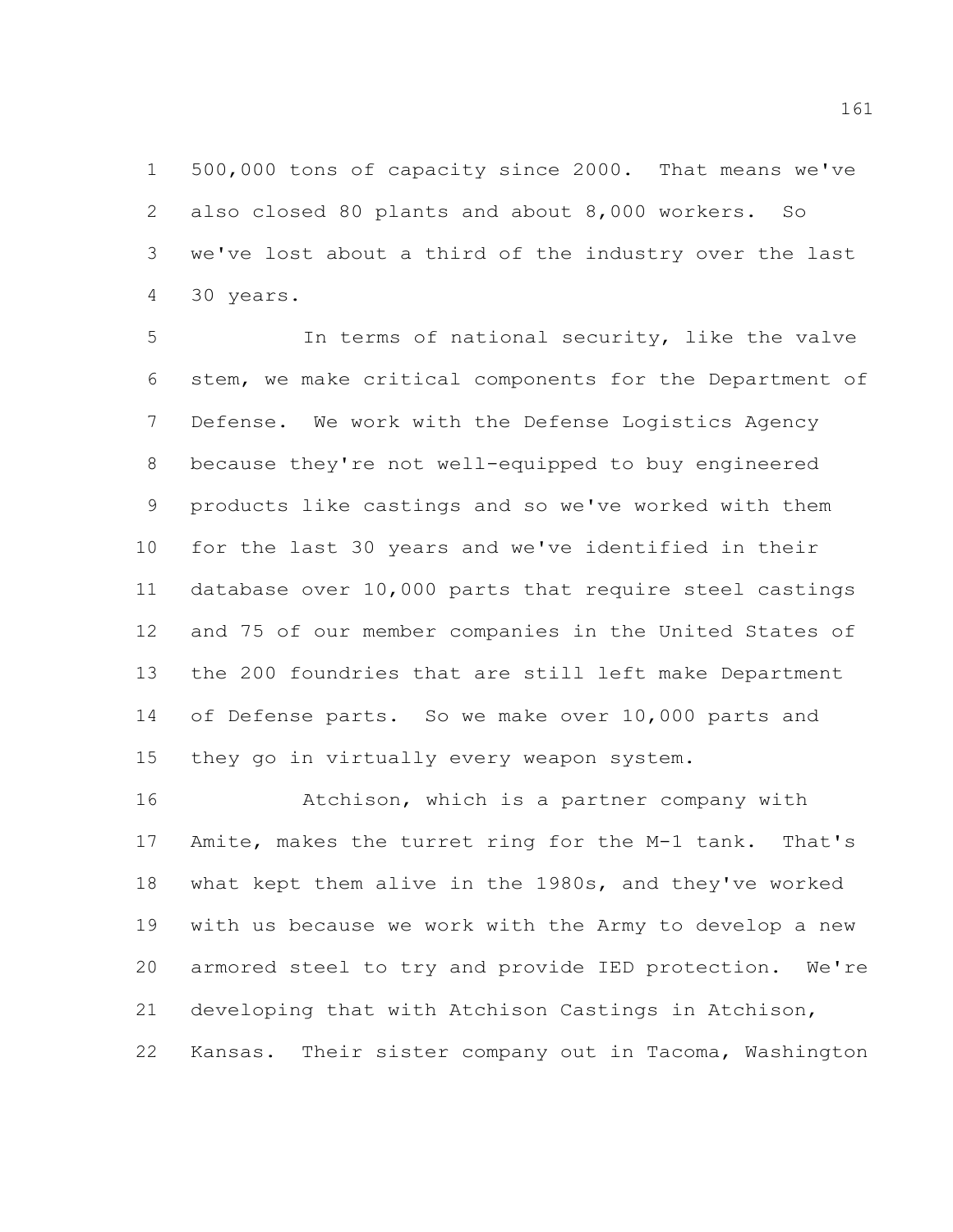is the only qualified producer of high strength steels for the Navy for the Virginia class submarines. There are other non-domestic sources, but they're the only domestic source.

 A great deal of that is the result of globalization. The intended consequence of globalization is to expand the supply chain and allow you to have both more efficient production and a wider range of technologies available and most of our customers and the military have gained the benefits of globalization of the supply chain, but that came at an unintended cost. When you had regional economies, there were always 2 or 2.5 suppliers for each specialty component because you need some redundancy in the supply chain and you wanted some competitive pressures to keep prices under control.

 With globalization, we've reduced the number of suppliers in regional economies, certainly in the U.S. economy, to one for each one of these specialty products and that one foundry is vulnerable because if their commercial business becomes poor, then they no longer have the capability of making the specialty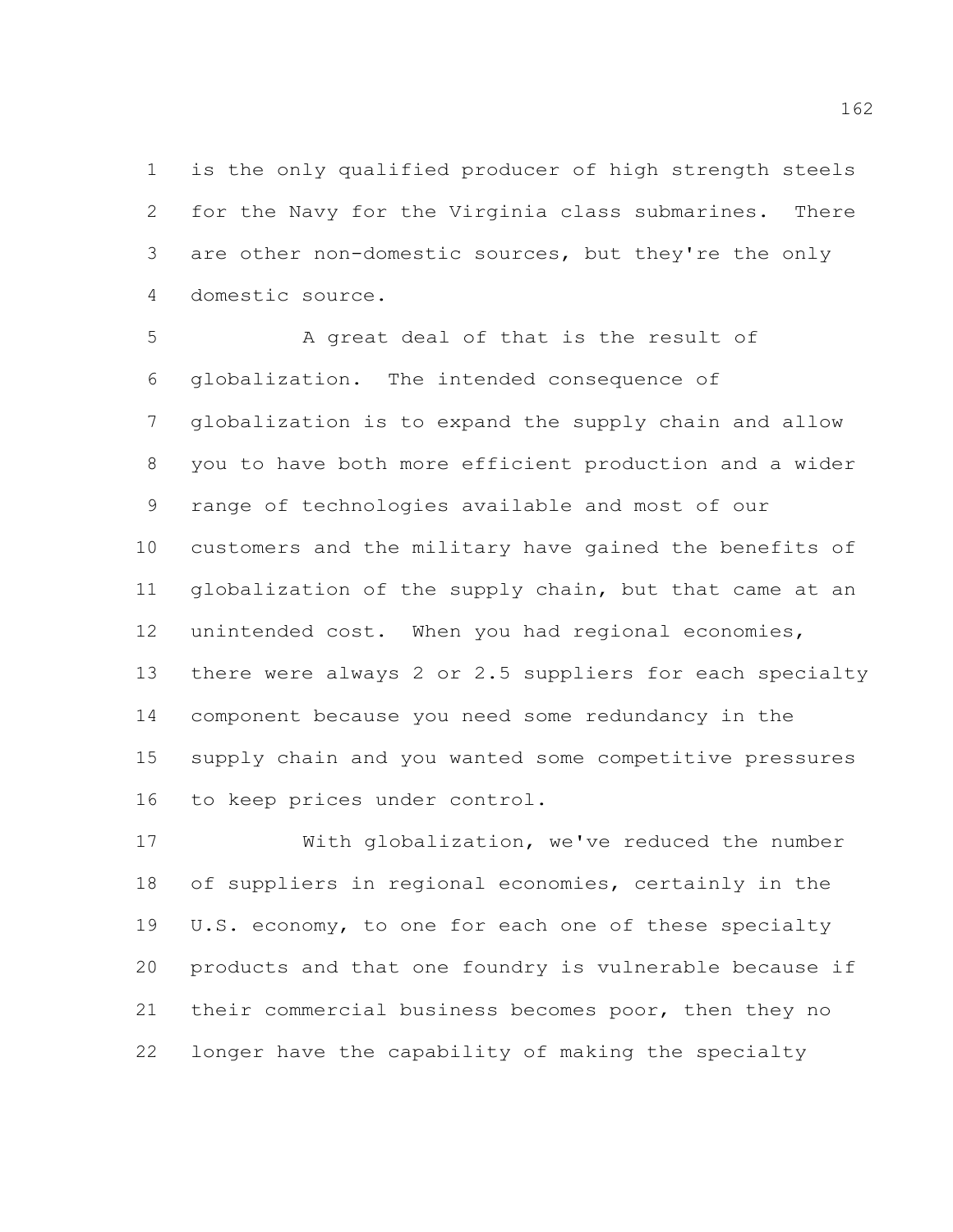products that defense needs. That's really

problematic.

 Amite Foundry closed last year, the one that made the valve stem. Atchison and Tacoma are both operating at near 50 -- only 50 percent of capacity and the only thing that's keeping Tacoma foundry running is the work that they're doing for the Navy for the Virginia-class submarine. So it's really a challenge for us.

 So if we look at what globalization has done, we look at -- we're in advanced manufacturing. We make specialty products and because of that, when we've had unfair trade cases, the current rules based trading system is ill-configured to allow us access to get trade remedies. It costs too much. It takes too long and we get no direct relief. It costs over half a million dollars to pursue a case and it takes two years to get a resolution.

 If I have a \$10 million specialty steel market, that system is inaccessible to me. Even if I get it, then enforcement's problematic because of people shifting. We kid around that it's like playing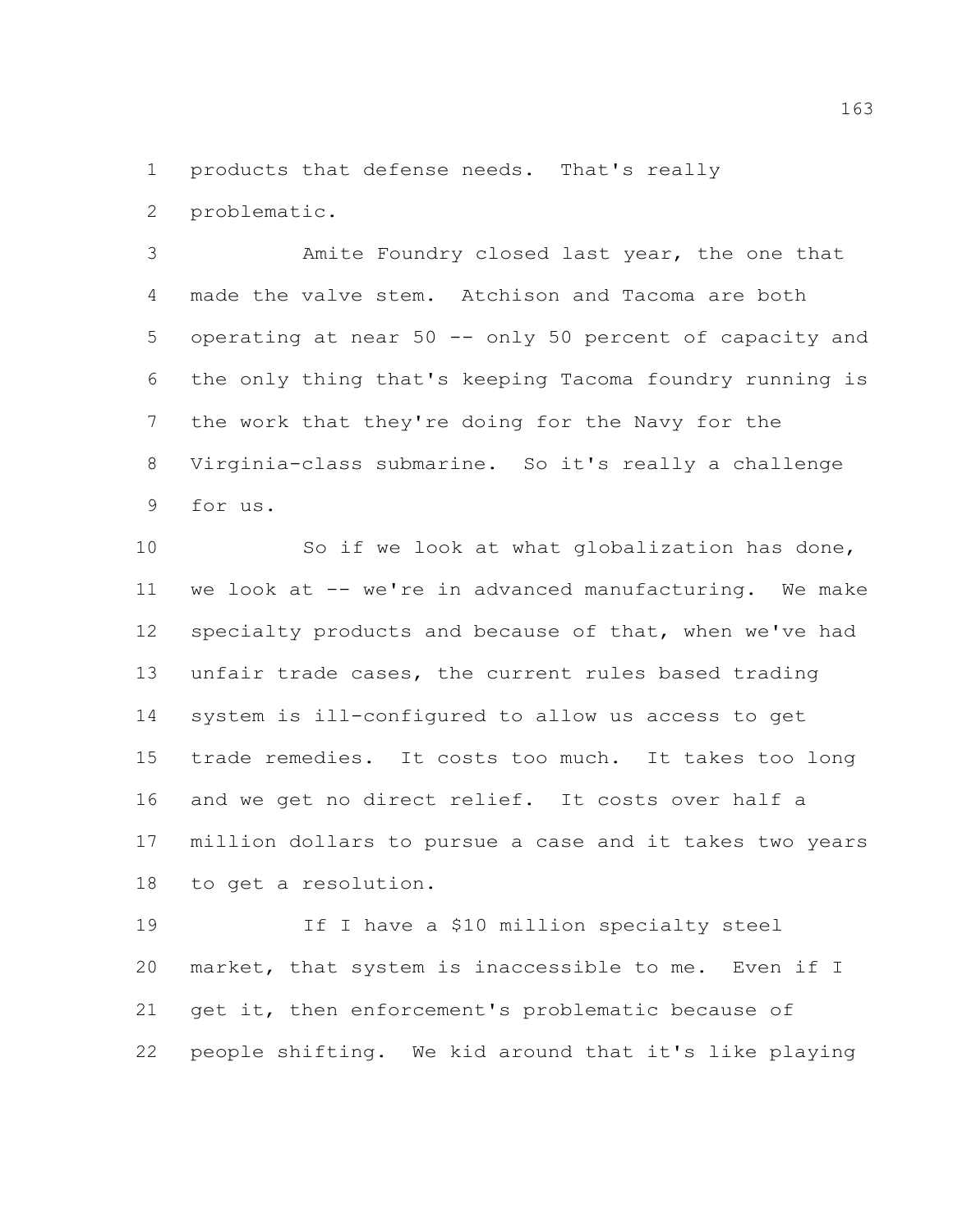a game of whack-a-mole. You restrict one product and then they go upstream or downstream to import another product.

 So we really are deeply concerned that there's no small claims court, no expedited availability, no way of -- we've got members who have a clear case of trade violations and yet there's no system that allows them to get any relief under our current trade rules. Thank you.

 MR. BORMAN: Thank you for your testimony and we're ready for the next speaker.

12 MR. MILLET: Well, if you would, pass on my gracious thanks to Secretary Ross and distinguished members of the panel. Thank you for your patience and your precious time today.

 For the record, my name is Mark Millet. I'm the President and CEO of Steel Dynamics, known as SDI. I was one of the three cofounders of the company in 1994.

 Our company produced 9.3 million tons of steel in 2016, with 7,400 associates, yet we have an annual capacity of 11 million tons. That underutilization was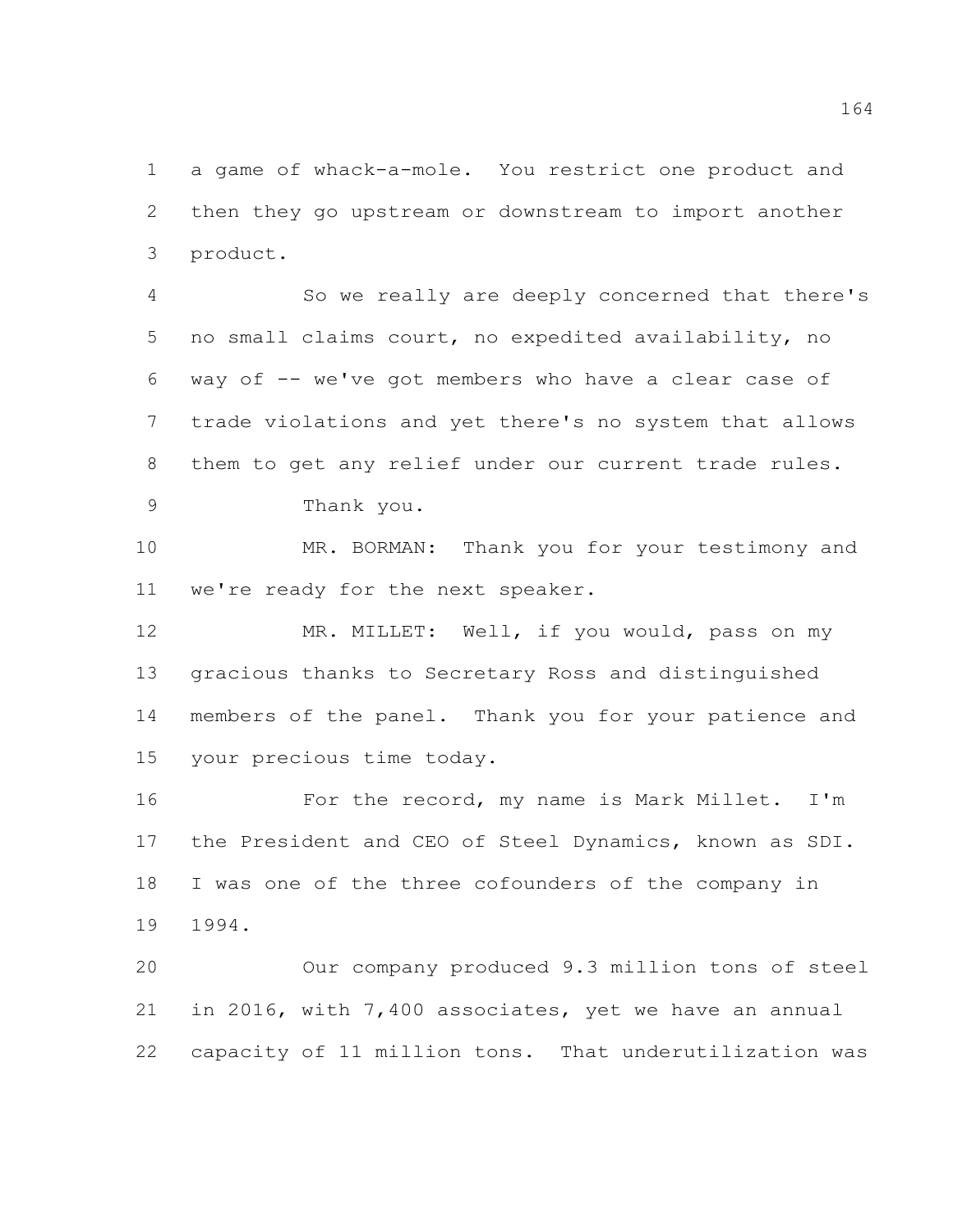a direct effect of imported steel.

| 2               | Over the last five years, we've made                    |
|-----------------|---------------------------------------------------------|
| 3               | approximately \$2 billion of capital investments,       |
| 4               | including a \$1.65 billion investment on a 3.5 million  |
| 5               | ton plant in Mississippi, previously owned by Severstal |
| 6               | of Russia. We are a major scrap company. We're also     |
| $7\phantom{.0}$ | one of the largest galvanized sheet producers, the      |
| 8               | second largest structural producer, and the leading     |
| 9               | rail producer in the U.S. today.                        |
| 10              | Our products are vital to our national and              |
| 11              | economic security. They go into national defense,       |
| 12              | military installations, transportation infrastructure,  |
| 13              | building construction, and autos. Our Mississippi       |
| 14              | plant is a major steel supplier to oil country tubular  |
| 15              | goods and line pipe mills in Texas.                     |
| 16              | The steel import problem stems from global              |
| 17              | overcapacity, but I think perhaps more accurately it is |
| 18              | the irresponsible actions of sovereign states that      |
| 19              | continue production regardless of demand to maintain    |

 order. We produce the demand. If demand drops, we curtail production. We reduce work hours. We idle

employment. In America, it's simple. We produce the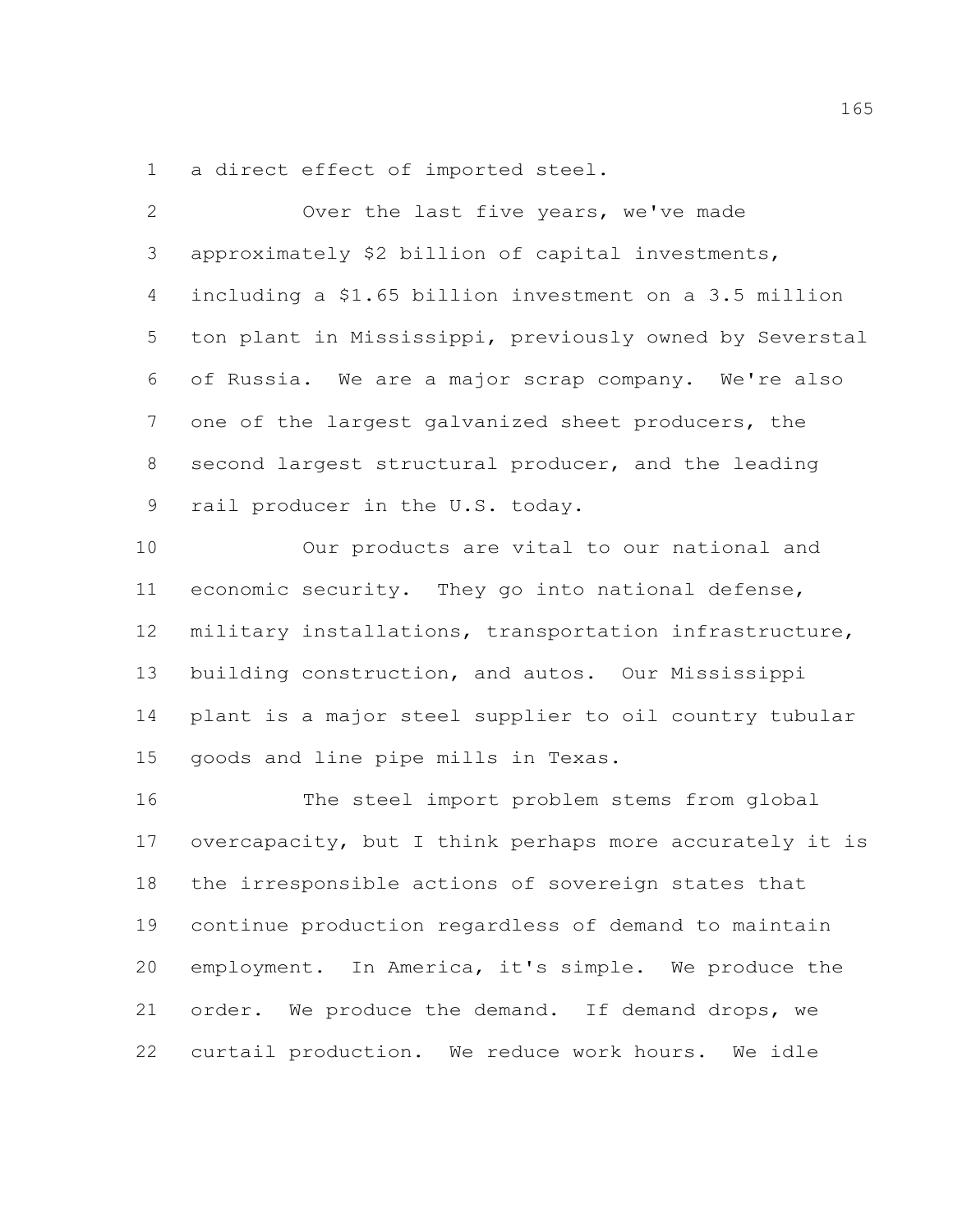plants.

 We must recognize that 70 percent of the global steel capacity today is in state hands. This must be addressed through a global solution. For example, we filed anti-dumping and countervailing duty cases in 2015 on corrosion-resistant sheet and cold- rolled steels. Duties of over 100 percent eliminated direct Chinese imports of each product by over 100,000 tons per month. However, just last month, in April 2017, 460,000 tons of corrosion-resistant sheet and 230,000 tons of cold-rolled sheet were imported, almost 50 percent more than before we filed those cases. In addition, more than 700,000 tons of steel pipe and tube were imported in April alone.

 We are playing a game of whack-a-mole. We hit the Chinese with duties and Chinese steel goes to 10 other countries to become cold-rolled steel, corrosion- resistant sheet steel or pipe. We're also seeing our market for structurals erode as massive quantities of fabricated structurals are imported. Big international companies, such as Bechtel and Fluor, are fabricating whole plants in China.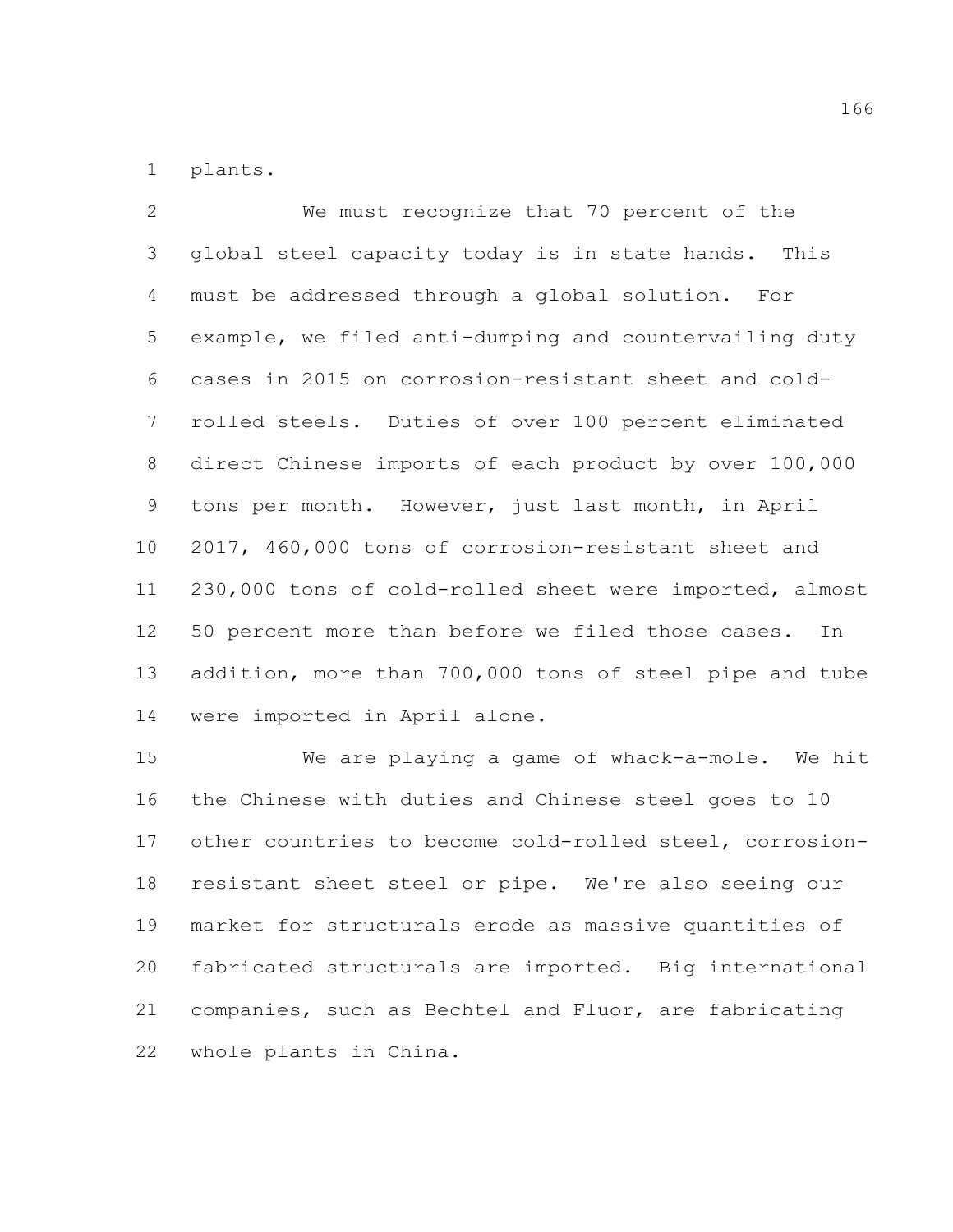Between 2013 and 2017, imports doubled more -- doubled from 850,000 tons to 1.7 million tons and they keep growing today.

 World Steel Dynamics released a study on April 13, 2017 on the international hot-rolled market. I will attach it to our written comments, but the study said that Chinese export prices were about \$400 a short ton, which it stated was \$100 a ton below Chinese marginal costs. They're losing real money.

 The study said that U.S. domestic prices were \$640 a ton, \$240 or 60 percent higher than the Chinese export price. This is why SDI favors quotas at the 2010 or 2011 volume of imports. The U.S. and the rest of the world must cut off subsidized and dumped Chinese steel exports to stop this game of whack-a-mole and to 16 get China to truly shutter excess capacity now, not 5 or 10 years from now. To do otherwise would truly jeopardize and our national and economic security.

 And I sat there hearing the testimony today, I'm reminded of President Roosevelt. Just before or just prior to going into World War II, he addressed the nation. He urged that they were the arsenal of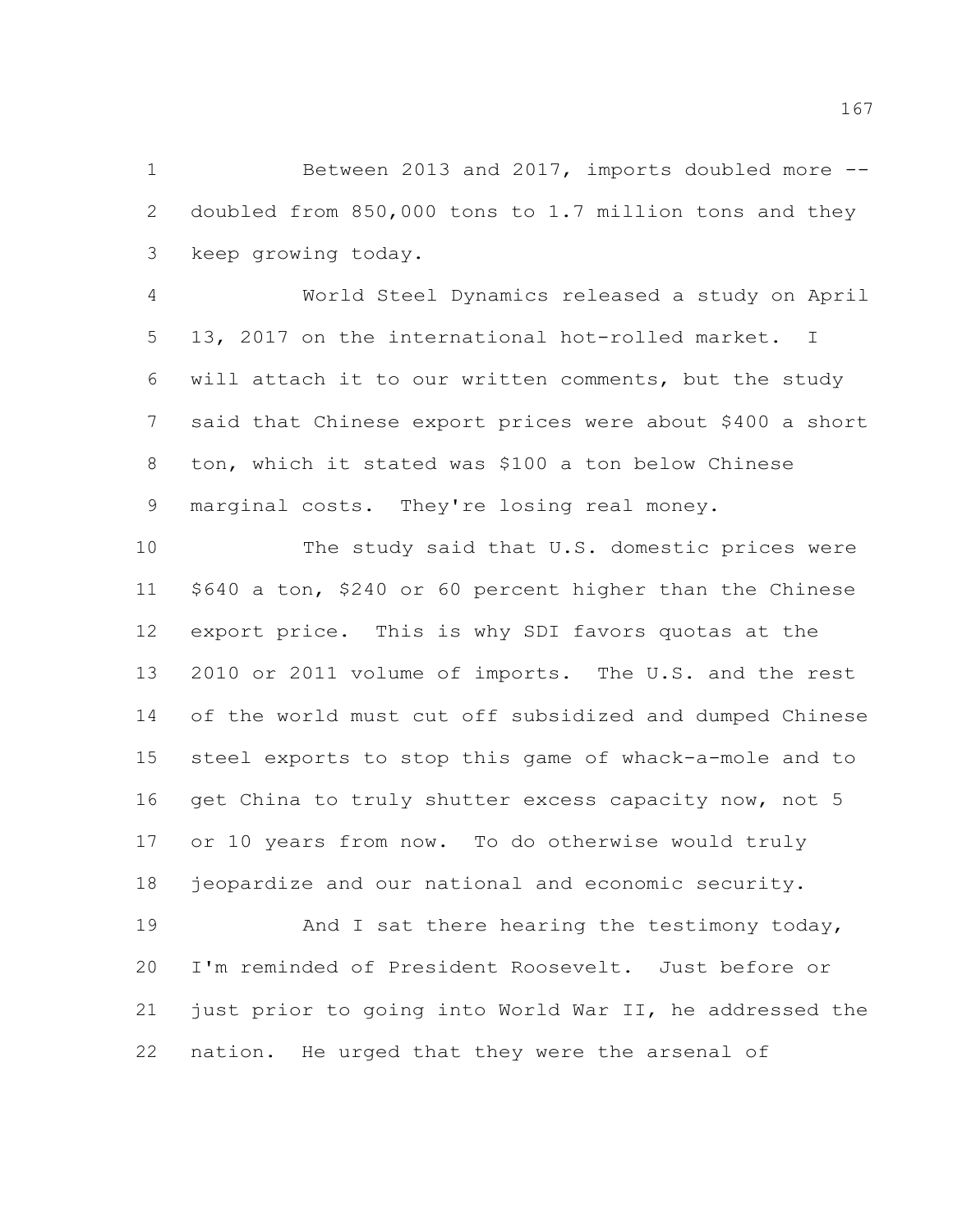democracy. He knew that it was the infrastructure and the productivity of the American people that would win World War II, and indeed, he was right.

 Today, the productivity of the American worker is by far better than ever has been before and is far better than any other country in the world. We have to make sure that it has a manufacturing base to operate in tough times in the future.

So thank you.

 MR. BORMAN: Good. Thank you for your remarks.

 MR. MILLET: Could I address the one question that came up earlier --

14 MR. BORMAN: Sure, absolutely.

15 MR. MILLET: -- on -- I think the question was regarding certain products cannot be imported into the U.S. and certainly there are products that can't be imported. They can be imported, but they're not manufactured in the States today. I would tell you that it's a very, very small volume. They're easily identifiable and can certainly be separated from the rest of the products and should not be the basis of any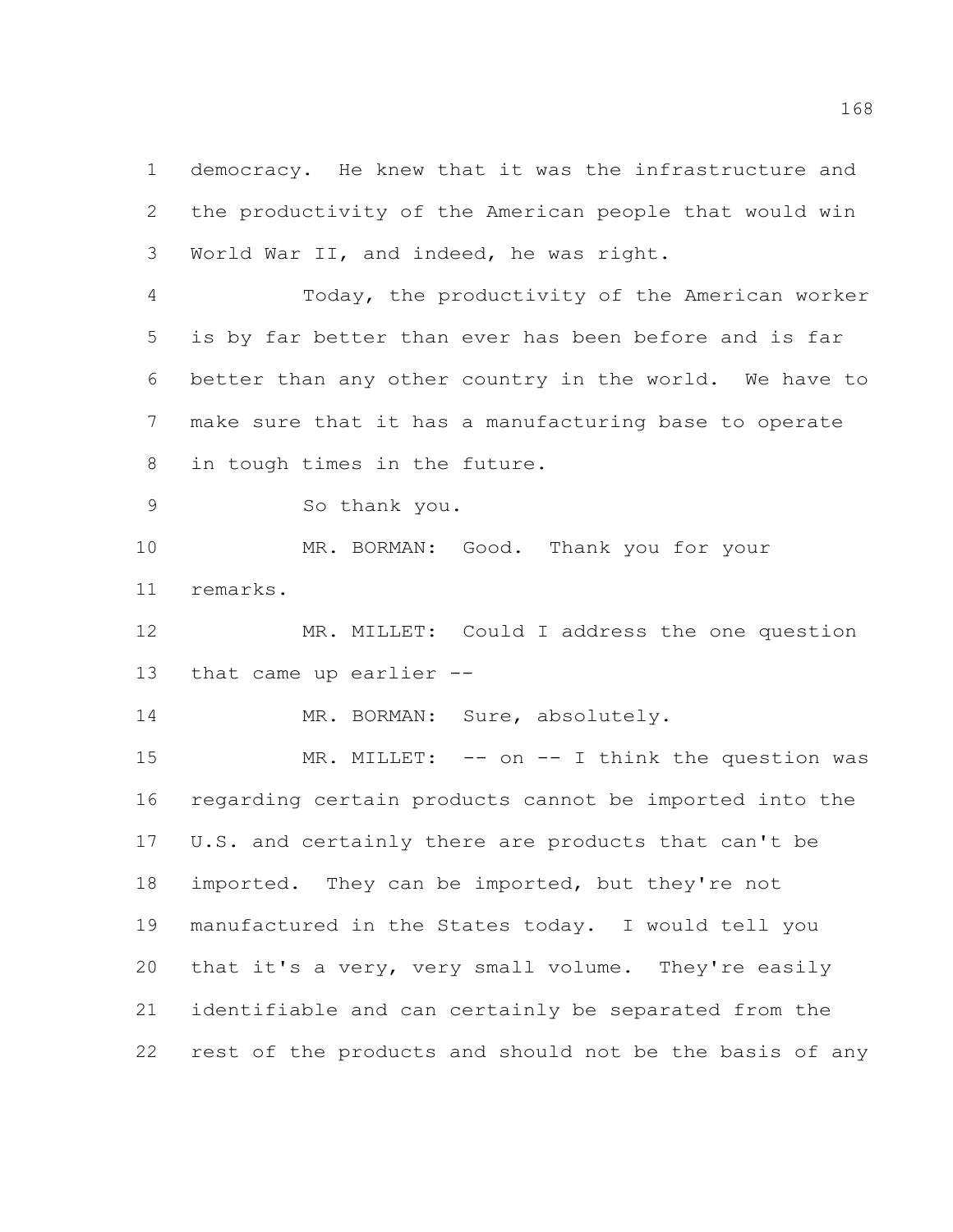broad policy.

 I think it's illustrative perhaps to consider why those products aren't made today, and as Mr. Gerard said earlier, you know, we used to make 125 million tons of product in this country. Today it's 85 million tons.

 When we cofounded SDI in 1993, there were 55 principal steel companies. Today, there are only 15. The good side of that is the American steel industry has become incredibly efficient. We can compete with anyone in the world. The integrated mills are down to one man hour per ton or less. The electric arc furnace industry is down to about .3 man hours per ton. We can compete with anyone, yet the industry, many cannot make the cost of capital today.

 The consequence is that we are unable -- some of our industry are unable to reinvest in their facilities and make those high cost niche markets. MR. BORMAN: Thank you. All right. We're ready for our next speaker. MR. MAASS: Good afternoon. I am Alexander

Maass, President of Maass Flange Corporation. I'm here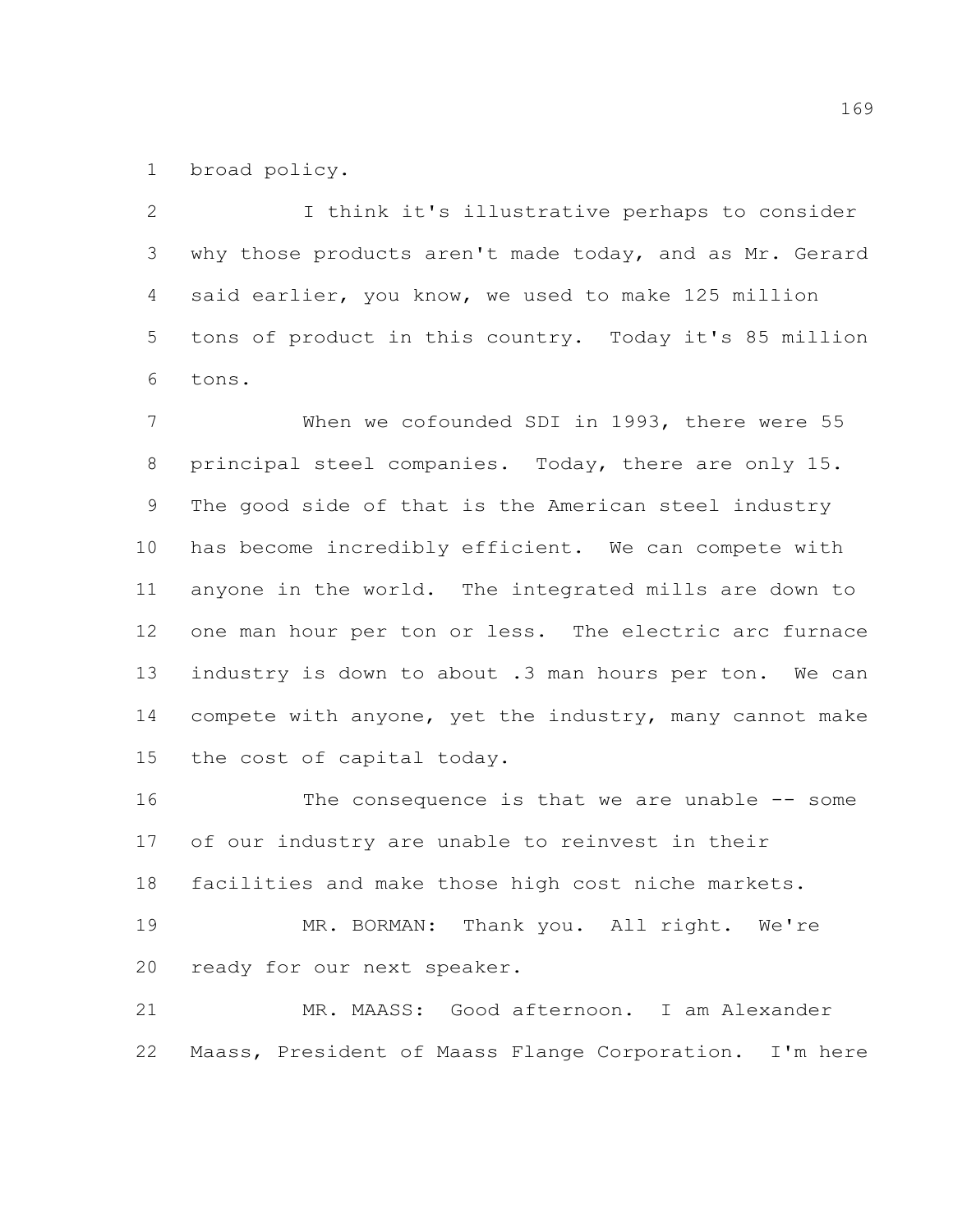on behalf of the Coalition of American Flange

 Producers, its members and employees. Thank you for the opportunity to appear before each and every one of you here today.

 We fully support this Section 232 investigation on steel imports and urge the Secretary of Commerce to find that these imports are threatening to impair our country's national security and that assertive action must be taken.

 Maass Flange Corporation is a U.S. manufacturer of stainless steel and alloy flanges formed 35 years ago in 1982 and we are located in Houston, Texas. Our products are used to strengthen 14 and connect pipes, valves, pumps, and other equipment for piping systems. Maass Flange is a fully integrated forging and machining manufacturer, with the most diversified offering of stainless steel and alloy products. We offer a complete line of both small and large diameter flanges in a full range of pressure classes and in various grades of material.

 Maass Flange together with Core Pipe Products, Inc. are the founding members of the Coalition of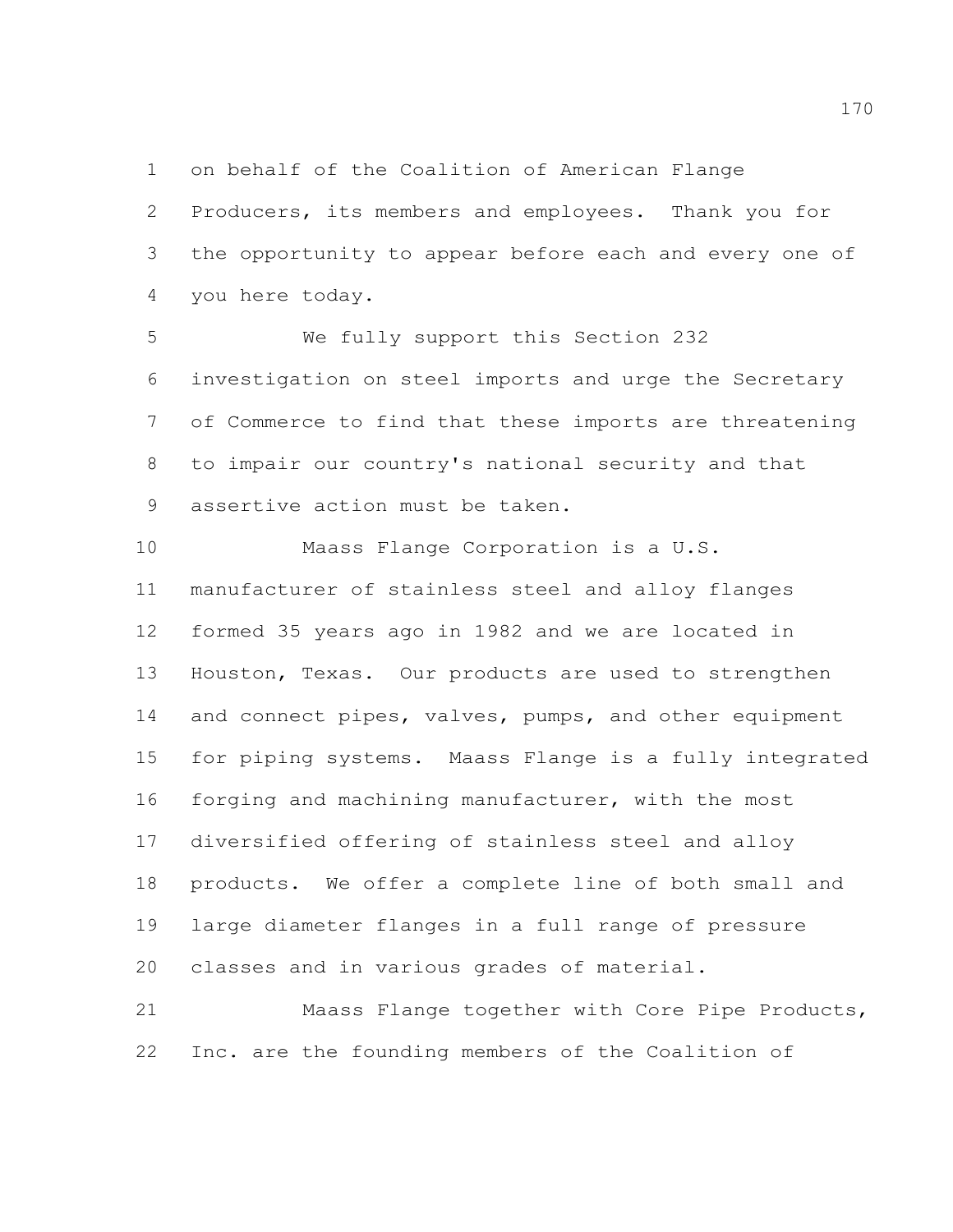American Flange Producers. We are a domestic coalition of flange manufacturers and produce steel flanges to numerous national security applications. Because our products are resistance to the harshest applications, they are used in Navy ships, submarines, warfare products, aviation jet refueling systems, national refining chemical manufacturing plants, nuclear power reactors, turbine power and coal gasification generation, and liquid natural gas recovery. We also sell to utility companies who use our products for the national power grid.

 A critical component of the infrastructure that protects the United States and its citizens, our flanges are also used to assemble pharmaceutical equipment vital to the production of development of medicines that prevent and respond to epidemics. However, import of steel, including stainless steel and alloy flanges, into the U.S. market threatens our ability to supply products for these and many other national security implications. This is why we are today to urge Commerce to find that imported steel is threatening to impair the national security and that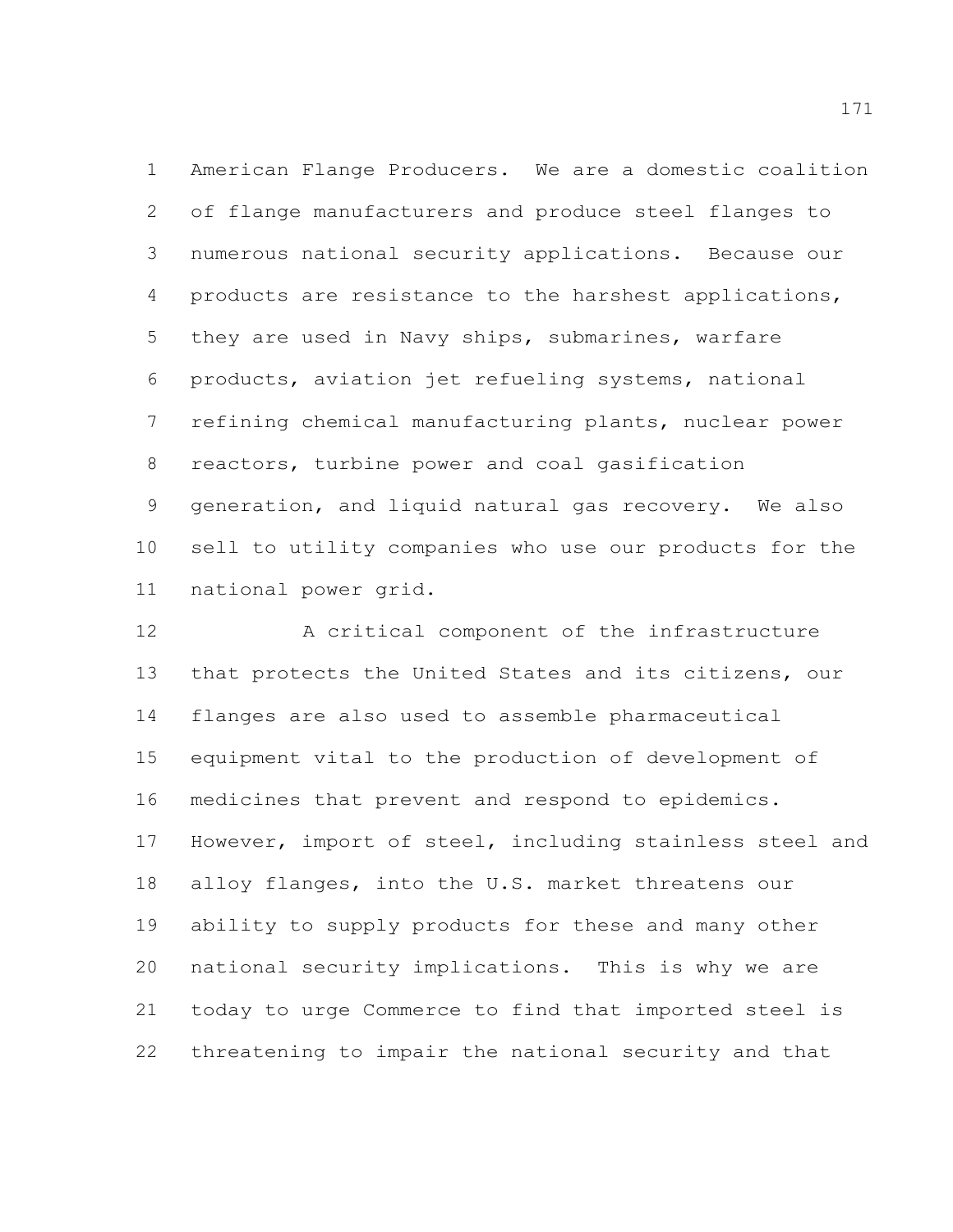action such as a comprehensive tariff or quota system on all steel products are needed to significant restrain these imports.

 In our industry, imports have often entered the market in disruptive massive waves at a time rather than predictably throughout the year. For example, we have seen Indian producers ship substantial year-and-a- half supplies of stainless steel flanges to our customers over a period of a single quarter last year, but this is not just about India. We see the same disruptive behavior from China, the Philippines, South Korea, and many others.

13 As these imports surge into the U.S. market, 14 our capacity to supply our customers, invest and our production revenue and employee numbers suffer greatly. Just last month, Ameriforge Group, Inc., another U.S. producer of stainless steel and alloy flanges filed for Chapter 11 bankruptcy protection. That decision, we are sure, was not in -- no small part as a result of imports coming into the United States and displacing American production and business.

Moreover, the injury of these imports cause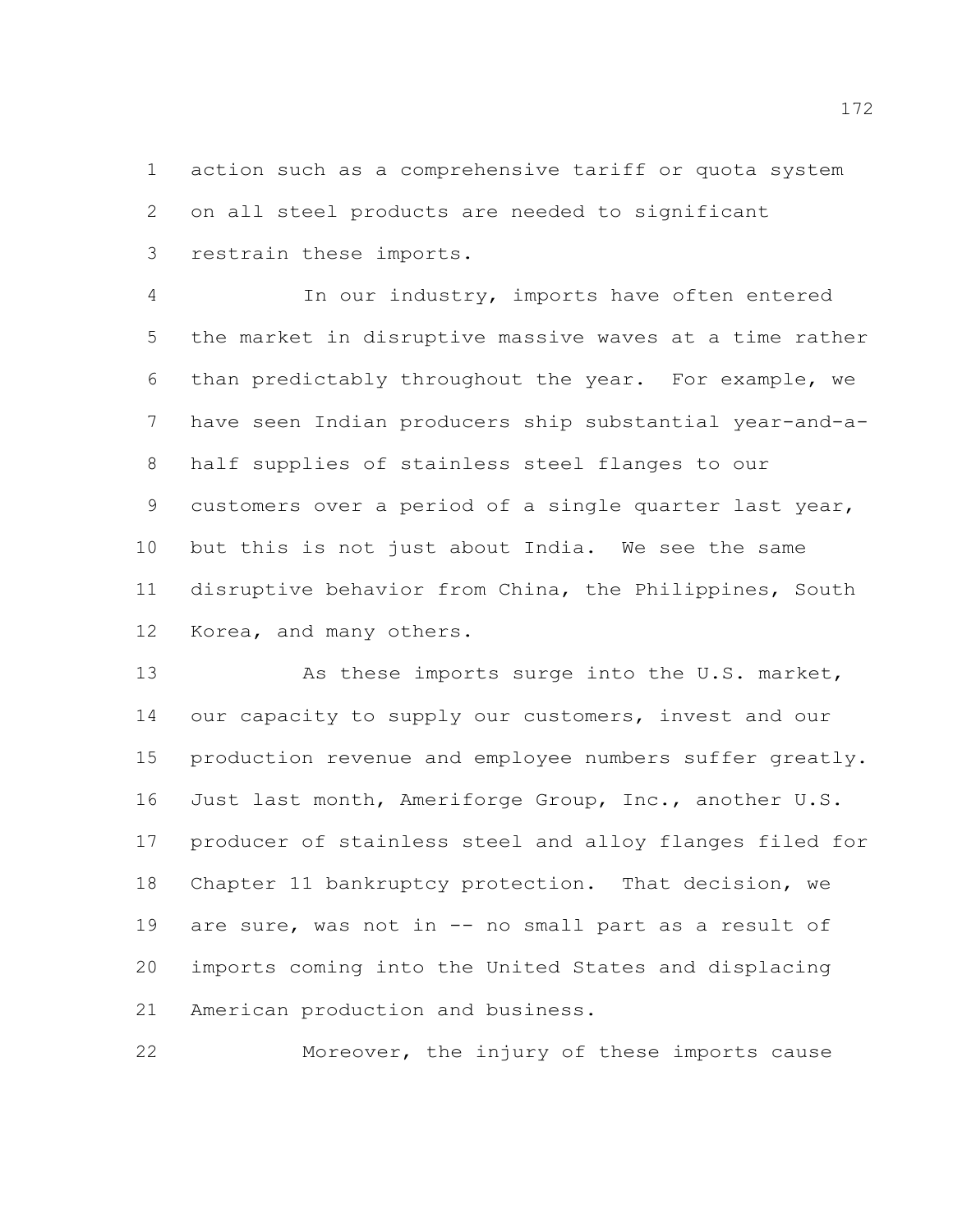our industry to -- cause our industry is confirmed by the existence of past anti-dumping orders on imports of stainless steel flanges from India and Taiwan and ongoing investigations. Currently, the International Trade Commission is in the final phase of anti-dumping investigations on carbon steel flanges from India, 7 Italy, and Spain, and countervailing duty

investigations on carbon steel flanges from India.

 Moreover, the Department of Commerce recently calculated between 19 and 24.4 percent dumping margins on carbon steel flanges from Spain. As these investigations show, unfairly traded imports of steel flanges are irrationally entering the U.S. market and have caused and are likely to continue causing great injury to our industry, but this is about much more than just dumped flanges from one or two countries. Imports of these products do, indeed, threaten the national security of the United States.

 The threat caused by imports is unsurprising given the global steel overcapacity crisis, which has undoubtedly spurred foreign overproduction in a range of steel products including flanges. Over the past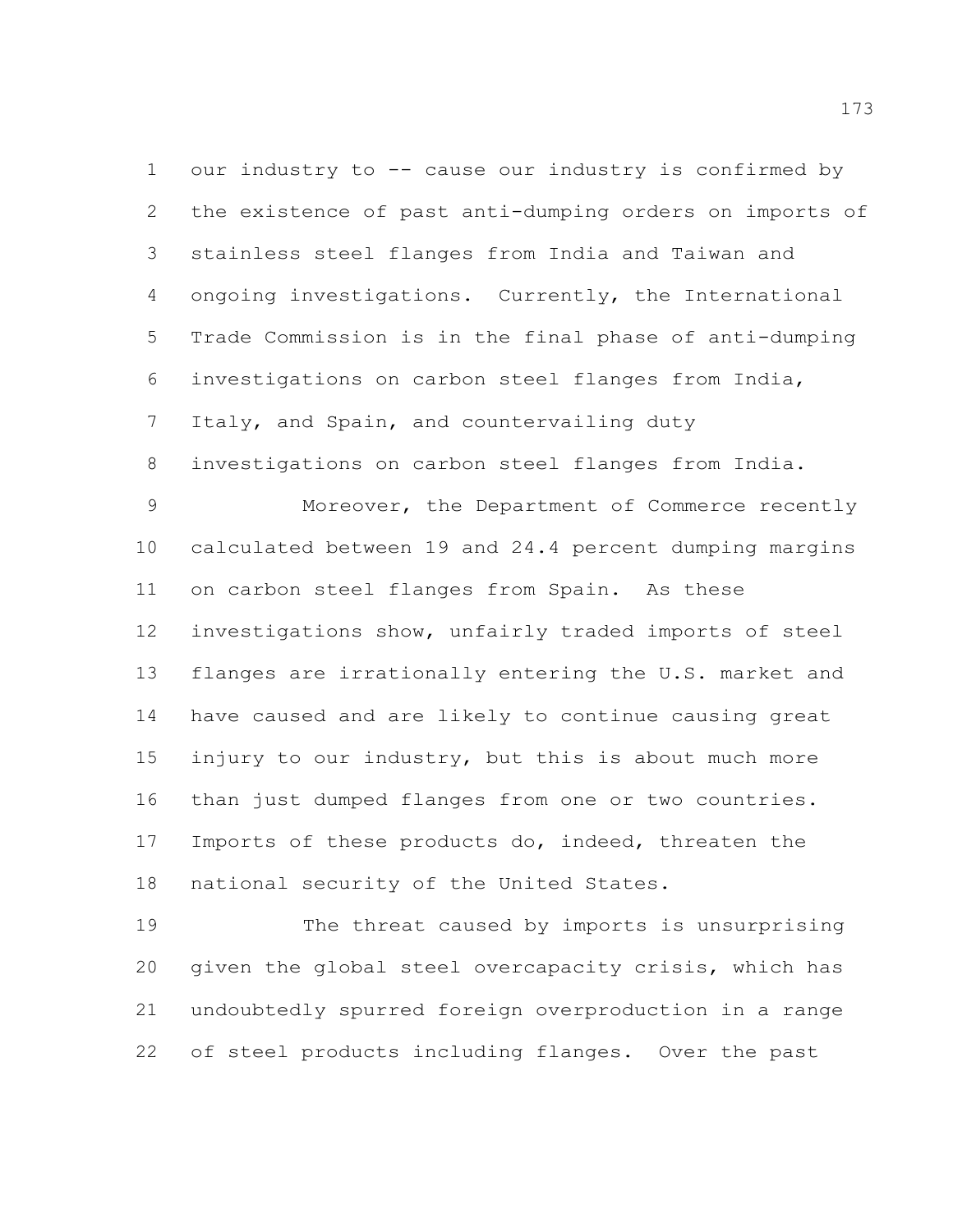year, it has become particularly evident that not only second class flange or other pipe connector products have imported into the United States, meaning importation of questionable quality and workmanship from those countries previously mentioned. However, also being at a price level not sustainable to our business environment with high U.S. quality workmanship, business ethics, and national responsibilities.

 With each new aggressive surge of imports, our ability to adequately supply flanges for national security applications deteriorates. The flanges we supply to the armed forces go into the assembly of military vessels, assisting to keep our warfighters and nation safe. As I mentioned earlier, they go into equipment for wind, oil, coal, natural gas, and nuclear energy plants. The power and energy that fuels our national security efforts are transmitted through these pipes that are strengthened and held together by flanges, but steel imports competing with us in the U.S. market take opportunities we would otherwise have, affecting our current numbers and hindering our ability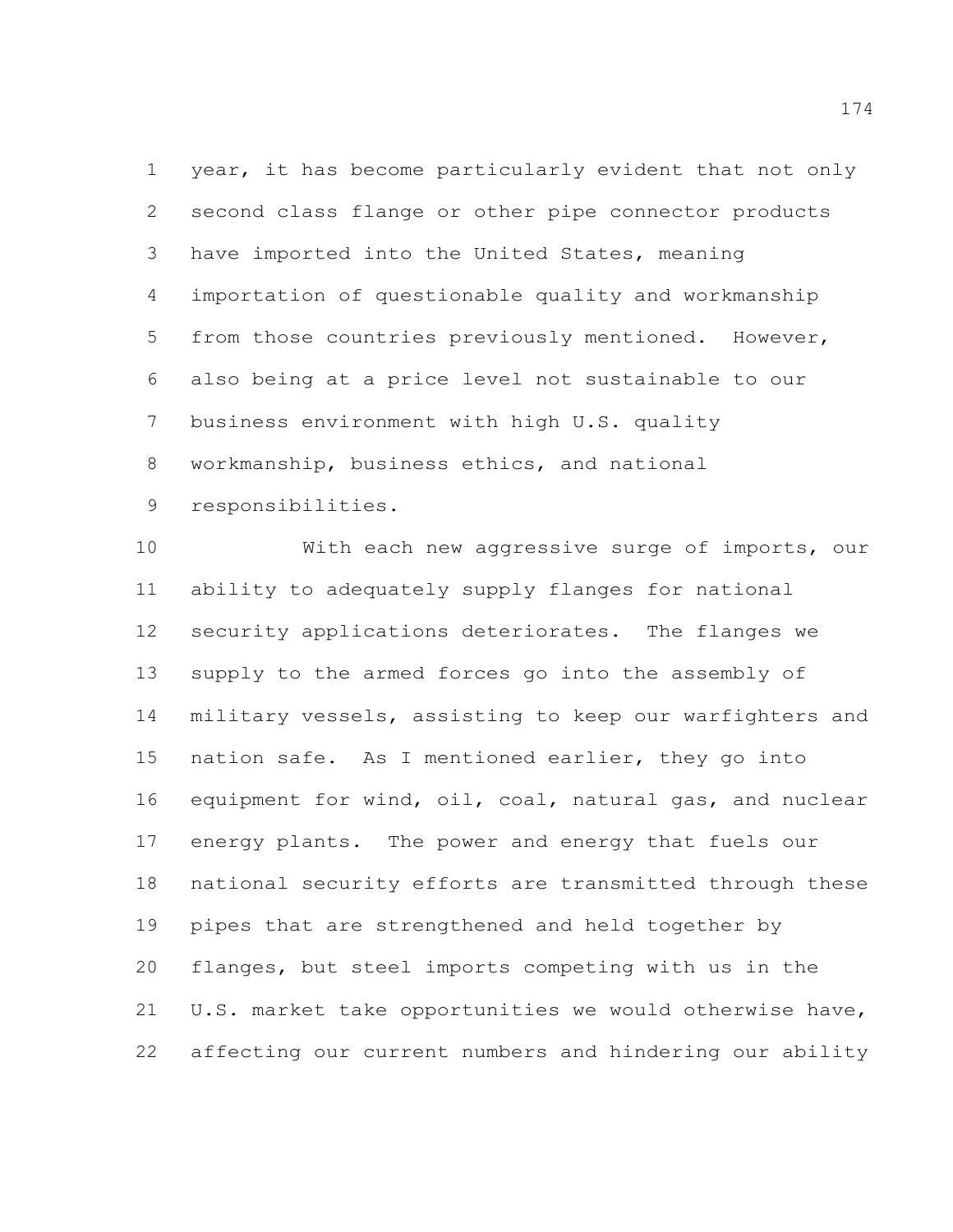to innovate and invest in a stronger, better product to remain competitive and continue supplying the best to our customers.

 In addition, as President Trump has stated, imports endanger the jobs needed to maintain a pool of skilled workers essential for the continued development of advanced steel manufacturing.

 Our industry also needs the Secretary to broadly define steel imports to include stainless steel and alloy flanges and broadly define the scope of national security requirements to include critical infrastructural applications in the energy industry, national power grid, and pharmaceutical industry, in addition to military applications.

 On behalf of the Coalition of American Flange Producers, I urge the Department of Commerce to find that steel imports are threatening U.S. national security and urge the agency to recommend aggressive, comprehensive and concrete actions to adjust steel imports, including stainless and alloy flanges, and to stop them from impairing national security. Thank you for your time and attention.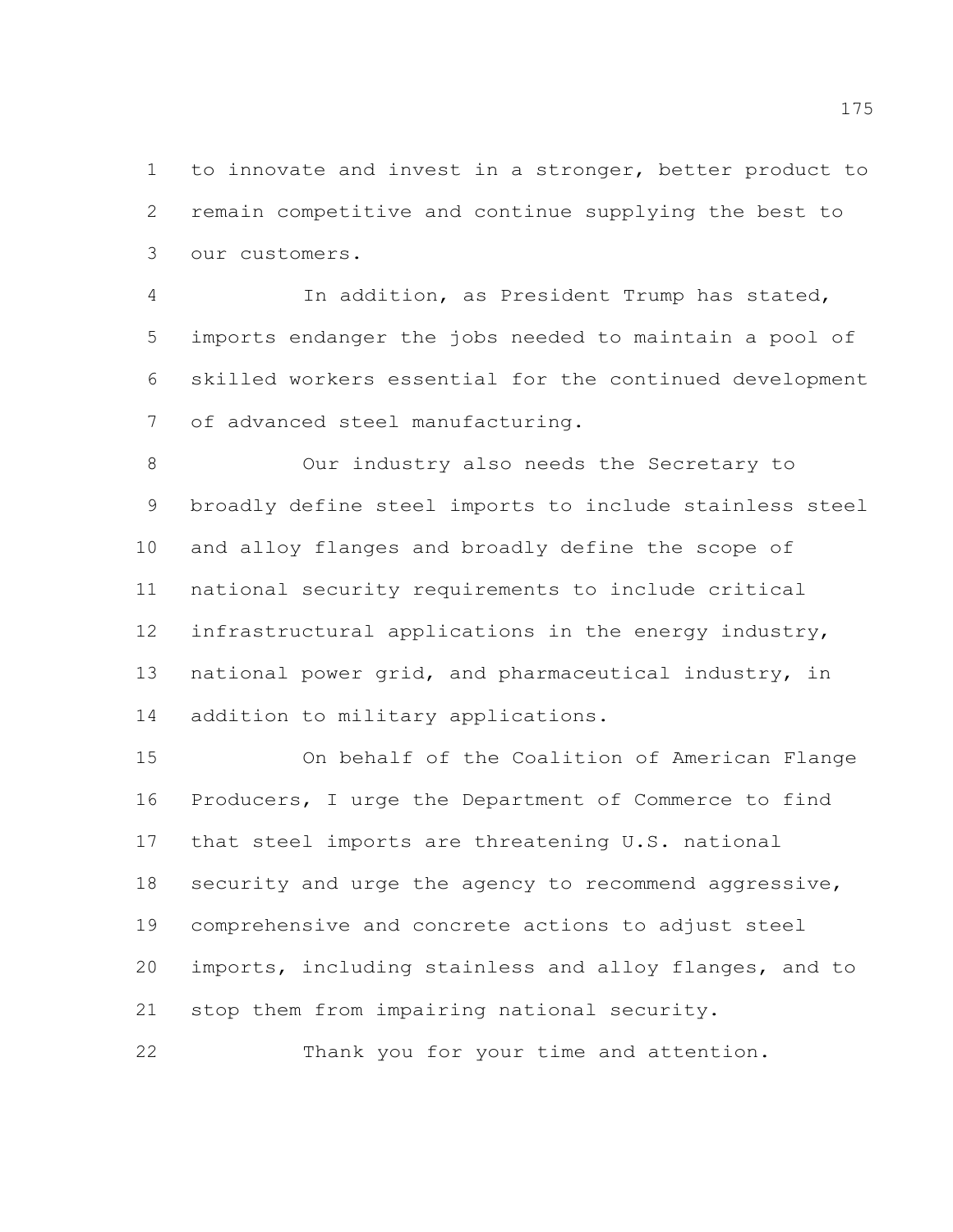1 MR. BORMAN: Thank you for your statement. We're now ready for the next speaker.

 MR. LANDRY: Good afternoon. My name is Robert Landry and I am Vice President and Chief Commercial Officer for the Port of New Orleans. It is my honor to appear before you today to address the impact of potential 232 actions on the Port of New 8 Orleans and its entire maritime community.

 The Port appreciates the President's efforts to spotlight and correct improper trade practices so that U.S. steel producers can compete fairly in a global environment. Today, though, I will share some insights gained from previous U.S. trade sanctions on imported steel as an educational caution and will suggest that other remedies to directly incentivize or otherwise assist the domestic steel industry be fully explored and implemented instead of undertaking Section 232 import adjustments.

 The Port of New Orleans is annually among the top five cargo ports in the United States, as well as one of the leading cruise ports in this country. More germane to this hearing, however, is the top tier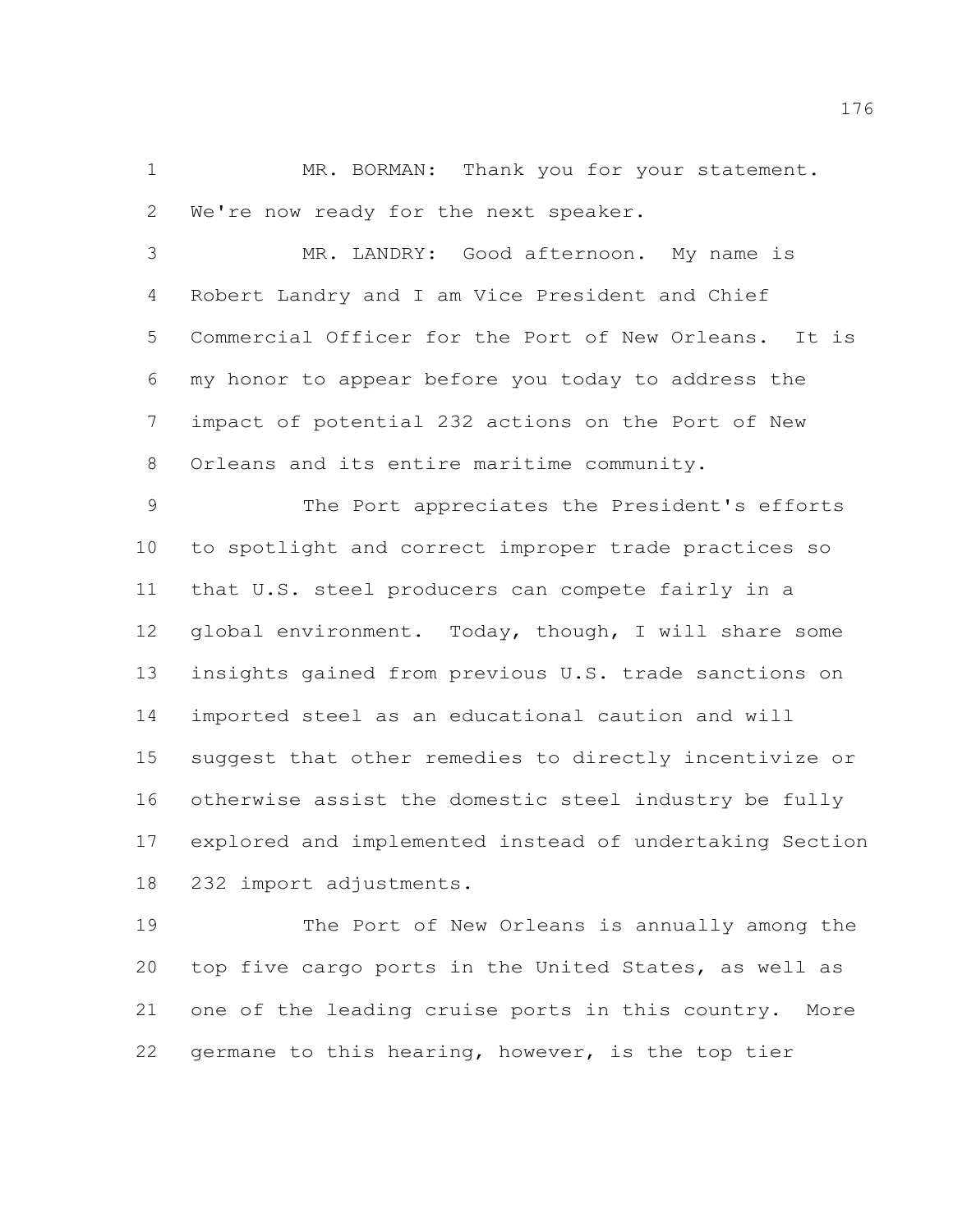status New Orleans maintains as one of the largest steel importing ports in the U.S. The importance of this commodity to the port cannot be overstated.

 In 2016, imported steel accounted for 45 percent of all imported cargo moving across the publicly-owned facilities within the Port's jurisdiction. As a result, approximately 35 percent of the Port's cargo related revenue is generated by this single commodity.

 It is with solid historical context that I can testify to the detrimental impacts of trade sanctions on imported steel. In 2002, then President Bush imposed sanctions on a variety of imported steel products from several foreign countries under Section 201 of the Trade Act of 1974. In the ensuing year, the Port of New Orleans suffered a 46 percent decline in steel imports and a direct loss of over \$1.6 million in revenue.

 The Section 232 authority under the Trade Expansion Act of 1962 is far broader than the statutory authorities used in 2002 and could result in far steeper import restrictions on a wider variety of steel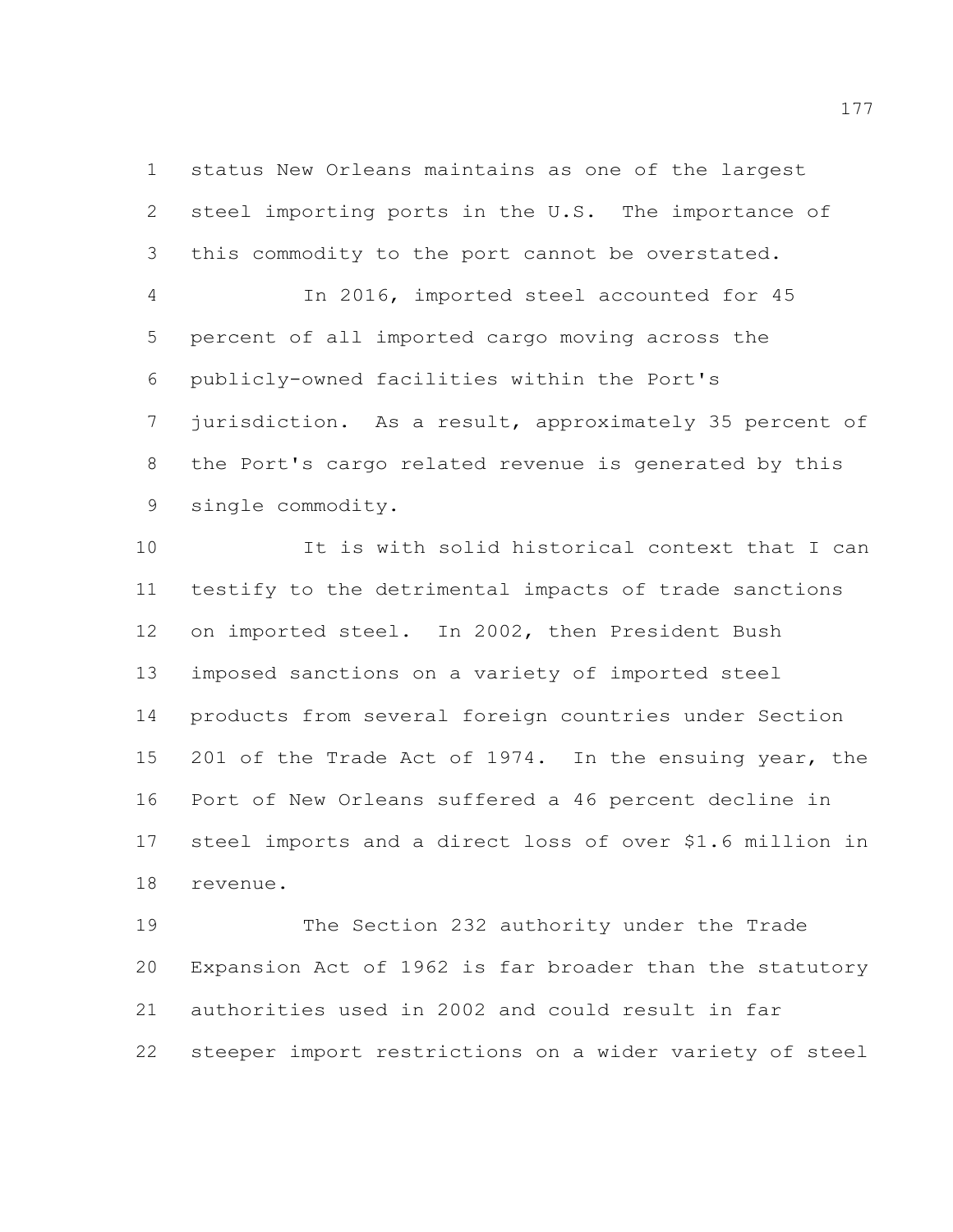products from many more foreign countries. Notably, a Trade Partnership Worldwide, LLC economic study that reviewed the near term impact of the 2002 steel import tariffs found that 200,000 Americans lost their jobs during 2002 sanctions due to higher steel prices. More American workers lost their jobs in 2002 to higher steel prices than the total number employed by the U.S. steel industry itself. Every U.S. state experienced employment losses from higher steel costs.

 The impact of a tariff on imported steel would have a broad economic impact. Just recently, the Association of General Contractors cited the rise in commodity prices as one of the major reasons that home prices have increased. Steel was one of the major commodities mentioned in the Association's study. While one would expect sanctions on imported steel to only exacerbate the rise in steel prices, the ripple effect on other commodities would be less noticeable, but just as adverse.

 For example, 80 percent of the steel products moving through the Port of New Orleans is further transported up the Mississippi River by tug and barge.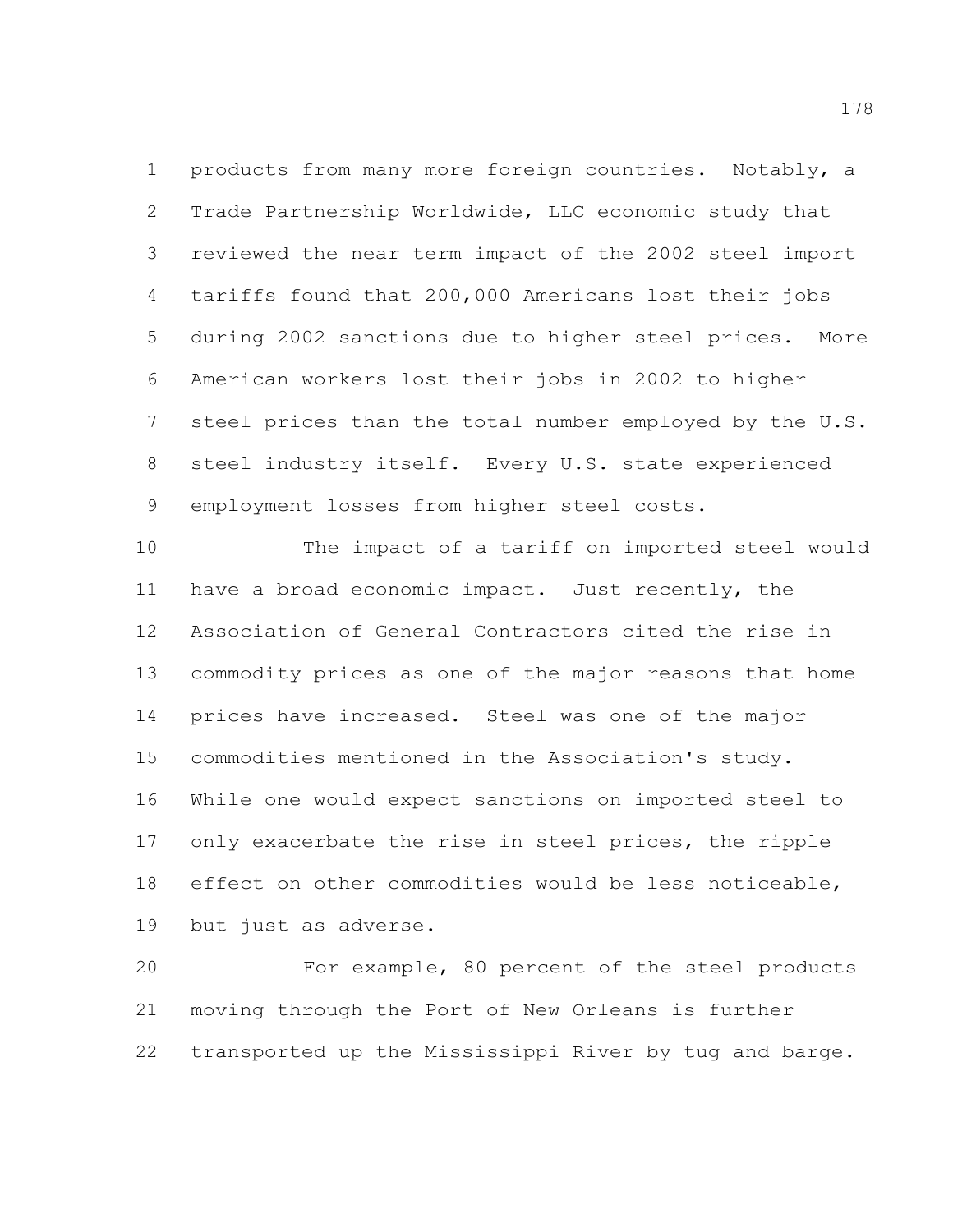Those same barges are then used by American farmers to deliver agriculture products down river to the grain elevators located on the lower Mississippi River. Without those barges moving up river with cargo, the cost to transport U.S. grain increases, making U.S. agricultural products less competitive on the worldwide marketplace with those of other producing countries like Brazil and Russia.

 The Port of New Orleans, like other commercial enterprises, needs and depends upon a strong U.S. economy. A vibrant, healthy, and competitive U.S. steel industry is essential to that goal. However, the wide imposition and enforcement of new restrictions on imported steel would create a negative impact on the port industry, the larger maritime community, and the American manufacturers and other steel consuming industries. Fair and open trade policies combined with appropriate incentives and other remedies for the U.S. steel producers would be the best means to promote all sectors of the U.S. economy.

 Thank you for your attention today and for your consideration of the views of the Port of New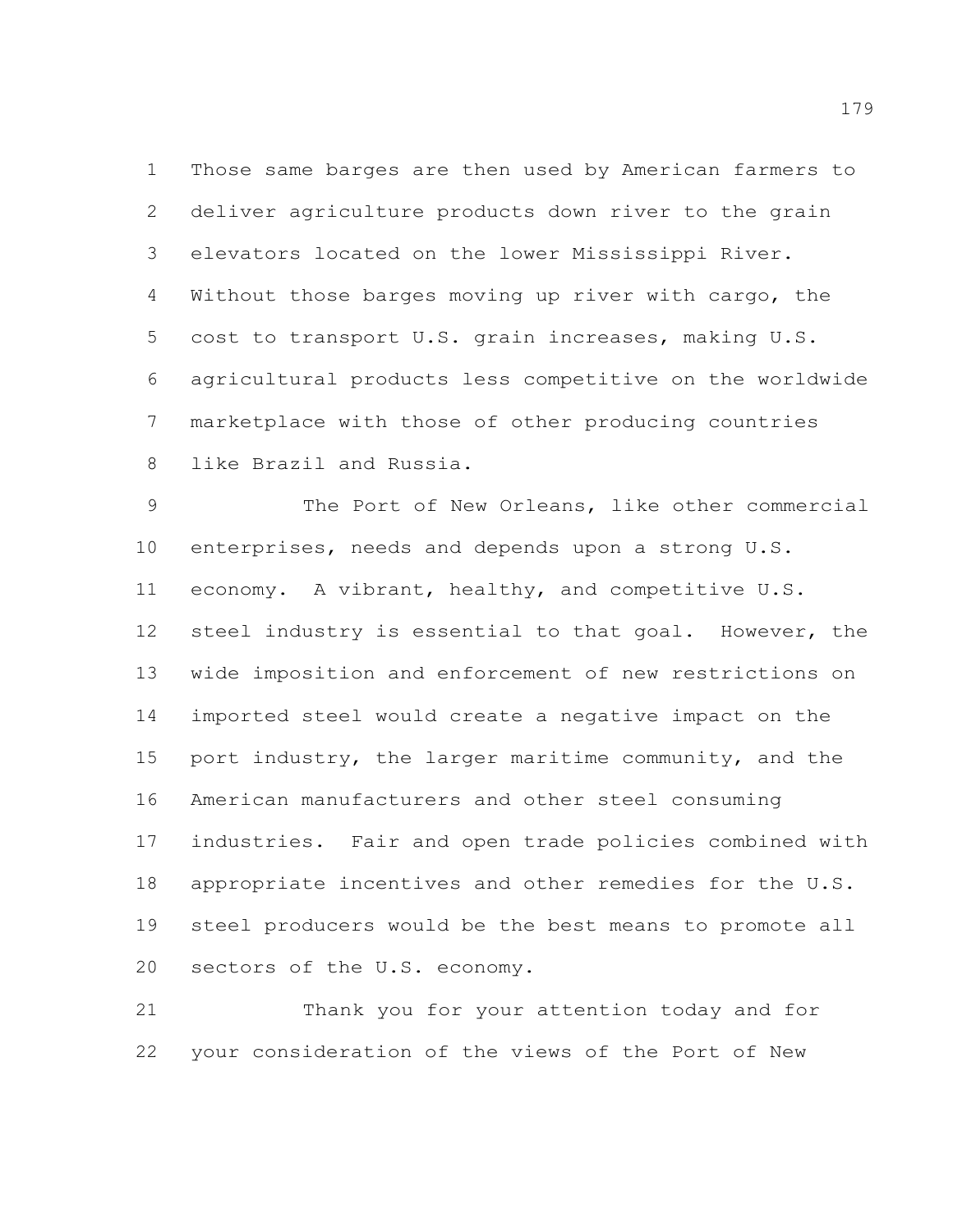Orleans on this vital trade matter.

 MR. BORMAN: Thank you. We appreciate your input.

 And now for the last, but certainly not least, speaker of our 37, Mr. Johnson.

 MR. JOHNSON: I will definitely keep it to five minutes.

 Good afternoon. My name is Joel Johnson. I'm the Chief Executive Officer of Borusan Mannesmann Pipe USA, known as BMP. BMP is a full-service mill in Baytown, Texas. We manufacture welded steel pipes, primarily casing for the oil and gas wells known as oil country tubular goods or OCTG.

 Our pipe mill opened in 2014. The total invested capital by the Borusan Group in this facility is over \$300 million. We intend to make further investments as long as the market conditions continue to be favorable and no additional import restrictions are imposed. We employ over 180 people in our U.S. operations. Our plan this year is to produce well over 200,000 tons of OCTG. However, the facility that we have in Baytown cannot produce every size of OCTG used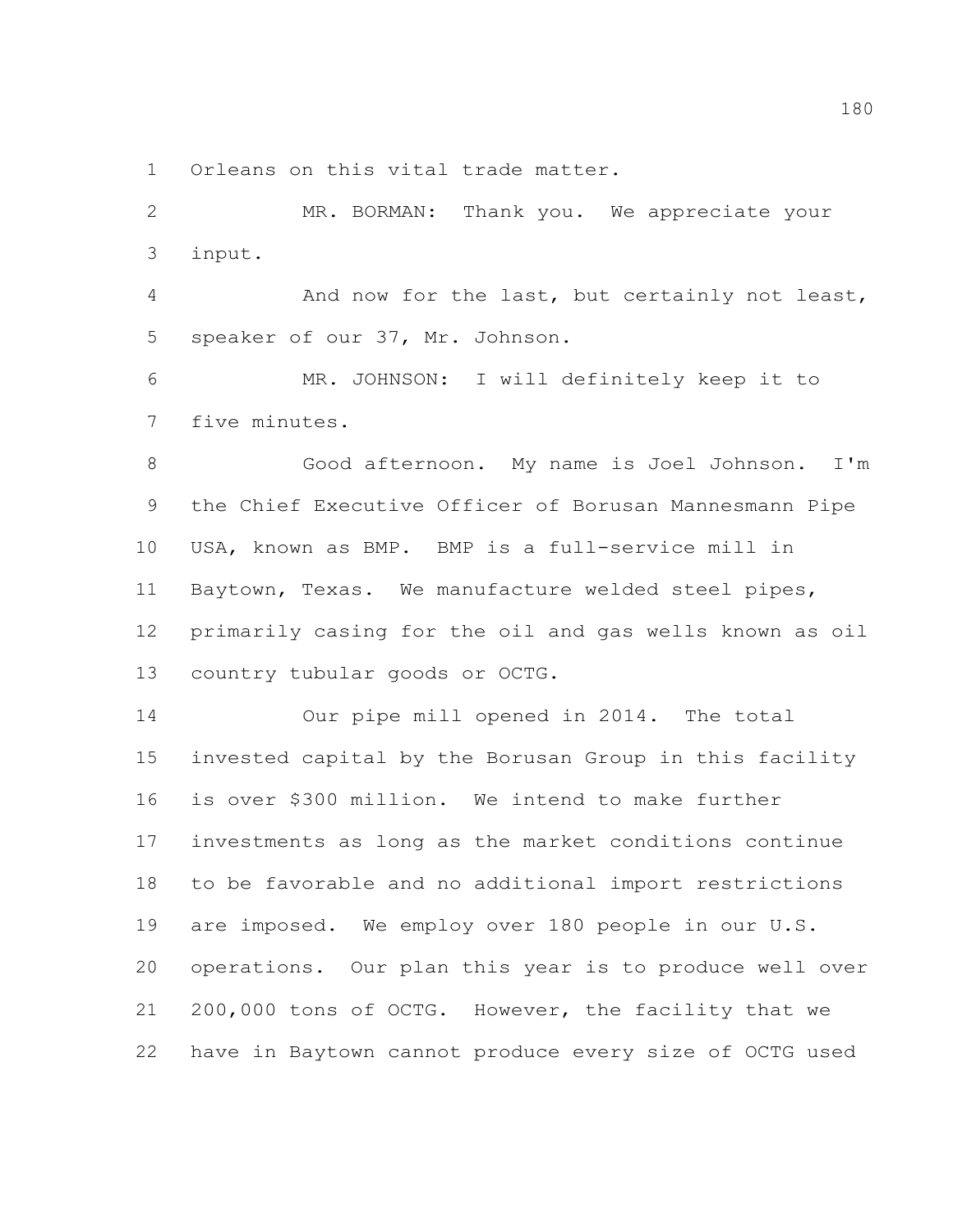in the U.S. market.

 Just like most other U.S. OCTG producers, we fill out our product line by importing selective sizes of pipe that are produced by our parent in Turkey. As with other U.S. producers, these imports allow us to be fully competitive in the U.S. market and enhance the volume of our domestic production. 8 1f we were suddenly unable to import these products, jobs will be threatened. While not used in the national defense, OCTG and oil and gas line pipe are an important element of the manufacturing infrastructure needed for domestic energy production and distribution. Expanding domestic energy production and increasing America's energy independence has obvious national security implications. Any import measures that would adversely affect these sectors will threaten national security by undermining U.S. energy production and energy independence. I'd also like to bring to your attention the

 domestic pipe manufacturers such as ours are consumers of flat-rolled steel. We significantly add value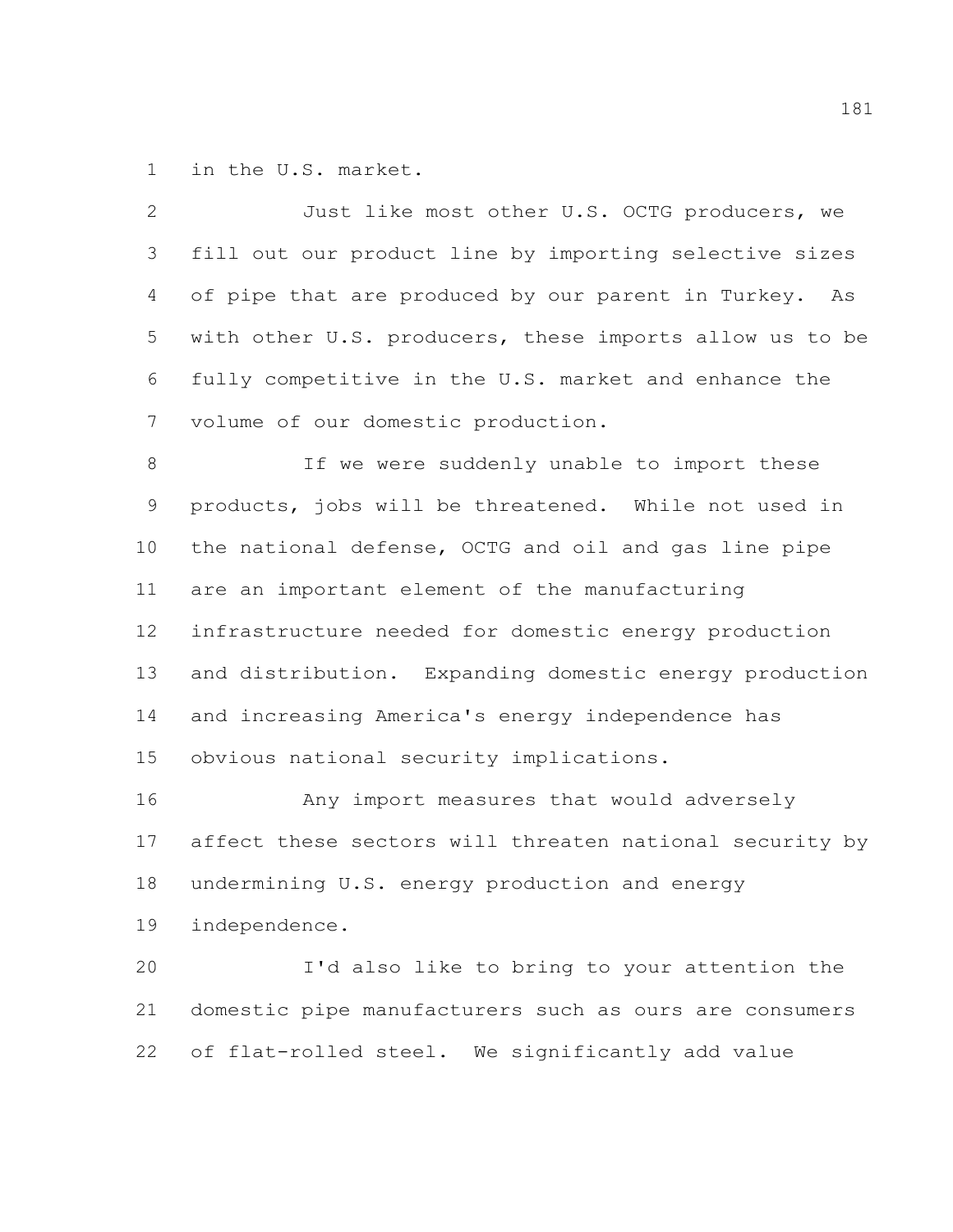through the pipe manufacturing process. Import restrictions on these flat-rolled steel products pose the risk of undermining the domestic steel pipe sector by increasing costs and reducing competitiveness. Higher costs for OCTG and line pipe will discourage oil and gas drilling and the construction of new pipe lines.

8 A case in point is large diameter pipe -- line pipe. This is pipe used in large oil and gas pipelines such as the recently approved Keystone Pipeline. The U.S. health and safety regulations governing such pipelines require that the pipe be produced using high quality, heave gauged steel with very specific and demanding chemical and mechanical properties.

 As the U.S. pipeline operators commented in a recent proceeding before the Commerce Department, the U.S. line pipe industry cannot produce certain large diameter pipe used in these major pipeline projects. There's two reasons for this. The first reason is, is that the flat-rolled steel that meets these demanding requirements and specifications cannot be sourced in the U.S. Secondly, flat-rolled steel products that do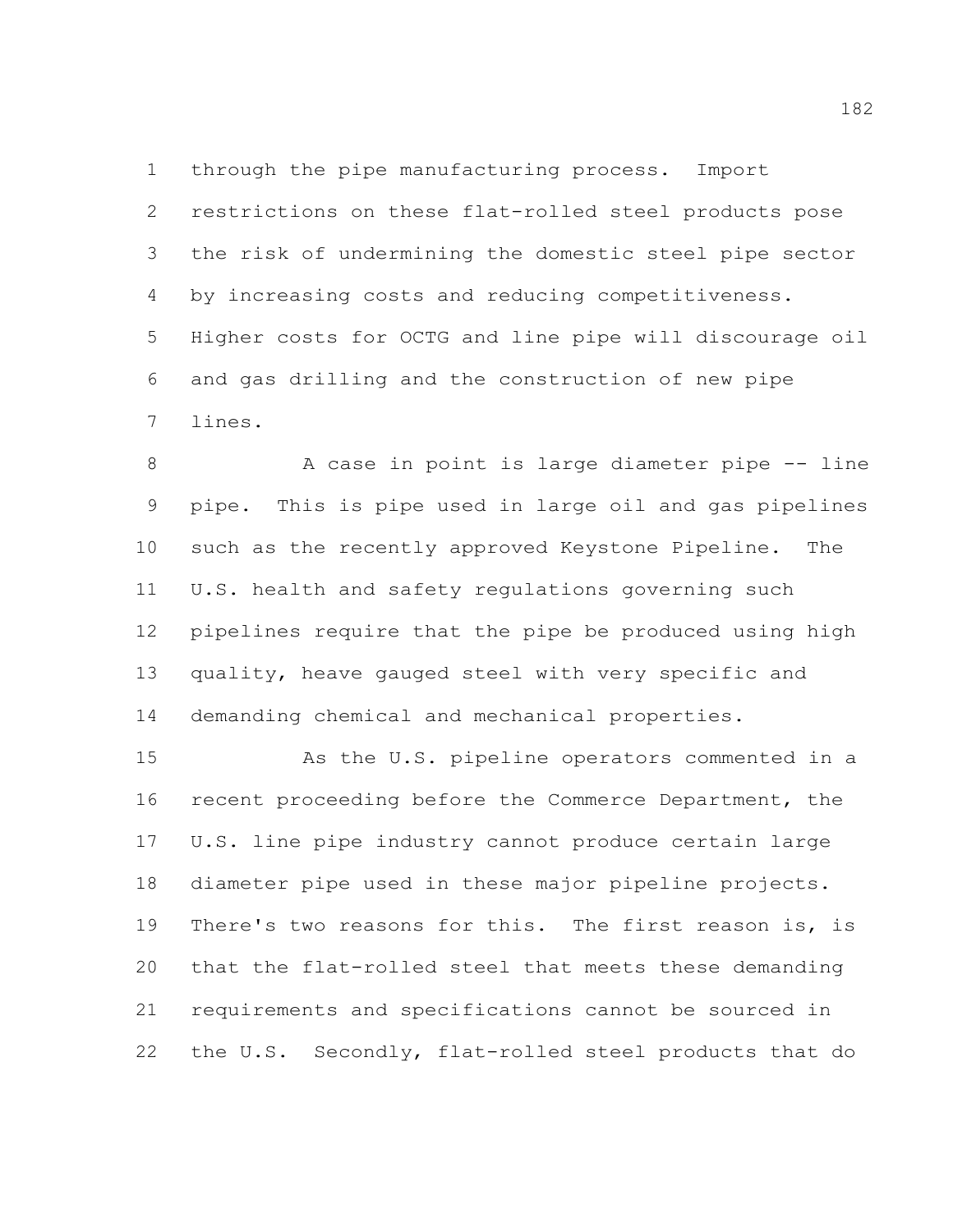meet these specifications are subject to high anti-dumping and countervailing duties.

 We have concerns about future U.S. investments in large diameter pipe production, despite our extensive technical expertise and experience with this high value-added product. Any new trade barrier calls into question the feasibility of such investments. If high tariffs or restrictive quotas are imposed on imports of large diameter line pipes, critical energy infrastructure projects will be threatened due to the inability to source the specific pipe required in the United States.

 We believe that the Borusan Group has proven its commitment to the American economy. Before our investment in Texas, we imported all of our pipe from our Turkish facilities. Once our investment was established, we ramped up our production in the U.S. and now employ hundreds directly and indirectly by focusing on domestic production and strategically importing as needed.

 We do not believe further import restrictions are necessary. However, if the President imposes a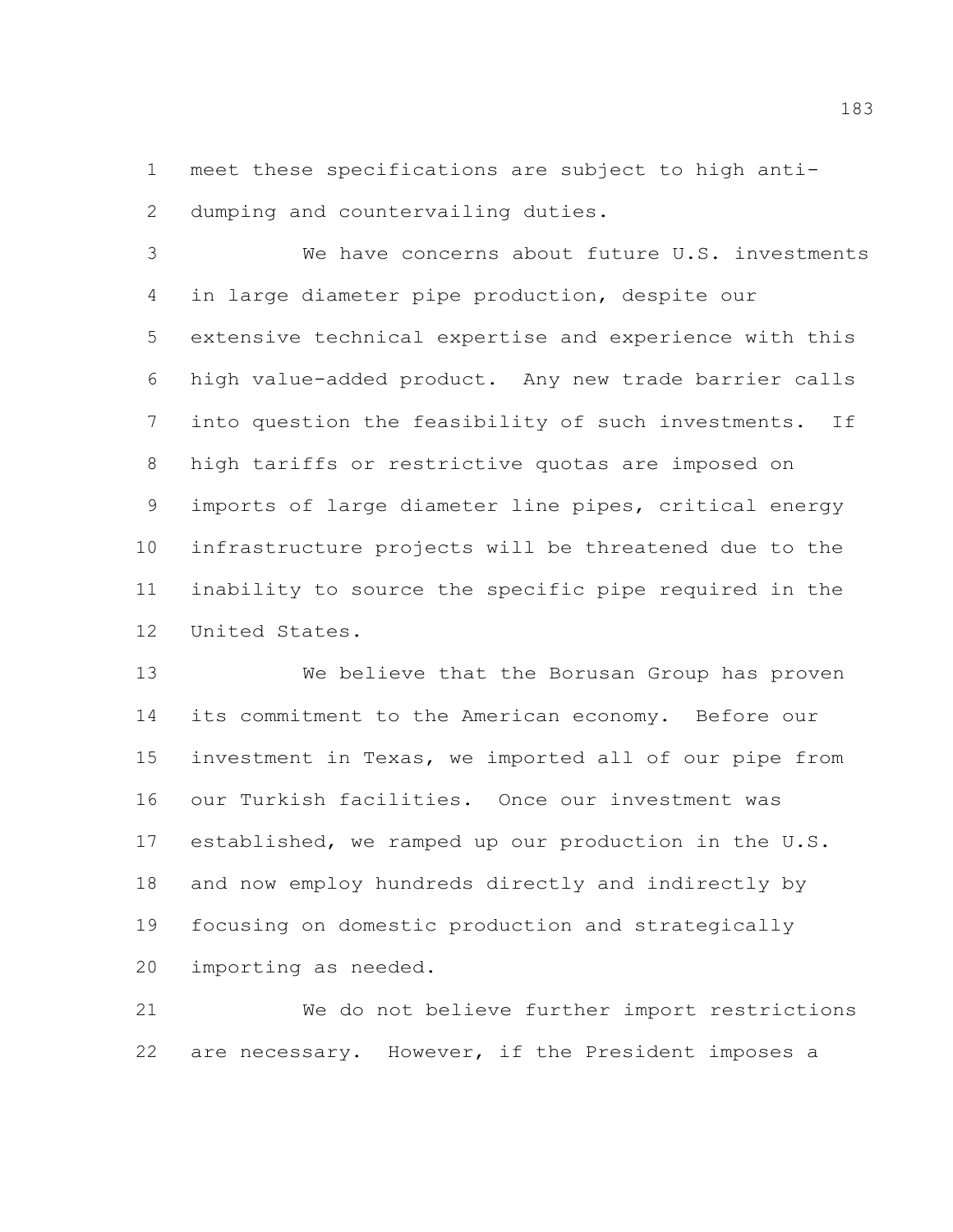trade restrictive measure, it should be designed to carefully protect those companies that have already invested in the U.S. Every effort should be taken to work directly with these companies to ensure that neither their source of raw material supply, nor their supplemental imports are endangered.

 I think our goal should be to encourage U.S. investment and protect the very companies that have demonstrated their commitment to the U.S. market.

 Thank you for your time and if you have any questions.

 MR. BORMAN: It doesn't look like we have any questions, so thank you so much. And thank you for bearing with us through all the other speakers.

 That concludes today's hearing. Keep in mind that the record for public comments on this investigation closes a week from today. So if anyone has not submitted comments would like to do so, that's the deadline and certainly if folks would like to submit supplemental comments based on what they've heard today, you should feel free to do so as well, but we appreciate all of your attendance, particularly all